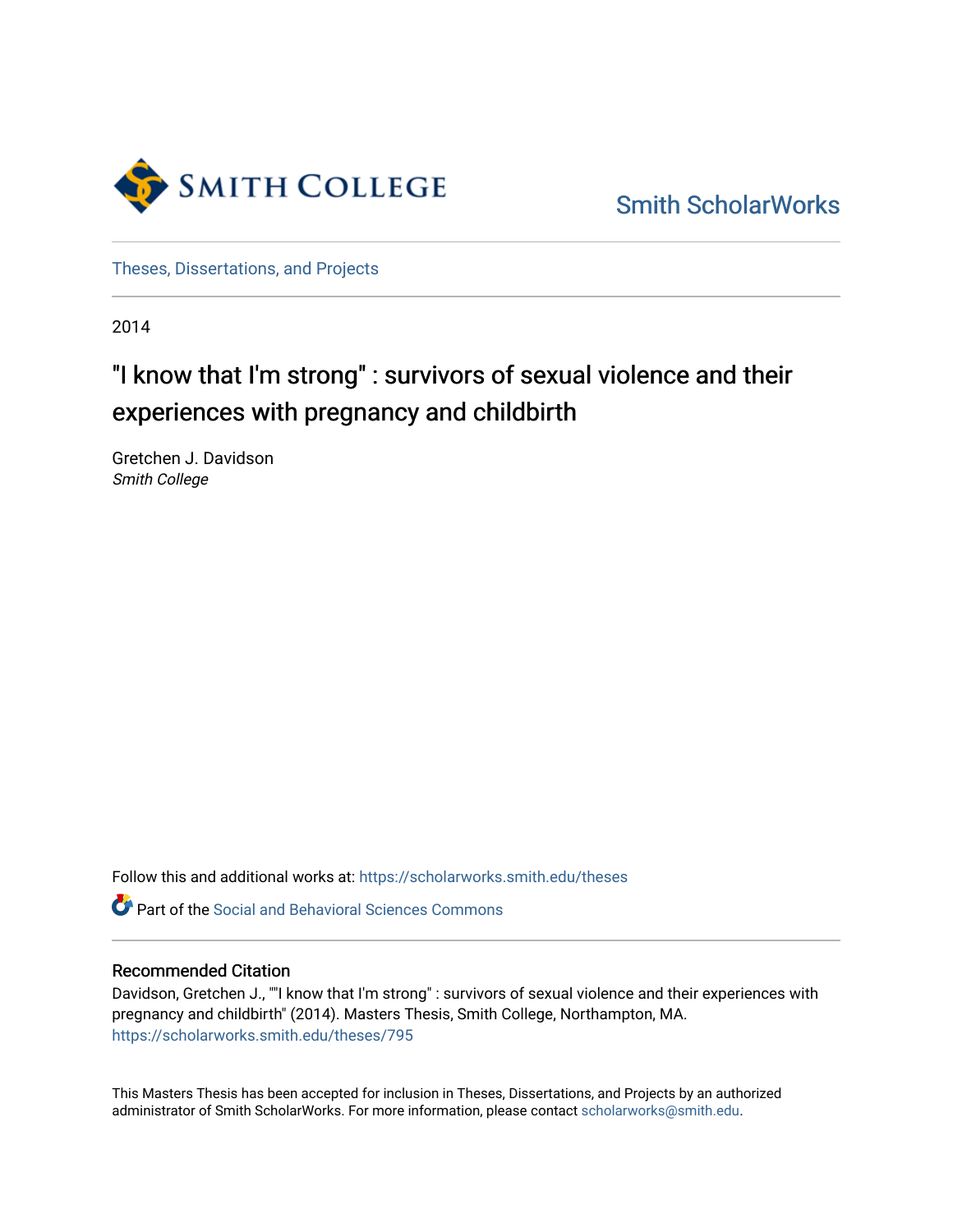Gretchen J. Davidson "I Know that I'm Strong": Survivors of Sexual Violence and their Experiences with Pregnancy and Childbirth

#### **ABSTRACT**

The purpose of this exploratory study was to gain a deeper understanding of how women with a history of sexual violence experience pregnancy and childbirth. The study used semistructured phone interviews with eleven women to gather qualitative data about their experiences with pregnancy and childbirth and their reflections on the relationship between past sexual violence and childbearing.

The findings suggest that most women experience negative effects of past sexual violence at some point in the childbearing year and that these effects manifest as emotional, physical, and relational trauma reactions. When these reactions occur women may have the opportunity to process past trauma and experience increased growth and healing. Growth and healing was a prominent theme in this study, with all participants identifying some ways in which pregnancy, childbirth, or being a mother promoted psychological growth and healing. The data also suggests that how women cope with these trauma reactions and the relationships they have with their care providers impact their experiences with pregnancy and childbirth. In fact coping and relationships with care providers may mitigate trauma reactions and promote growth or can contribute to negative childbearing experiences. This study presents a framework of four intersecting themes: *negative effects of sexual violence, coping, relationships with care providers,* and *growth and healing*, meant to guide social work and maternity care practice with childbearing women with a history of sexual violence.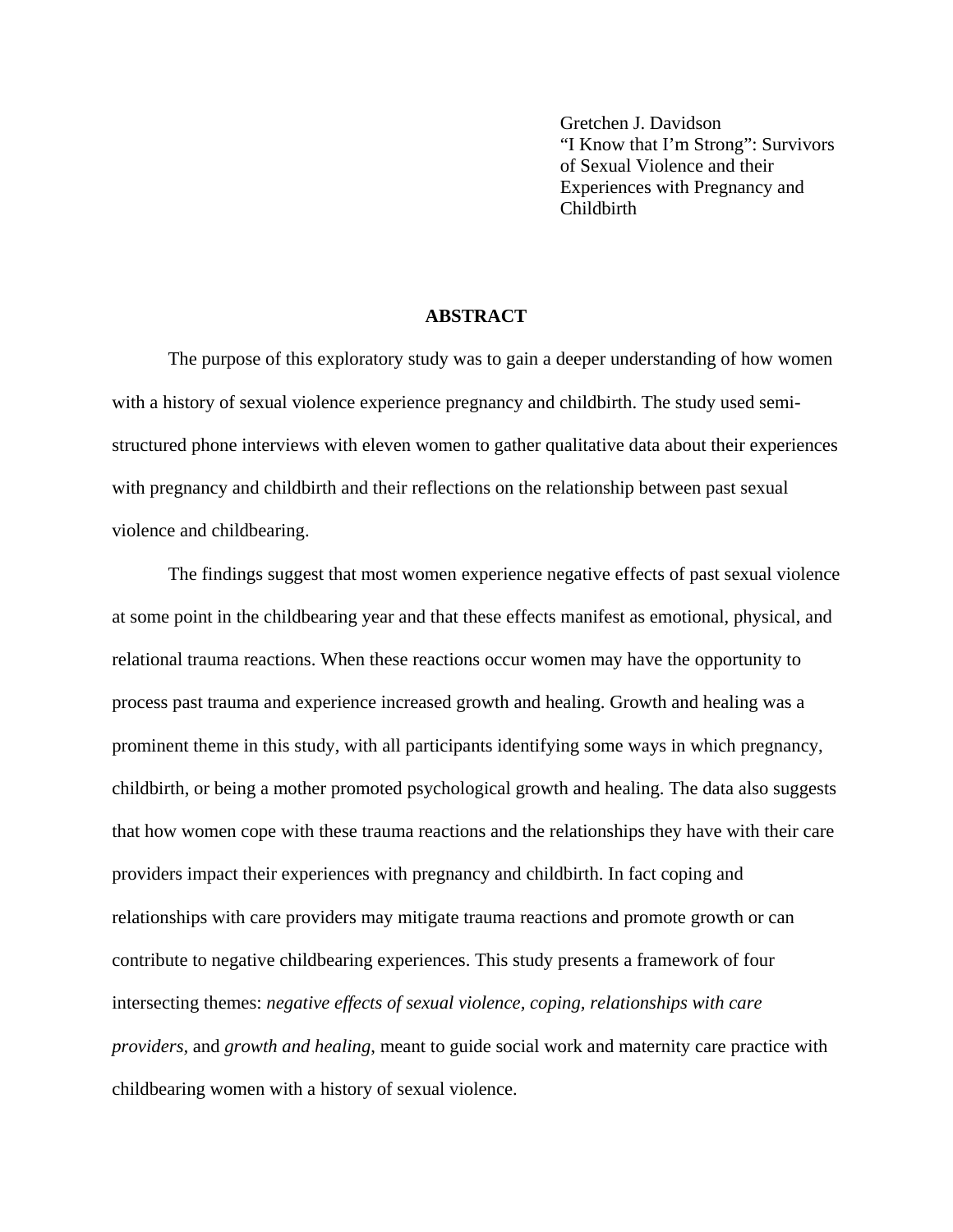# **"I KNOW THAT I'M STRONG": SURVIVORS OF SEXUAL VIOLENCE AND THEIR EXPERIENCES WITH PREGNANCY AND CHILDBIRTH**

A project based upon an independent investigation, submitted in partial fulfillment of the requirements for the degree of Master of Social Work.

Gretchen J. Davidson

Smith College School for Social Work Northampton, Massachusetts 01063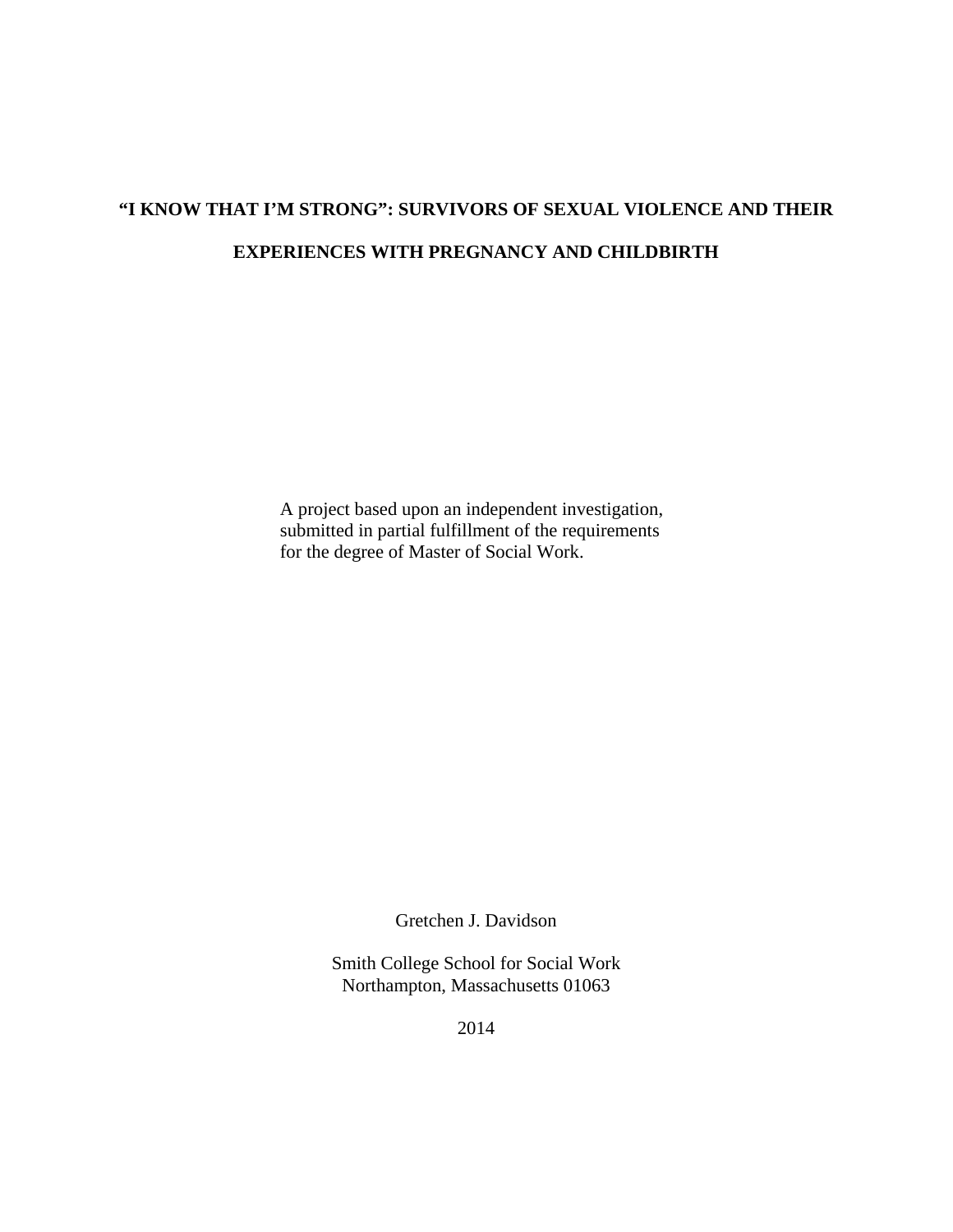#### **ACKNOWLEDGEMENTS**

This thesis is the product of incredible support, love, and caring, without which it would have never become a reality. As everything I do occurs in connection to those around me, this paper is the result of many brave and inspiring women who gave birth in power and were willing to share their stories.

This paper is also the result of much support and cheerleading from my wonderful family. Thank you in particular to Jon, Mila, Rowan, and Oona for having faith in me and supporting me unconditionally.

 I also offer deep gratitude to my thesis advisor, Dr. Will Lusenhop, whose guidance, support, and interest in the project motivated me and was essential to the process.

Finally there are many family members and friends who have read my paper, commiserated with me, or offered me information and support that was integral to this project. I would particularly like to thank Jane Davidson, Rick Davidson, Lindsay Bushnell, CPM, and Heidi Drexel.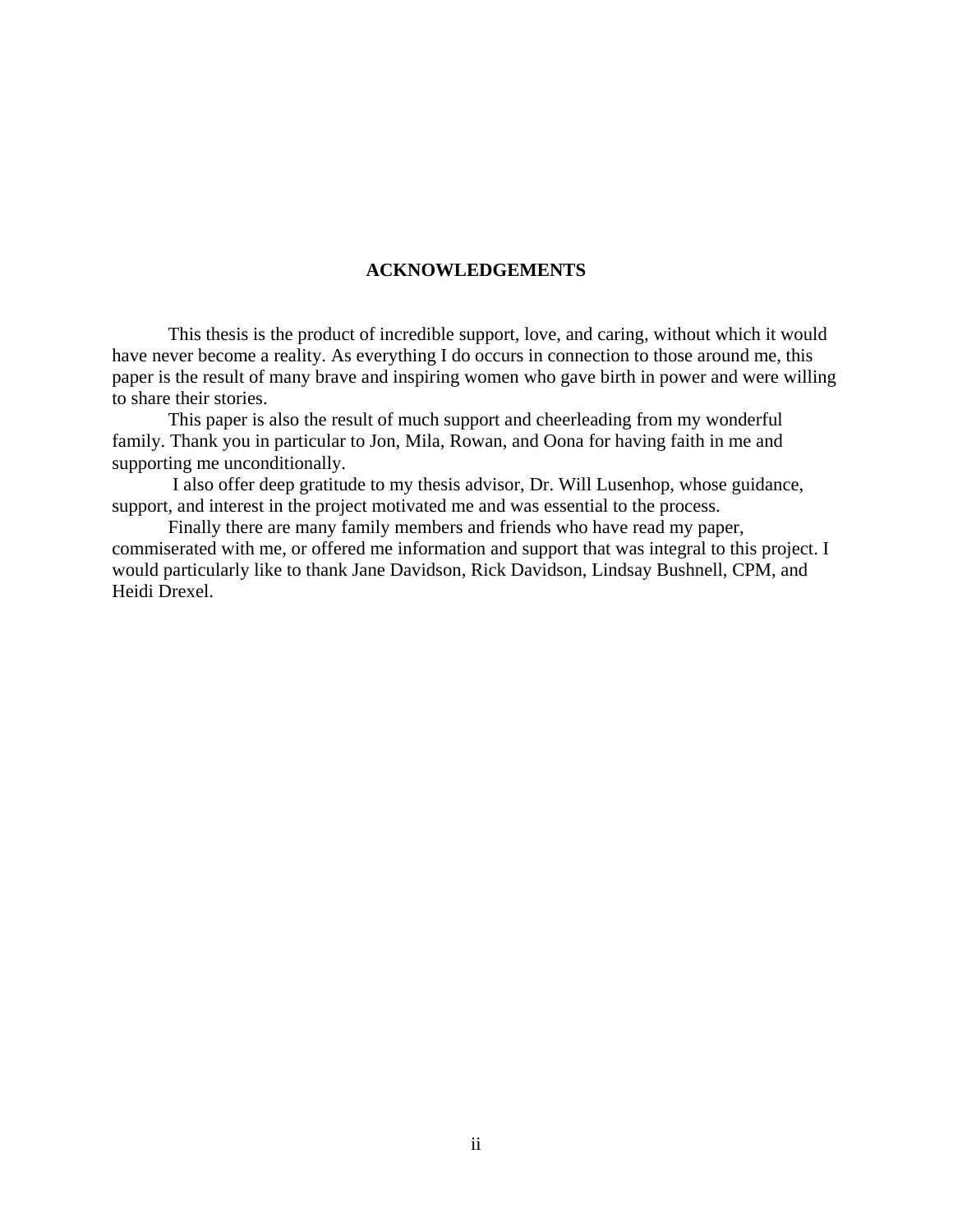## **TABLE OF CONTENTS**

## **CHAPTER**

## **APPENDICES**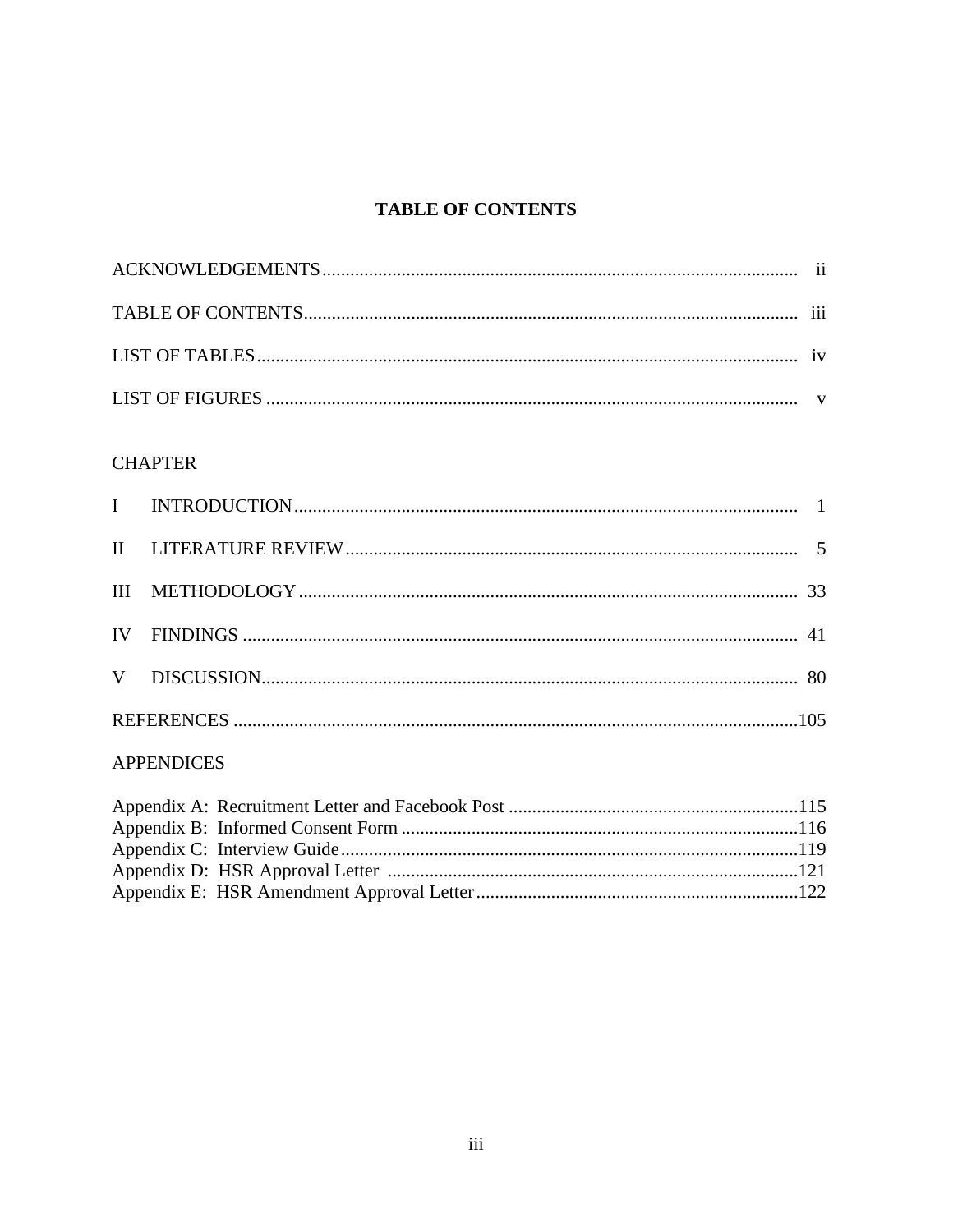## **LIST OF TABLES**

| Table |  |
|-------|--|
|       |  |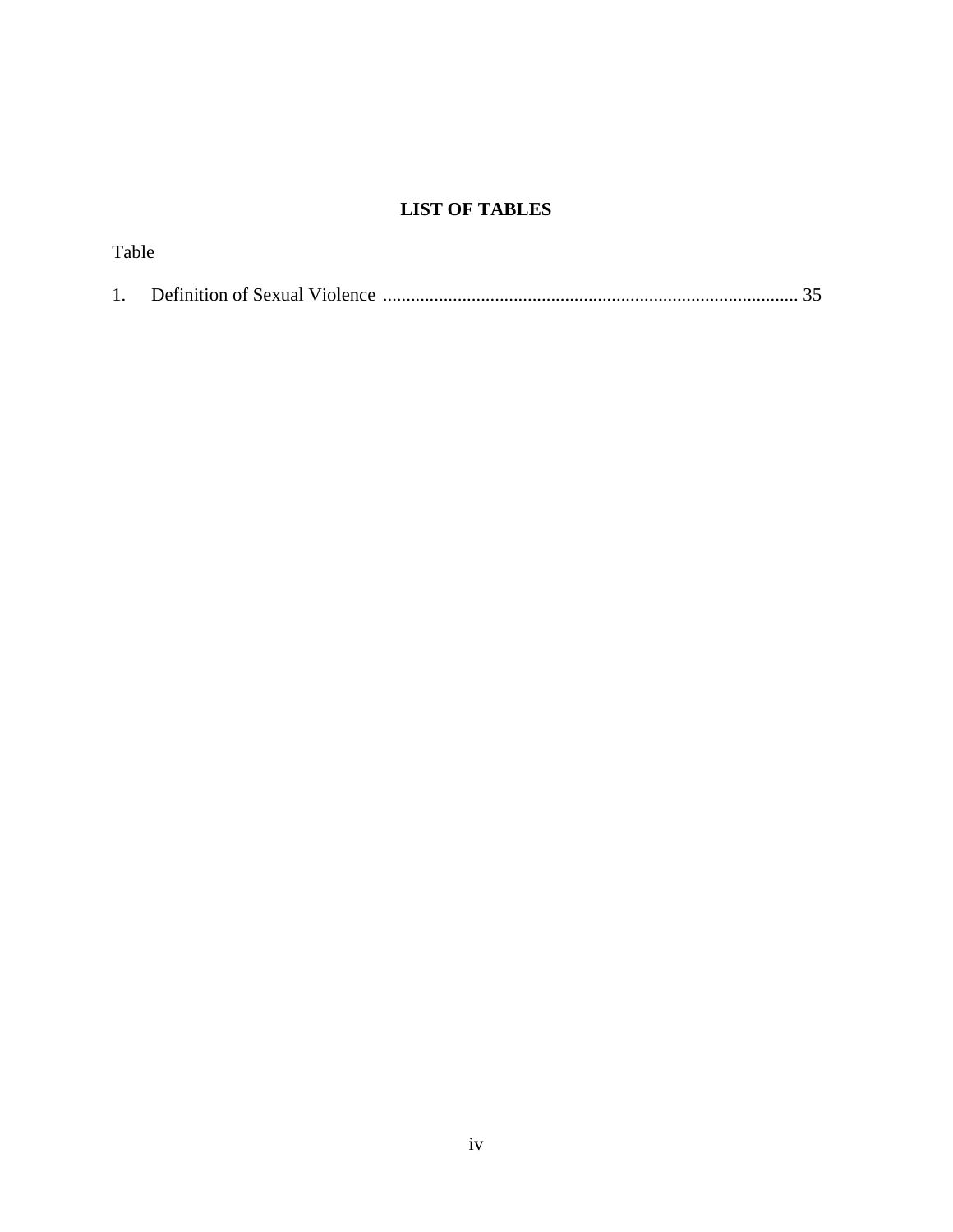## **LIST OF FIGURES**

| Figures |  |
|---------|--|
|         |  |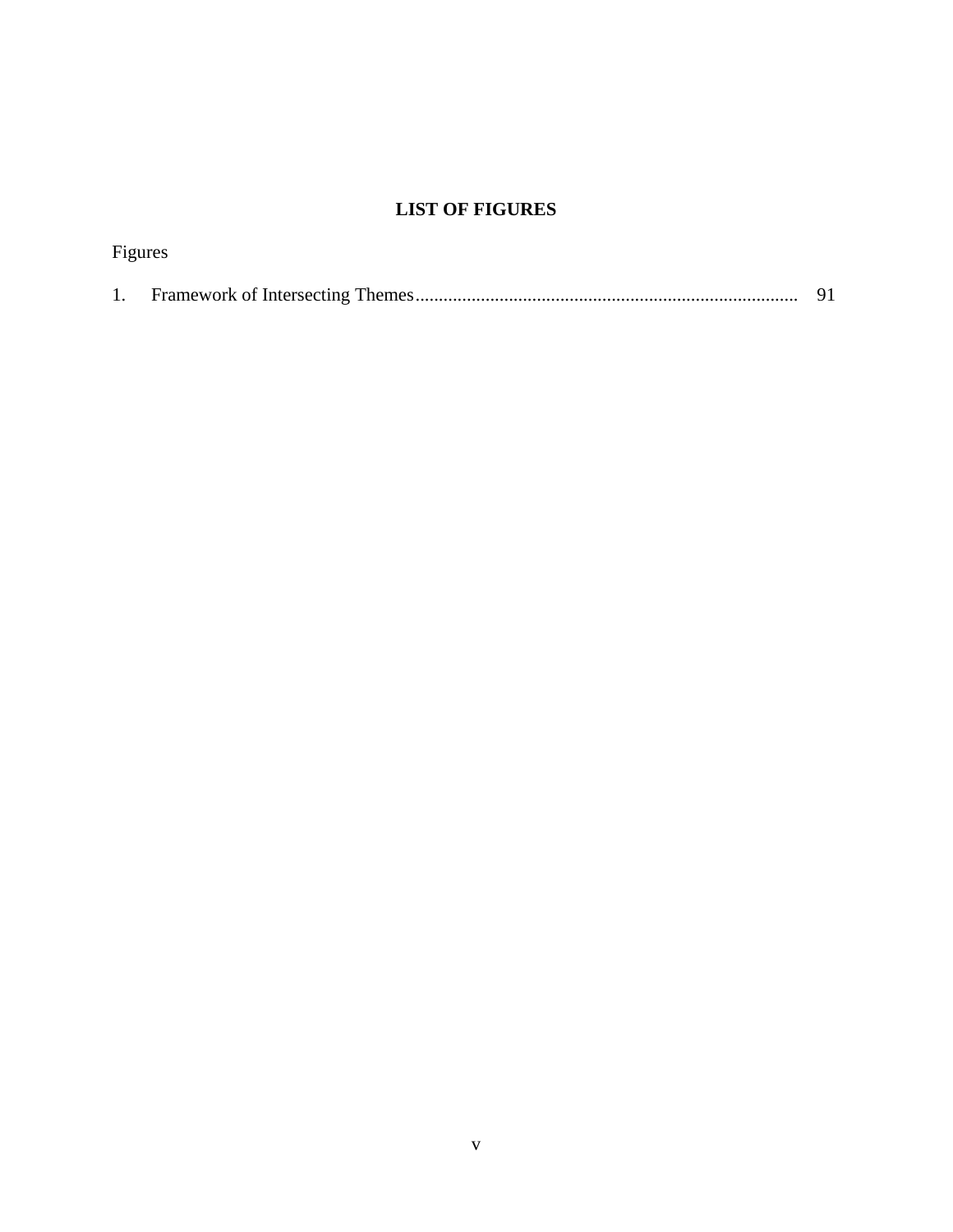#### **CHAPTER I**

#### **Introduction**

Some sources estimate the rate of women who have experienced sexual violence in the United States to be as high as one in every four women (Sperlich & Seng, 2008). Twenty five thousand women in the United States become pregnant each year as a result of a sexual assault (Stewart & Trussell, 2000), and pregnant women have a 60.6% higher risk of being physically abused than non-pregnant women, with overall rates of violence against pregnant women between 7 and 11%, depending on the source (Gazmararian, Lazorick, Spitz, Ballard, Saltzman, Marks, 1996). Given how common violence against women is it only stands to reason that many women who present for maternity care or for mental health care during the childbearing year are survivors of sexual violence.

Anecdotally many women have reflected on the interplay between the lived experiences of both sexual violence and childbearing (Simkin & Klaus, 2004; Sperlich & Seng, 2008) and maternity care providers have worked to articulate best practices for childbearing women with a history of sexual violence (Simkin & Klaus, 2004; Sperlich & Seng, 2008). Though a connection between these two phenomena has been noted, research into this dynamic interplay has just gotten off the ground in the past two decades.

The existing literature provides evidence that prior sexual trauma can have a direct effect on how women experience pregnancy and childbirth by both contributing to negative birth outcomes and by triggering trauma responses (Eberhard-Gran, Skilling, & Eskild, 2008; Jacobs,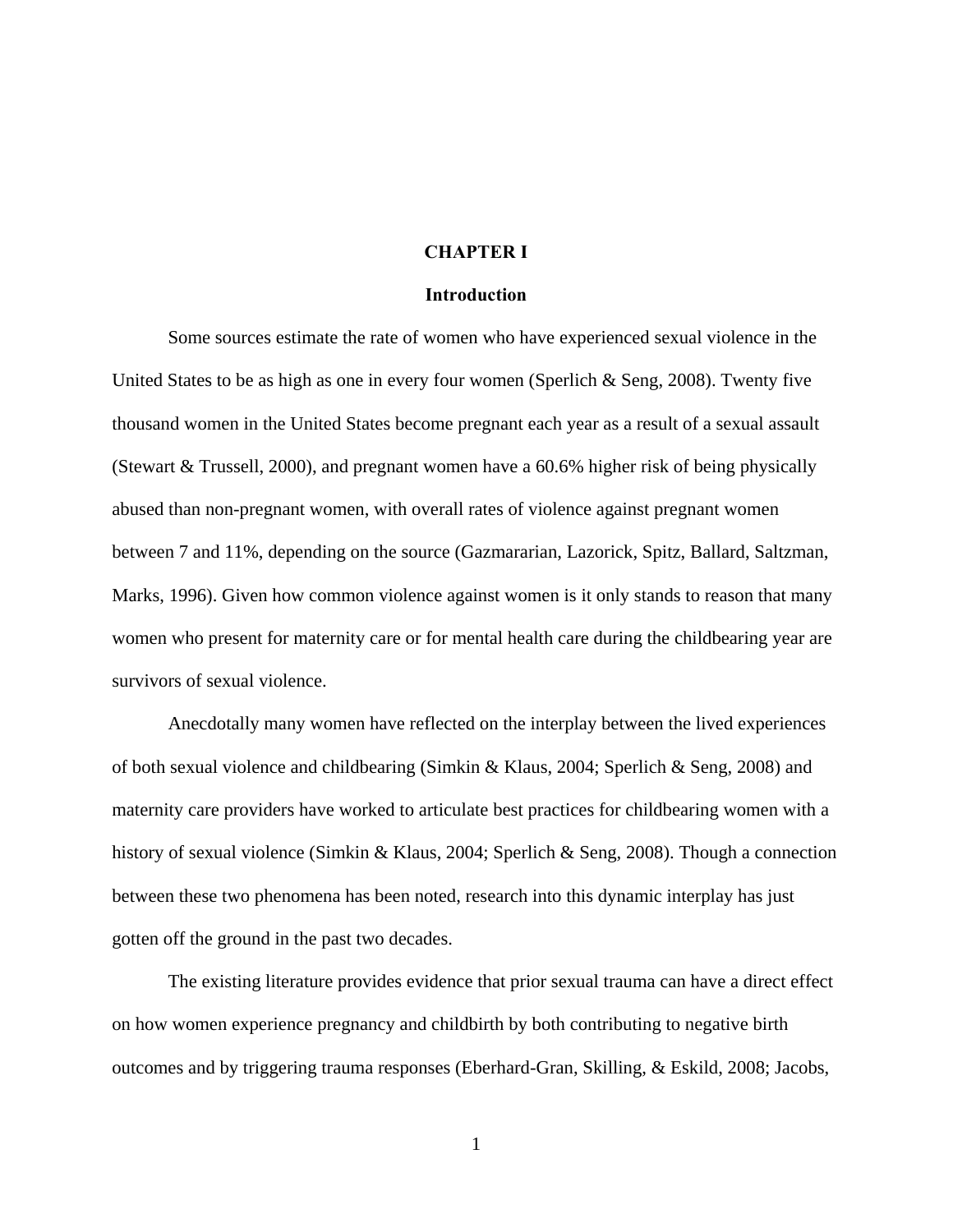1992; Rhodes & Hutchinson, 1994; Seng, Low, Sparbel, & Killion, 2004; Simkin & Klaus, 2004; Sperlich & Seng,  $2008$ ). Additionally, trauma research over the past several decades has illuminated the connection between psychological trauma and physiological processes (Felitti, Anda, Bremner, Walker, Whitfield, Perry, Dube, & Giles, 2006; Rothschild, 2000), leading to the necessity for more research about the connection between past trauma and the lived experiences of basic biological processes.

This study explores how women who have a history of sexual violence experience the physiological processes of pregnancy and childbirth and asks the participants to reflect on the connection between prior sexual violence and their childbearing experiences. The research question guiding this study is: How do women with a history of sexual violence experience pregnancy, labor, and childbirth? This study explores the research phenomena through an inductive, qualitative research method. One of my aims in this research is to remain close to women's voices by using qualitative research methods.

For the purpose of this study sexual violence has been defined along a continuum of behaviors created by the United States Centers for Disease Control (Leeb, R., Paulozzi, L., Melanson, C., Simon, T., Arias, I., 2008) as a suggested uniform definition of sexual violence. This continuum of sexual violence includes non-contact sexual abuse, abusive sexual contact, attempted sex act, and completed sex act. Using this continuum-based definition allows participants to identify with varied experiences of sexual violence without having to share details of the violence.

Eleven women with a living, biological child at least twelve weeks or older participated in semi-structured interviews for this study and reflected on their perceptions of the impact that sexual violence did or did not have on their experiences of childbearing. The participants also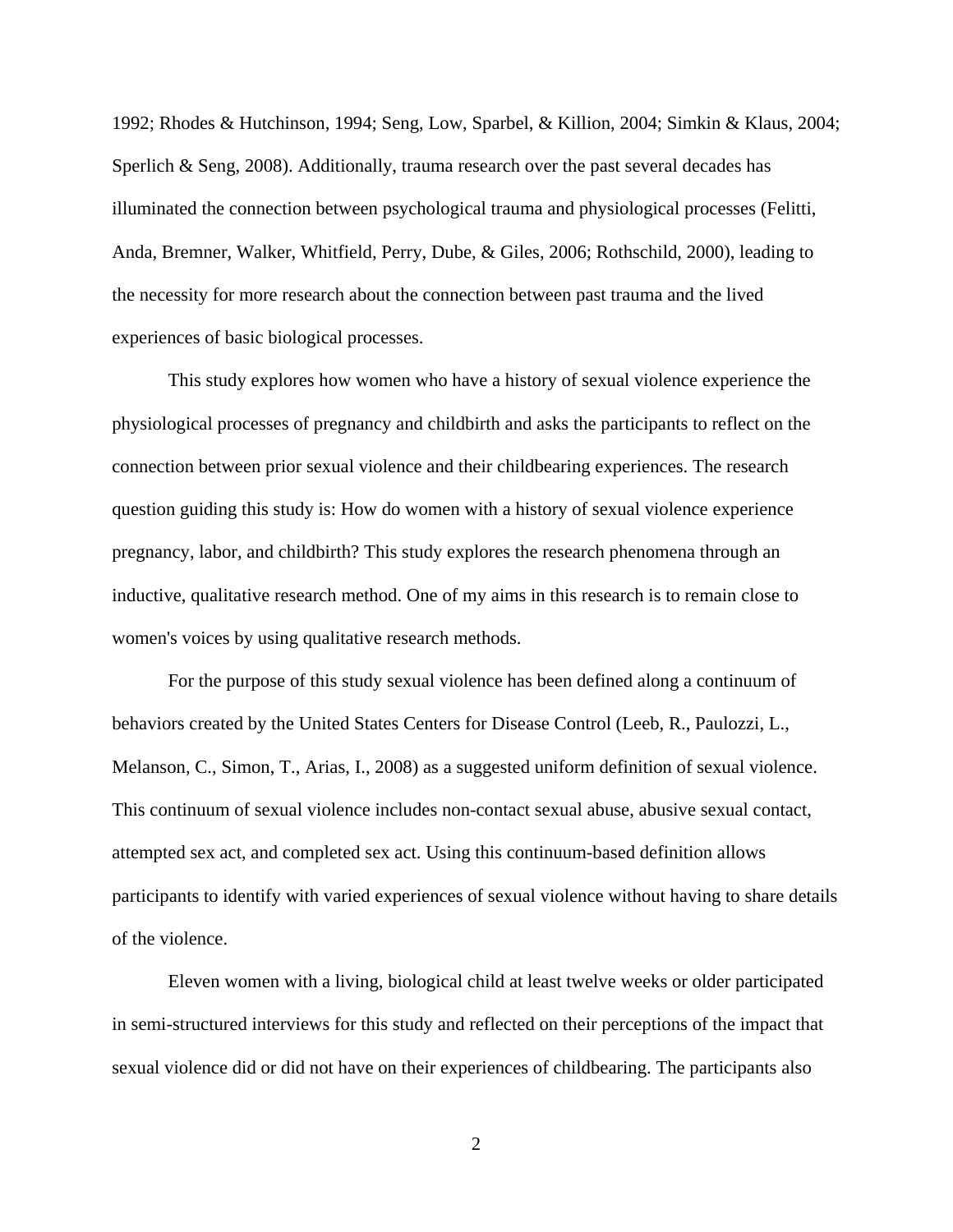reflected on the maternity care they received and what aspects of that care were helpful or not helpful in addressing sexual trauma.

This study is needed to inform how maternity care and mental health care are practiced with childbearing women with a history of sexual violence. Though other studies have examined this phenomenon from other angles, there is a dearth of qualitative research that examines women's reflections on past experiences. Interviewing women who have already given birth allows the research to benefit from the women's self-reflection.

Though this study is inductive, leading to the creation of a framework, I have been informed by Feminist theories (Mardorossian, 2002; Sachs, Sa'ar, & Aharoni, 2007) and Intersectionality Theory (Townsend, 2008) in designing this study. These theories situate sexual violence as a gendered experience that happens more commonly to women because of sexism. These theories also recognize how other forms of oppression, particularly racism, heterosexism, and class oppression interact with gender to make women more vulnerable to violence and to the negative repercussions of violence. Finally, trauma theory (Rothschild, 2000) that makes a connection between past psychological trauma and current physiological functioning fundamentally influences the forming of this research project by suggesting that a connection between psychological trauma and physiological processes may exist.

There are several limitations to this study. There is a sample bias due to the nonprobability convenience sample methods used to recruit participants. The racial and ethnic homogeneity of the participants (100% identify as white) makes exploring the intersection of oppression and its impact on women's experience less complex. Also this study is not generalizable, but instead provides an in-depth examination of the research question. Finally because this study only minimally defines sexual violence along a spectrum of behaviors, the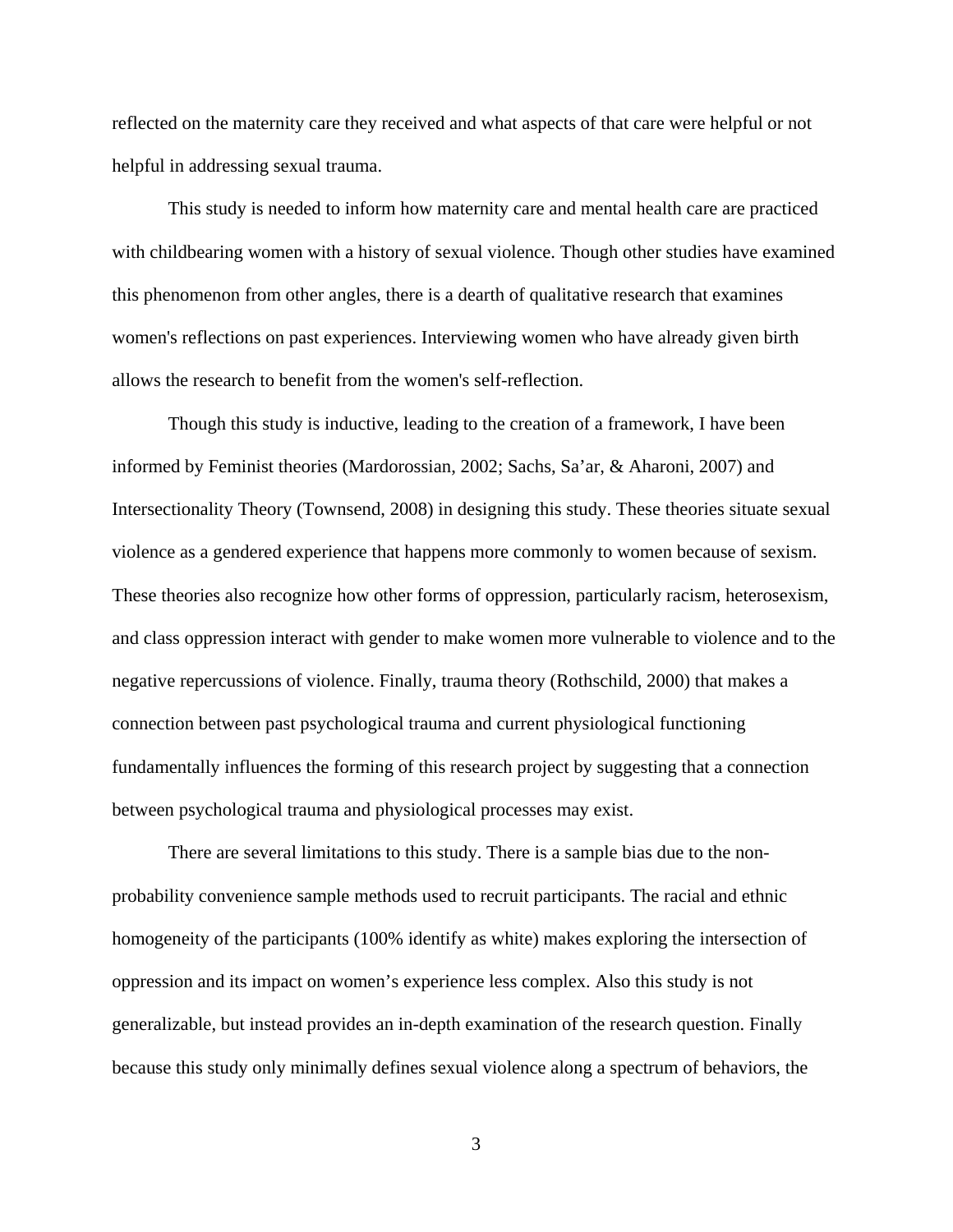degree to which severity of violence, repetition of violence, or relationship between victim and perpetrator affect the relationship between sexual violence and childbearing is not examined.

The following chapters describe the basis for this study and its relationship to the current literature, the methodology used for this study, the demographic and qualitative findings of the study, and finally a discussion that makes meaning of the research findings.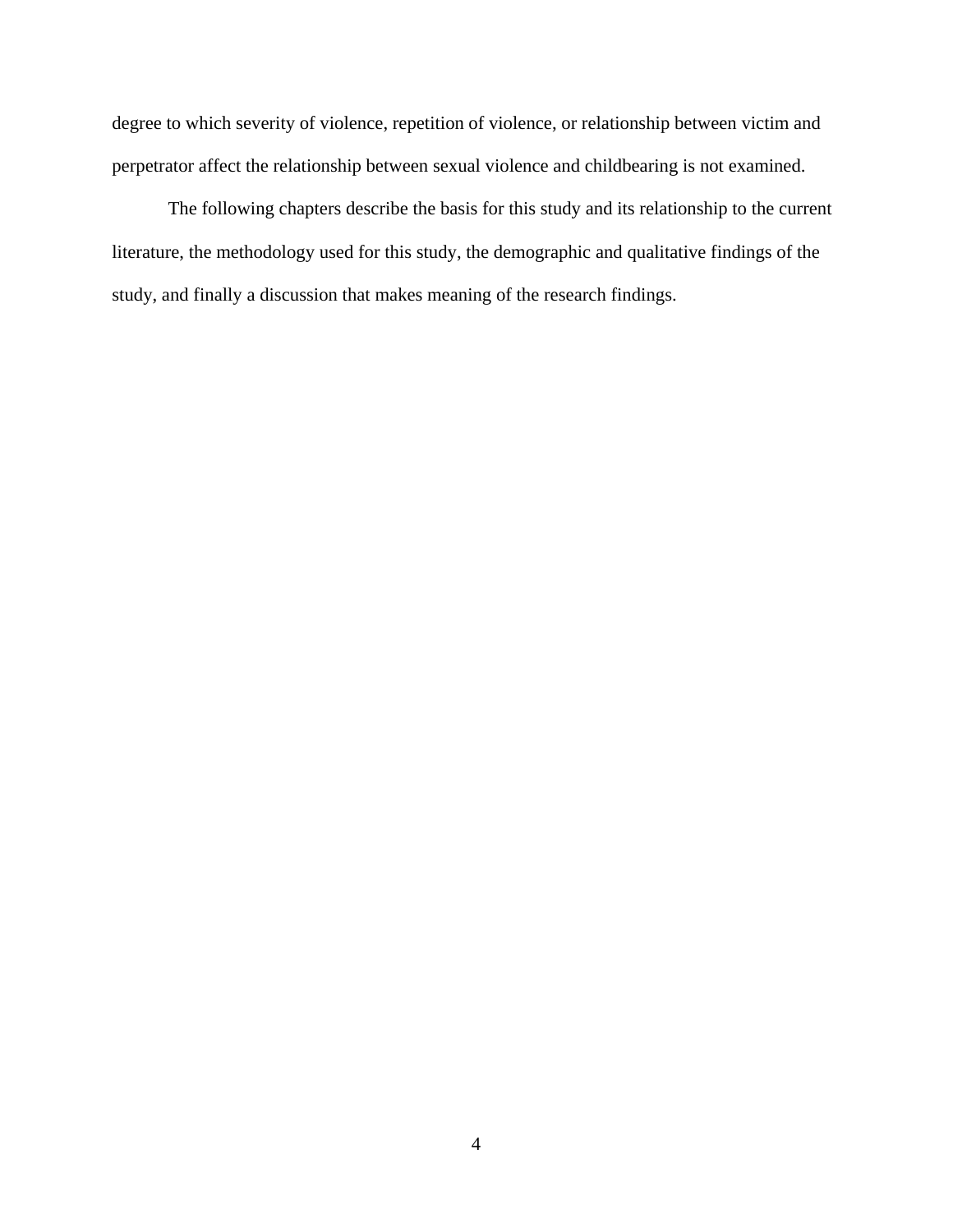#### **Chapter II**

#### **Literature Review**

#### **Introduction**

In this section I will review several major themes in the literature about women with a history of sexual violence and their experiences with pregnancy and childbirth. The literature outlines the association between maternal sexual violence history and pregnancy and birth outcomes, and includes a review of women's subjective experiences with pregnancy and childbirth. This review will also introduce the positive and healing dimensions of pregnancy and childbirth for women who have experienced sexual violence.

The existing literature finds that a history of sexual violence can negatively impact women's experiences with pregnancy and childbirth, though a maternal sexual violence history has not been proven to cause particular birth outcomes (Grimstad & Schrei, 1998; Rhodes & Hutchinson, 1994; Schwerdtfeger & Wampler, 2009). The literature also finds the effect that sexual violence has on childbearing is impacted by several factors in women's lives, including psychosocial stressors, individual traits, socioeconomic status, and social location, in particular race (Rauchs, Oetting, Defever, Graham-Bermann, & Seng, 2013; Seng, Kohn-Wood, L., McPherson, & Sperlich, 2011).

 This review will also examine theoretical literature that can be used to frame and understand the experiences of pregnancy and childbirth for women with a sexual violence history. The theories reviewed are Feminist Security Theory, Intersectionality Theory, Postmodern Feminist Theory, The New View Theory, Psychodynamic theories of psychological development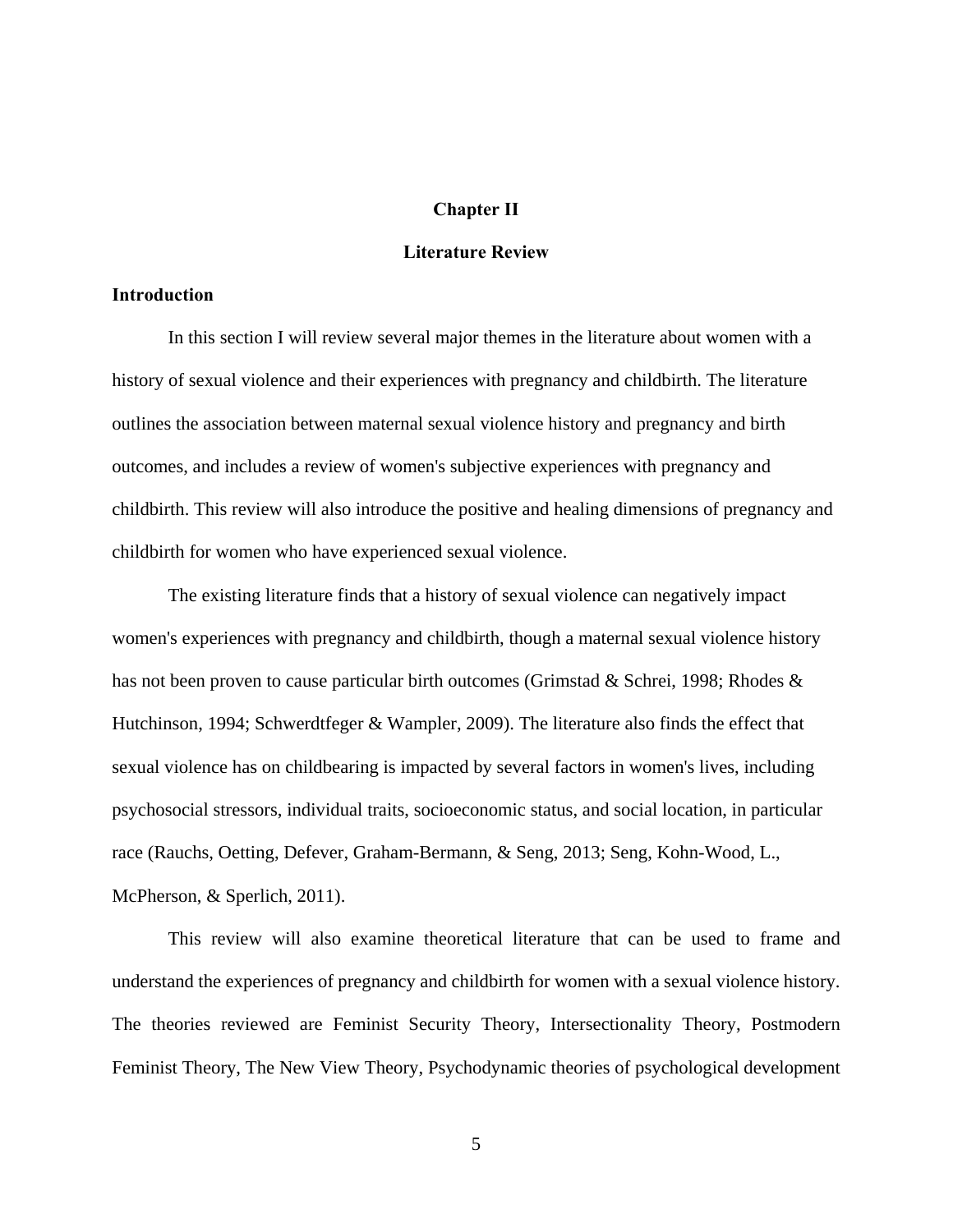in pregnancy, and Posttraumatic Growth Theory (Hall, 2008; Joseph & Linley, 2006; Madorossian, 2002; Notman & Lester, 1988; Sachs, et al., 2007; Smith, 1999; Tedeschi, 1999; Townsend, 2008; Winnicott, 1960). Feminist Security Theory explores how prior trauma creates vulnerability in women exposed to stressful situations (Sachs, et al., 2007). Intersectionality Theory and Postmodern Feminist Theory situate sexual violence, pregnancy, and childbirth as experiences that occur within a patriarchal and racist framework and are impacted by intersecting societal oppressions (Mardorossian, 2002; Townsend, 2008). The New View Theory challenges the assumption of normalized sexuality or normal responses to sexual violence (Hall, 2008). Psychodynamic Theory presents pregnancy as a time of inherent psychological development, often triggering past relational and developmental issues (Notman & Lester, 1988). Posttraumatic Growth Theory purports that through rumination and cognitive processing that often manifest as symptoms of Posttraumatic Stress Disorder (APA, 2000), most people are able to manifest longterm personal growth in the aftermath of trauma (Joseph & Linley, 2006; Tedeschi, 1999).

This review begins with an overview of the empirical literature and five themes that emerged from this data set. These themes, *psychological experiences in pregnancy, long-term sequelae of sexual violence, effects of prior sexual violence on pregnancy and childbirth, internal and external factors that affect traumatic stress responses,* and *maternity care provider relationships*, will each be reviewed separately. The review is followed by critiques of the empirical and theoretical literature and a final summary of the studies and theories that have informed this research study.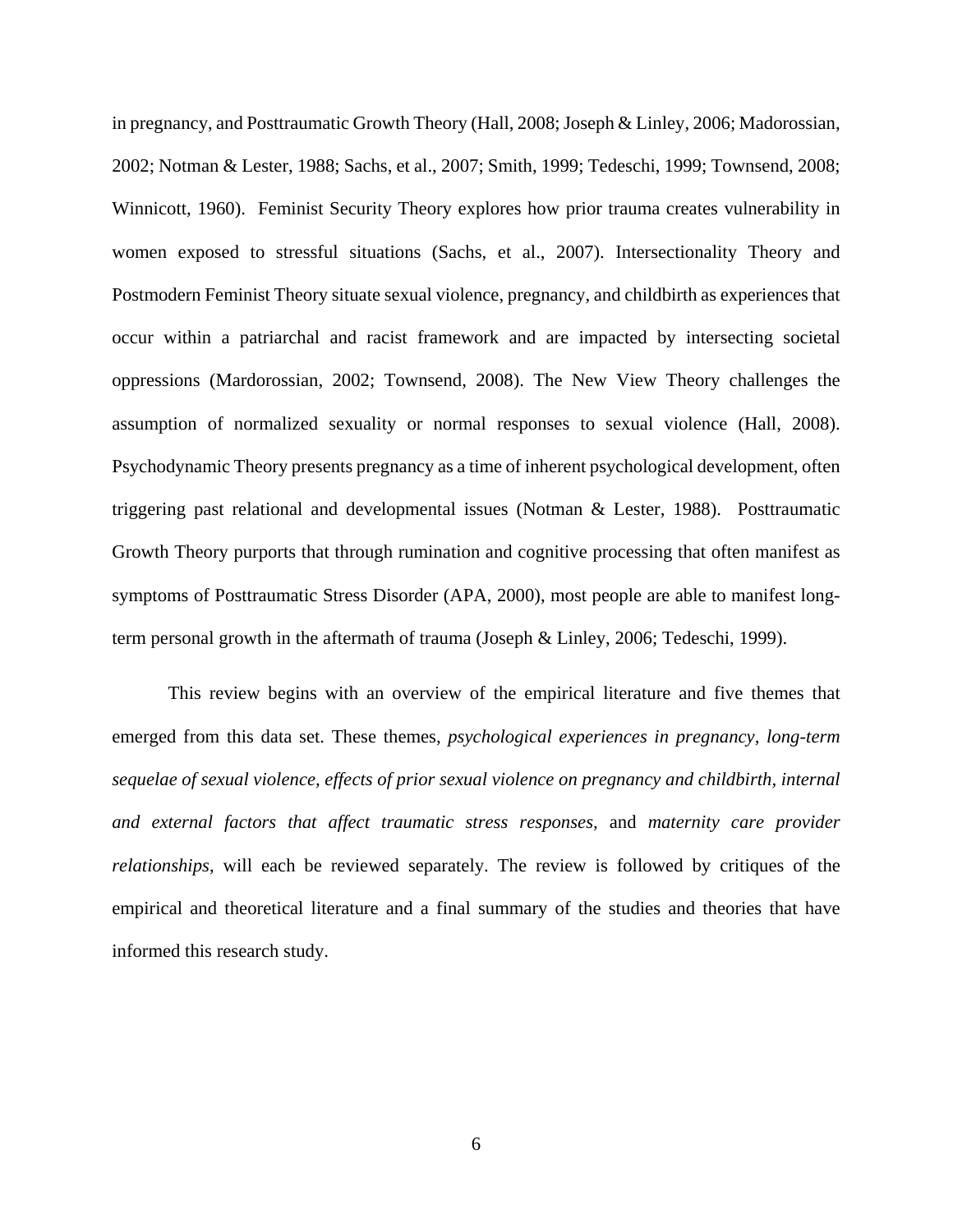#### **Empirical Literature**

This section reviews the quantitative and qualitative literature related to sexual violence and pregnancy and childbirth. Five themes emerging from the literature are covered in the following order in this section: *psychological experiences in pregnancy, long-term sequelae of sexual violence, effects of prior sexual violence on pregnancy and childbirth, internal and external factors that affect traumatic stress responses,* and finally, *maternity care provider relationships*.

**Psychological experiences in pregnancy**. The empirical literature describes a variety of psychological experiences for women during pregnancy. These experiences include selfreflection, psychological growth, connection to spirituality, identity development, and psychological distress (Furber, Garrod, Maloney, Lovell, McGowan 2009; Keating-Lefler & Wilson, 2004; Levy, 2006; Reed, Miller, & Timm, 2011; Schneider, 2012; Smith, 1999).

Identity development was a common theme in several studies (Ethier, 1995; Reed, et al., 2011; Smith, 1999). Smith (1999), in a qualitative study of four women's pregnancies, posited that pregnancy can be seen as psychological preparation for mothering. The researcher describes several themes of development including self-reflection in early pregnancy, a shift in focus from public to private spheres, a dynamic relationship between psychological regression and progress, and a shift in priorities and identity that occurs throughout the process of childbearing.

Reed, et al. (2011) also discussed parental identity development in their study of young, black lesbians and found pregnancy to denote positive identity development. In this study pregnancy "affirmed sexual identity... as well as garnered sexual and reproductive agency" (p. 571) in their sample of young mothers. For example, the young women in this study valued being pregnant and parenting their children as a way of being recognized as lesbian. As Reed et al. (2011) state, pregnancy, for these mothers, "provided a declaration of identity, a way to make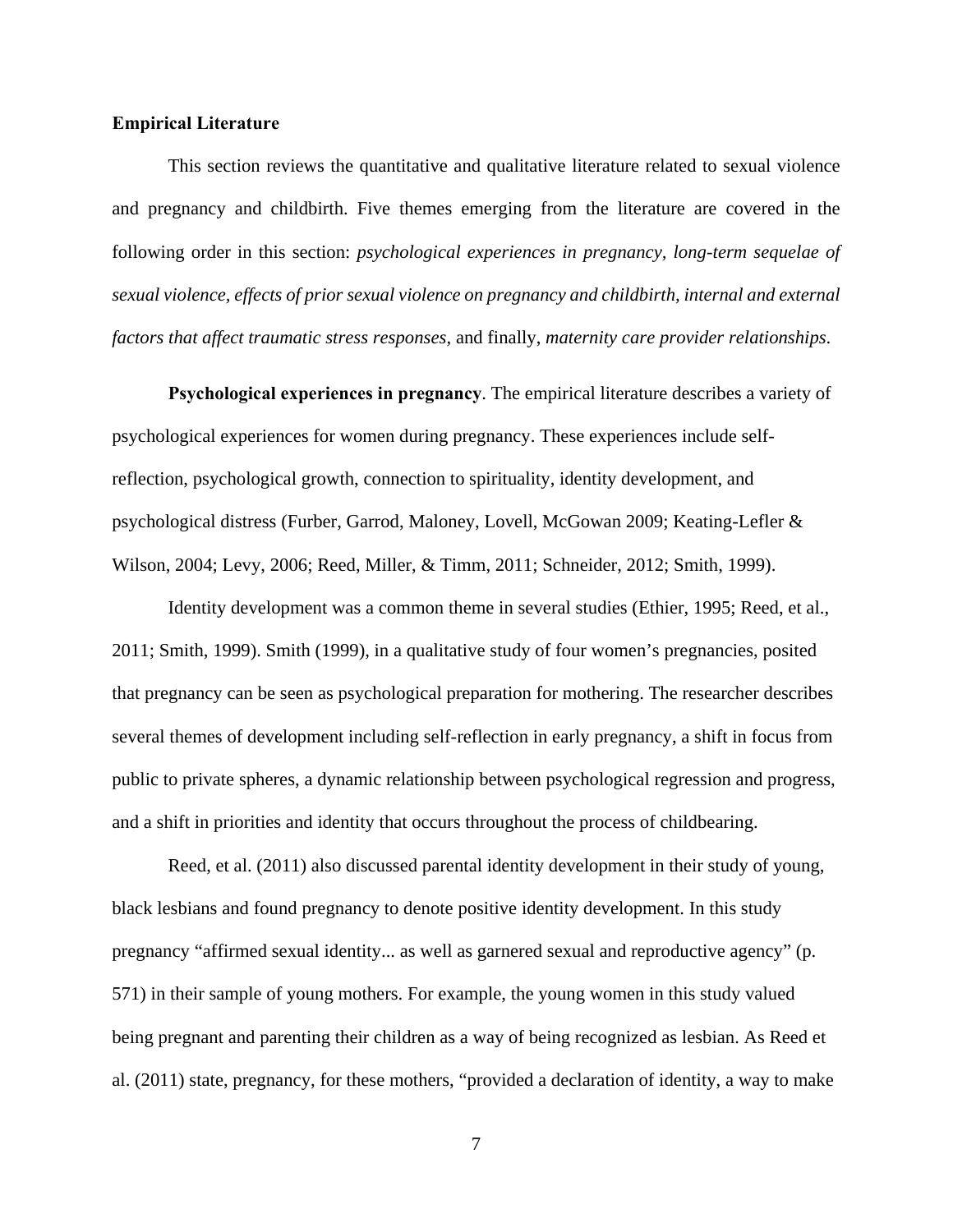salient aspects of their developing selves that were all too often delegitimized and stigmatized" (p. 578).

Ehtier (1995) studied identity development longitudinally across the transition to motherhood and found that women strengthened their identity as a mother concurrently with the transition to having a child. In this study women describe inhabiting a "threshold identity" through pregnancy that marked the change to motherhood. The researcher also found that women lessened their connection to external identities and non-familial roles as they transitioned to motherhood.

One study emphasized the spiritual aspects of pregnancy and childbirth. Schneider (2012) found, in a study examining narrative data from 119 online surveys, that many women describe spiritual dimensions of normal pregnancy and childbirth, including experiencing the liminal qualities of these events, emphasizing the normalcy of these processes, and seeing themselves as "miracle bearers" (p. 220).

Many women in the literature recount psychological growth during the process of becoming a mother (Keating-Lefler & Wilson, 2004; Reed, Miller, & Timm, 2011; Scheider, 2012; Smith, 1999). Pregnancy and birth are conceptualized in a variety of ways by the women in these studies as normal experiences that involve some degree of psychological development. Concepts related to childbearing include experiencing these events as normal and natural, as spiritual experiences, and as opportunities for "reformulating life" (Keating-Lefler & Wilson, 2004).

Single, unpartnered, low-income, new mothers were found to be grieving multiple losses associated with the transition to motherhood by Keating-Lefler and Wilson (2004) in qualitative study of 20 women's experiences. The women in this study coped with these losses through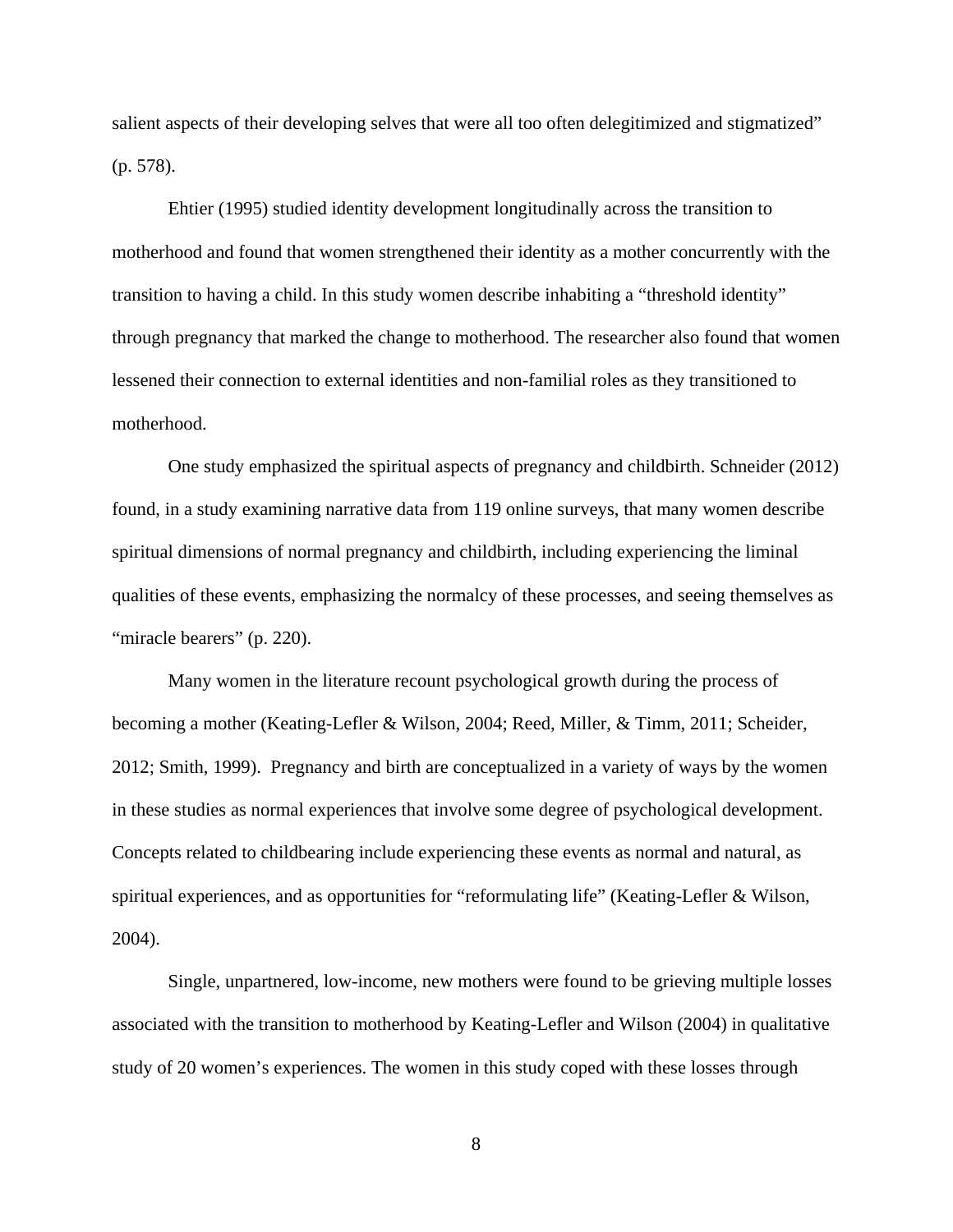psychological growth. The theme of "reformulating life" emerged from the interviews and encompassed such strategies as believing in the future, submerging in motherhood, dreaming, and developing a new identity.

Nicolson (1999) also found women to be grieving numerous losses after pregnancy in a study of British women in the postpartum period. The losses women described included loss of their former appearance, occupational status, sexuality, and autonomy. Nicolson (1999) found these losses triggered symptoms of postpartum depression, which has been conceptualized as a pathological response to motherhood. The researcher recommended normalization of the experience of loss and facilitating grieving as therapeutic measures for the symptoms of depression and to facilitate psychological growth. In fact Sawyer, Ayers, Young, Bradley, and Smith (2012) propose that psychological distress in pregnancy may be necessary for psychological growth to occur. In their study of posttraumatic growth after childbirth, PTSD symptoms in pregnancy predicted psychological growth after childbirth, leading the researchers to theorize that distress may be a necessary part of growth.

Several studies point to psychological distress as a common experience in pregnancy, especially for women who have experienced traumatic events (Furber, et al., 2009; Levy, 2006). Furber, et al., (2009) studied pregnant English women experiencing "mild to moderate psychological distress" (p.669) and found that even mild or moderate psychological distress "can be extremely debilitating" (p.669) and interferes with women's functioning. Only one woman in this study reported being a survivor of sexual violence, but she did draw a connection to the prior violence and her psychological distress in pregnancy.

Women in the Furber, et al. (2009) study experienced symptoms varying from crying alone and feeling panicked to isolation and relationship troubles. The researchers found that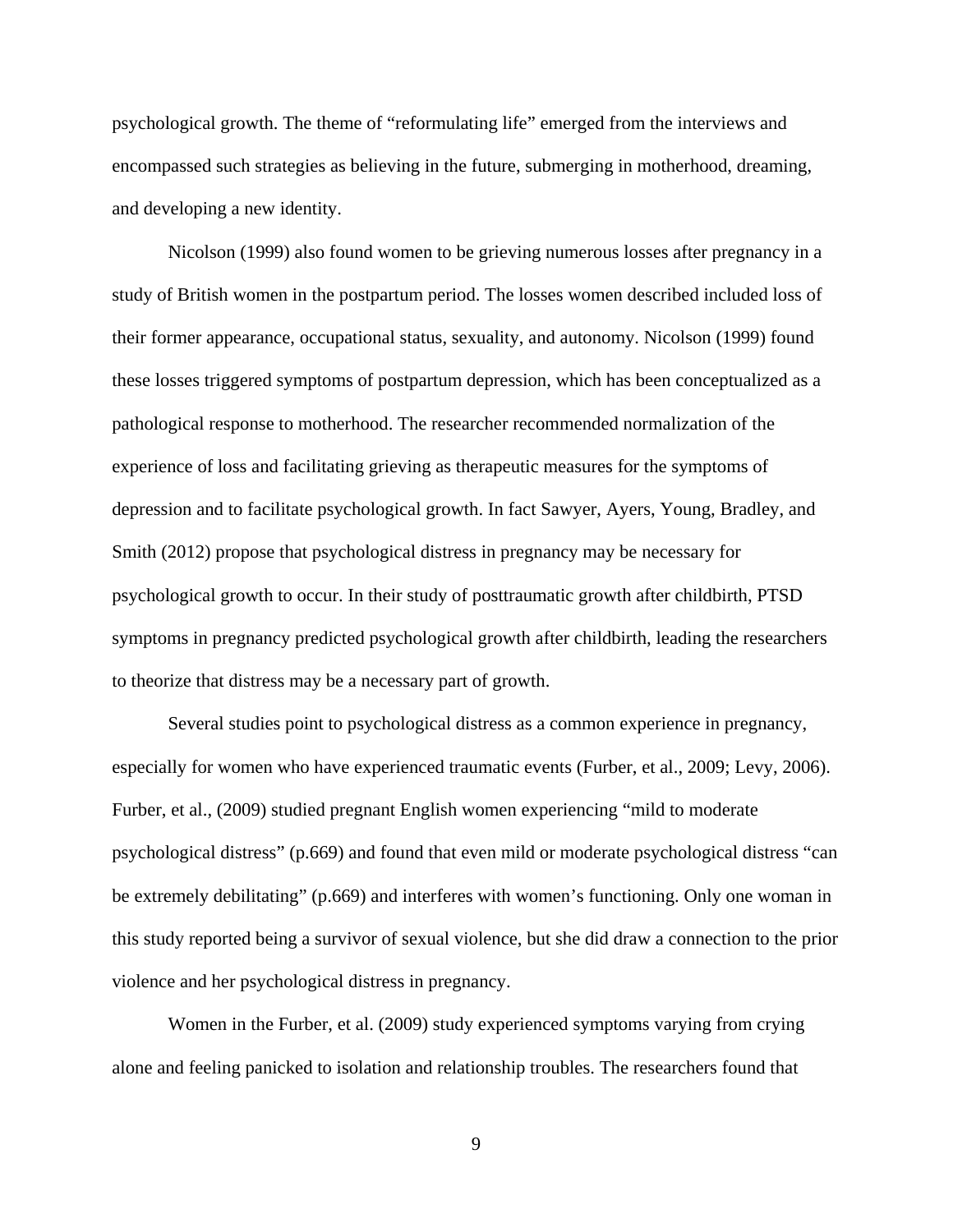some women used constructive coping strategies such as swimming, resting, and talking about their feelings. Some of the women in the study used coping strategies that led to greater distress such as isolating themselves, compulsive cleaning, and over reliance on books and internet searches about possible pregnancy-related problems. This study indicates that psychological distress may be under-addressed in prenatal care, and that women may benefit from receiving psychological support even when they are not experiencing severe levels of distress.

Levy (2006) found significant psychological distress and posttraumatic stress in a sample of eight Israeli mothers who had survived terrorist attacks. The women in this study described experiencing flashbacks, extreme fear for their children, and doubt about their ability to maintain their pregnancies. The women in this study also described extreme loss related to the trauma they experienced, finding that this loss affected their experiences with pregnancy.

The reviewed research studies indicate that during normal reproductive events women experience different psychological states including growth, identity development, and distress. Psychological distress in pregnancy has the potential to negatively impact women's functioning, though some sources propose that this distress has the potential to lead to long-term psychological growth.

**Long-term sequelae of sexual violence.** Sexual violence has been clearly established in the literature as a traumatic event with the potential to cause psychological distress consistent with the symptoms of Posttraumatic Stress Disorder (Hermann, 1997). Interpersonal trauma such as sexual violence has been associated with many long-term effects such as "increased rates of psychopathology, more frequent health problems, and negative health behavior (ie. behavior with a known negative impact on health outcomes)" (Rodgers, Lang, Twamley, Stein, 2003, p. 961). Interpersonal trauma has also been shown to impact many areas of functioning, development,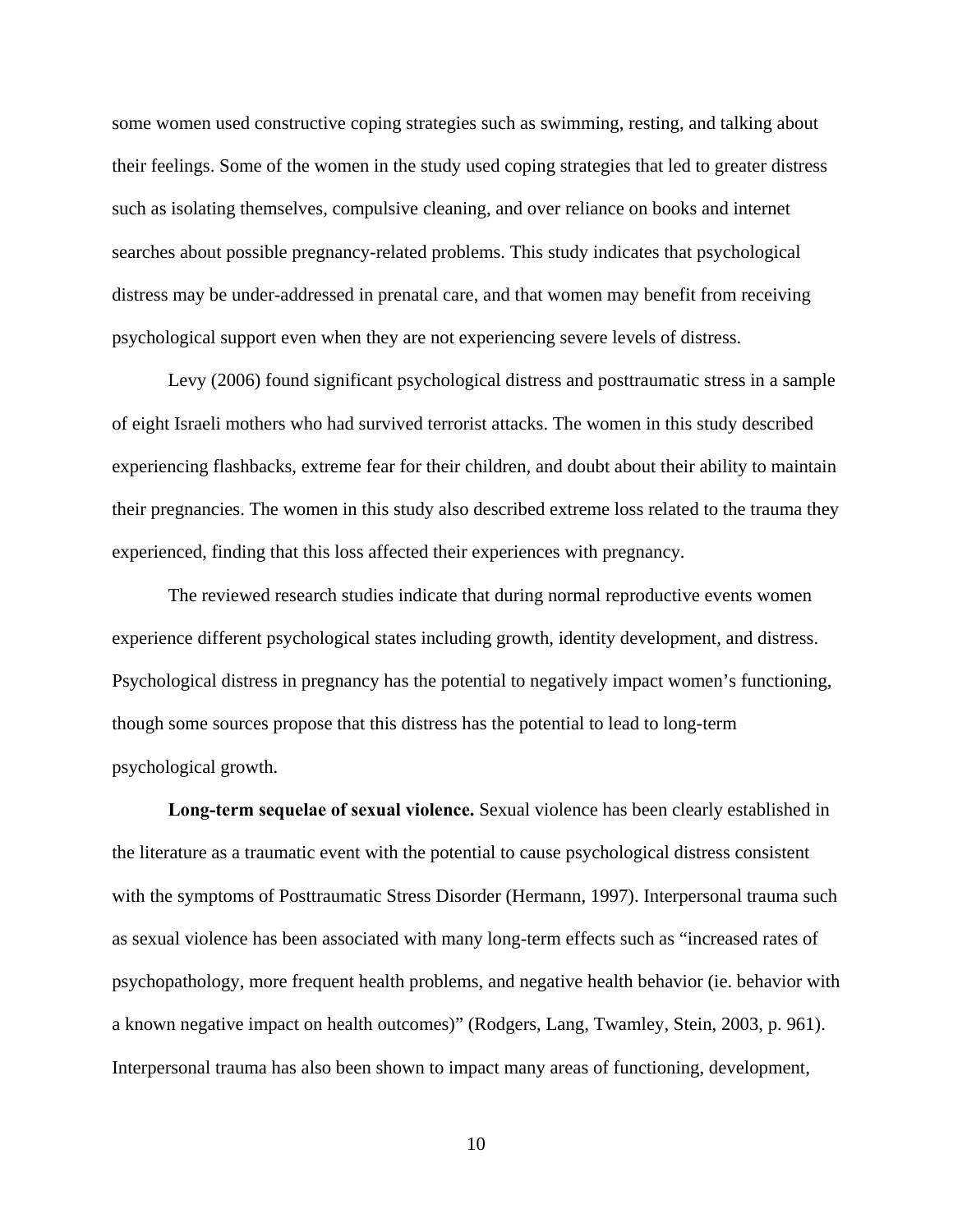and relating to others. As D'Andrea, Stolbach, Ford, van der Kolk, and Spinazzola (2012) state, "numerous studies have shown that exposure to interpersonal trauma can chronically and pervasively alter social, psychological, cognitive, and biological development" (p. 187). Rodgers, et al. (2003) conclude in their review of the quantitative literature that "trauma-related symptoms and behaviors put traumatized women at risk for poorer pregnancy outcomes" (p.964). The following studies review various findings about how women are impacted by sexual violence.

The Adverse Childhood Experiences Study found rates of child sexual abuse comparably high with those of overall sexual violence quoted earlier. In this study of over 17,000 adults, 25% of adult women and 16% of adult men reported having experienced "contact child sexual abuse" (Dube, Anda, Whitfield, Brown, Felitti, Dong, & Giles, 2005, p. 430). Men and women who experienced contact sexual abuse as children were more than twice as likely to have attempted suicide and had a 40% increased risk of marrying an alcoholic and of reporting marriage problems (Dube, et al., 2005).

Vigil, et al. (2005), through applying Life History Theory in their study, found that child sexual abuse (occurring before 14 years old) spurred hastened sexual development including earlier menarche, earlier reproductive debut, and earlier subjective assessment of readiness to become a parent among their sample. Reed, et al. (2011) report that earlier reproductive debut is associated with adolescent pregnancy (p.571), which may put women at risk for greater socioeconomic stress.

Another analysis of the Adverse Childhood Experiences study (Felitti, Anda, Bremner, Walker, Whitfield, Perry, Dube, & Giles, 2006) explores how traumatic experiences that occur in childhood may manifest in disruptions of adult biological processes. These researchers found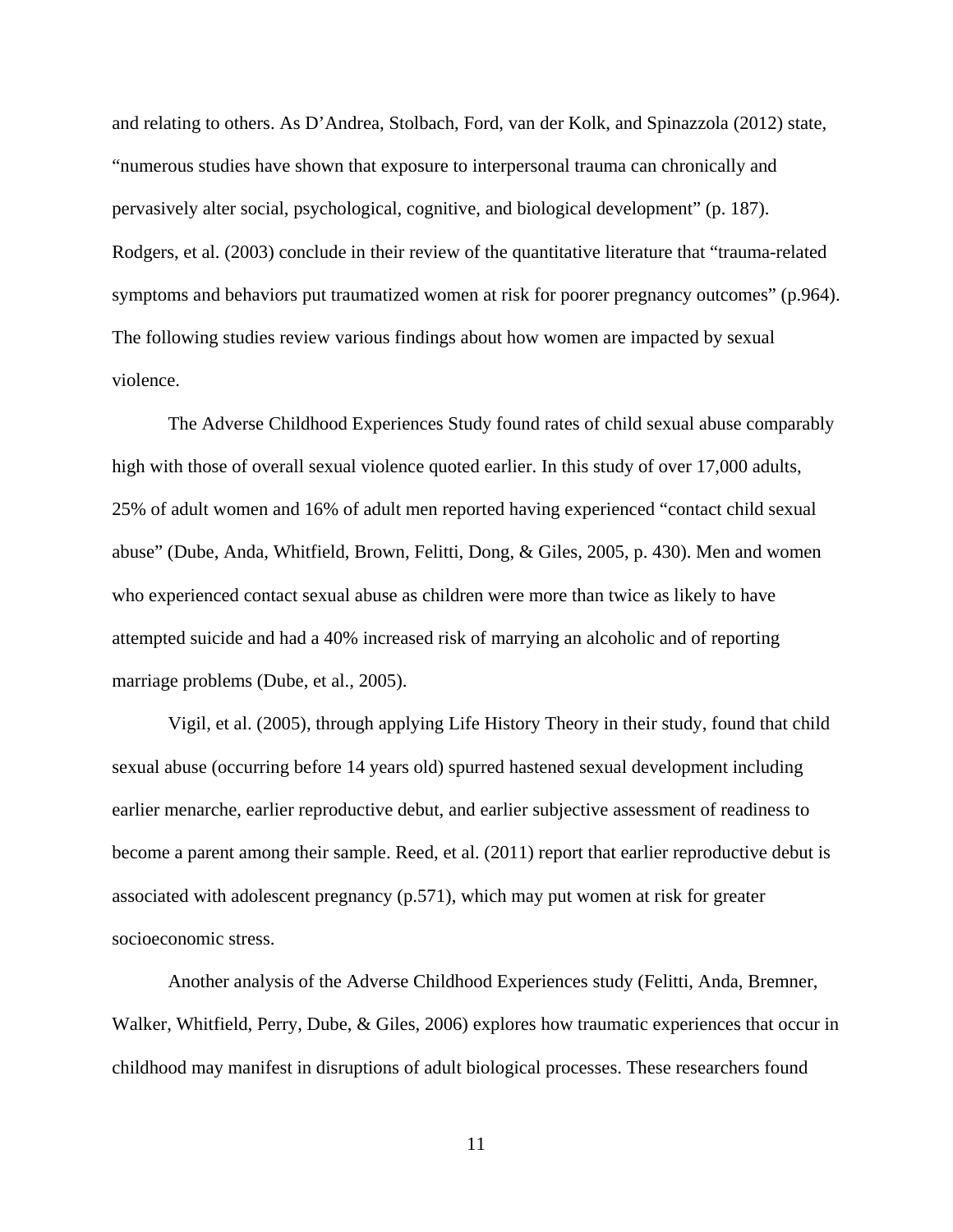that adverse childhood experiences, including sexual abuse, are correlated with increased illness in adulthood, negative health behaviors, and early death (Felitti, et al., 2006). These findings demonstrate the connection between trauma and negative physical health outcomes and may show how sexual trauma negatively affects birth outcomes through interfering with biological processes.

Survivors of child sexual abuse demonstrate higher levels of psychological distress in adulthood overall than adults who do not report having experienced child sexual abuse (Steel, Sanna, Hammond, Whipple, & Cross, 2004). Steel, et al. (2004) found when studying nonpatient, psychiatric outpatient, and psychiatric inpatient populations that number of perpetrators of sexual abuse and duration of sexual abuse were both positively correlated with psychiatric symptoms in all populations. They also found that inpatient psychiatric participants were more likely to report a history of sexual violence than non-patients and psychiatric outpatient participants (Steel, et al., 2004).

Liang, Williams, and Siegel (2006) found that severe sexual trauma in childhood was correlated with adult marital dissatisfaction in their study of primarily African-American women who were survivors of child sexual abuse. In this study women with a history of child sexual abuse and poor maternal attachment were more likely to be married or cohabitating as adults than women with secure maternal attachment. Finally they found that secure maternal attachment buffered the relationship between child sexual abuse and adult marital dissatisfaction.

One study describes the benefits perceived by survivors of childhood sexual abuse. This quantitative study used qualitative data to discover four categories of benefits perceived by adult women who had experienced sexual abuse as children. These categories, protecting children from abuse, self-protection, increased knowledge of child sexual abuse, and having a stronger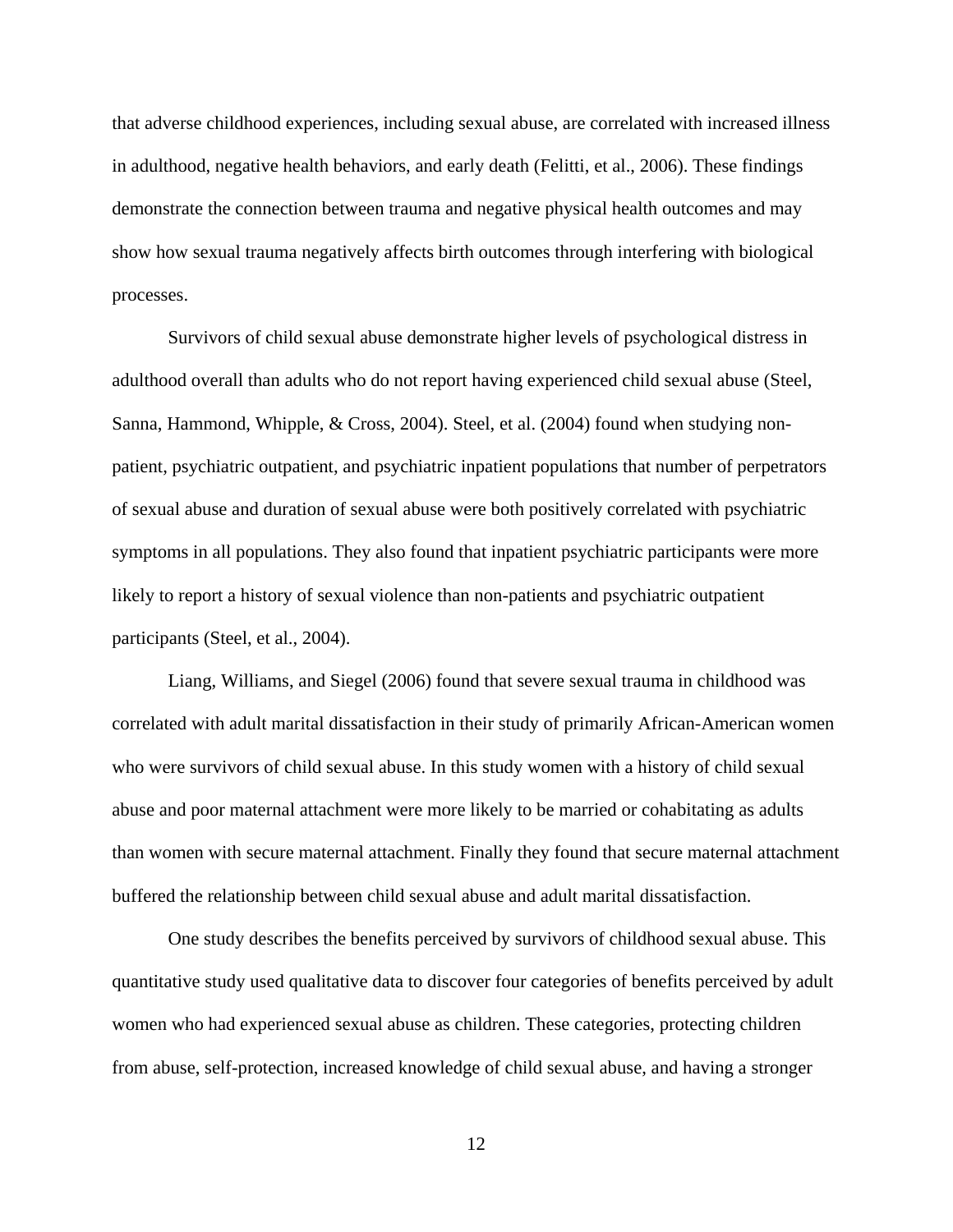personality, demonstrate some of the positive outcomes associated with sexual trauma (McMillen, Rideout, & Zuravin, 1995).

Most of the empirical research demonstrates negative sequelae of sexual trauma, including increased suicidality, psychological distress, and health problems that last throughout the life span and may effect normal physiological processes such as pregnancy and childbirth (Dube, et al., 2006; Felitti, et al., 2005; Hermann, 1997; Rodgers et al., 2003; Vigil, 2005). However, it is important to note that survivors of sexual violence also point to positive personal growth as one of the dimensions of the aftermath of trauma (McMillen, et al., 1995; Schwerdtfeger & Wampler, 2009).

**Effects of sexual violence on pregnancy and childbirth.** The existing literature finds that a prior history of sexual violence is associated with negative birth outcomes such as increased discomfort and longer labors (Eberhard-Gran, et al., 2008; Jacobs, 1992; Seng, et al., 2004). The literature also finds evidence of trauma reactions and symptoms of PTSD occurring throughout the childbearing year in women with a history of sexual violence, causing psychological distress, physical reactions in labor, and a distraction from the normal psychological development of pregnancy (Lev-Wiesel, Daphna-Tekoah, & Hallak, 2009; Rhodes & Hutchinson, 1994; Schneider, 2012; Schwerdtfeger & Wampler, 2009; Seng, et al., 2011; Seng, Sparbel, Low, Killion, 2002). For some women sexual violence is a current reality, compromising maternal and fetal health in numerous ways (Hussain & Khan, 2008). In addition, this review examines the evidence that pregnancy and childbirth may play healing or normalizing roles for women with a history of sexual violence and their experiences of their bodies (Levy, 2006; Schwerdtfeger & Wampler, 2009; Simkin & Klaus, 2004).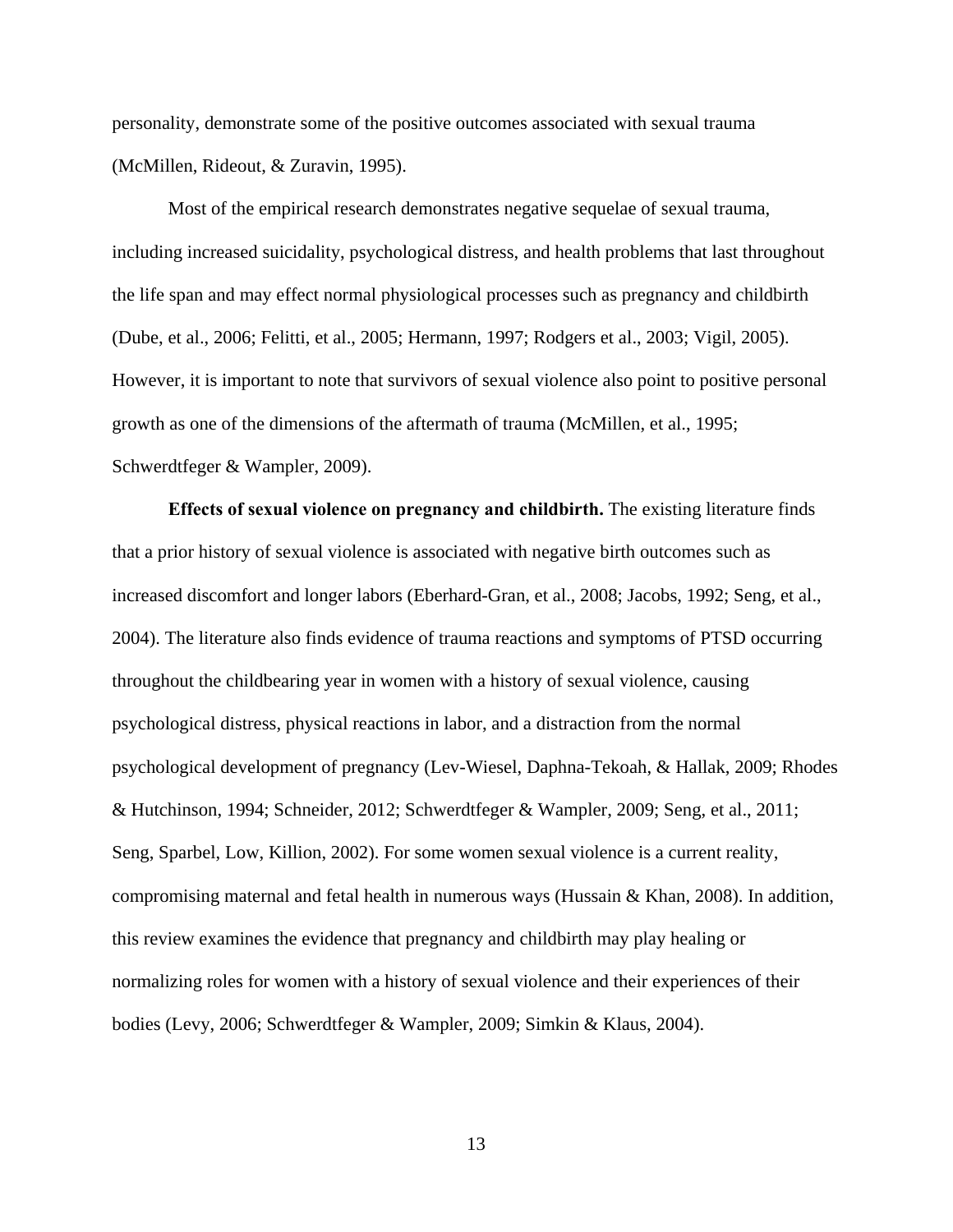Jacobs (1992) found many negative reproductive outcomes in survivors of child sexual abuse such as longer labors, more pregnancy terminations, and greater reported stress in a study of women participating in a mental health support group in Maine. Eberhard-Gran, et al. (2007) discovered a connection between adult sexual abuse (occurring after age eighteen) and extreme fear of childbirth in their study examining Norwegian mothers. Only extreme fear of childbirth was correlated with a history of sexual violence, with moderate and mild fear of childbirth not related to maternal trauma history. In this study, maternal depression was more highly correlated with fear of childbirth than previous adult sexual abuse, though it was unclear whether maternal depression was related to prior sexual trauma.

Though many studies indicate that prior sexual trauma can negatively impact how woman experience childbearing, the empirical literature also offers mixed findings about whether a history of sexual violence is always associated with negative birth outcomes (Lev-Wiesel, et al., 2009; Grimstad & Schei, 1999; Van Der Hulst, et al., 2006). A Norwegian study (Van Der Hulst, et al., 2006), found survivors of sexual abuse experienced increased pelvic pain and emotional distress during birth, but also reported higher levels of autonomy and were less likely to receive episiotomies (p.59). This study also found no significant difference between technological birth interventions between women who had experienced sexual violence and those who had not.

Grimstad and Schrei (1999) found no association between prior sexual abuse in the mother and low birth weight among infants, though a sexual abuse history was correlated with increased reported discomfort and more unscheduled clinic visits. Together these studies illustrate the complicated relationship between a sexual violence history and childbirth outcomes. While women who have a sexual violence history may be at risk for increased discomfort, fear,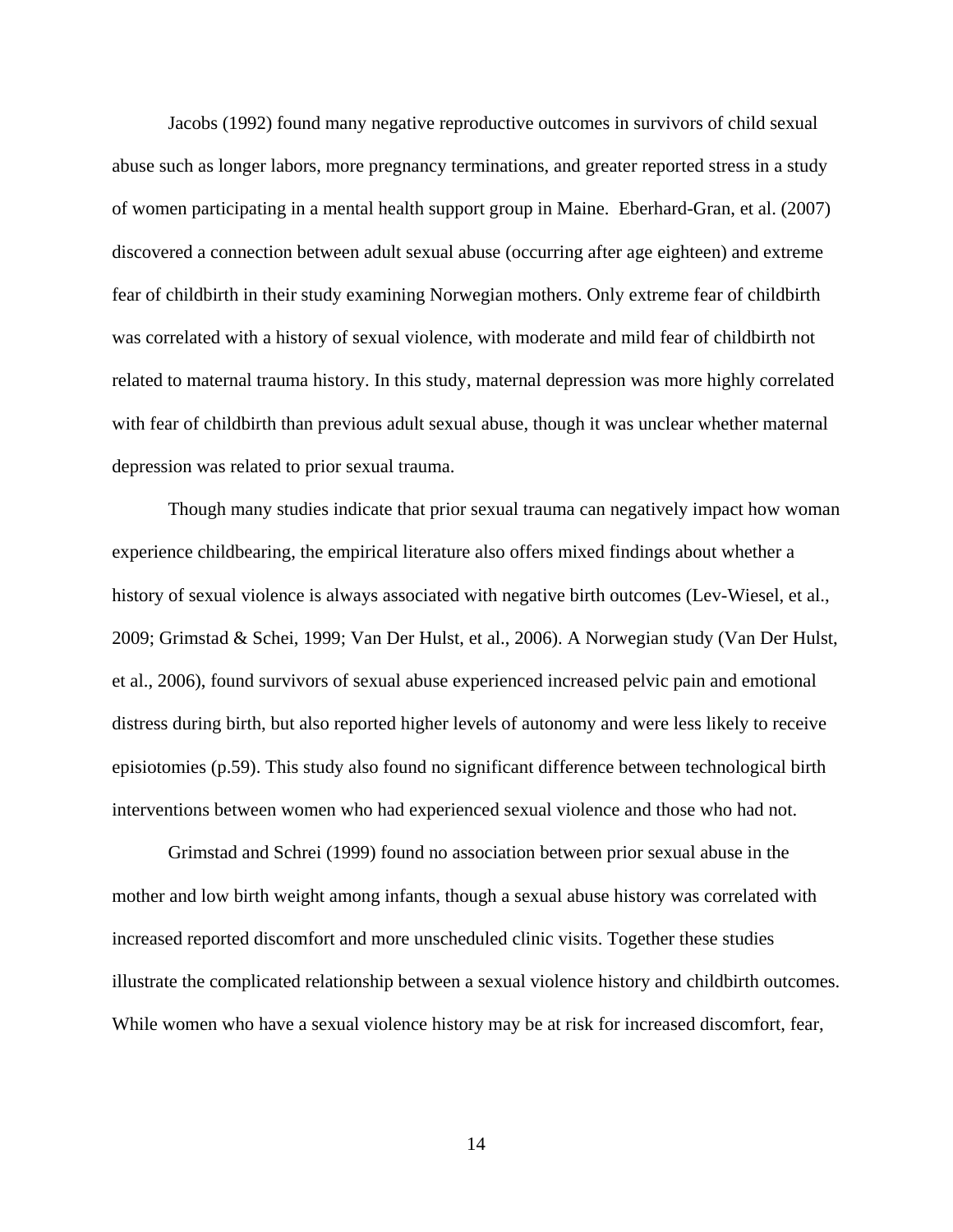and psychological distress associated with pregnancy and childbirth, there are not clear predictors of how a history of sexual violence may manifest in the childbearing year.

Many studies report the manifestation of trauma reactions in the childbearing year for women with a history of sexual violence. Seng, et al. (2002) state, "women with trauma histories, including those who have survived childhood abuse and those experiencing abuse as an adult, present for health care with a wide range of trauma-related sequelae" (p. 360). They described clinically significant somatic symptoms associated with PTSD in their qualitative study of fifteen women interviewed about their experiences of childbearing and abuse-related post-traumatic stress. Seng, et al., (2002) also found that women described their psychological symptoms during the childbearing year in ways that correlated with the PTSD diagnosis (APA, 2000) and they encouraged maternal health care providers to screen for symptoms of post-traumatic stress and implement care practices that support women experiencing psychological distress.

Lev-Wiesel, et al. (2009) studied the connection between a history of child sexual abuse (occurring before age fourteen) and postnatal symptoms of posttraumatic stress in Israeli mothers. They found a connection between higher levels of dissociative processes and increased likelihood for posttraumatic stress symptoms in women who reported being sexually abused as children. They also found that women who were survivors of child sexual abuse experienced higher levels of arousal and intrusion, but not higher overall posttraumatic stress disorder scores. In addition, survivors of child sexual abuse were found to have experienced more long-term post-traumatic stress symptoms than survivors of other forms of trauma.

Survivors of sexual violence may also experience the physical sensations of labor as reminiscent of sensations associated with sexual abuse, according to Rhodes and Hutchinson (1994) in their qualitative study of survivors of sexual violence and birthing styles. The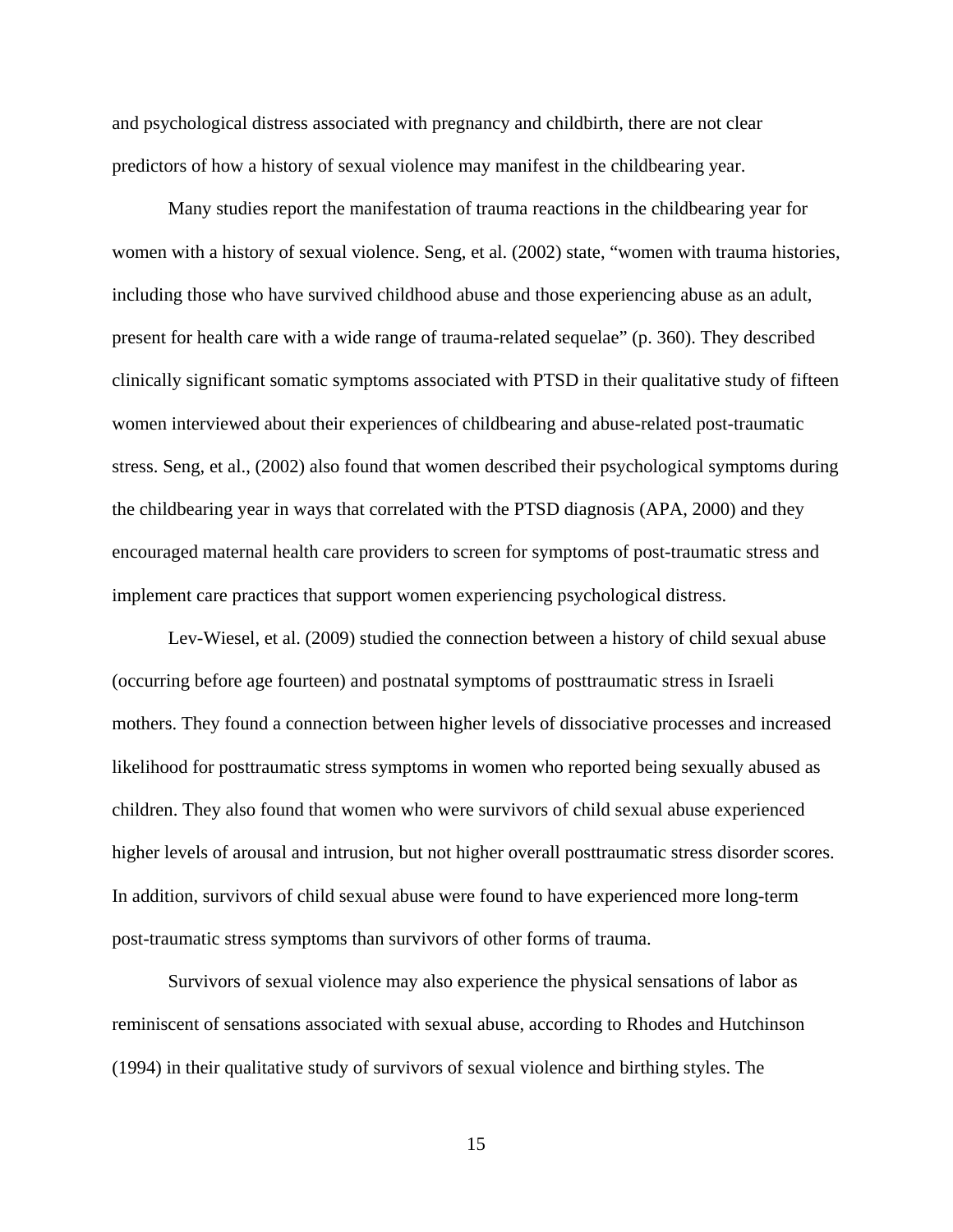researchers outlined four birthing styles indicative of a sexual abuse history: fighting, taking control, surrendering, and retreating. These birthing styles were linked to Posttraumatic Stress Disorder in the study. Rhodes and Hutchinson (1994) discussed how these birthing styles were sometimes evident in women who had not disclosed a history of sexual violence, which the researchers indicate may point to repressed memories of abuse being triggered during childbirth.

Hussain and Khan (2008), studying women in Pakistan, found many nuanced ways that exposure to sexual violence compromises maternal health, including having a larger family than desired, being exposed to unprotected sex during pregnancy, and experiencing physical violence during pregnancy. These factors have the potential to lead to direct negative outcomes for women and babies. Hussain and Khan's (2008) qualitative interviews indicate the complex interaction between sexual violence and reproduction in the context of ongoing abuse, where childbirth is not only a trigger of past violence, as Rhodes and Hutchinson (1994) describe, but a direct result of it as well.

Schwerdtfeger and Wampler (2009) found a correlation between sexual violence history and psychological distress in pregnancy, but also highlighted the healing potential of pregnancy and the positive growth that can occur as a result of trauma in their qualitative study of pregnant women who had experienced prior sexual trauma (Schwerdtfeger & Wampler, 2009). The researchers found three of the four themes in their study focused on growth: "becoming a survivor, pregnancy: a new beginning beyond sexual trauma, and the integration of sexual trauma and motherhood" (Schwerdtfeger & Wampler, 2009, p.100). Though women in this study reported many negative effects of sexual trauma on pregnancy, they also described aspects of growth after sexual trauma, including finding an inner strength and gaining a new perspective. These participants also described directly positive associations with pregnancy that facilitated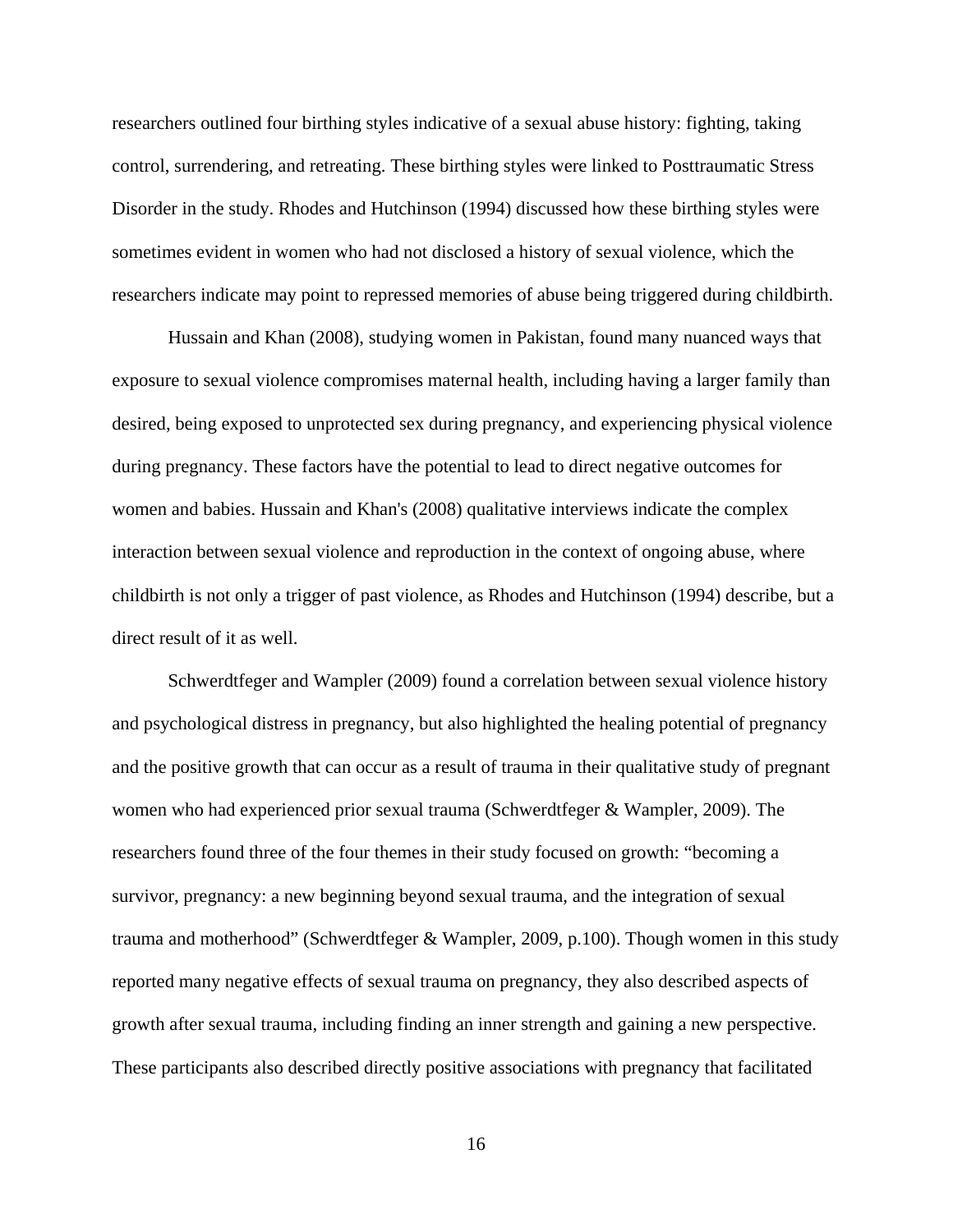integration of the sexual trauma. These pregnancy-related themes include a new found hope, a new beginning, and the importance of a new relationship. Schwerdtfeger & Wampler (2009) emphasize the "bi-directional" experience of childbearing women who have experienced prior sexual trauma, where they must attend to their psychological trauma while at the same time processing the expected physical and psychological changes of this life stage.

The existing empirical literature finds evidence of negative birth outcomes for women with a history of sexual violence including increased discomfort, fear, and longer labors. The literature also provides strong evidence that women with a history of sexual violence commonly experience trauma reactions throughout the childbearing year including emotional distress, symptoms of PTSD, and physical reactions to the sensations of labor. In addition, consistent with the literature on the long-term sequelae of sexual violence, some women experience positive growth following the dual experiences of sexual trauma and childbearing.

**Internal and external factors that affect traumatic stress.** External factors such as socioeconomic status and access to resources appear to affect how women are impacted by sexual trauma and how they experience pregnancy and childbirth. Seng, et al., (2011) found that African American women expecting their first baby "had more trauma exposure, posttraumatic stress disorder symptoms and diagnosis, comorbidity and pregnancy substance use, and had less mental health treatment" (p. 295) than non-African American women in the same study. African American women were exposed on average to more cumulative and more recent trauma than non-African American women and had a threefold increased risk for meeting diagnostic criteria for PTSD (Seng, et al., 2011). These finding suggest that societal oppression, particularly racism has a large impact on likelihood of trauma exposure as well as on what resources women have to address the psychological impacts of trauma.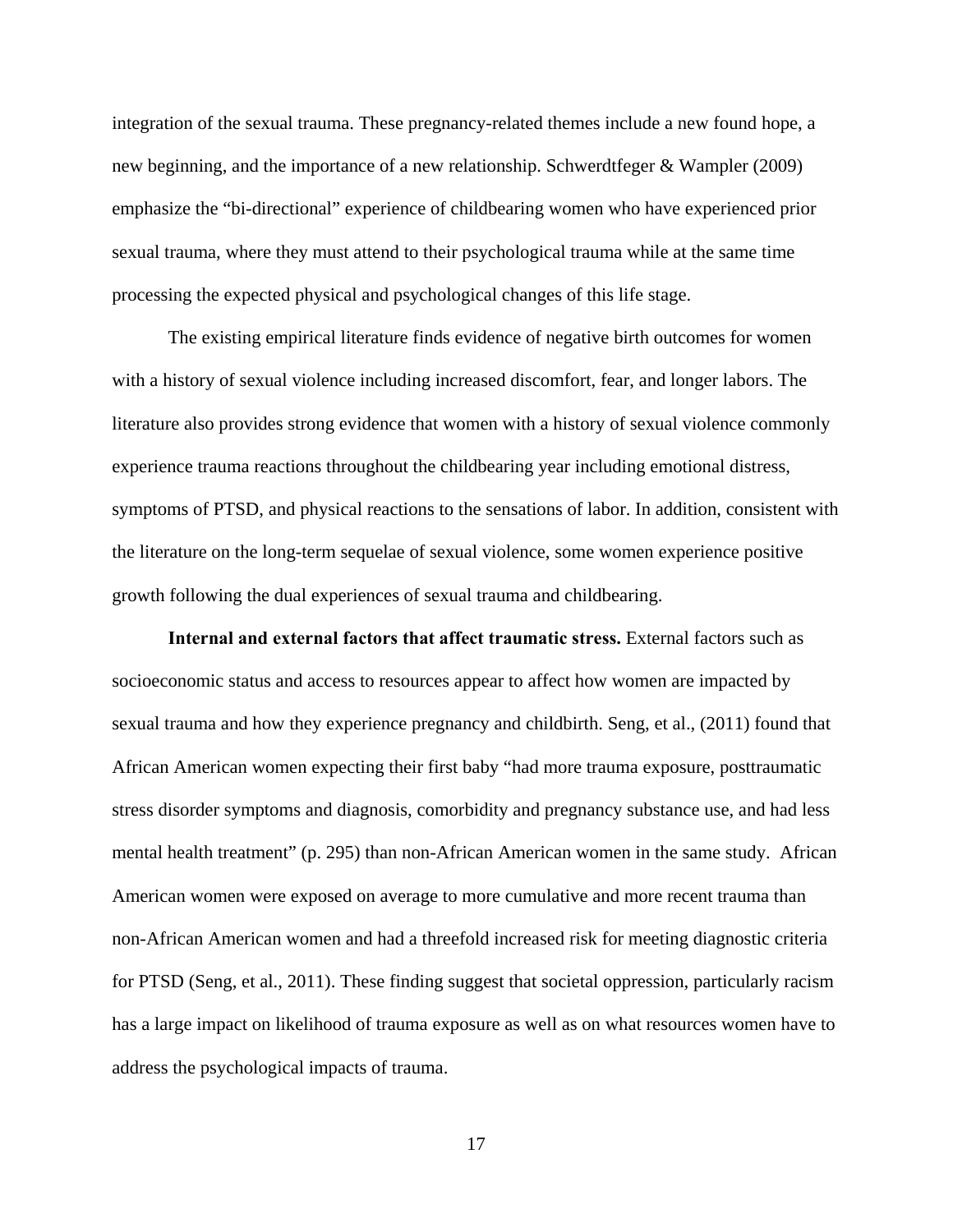Rauchs, et al. (2013) found that socioeconomic status was the single largest factor affecting severity of posttraumatic stress symptoms and coping style among a large sample of pregnant women, though number of traumas and personal optimism were found to be independent variables affecting symptom severity as well. Because social location factors such as race and income so sharply affect the severity of pregnant women's posttraumatic stress symptoms, the study may indicate that racial, gender, and economic oppression in society increase women's chances of having experienced violence and inhibits their ability to access positive coping methods.

Optimism was more prevalent in pregnant women who had experienced trauma, but did not develop PTSD, and in women with positive coping skills. The researchers conclude that though socioeconomic status and number of traumas influence the severity of women's posttraumatic stress symptoms, optimism does play a role in buffering women from the impacts of psychological trauma (Rauchs, et al., 2013).

Perrot, Morris, Martins, & Romans (1998) found that coping style impacted long-term effects of sexual violence in their study of women in New Zealand. Repressing reactions to past child sexual abuse was associated with negative long-term mental health outcomes, while externalizing the blame was associated with positive mental health outcomes. Reframing was associated with positive mental health measures, but participants who used reframing as a coping style were significantly more likely to have children who were also sexually abused at some point. The researchers hypothesized whether reframing somehow interfered with participants' ability to protect their children from sexual abuse (Perrot, et al., 1998).

Steel, et al. (2004) found that internalizing attributional style, confrontive coping style, and accepting responsibility were all associated with greater psychological distress in survivors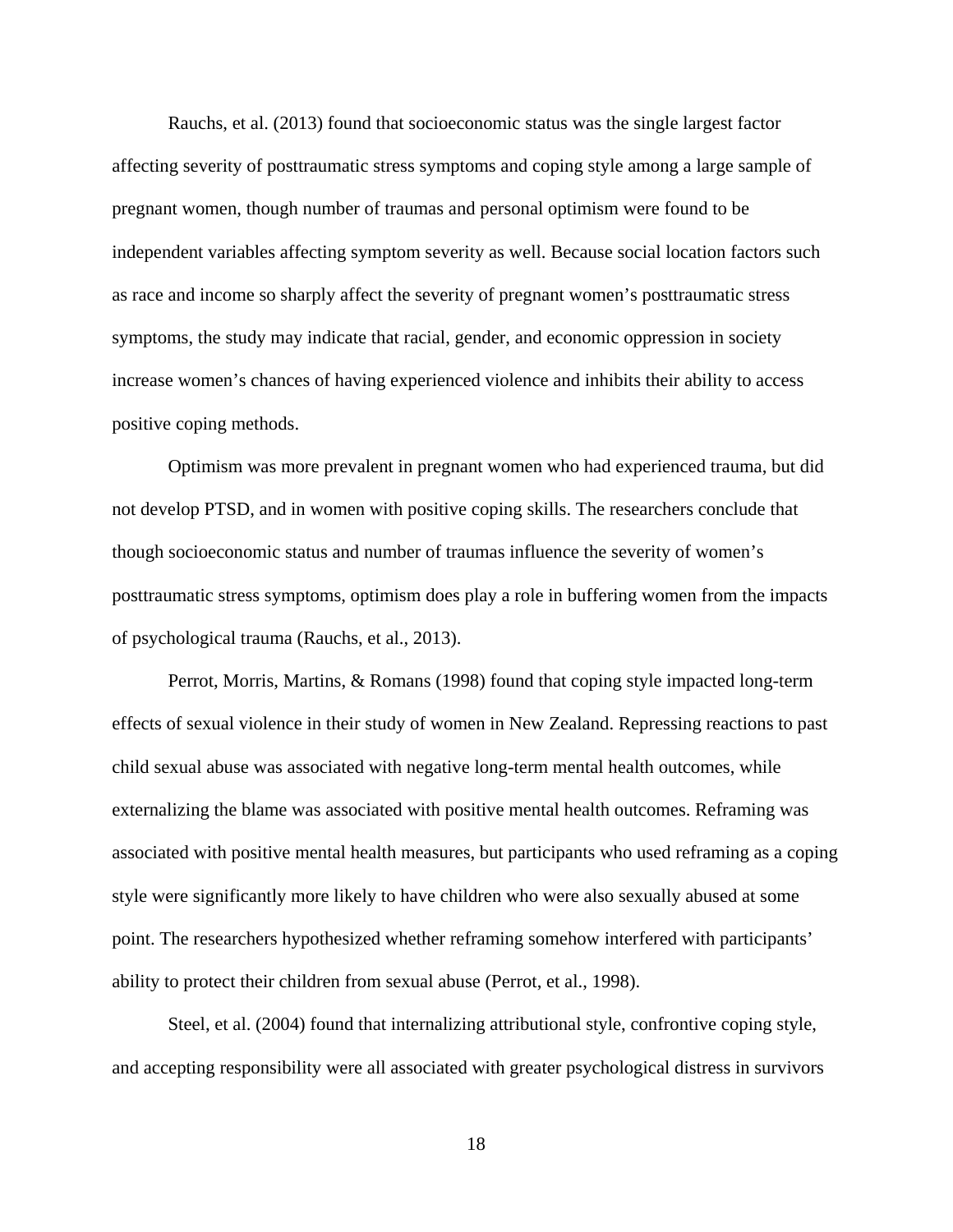of child sexual abuse. It is unclear whether these coping styles develop in conjunction with the abuse or not, but their findings indicate the complex interplay between internal and external factors in women's experiences of trauma, pregnancy, and childbirth.

Bryanton, Gagnon, Johnston, and Hatem, M. (2007) studied factors that affect women's perceptions of their experiences with childbirth and found the strongest predictors of perception were "type of birth; degree of awareness, relaxation, and control; helpfulness of partner support; and being with the infant following birth" (p. 24). Though this study did not examine traumarelated symptoms, Bryanton, et al. (2007) note that women's negative perceptions of the birth experience can impact health outcomes for the mother and child including postpartum depression and maternal/infant attachment.

Social location such as race and socioeconomic status appear to be salient factors in women's experiences with trauma and with childbearing (Rauchs, et al., 2013; Seng, et al., 2011), which illustrates the profound impact that external societal oppression has on women's lived experiences. Other factors, such as number of traumas, optimism, experience of childbirth, and coping style all also have an impact on how women experience sexual trauma and the childbearing process.

**Provider relationships.** In therapeutic relationships many survivors of complex trauma revisit issues of safety and begin to form new ways of relating to important people in their lives. The creation of new relationship patterns leads to a changing sense of self that promotes longterm healing (Tummuala-Narra & Kallivayalil, 2012). Throughout pregnancy and childbirth women often engage in numerous professional relationships with various care providers. These patterns may guide professional practice in seeing all relationships as an opportunity to establish safety and provide new models of relating for complex trauma survivors.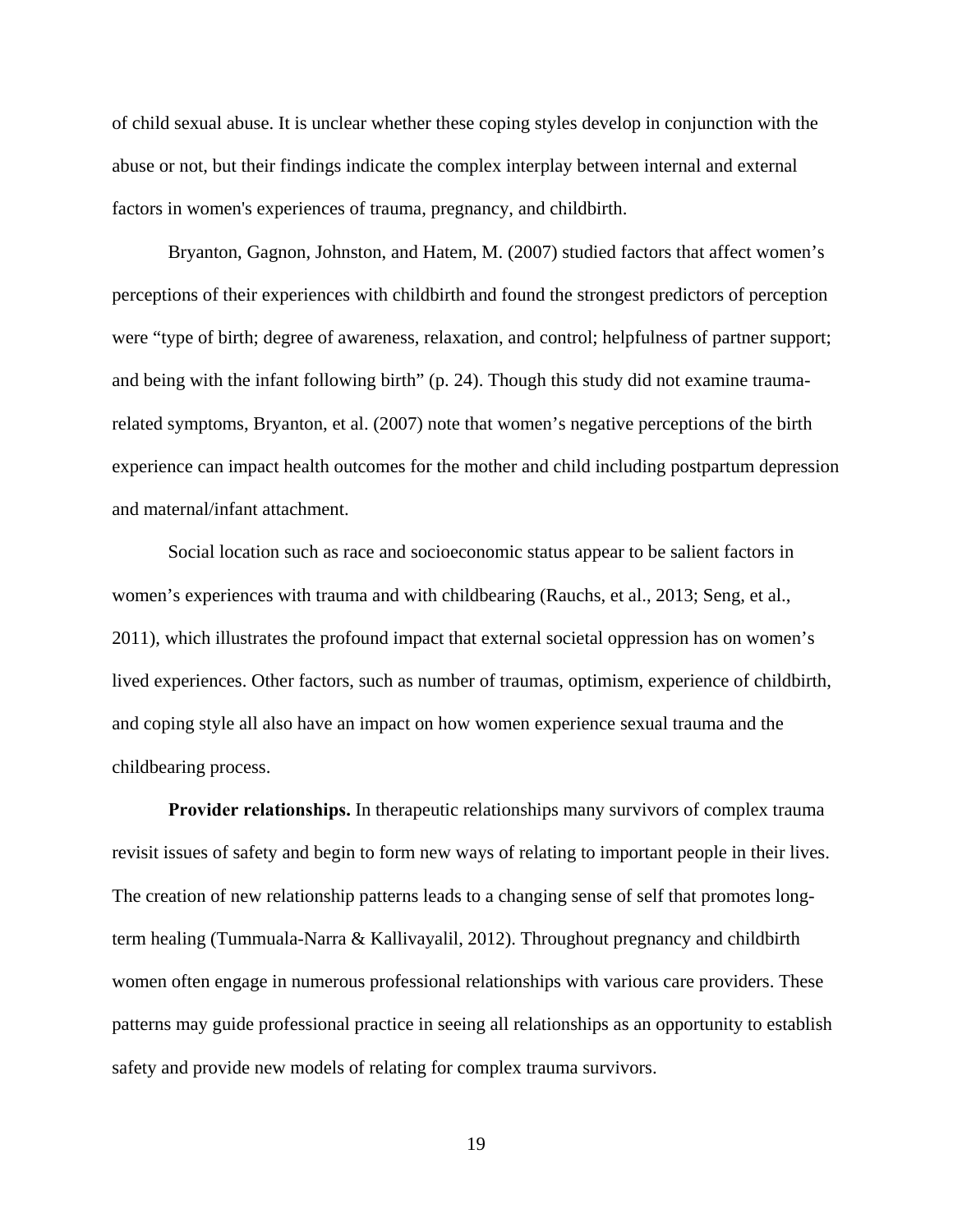Seng, et al., (2002) examined what pregnant women experiencing posttraumatic stress desired from their maternity care providers and found that women fell generally into three categories of trauma healing: far along in recovery, not safe, and women who were not ready to "know" (p. 360). The women in different stages of healing preferred and responded to different types of maternity care. For example, women who were far along in recovery looked for a "collaborative ally", while women who were characterized as not safe preferred a "compassionate authority figure" in a caregiver, and women who were not ready to "know" benefited most from a caregiver who was a "therapeutic mentor" (Seng, et al., 2002, p.360).

In a similar vein, Gibson (2013) found that women chose maternity care providers based on their perceptions of birth as a natural or a medical event. The researcher hypothesized that when providers and mothers share perceptions of birth, or explanatory models, the relationships are more likely to be experienced positively by mothers. The researcher further stated that positive relationships would foster better outcomes and more positive perceptions of the birth experience.

 One study of mothers in Greece characterized the dimensions of positive maternity care provider behavior as cooperation, help/guidance, briefing, and psychological support. Negative provider behavior included non-existent collaboration, insufficient help, unacceptable behavior, insufficient briefing, unwillingness, impersonal confrontation, lack of psychological support, erroneous diagnosis, and bad implementation of techniques (Sapountzi-Krepia, Tsaloglidou, Psychogiou, Lazaridou, & Julkunen, 2011). This study also found that mother's experiences with birth in general were closely related to their interactions with maternity care providers. This is significant because as Sapountzi-Krepia, et al. (2011) state, "a mother's positive perception of the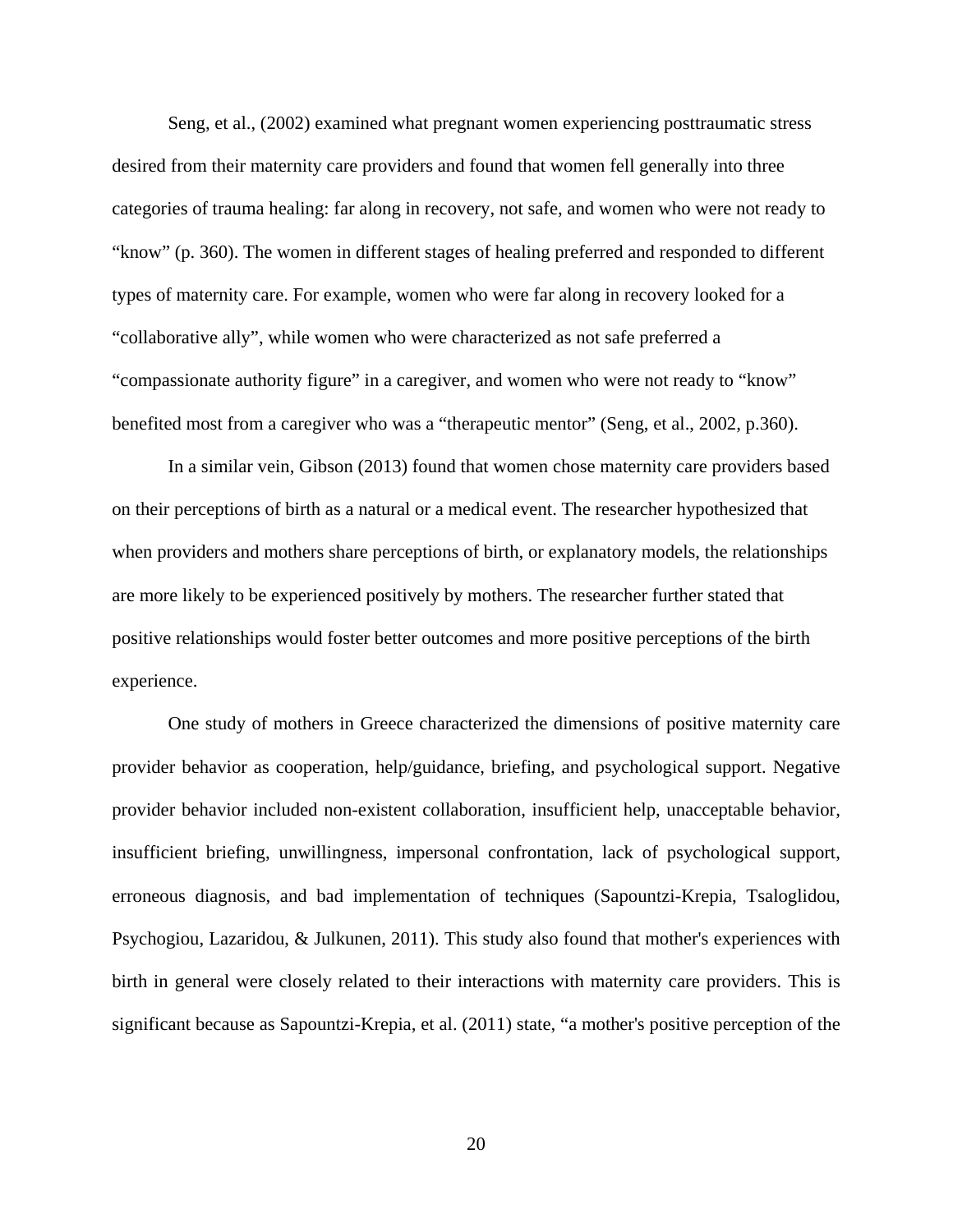childbirth experience has been linked to positive feelings towards her infant and adaptation to the mother role" (p. 584).

Maternal choice regarding what model of maternity care to utilize, the medical model or the midwifery model, was found to be important to women in a review of studies from Northern Europe, Australia, and the U.S. (Hadjigeorgiou, E., Kouta, C., Papastavrou, E., Papadopoulos, I., & Martensson, L., 2011). This review discovered that, "women who selected a midwife reported feeling more knowledgeable about birth attendants, more in control over the birth attendant decision, and more satisfied with their delivery decisions" (p. 385). Women who selected a midwife also experienced increased autonomy and personal attention. This study also found that "women's right to choose is closely related to the availability of information and their relationships with health professionals" (p. 388), with 12 of the studies reviewed indicating that women commonly chose hospital birth due to the assumption that the hospital is the only safe place to give birth (Hadjigeorgiou, et al., 2011).

Levy (2006) found, in a qualitative study of eight Israeli mothers who had experienced trauma from terrorism, that sensitive relationships with prenatal providers could mitigate the effects of trauma in the childbearing process and avoid re-traumatization. Levy (2006) states, "if she receives care that answers her specific needs, she may have a positive and empowering birth experience. The significance of a good birth experience could be far-reaching" (p. 246) by instilling confidence and reconnecting women with their bodies.

The research indicates that women value the psychological and supportive dimensions of their relationships with their maternity care providers and the ability to make decisions regarding their own care. Positive relationships may foster more positive experiences for new mothers, and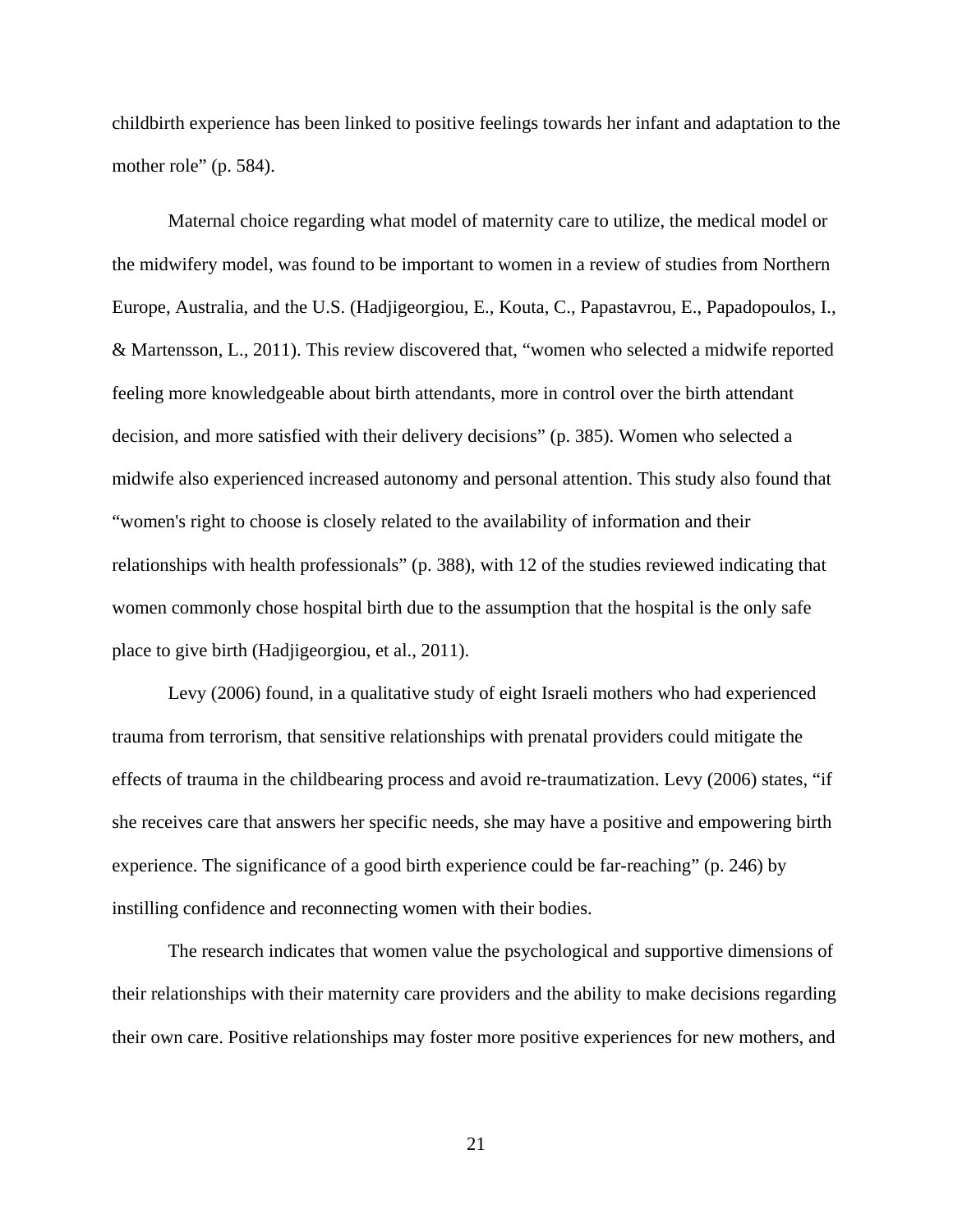increase autonomy and satisfaction with birth outcomes. The following section will review the relevant theoretical literature.

#### **Theoretical Literature**

This section reviews several theories relevant to women's experiences with sexual violence, pregnancy, and childbirth. The theoretical review will open with a discussion of two feminist theories: Feminist Security Theory and Postmodern Feminist Theory before moving into a review of Intersectionality Theory and The New View Theory. I will also review normative psychological development during the childbearing year through a Psychodynamic Theory perspective and Posttraumatic Growth Theory, finally hypothesizing how these theories might be applied to women's experiences of sexual violence and how it impacts pregnancy and childbirth.

The review of the theoretical literature will finish with a discussion of how these theories contradict and how they complement each other in offering approaches to the research. Finally, I will explain my use of the theories in the proposed study.

**Feminist Theories.** This section will examine how two variants on feminist theory contribute to conceptualizing women with a prior history of sexual violence and how they experience pregnancy and childbirth. Contextualizing an individual woman's experience with sexual violence and childbirth as occurring within a system of intersecting oppressions offers an important framework through which to view this study (Sachs, et al., 2007; Townsend, 2008; Mardorossian, 2002). Feminist Theory looks critically at how oppression and the dimensions of social location impact women's lived experience. Feminist Security Theory, Intersectionality Theory, and Postmodern Feminist Theory all have this view of society as an underpinning concept.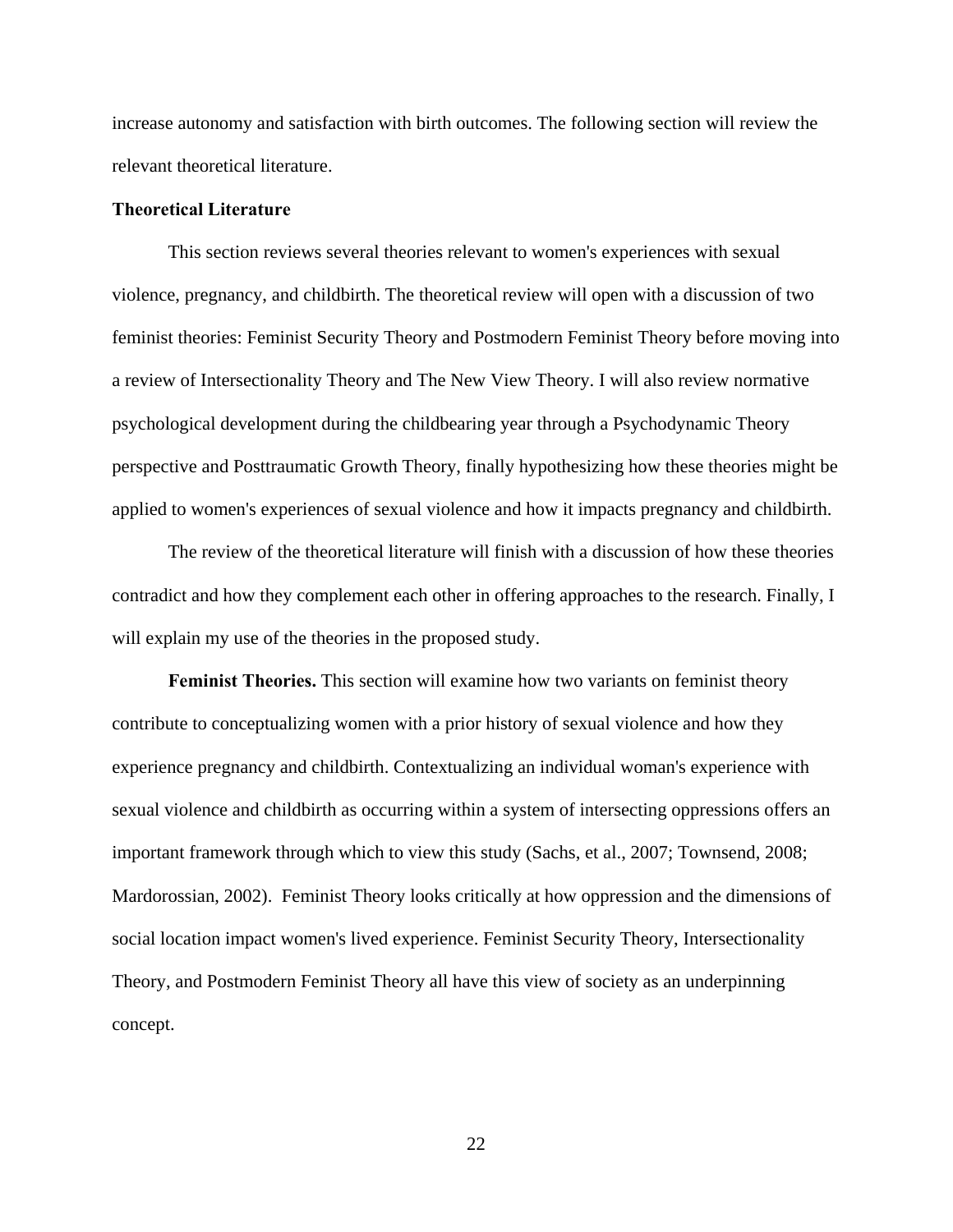Feminist Security Theory developed in response to international discourses about security and conflict. Feminist theorists developed Feminist Security Theory to understand the gendered dimensions of civilian experiences during conflict. For example, studies have often shown that women have increased levels of psychological distress following political violence. This data can be shown as proof of women's unfitness for participating in war or as proof of women's weakness. Feminist Security Theory contributes to this discourse by challenging the objectiveness of the data and pointing out how social location, women's position as an oppressed population, and women's access to resources may be impacting their levels of psychological distress (Sachs, et al., 2007). Sachs, et al. (2007) state that in research gender is often treated as a category external to political violence, when in fact political violence is often gendered, as in the case of rape as a tactic of war. Further, Intersectionality Theory, when paired with Feminist Security Theory demonstrates that gender is a heterogenous category and that other aspects of social location such as race, ethnicity, and class combine with gender to protect or exacerbate exposure to violence (Townsend, 2008).

Due to high levels of oppression and lack of access to resources, women who have a history of sexual victimization may be more vulnerable to traumatic reactions to further stress (Sachs, et al., 2007). Sachs, et al. (2007) studied Israeli women's sense of insecurity during the Second Intifada and how that sense is informed by previous experiences of sexual violence and other social factors such as ethnic discrimination and economic distress. The researchers found that women with previous social stress were more likely to feel insecure during war (Sachs, et al., 2007). Though pregnancy and childbirth are not generally seen as traumatic experiences, Feminist Security Theory encourages the question: could prior sexual victimization inhibit a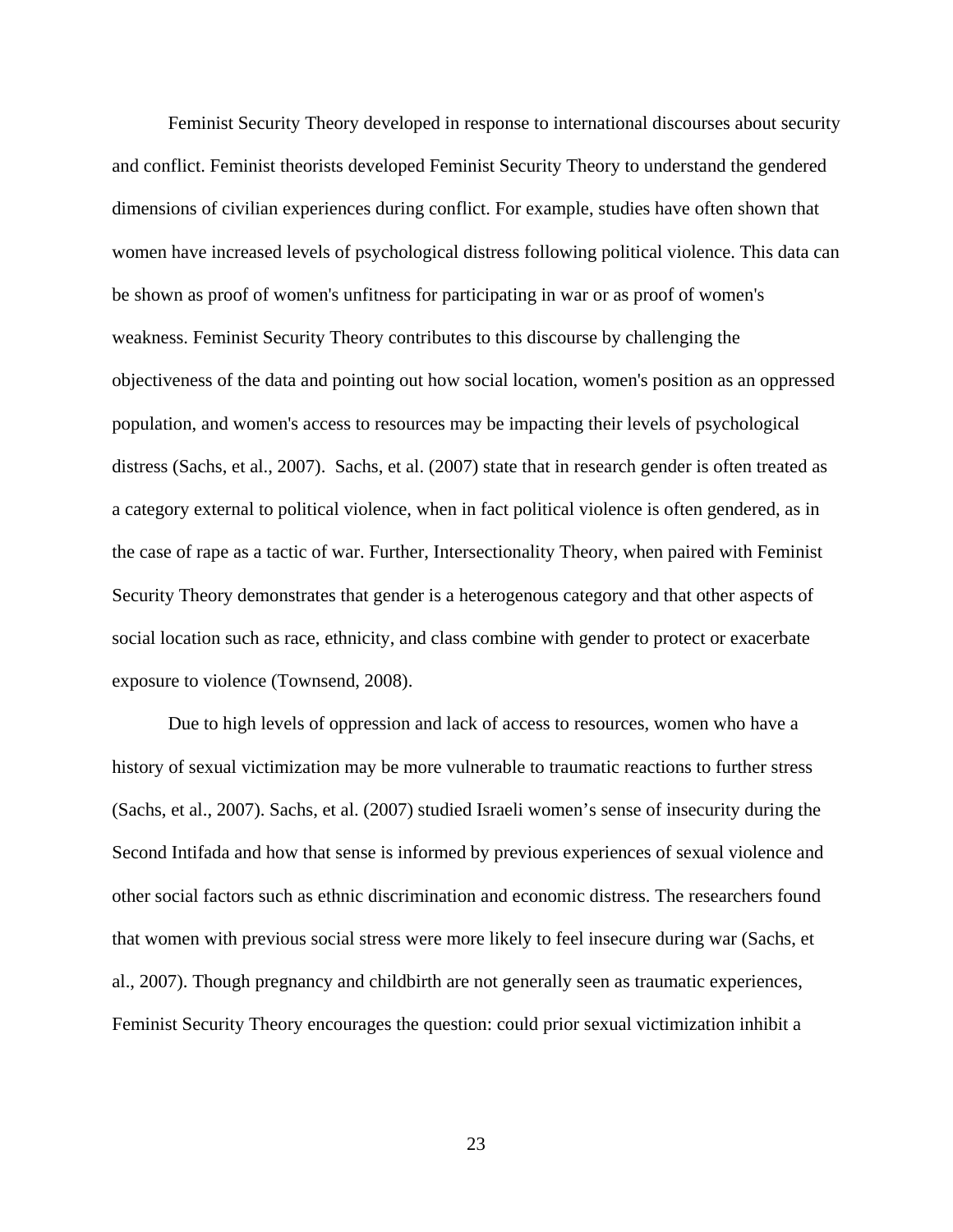woman's preparation to cope with the psychological and physical stressors associated with pregnancy and childbirth?

Postmodern Feminist Theory pushes analysis of sexual violence to go beyond the exposure of women's experiences to examine "what the category encompasses in different spaces and time and investigate its relation to other areas of women's lives in the public sphere" (Mardorossian, 2002, p.746). For example, a woman experiencing sexual assault as an adult who has social support and financial means to seek healing opportunities for herself will encounter different issues than a woman who was sexually assaulted as a child and received no support at the time. In addition a woman who faces class oppression or institutional racism when interacting with systems such as the criminal justice system or medical care systems is likely to have different experiences addressing sexual assault than a woman who has class and/or race privilege. Another example of the contextual and political frames that influence women's experiences is sexual orientation and gender expression. Individuals who do not conform to gender norms or lesbian, gay, bisexual, and queer individuals may face discrimination or uninformed care in seeking support for sexual violence or prenatal care (Crespi, 2001).

**Intersectionality Theory***.* Intersectionality Theory furthers the contextualization of experience through analyzing the social structures within which experiences take place and especially locating the individual in an intersection of "multiple systems of oppression" (Townsend, 2008, p. 432). Intersecting oppressions are based on different aspects of identity that are privileged or oppressed in our society. For example, white people, men, Christians, the ablebodied, cis-gendered people, and heterosexuals are conferred unearned privileges in the United States. Unearned privileges include access to resources, protection from abuse and mistreatment,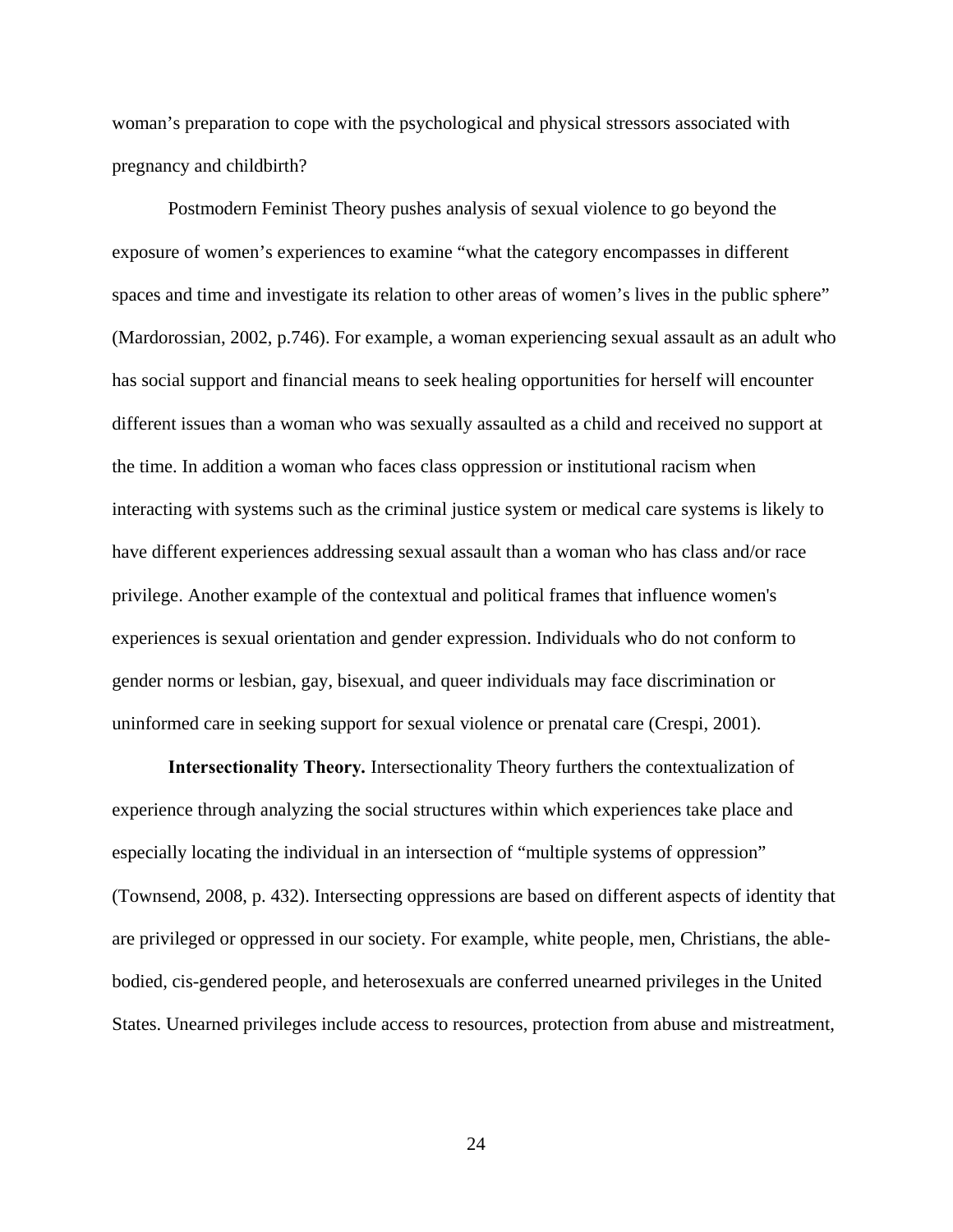and normalization of experience. Oppression can occur on different levels: individual, community, structural, systemic, and societal (Miller & Garran, 2007).

For individual women the intersecting oppressions they experience can influence how they feel connected to or separate from an aspect of their social identity, for example gender, race, or social class (Townsend, 2008). These intersecting oppressions can also affect women's ability to cope with traumatic or stressful situations, self-esteem and identity, and access to resources.

**The New View Theory.** The New View, a theory described by Hall (2008) asks clinicians to examine the context within which we have sexual experiences and within which survivors of sexual violence attempt to heal from trauma. Hall (2008) writes how trauma models assume pathological responses and focus on the relief of symptoms related to that pathological response. The New View encourages clients to define their response and rejects the idea of a normalized sexuality.

The New View informs my approach to the research, making space for distressed and traumatized responses as well as for feelings of empowerment, healing, and normalization associated with pregnancy and childbirth. In fact, Simkin and Klaus (2004) state that many survivors of sexual violence find their experiences of pregnancy and childbirth normalize their perceptions of their bodies. One mother stated, "becoming pregnant was the highlight of my life. My body felt normal for the first time" (Simkin & Klaus, 2004, p.33).

The New View theory encourages an examination of what is considered normal sexuality and normal responses to sexual violence. When balanced with the theories of development described below, the New View theory allows the research to be open to whatever experiences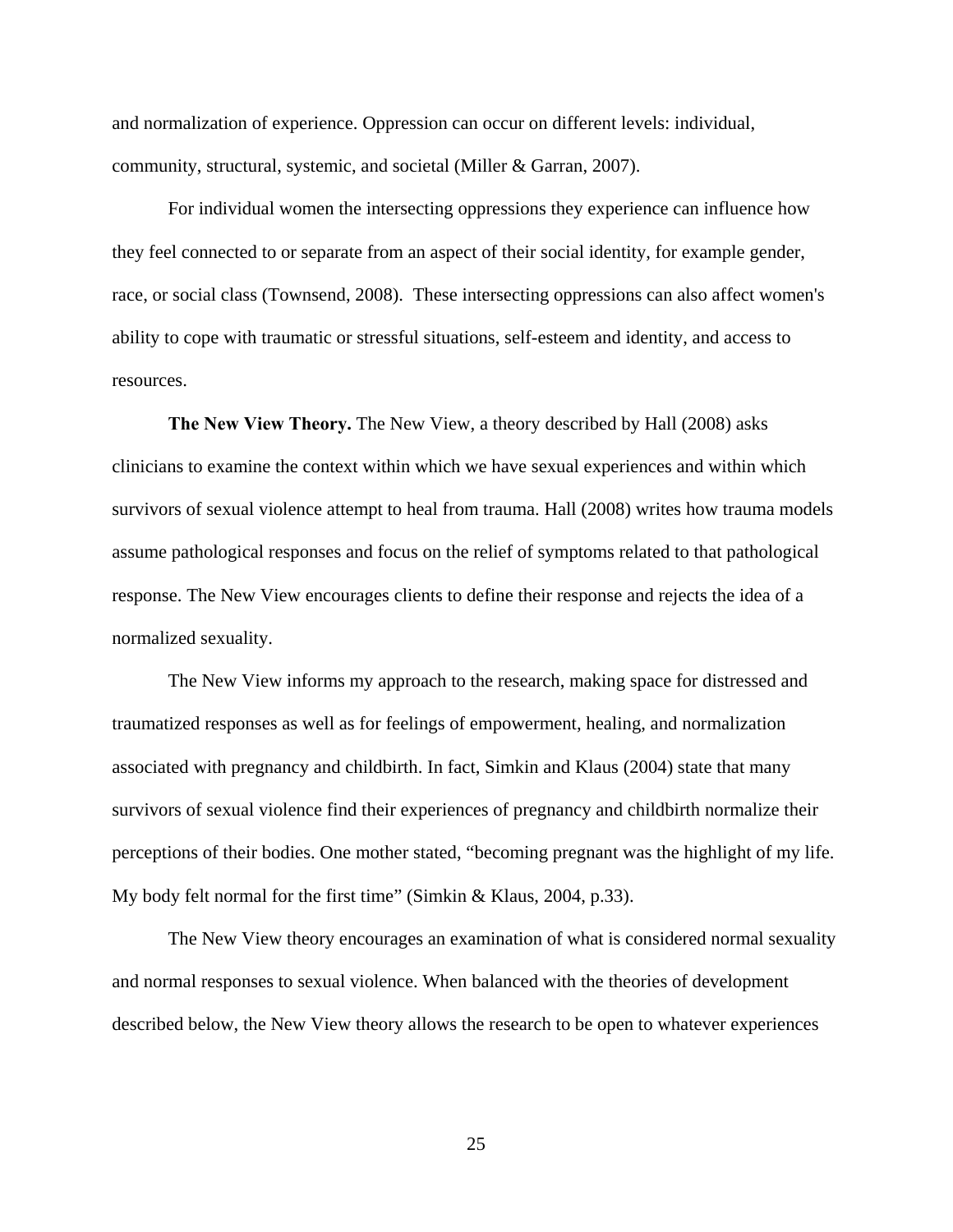the participants describe without rushing to categorize or pathologize their responses and experiences.

**A Psychodynamic perspective.** The psychological tasks of pregnancy have been discussed in the literature, especially from psychodynamic and developmental perspectives. Winnicott (1960) describes an identity shift in mothers leading to "primary maternal preoccupation", a state of being that fosters mother/infant attachment and infant development in object relations theory. Notman and Lester (1988) present the psychoanalytic proposition that "pregnancy revived developmental conflicts, which influenced women's feelings about motherhood and their attitudes toward their children" (p. 1). From this standpoint pregnancy and childbirth are almost destined to trigger associations with sexual abuse that occurred during the child or adolescent development of the mother.

If Psychodynamic theories have described some aspects of normative maternal development, could a history of sexual trauma interfere with maternal development or identity shift, as Feminist Security Theory might suggest? Moskowitz (2011) found in a study of mothers who suffered losses from September 11, 2001, that primary maternal preoccupation was negatively affected by the process of mourning, and that it was not possible for the psyche to mourn and maintain the preoccupation described by Winnicott (1960).

Psychoanalytic and developmental theories highlight the individual's contributions to their own experiences. These theories rely on theories of normal development or normal psychological functioning, such as are challenged by Hall (2008) with the New View theory. Though when combined they provide an interesting tension that makes rooms for a variety of truths and experiences.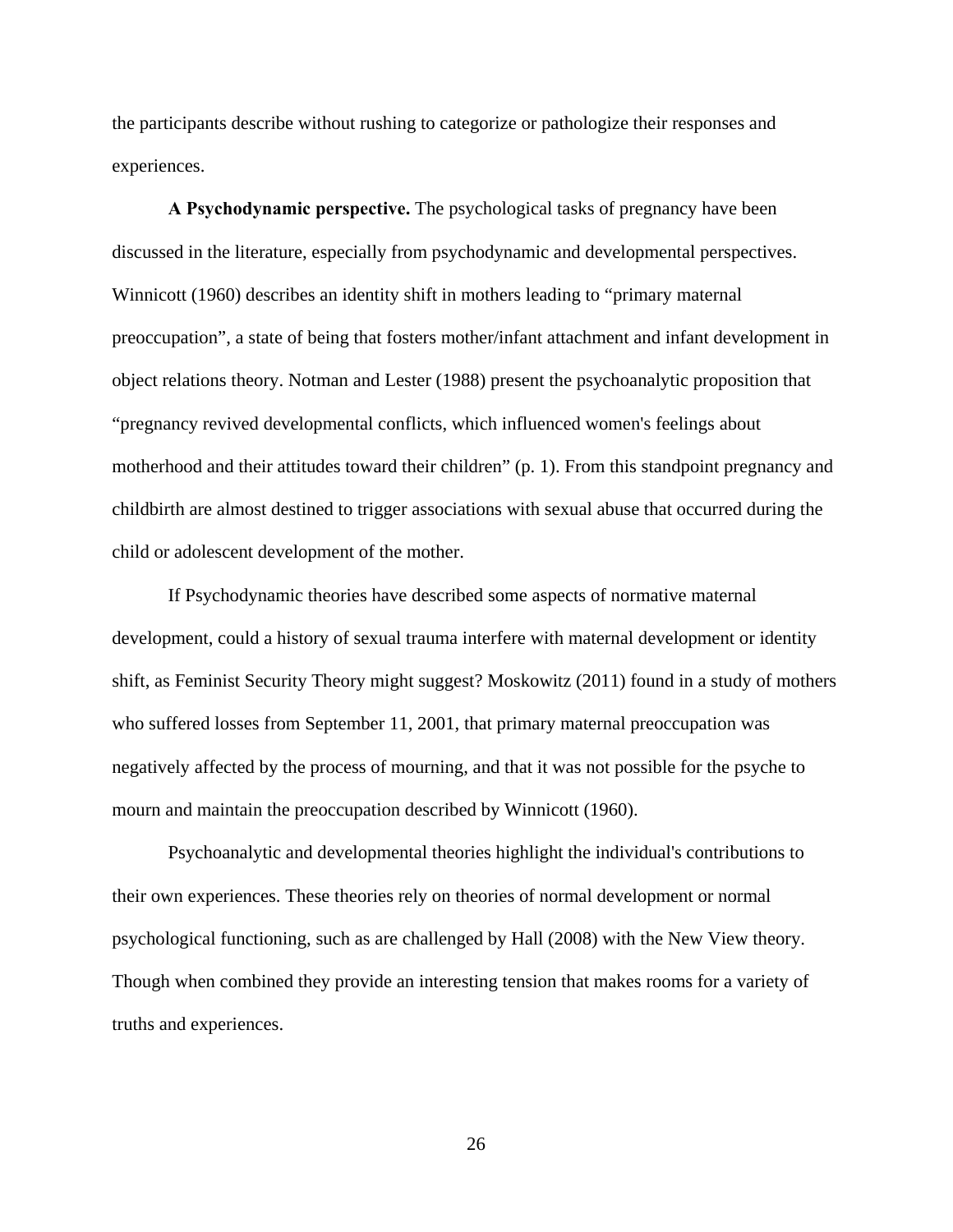**Posttraumatic Growth Theory.** Many researchers have examined how and when growth and resilience occur after trauma (Joseph & Linley, 2006; Tedeschi, 1999). Joseph and Linley (2006) describe how three main themes of growth have emerged in the literature: enhanced relationships, a changed view of self, and a change in life philosophy (p.1042). Tedeschi (1999) describes how common posttraumatic growth actually is, stating, "in over half of the persons who have experienced traumatic events, the reconstruction of schemas produces a view of the world and related behavior that the survivor perceives as beneficial, not only in managing the trauma, but in living life more fruitfully than it was prior to the trauma" (p.320).

Joseph and Linley (2006) describe the major theories underlining how traumatic growth occurs. These theories include a functional-descriptive model of growth which situates trauma as an event that shatters previously held notions about self, others, and life. These beliefs are rebuilt through necessary rumination and cognitive processing, which may manifest as the symptoms of PTSD.

The person-centered model of posttraumatic growth sees humans as inherently growthoriented and that this tendency motivates people to accommodate trauma into a comprehensive life narrative. Organismic Valuing Theory describes, from an evolutionary psychology standpoint, how trauma waits in active memory to be processed, where it causes the symptoms associated with PTSD. Through cognitive processing the trauma is assimilated or accommodated by the psyche. Those who accommodate the trauma, or alter their worldview to include the trauma, experience posttraumatic growth.

Finally the Biopsychosocial-Evolutionary View presents growth as the normal outcome of trauma and the trauma response that does not resolve itself as maladaptive. These views are grounded in a biological-evolutionary model of the psyche, but also consider how the external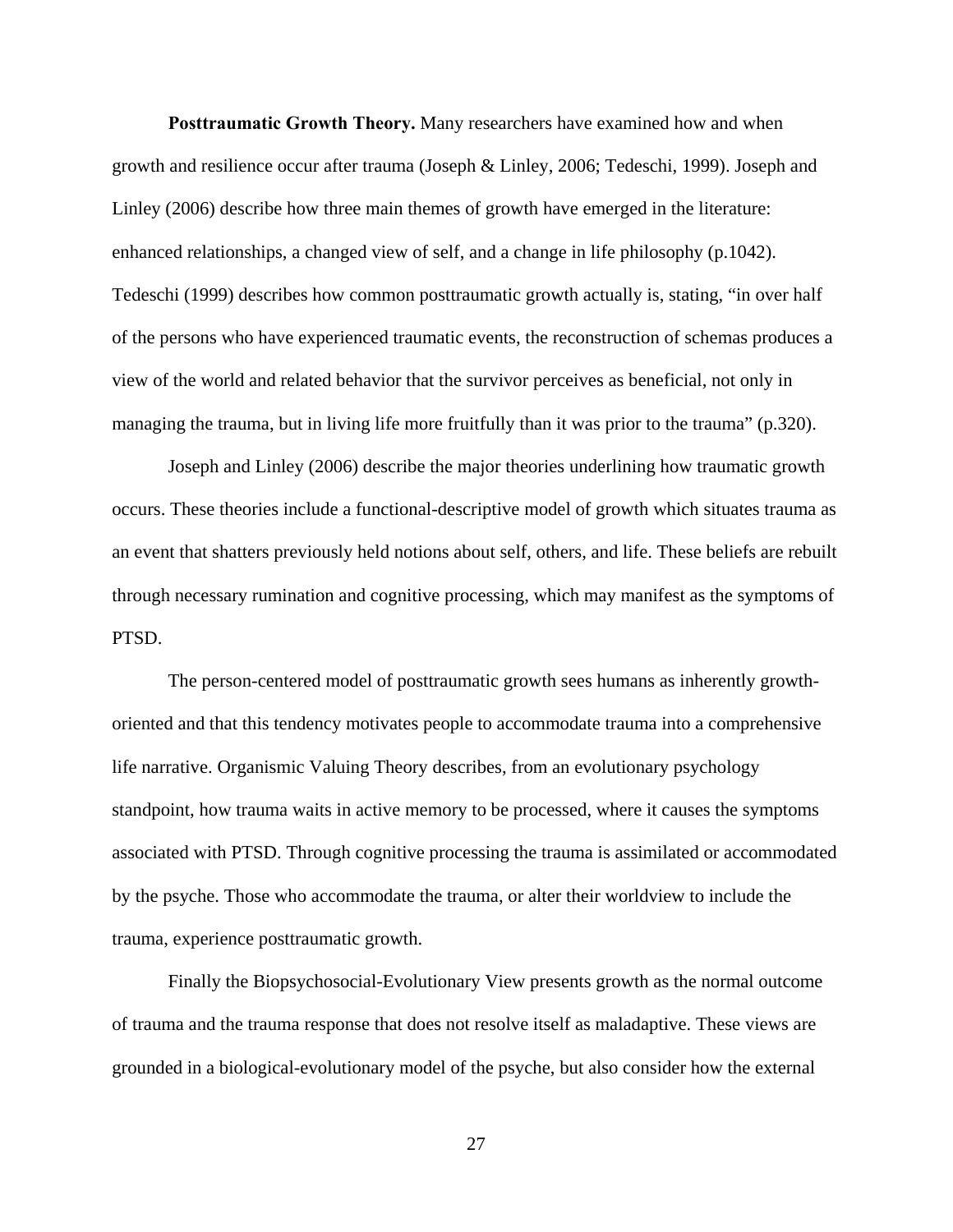world impacts individual response. In this model the trauma response is seen as influenced by external factors such as social support (Joseph & Linley, 2006).

Posttraumatic Growth Theory is useful for this study in two important ways. Posttraumatic Growth Theory encourages an examination of the ways that mothers in the study may have accommodated, integrated, and grown from the trauma they experienced. It also suggests that different participants in the study may be in different stages of posttraumatic growth and may therefore have different experiences and different needs during the childbearing year. Further research of posttraumatic growth may also inform practice by helping us to understand the dimensions of this kind of psychological growth and what kinds of support most readily foster this type of growth.

In this study I combined Psychodynamic theories with Feminist theories, Intersectionality Theory, The New View Theory, and Posttraumatic Growth Theory to provide a balanced analysis that encompasses the dynamic nature of women's experiences. I constructed an analysis, guided by these theories, that both honors women's unique experiences and understands the societal dimensions of those experiences; an analysis that makes space for varied expressions of sexual and psychological development and at the same time, describes the distress that may be an inevitable part of processing trauma.

#### **Summary of the Literature**

The empirical literature indicates that women's experiences with pregnancy and childbirth are likely to be affected by prior sexual trauma. Prior sexual trauma may create vulnerabilities for some women in the childbearing year, vulnerabilities that are exacerbated or mediated by socioeconomic conditions such as income level and social support (Seng, et al., 2011). Feminist theories and Intersectionality Theory provide a frame for understanding the socioeconomic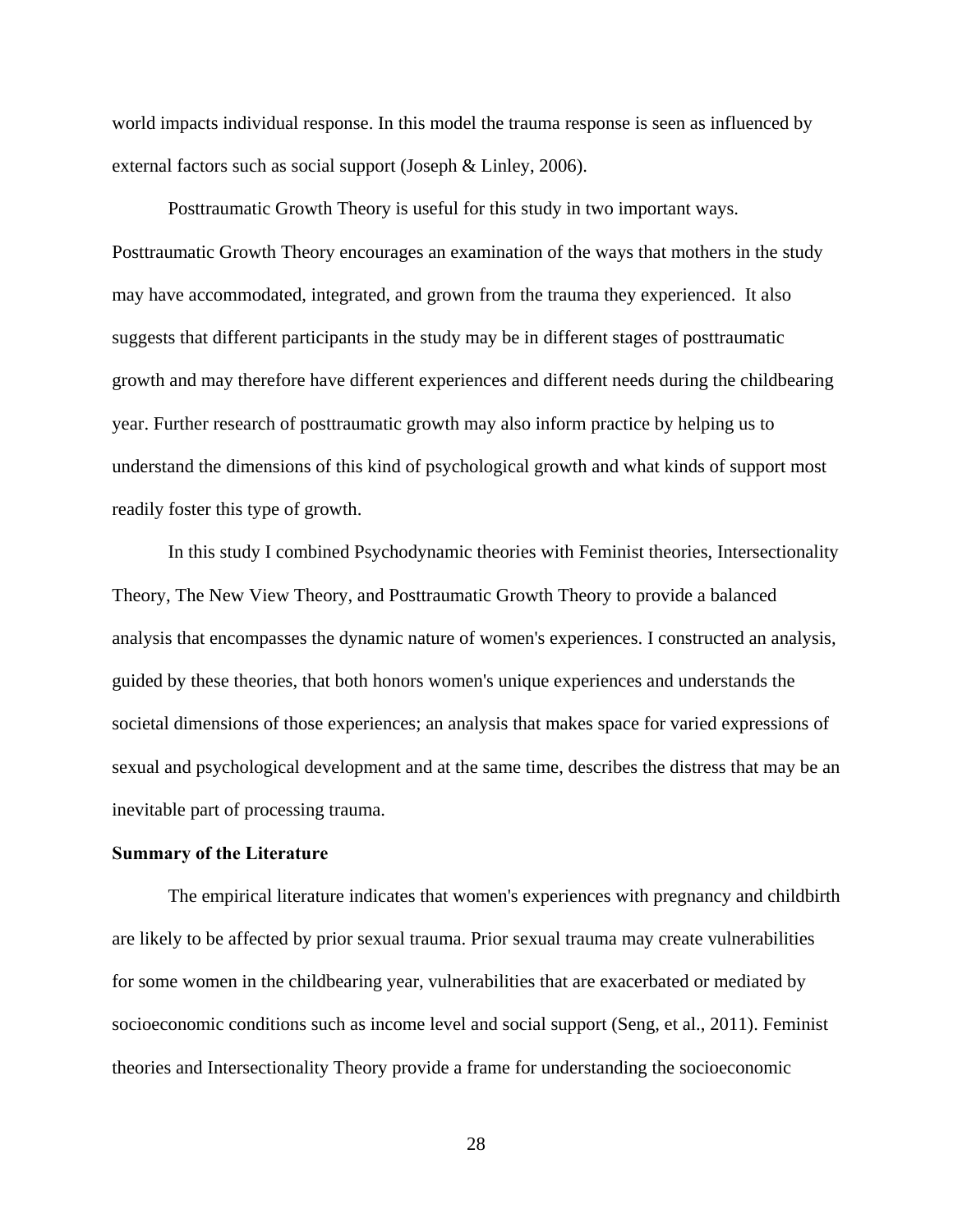conditions affecting women's lives as part of a web of societal oppressions including racism, sexism, class oppression, and heterosexism (Collins, 2000; Mardorossian, 2002; Sachs, et al., 2007; Townsend 2008). Sexual trauma, negative birth experiences, and negative perceptions of birth may affect mothers' identity formation and maternal/infant bonding. Additionally, psychological distress during pregnancy appears to interfere with functioning even when that distress is only characterized as moderate or mild (Furber, et al., 2011).

Conversely for many women, pregnancy and childbirth, normally times of psychological development and identity shift, may provide an opportunity for healing and normalization after sexual trauma (Schwerdtfeger & Wampler, 2009; Simkin & Klaus, 2004). Pregnancy may also foster a sense of bodily agency in marginalized populations such as sexual minorities and young people (Reed, 2011). Psychological growth in the childbearing year may be explained by normal psychological development in this period of transition or by Posttraumatic Growth Theory, which states that at least half of individuals who experience trauma discover growth, including an increased appreciation for life after the trauma (Tedeschi, 1999).

#### **Critique of Literature**

The studies and theories outlined in this review help us understand how women who have a history of sexual violence may experience pregnancy, labor, or childbirth. The empirical studies draw a direct connection between maternal history of sexual violence and women's experiences of childbearing. The literature also alerts us to the ways psychological distress and other trauma reactions manifest in the childbearing year. The theoretical literature offers a framework for designing the study and for examining the data in its context. This critique examines both the theoretical and empirical literature.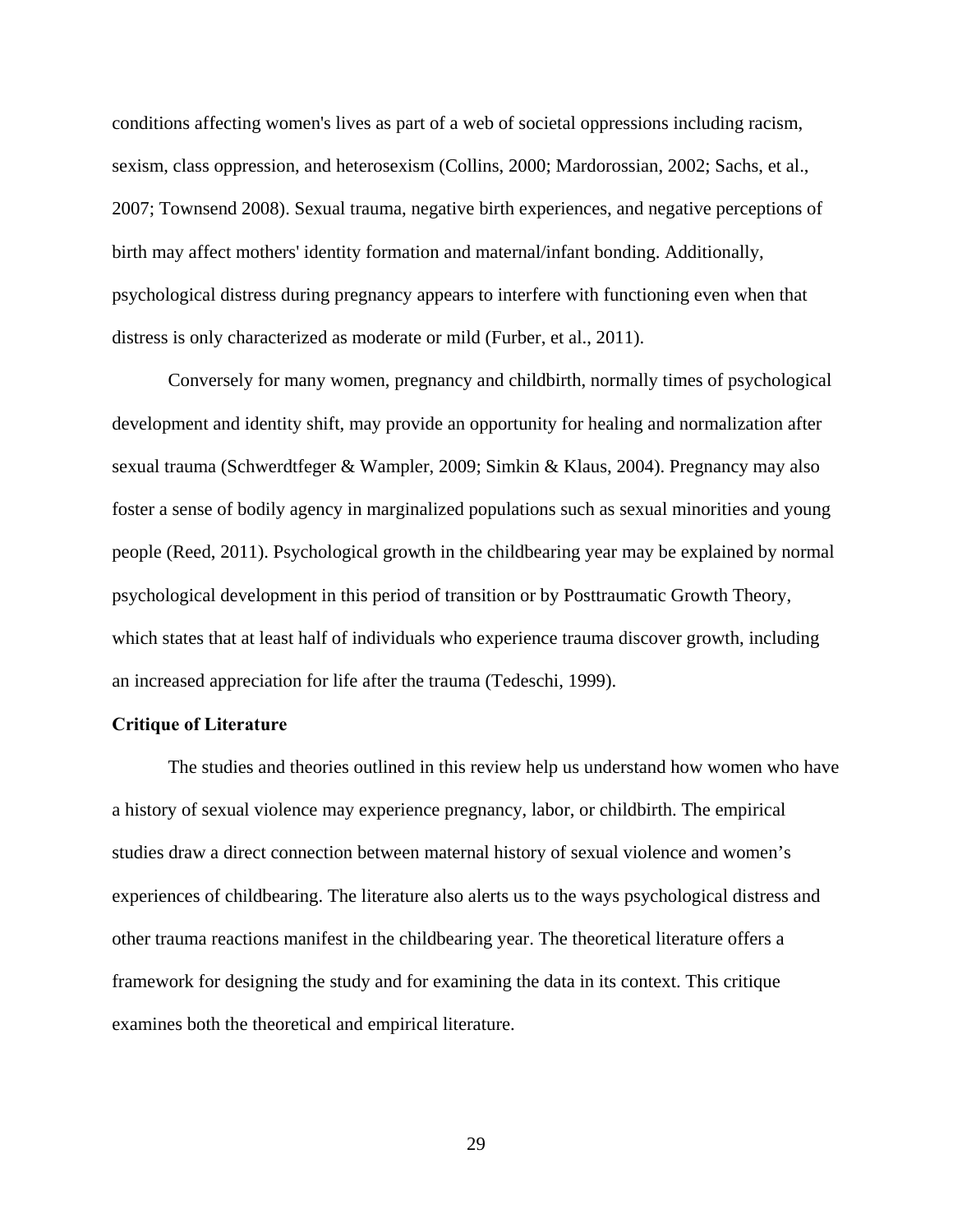The empirical literature finds a connection between maternal history of sexual violence and negative experiences in childbearing including psychological distress, increased discomfort, and fear of childbirth. A concern with focusing on problem responses or increases in negative outcomes is that women presenting for prenatal care may be branded as difficult or problem cases because they have a history of sexual violence. Looking at mothers negatively who have been victimized in the past could constitute a re-victimization (Simkin & Klaus, 2004).

It is important that clinicians who plan to serve this population be aware of the possible factors compounding women's experiences of pregnancy, labor, and birth, and at the same time be awake to the individual's unique experience. Godderis (2010) wrote about "responsibilization" of subjects for problems, such as postpartum depression, in her study, as a gendered process that encourages surveillance and government of oppressed populations. Godderis (2010) stated, "it is important to analyze how these risk discourses are gendered because the subjectivities produced by these discourses responsibilize women and men differently" (p. 454).

The emphasis on distress and problems also may miss stories of resiliency, healing, and empowerment that may be occurring in the study population. Smith (1999) states that an "emphasis on illness or pathology presents a narrow, one-sided picture, neglecting the range of possible experiences of women during pregnancy" (p. 282). A qualitative study, as Smith (1999) suggests, offers the opportunity for women to express their experiences in their own words and for the research to generate meaning from their own insight.

Much of the literature on this population studies international populations (Eberhard-Gran, et al., 2007; Furber, et al., 2009; Hussain & Khan, 2008; Lev-Wiesel, et al., 2009; Sapountzi-Krepia, et al., 2011; Van Der Hulst, et al., 2006), where birth practices differ and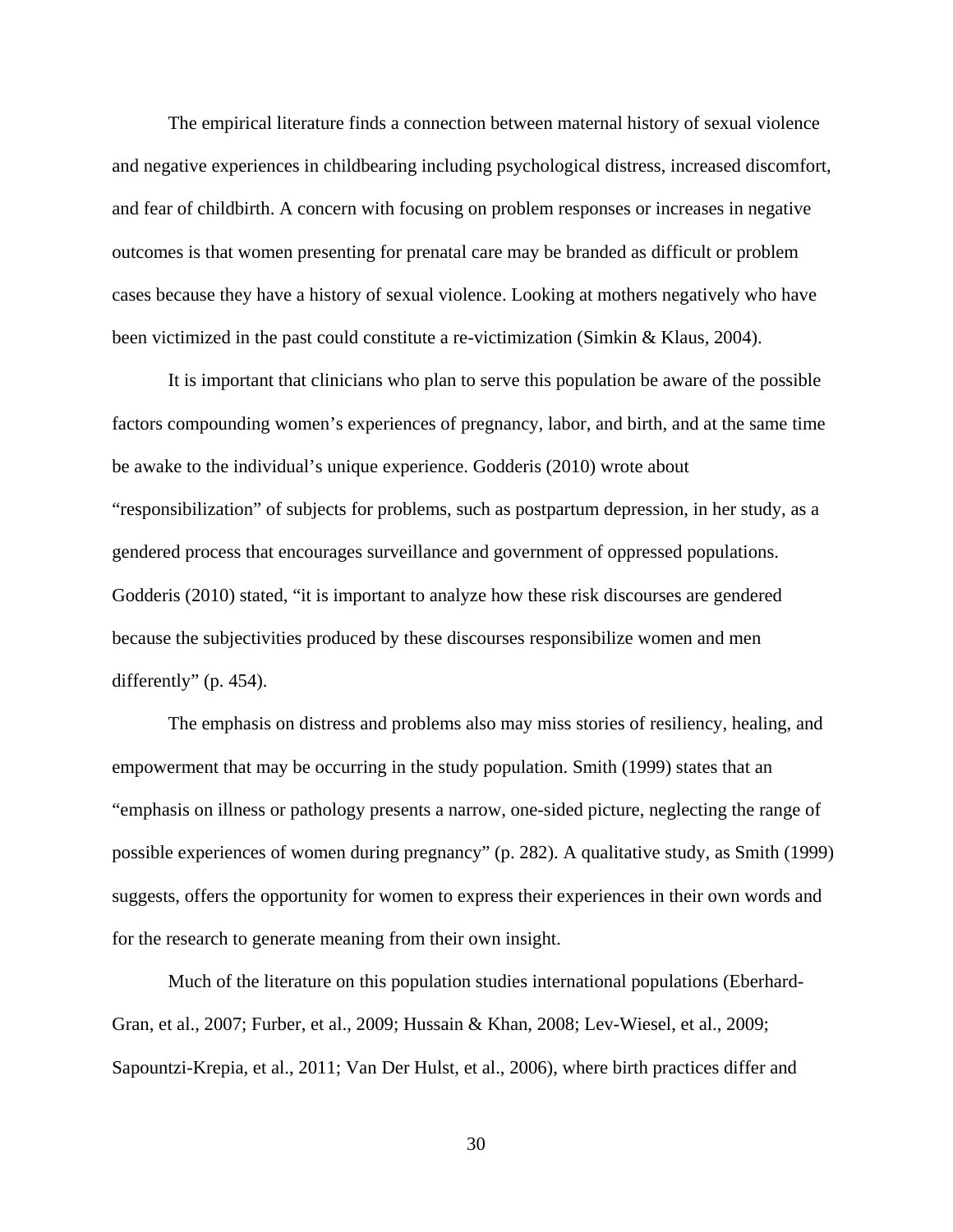services available to pregnant women also differ from the United States. The only study (Jacobs, 1992) that I found utilizing a population regionally similar to the population I studied, women living in rural New England, used methods that may not be valid, including surveying women who were part of a mental health support group and comparing them to a control sample of women enrolled in a psychology course. Because of the many differences between these groups, it is difficult to establish causality between sexual violence and the many, varied negative pregnancy and birth outcomes outlined by Jacobs (1992).

Many studies failed to locate the study population in a social and political context. Only the Reed, et al. (2011) study and Seng, et al., (2011) analyzed data in its societal context and discussed social location factors that may influence the sample and their experiences. This missing analysis can affect both how the data is analyzed and how study participants are treated. For example, the Vigil, et al. (2005) study surveyed women they recruited by going door to door in two U.S. cities. They described a racially diverse sample population, but did not make meaning of how racism may have affected their populations' experiences.

Using Seng et al.'s (2011) finding that African American women carry such a heavy burden of posttraumatic stress, substance use in pregnancy, and trauma exposure, an understanding of how women's experiences with sexual trauma and with pregnancy and childbirth are affected by external sources such as socioeconomic status, access to resources, and societal oppression is essential.

The theories described in this review have provided useful frames that inform the study design, data analysis, and discussion, however, each theory proposes limitations. While a strength of Feminist theories is highlighting the oppression of women, this focus can also pose some limitations. Intersectionality Theory broadens this focus by examining other forms of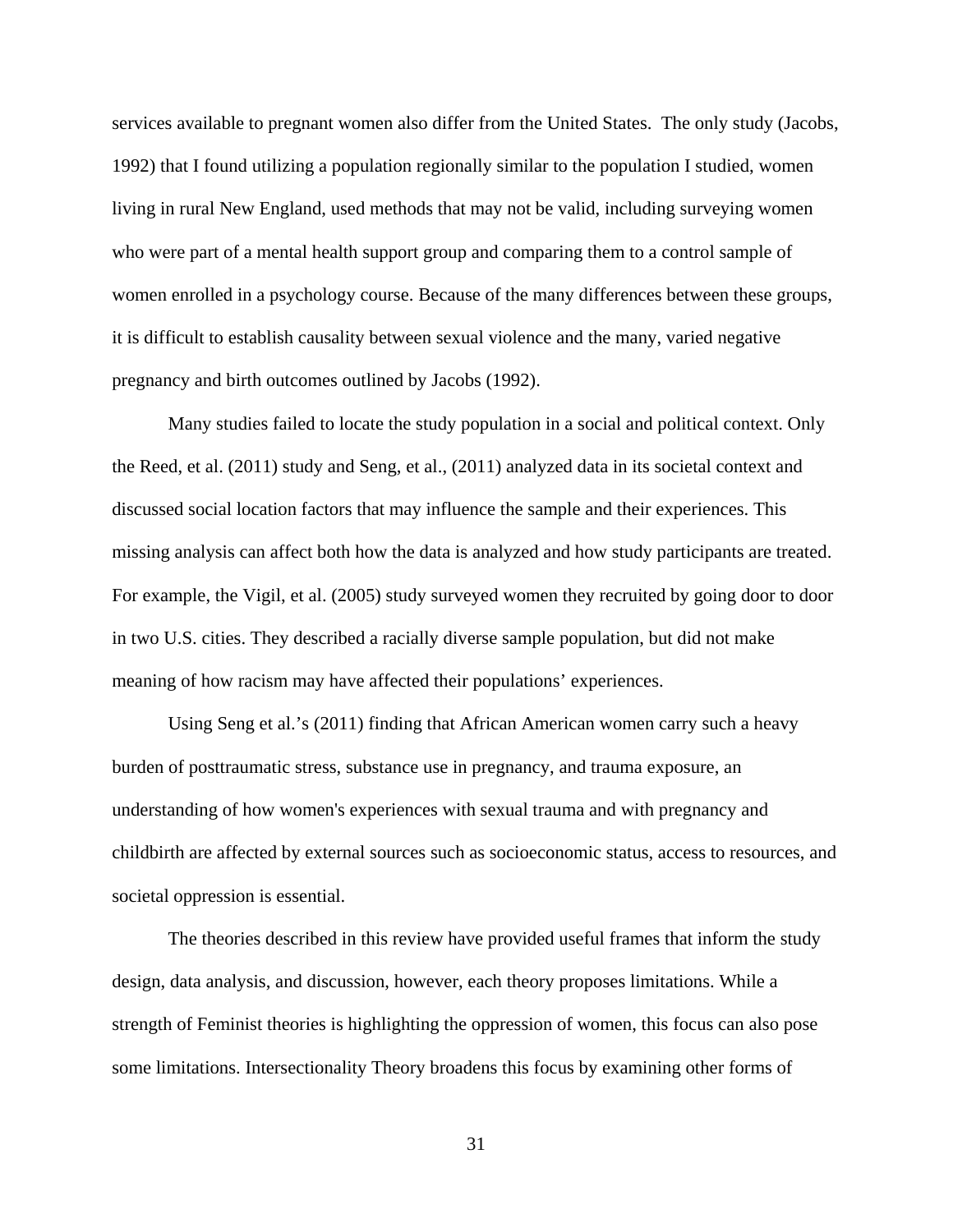oppression, describing how different forms of oppression can magnify and interact with each other. Many writers through the years have countered the centrality of gender oppression, stating that societal oppression is more complex and nuanced (Moraga & Castillo, 1988).

Feminist Theory may also miss the complex and dynamic relationship that the individual and her unique psychological make-up bring to her experiences. A concentration on the context of women's experiences, focused on oppression, may then overgeneralize this theme and miss the unique biopsychosocial interplay of factors that exist in any woman's experience.

In constrast, psychodynamic theories of psychological development can rely too heavily on the intrapsychic experience to the neglect of the political and social context in which experiences occur. Using these theories, which at times provide opposing frameworks for conceptualizing this research, in a combined approach offers an opportunity to mitigate the limitations of any one theory.

This study contributes to the qualitative literature about women's experiences with pregnancy and childbirth after having experienced sexual trauma. This study helps fill a gap in the literature of women's voices reflecting on and describing their own experiences with sexual violence and its impact on pregnancy and childbirth. This study also fleshes out the dimensions of how survivors of sexual violence interact with their maternity care providers and offers suggestions for social work and maternity care practice with this population.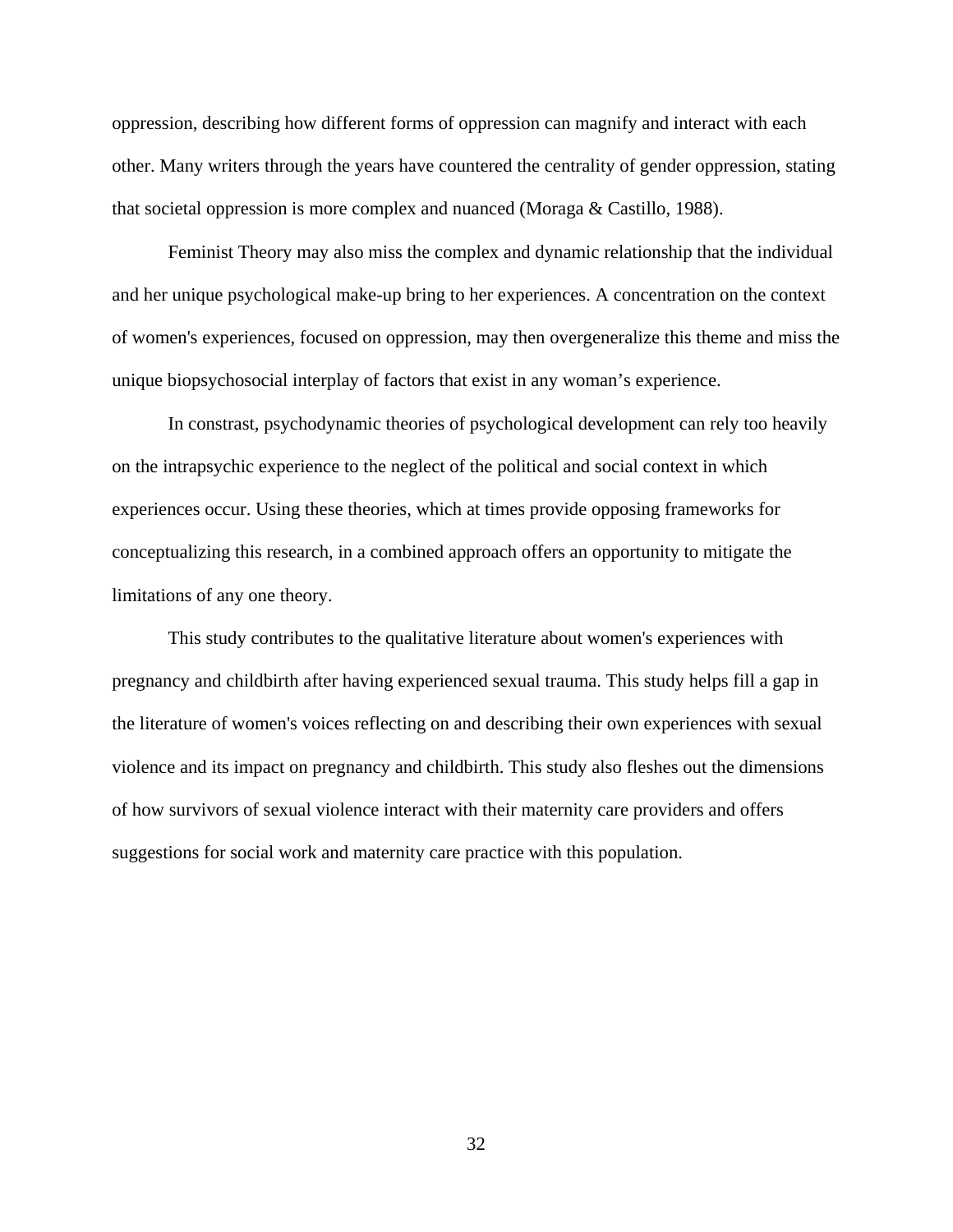### **Chapter III**

## **Methodology**

#### **Research Purpose and Question**

The purpose of this study is to gain a deeper understanding of women who are survivors of sexual violence and their experiences with pregnancy, labor, and childbirth. The research question is: How do mothers who are survivors of sexual violence experience pregnancy, labor, and childbirth? From this study I hoped to glean the important themes that surround women's experiences with childbearing after sexual violence, and provide a framework to guide practice for maternity care providers and social workers assisting all families through the childbearing year.

## **Design**

To answer the research question I conducted a qualitative, exploratory, inductive study. Induction, a research method where theory is generated from the research findings gleaned during the data analysis, allowed a flexible study that deepens understanding of the phenomenon without a formal assumption about the actual nature of the relationship between a history of sexual violence and women's experiences of pregnancy, labor, and childbirth. This study method also allowed me to remain close to women's voices in the generation of a framework that makes meaning of the study findings.

Remaining close to women's voices was an important motivation in this study, as all of the women in this study have experienced sexual violence. Sexual violence is a potentially traumatic experience that necessitates a loss in voice and personal agency. My hope in using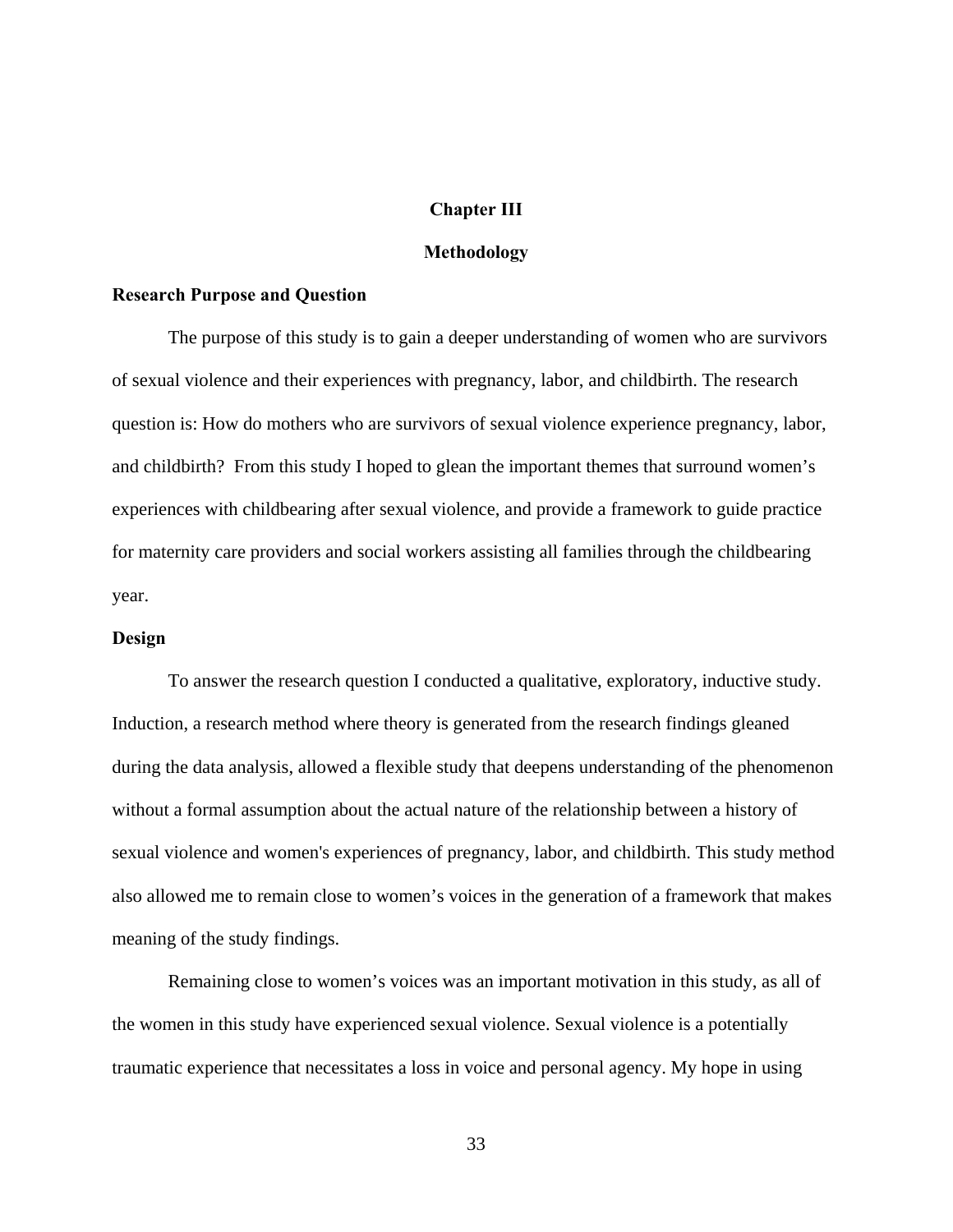qualitative research methods is that the participants' voices remained central. Also, as discussed in the theoretical literature review, the complex interplay between women's individual, internal experiences and societal context are unique factors that bear out as important themes in the literature. A qualitative approach allowed for subjective, interconnected analysis that quantitative methods can oversimplify. The following sections outline the methodology of this study including the sample, data collection, and analysis, and biases inherent in the methodology.

 I conducted eleven telephone interviews with participants using a semi-structured interview guide with open-ended questions. Schwerdtfeger (2009) found that in a study of pregnant women with a previous history of sexual trauma that participants "reported significantly higher 'personal benefit' from participating in personal interview procedures compared to written questionnaires" (p. 39). Though childbearing women appear to tolerate both surveys and personal interviews, the preference for and benefit associated with interviews influenced my research decisions. I recorded the interviews and completely transcribed them for analysis. I analyzed the narrative data for themes and patterns, informing the generation of a framework that encapsulates the research findings, using MAX QDA, a qualitative data analysis software.

For this study I operationalized the term sexual violence using subcategories of sexual violence suggested by the U.S. Centers for Disease Control as a uniform definition of sexual violence (Leeb, et al., 2008). The sub-definitions are outlined in the following table.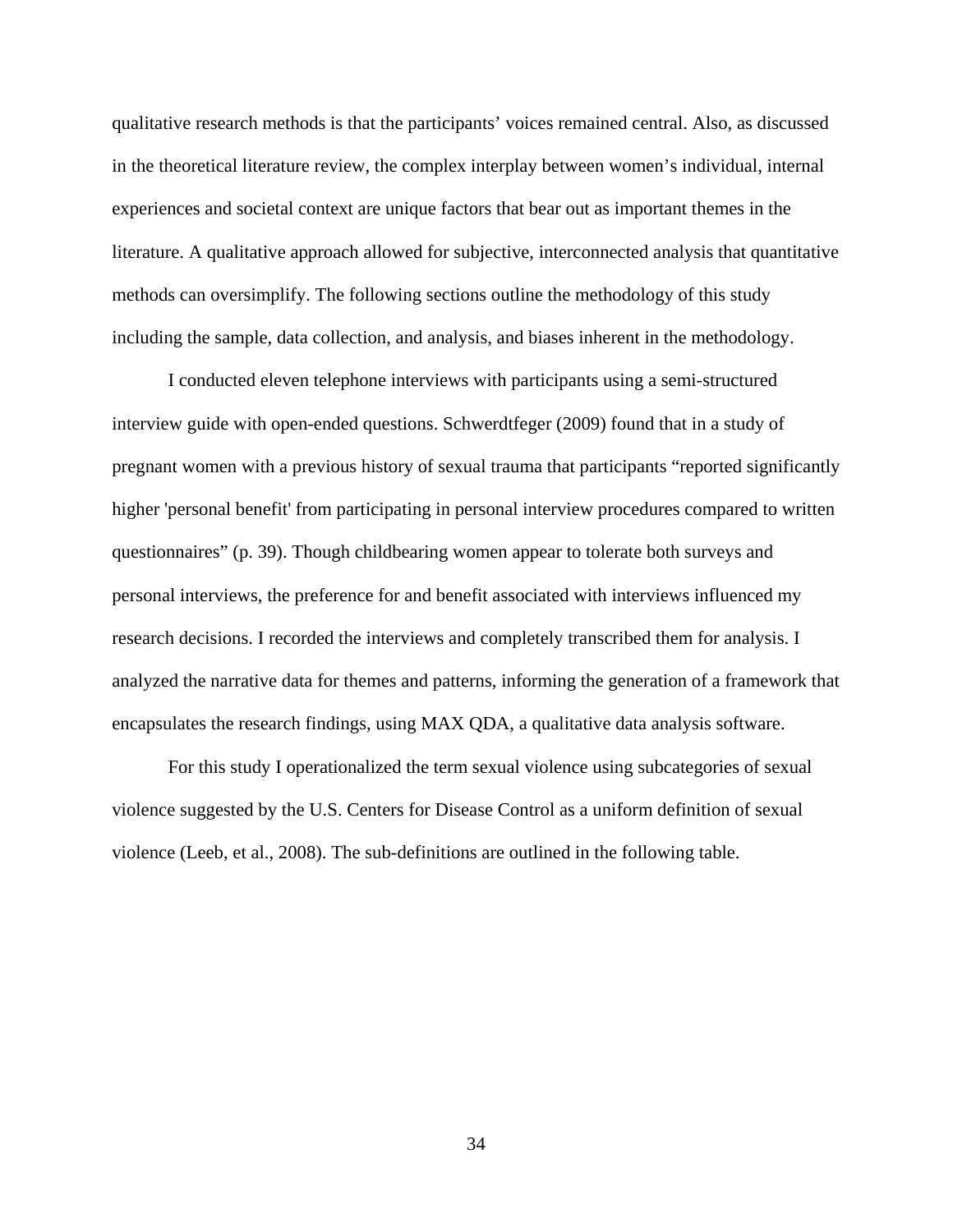# Table 3:1

# *Operationalized Definition of Sexual Violence*

| Non-contact<br>sexual abuse                                                                                                                                                                                                                                                                                                                                                                                         | Abusive sexual contact                                                                                                                                                                                                                                | Attempted sex act                                                                                                                     | Completed sex act                                                                                                                                                                                                                                                                                                                                                                        |
|---------------------------------------------------------------------------------------------------------------------------------------------------------------------------------------------------------------------------------------------------------------------------------------------------------------------------------------------------------------------------------------------------------------------|-------------------------------------------------------------------------------------------------------------------------------------------------------------------------------------------------------------------------------------------------------|---------------------------------------------------------------------------------------------------------------------------------------|------------------------------------------------------------------------------------------------------------------------------------------------------------------------------------------------------------------------------------------------------------------------------------------------------------------------------------------------------------------------------------------|
| Voyeurism; intentional<br>exposure of an<br>individual to<br>exhibitionism;<br>unwanted exposure to<br>pornography; verbal or<br>behavioral sexual<br>harassment; threats of<br>sexual violence to<br>accomplish some other<br>end; or taking nude<br>photographs of a sexual<br>nature of another person<br>without his or her<br>consent or knowledge,<br>or of a person who is<br>unable to consent or<br>refuse | Intentional touching,<br>either directly or<br>through the clothing, of<br>the genitalia, anus,<br>groin, breast, inner<br>thigh, or buttocks of any<br>person without his or<br>her consent, or of a<br>person who is unable to<br>consent or refuse | An attempted, but not<br>completed sex act<br>without the person's<br>consent or of a person<br>who is unable to<br>consent or refuse | Contact between the<br>penis and the vulva or<br>the penis and the anus<br>involving penetration,<br>however slight; contact<br>between the mouth and<br>penis, vulva, or anus; or<br>penetration of the anal<br>or genital opening of<br>another person by a<br>hand, finger, or other<br>object without his or her<br>consent, or of a person<br>who is unable to consent<br>or refuse |

# **Sample**

The sample universe for this study topic is broad: mothers who have experienced sexual violence. The sample population for my study included mothers who came across my recruitment fliers and self-selected for the study. For this study I interviewed 11 cis-gendered<sup>1</sup>, non-pregnant women who have a child who is at least 12 weeks of age and who experienced sexual violence at some point before they became pregnant with their child or children.

sex.

 $\overline{a}$ 1

Cis-gendered women are women whose gender identity is congruent with their biological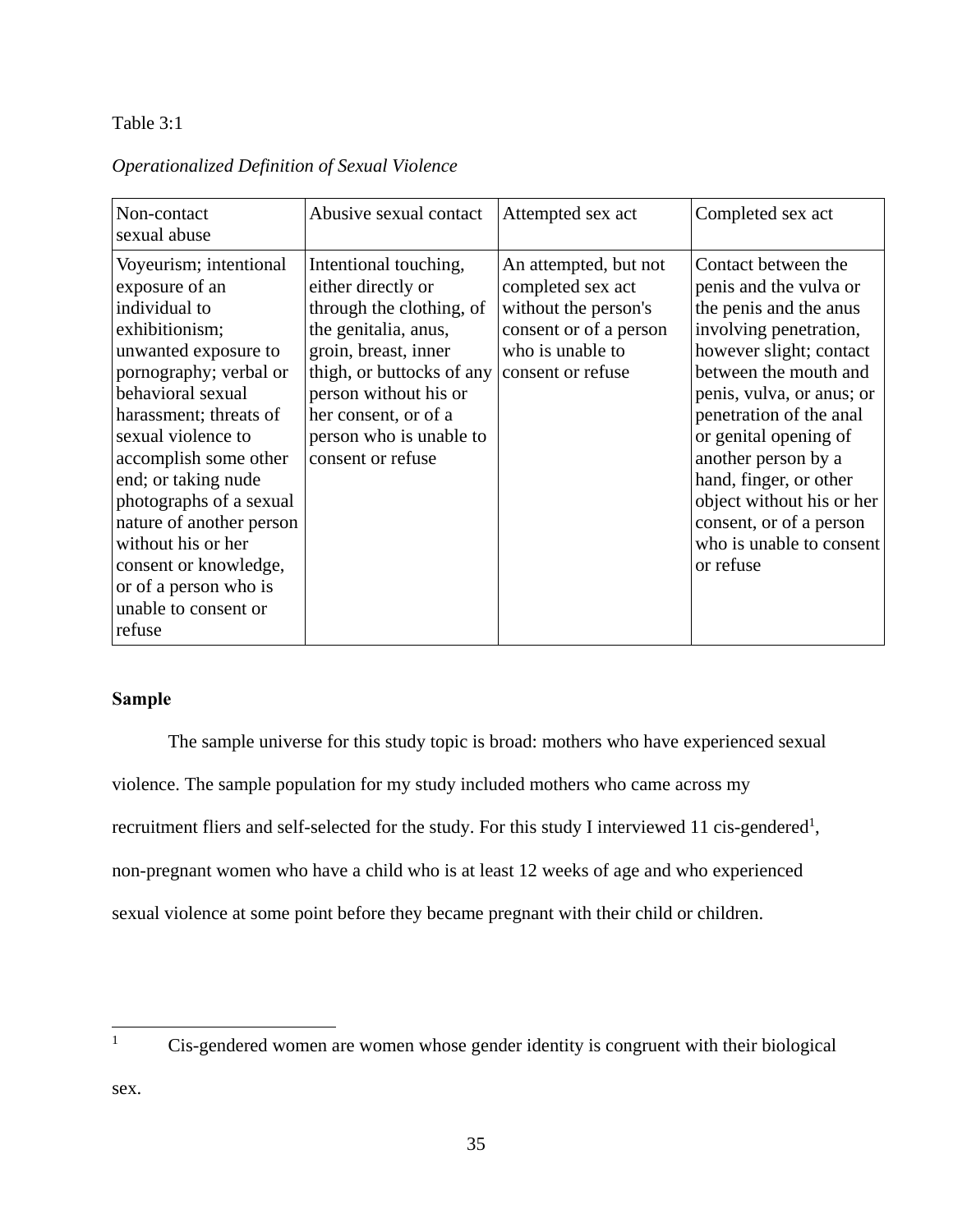**Recruitment.** I used snowball sampling methods to obtain a convenience, nonprobability sample. I recruited through two key informants, who are home birth midwives in Western and Southern Maine: Brenda Surabian, CPM and Lindsay Bushnell, CPM, co-owners of Sacopee Valley Birthing Services. These key informants reached out to potential participants through their past clients and posted the study recruitment flyer on their Facebook page. Birth Roots, a support center for women in the childbearing year in Portland, Maine, Birthwise Midwifery School in Bridgton, Maine, and MWV Moms, a Facebook group in North Conway, New Hampshire also posted the study recruitment flier. Finally I shared the flier on my own personal Facebook page. The recruitment flier contained the operationalized definition of sexual violence used in the study so that participants could self-identify as having had an experience that fit into one of the sub-categories.

I recruited 13 participants, 11 of whom followed through with returning the consent forms and participating in an interview. All of the mothers in the study gave birth to a live child at least 12 weeks of age, are at least 18 years old, and self-selected for the study, meaning they freely consented to participate in the study.

Once participants learned about the study they contacted me through my confidential email address. Once this e-mail was received participants were contacted and asked for their address and phone number and two copies of the informed consent form were sent to them with a self-addressed stamped envelope and instructions to return one signed copy in the envelope. Once the informed consent form was received, participants were called and an interview time was scheduled.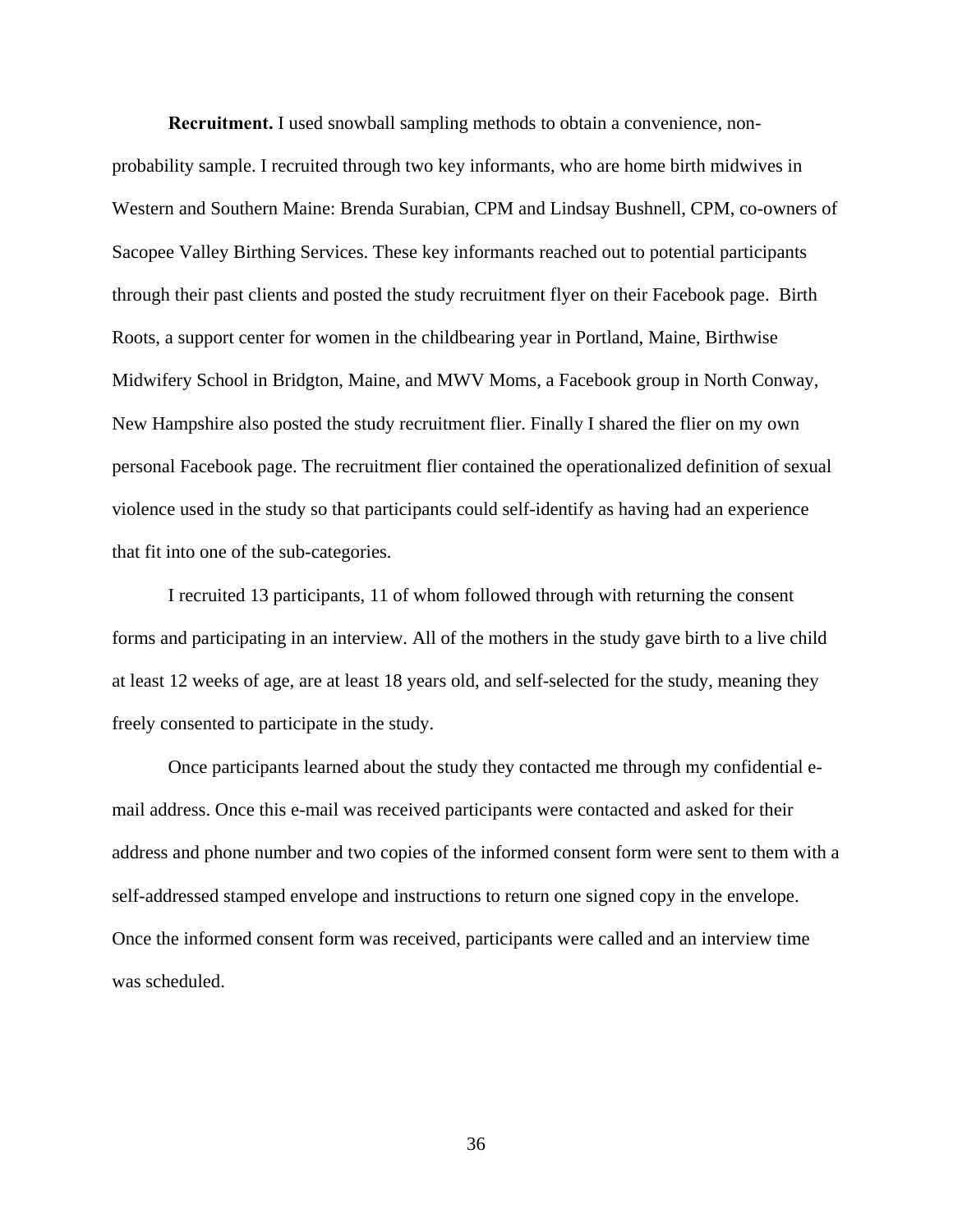## **Ethics and Safeguards**

Three major ethical concerns arose during the design of this study: consent, confidentiality, and the potential for psychological distress. To address these ethical concerns I built several measures into the study design and carried them out throughout recruitment, data collection, analysis, and reporting. These measures are outlined in the following paragraphs.

To reduce the likelihood of psychological distress I informed potential participants of the sensitive nature of the study and the possibility that participation could create psychological distress both in the recruitment flyer and in the consent form. Participants chose whether to contact me to participate in the study and the organization or maternity care provider through which they were recruited had no knowledge of who contacted me. I also created a mental health resource sheet that included mental health crisis resources and sexual violence crisis centers for participants to contact should the need arise. This mental health resource sheet was mailed to all participants with the informed consent form.

All participants read and signed informed consent forms approved by Smith College School for Social Work before participating in the study. When the interview phone call began I reminded participants that I was taping the interview and asked if they were ready to proceed.

To address confidentiality I keep all consent forms, interview notes, and any printed transcriptions in a lockable file drawer during the thesis process and for three years after, in accordance with federal regulations. After three years I will either destroy the material described above or maintain it in this secure fashion. The interviews will be saved on my password protected computer, and any copies of the interviews will be saved on a removable drive that will be stored in the above-mentioned lockable file cabinet.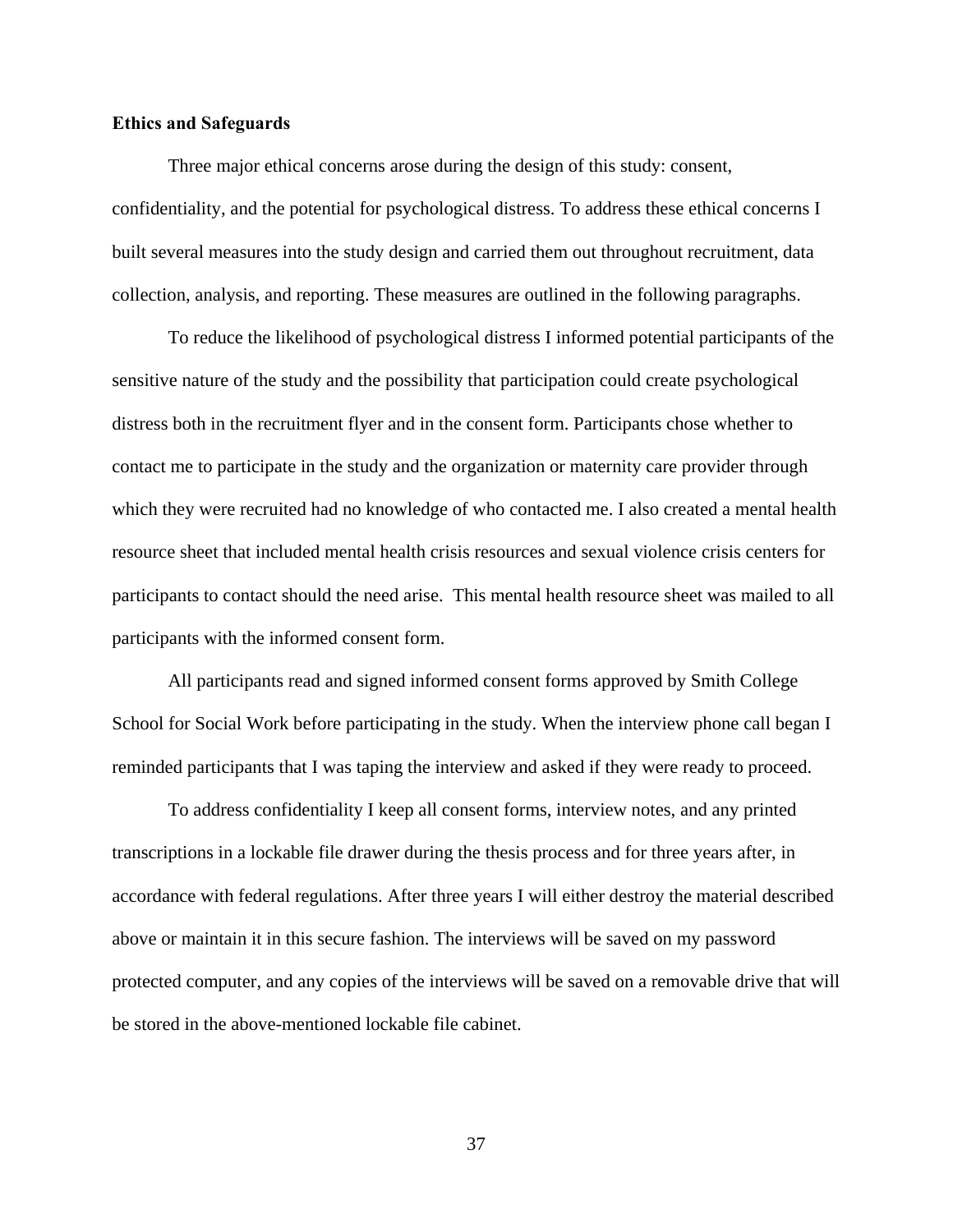During data analysis I chose a pseudonym for all study participants that could not be connected to the participants actual name or identifying information. The pseudonym will be used to protect the confidentiality of the participants throughout the reporting process.

I collected limited demographic data, but use this data only to describe the sample in the aggregate. I did not connect the demographic data to specific study participants consistent with maintaining participant confidentiality. In this report quotes from participants are used to illustrate the research findings, but these quotes are not connected to the demographic data and are assigned a pseudonym.

Participants may have benefited from this study by having the opportunity to talk about their experiences with childbearing and their experiences with sexual violence. Drawing a connection between these two experiences may have been beneficial for some participants.

### **Data Collection**

In this research study I used semi-structured, in-depth interviews to collect qualitative data about mothers who have a history of sexual violence and how they experience pregnancy, labor, and childbirth from January, 2014 to April, 2014. The interviews were all conducted over the telephone. The interviews were audio recorded for transcription and qualitative analysis. The data was analyzed using MAX QDA, a qualitative data analysis software.

Participant interviews lasted around 45 minutes in length, though some were as short as 25 minutes. I collected demographic data at the start of the interview, including participant current age and age at first birth, race, sexual orientation, number of children, and income level. The interview guide was divided into themes: the experience of pregnancy and birth, which included four questions; the connection between prior sexual violence and childbearing, which included two questions; and maternity care relationships, which included five questions. The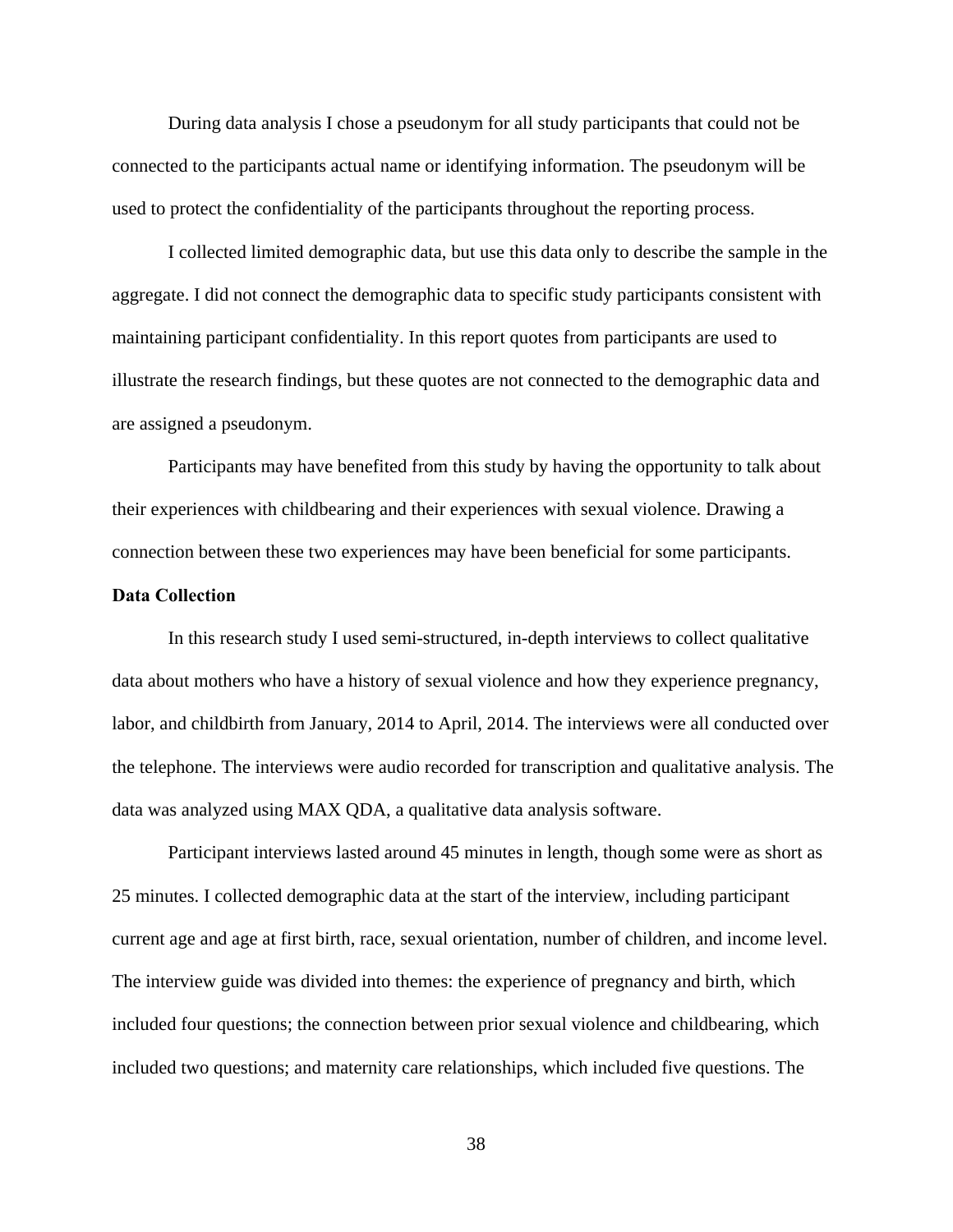interview began with the participant sharing a brief version of her labor and birth story or stories, a method employed by Seng, et al. (2002). This interview opening offered several benefits: the participant began the interview and is in control of how her story is told, and it oriented me, the researcher, to the main points of what she experienced during childbirth (Seng, et al., 2002).

In addition to the interview transcripts I collected my impressions of the interviews in a notebook that served as both a research log and as a self-reflection journal for bracketing. Bracketing, a process of examining and putting aside researcher subjectivity has been used to increase study validity through reducing the likelihood of researcher bias (Tufford  $\&$  Newman, 2010). There are several forms of bracketing, and I chose the reflective journal method because I did not have a colleague with whom I could regularly bracket verbally and because I used the reflective journal as a research log as well (Tufford & Newman, 2010). This journal was a place to self-reflexively explore my reactions to the interviews and at the same time keep a log of important events surrounding the interviews. This log uses the participants' pseudonyms, consistent with maintaining their confidentiality. The self-reflective journal, also serving as a research log, combines with records of each step of the study to create an audit trail.

#### **Data Analysis**

I used descriptive statistics to analyze the demographic data that I collected to create a demographic frame around the sample. These statistics offer information about the generalizability of the study and the application of its findings to other parts of the sample universe.

I recorded and transcribed in full the semi-structured interviews and analyzed the transcribed data using MAX QDA, a qualitative data analysis software. I used the grounded theory stages of open coding, axial coding, and selective coding to both code the data and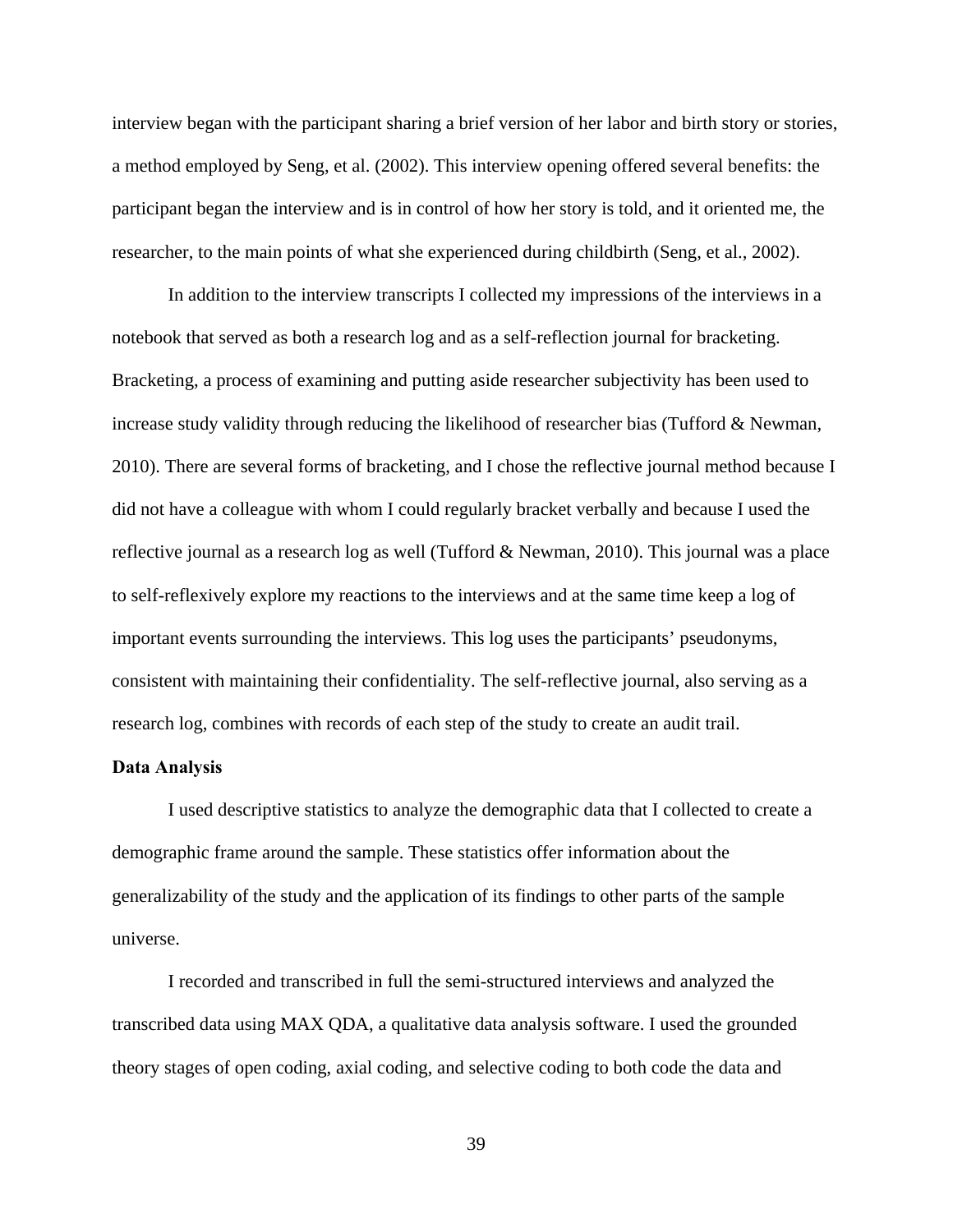generate a theory or explanation about the phenomenon of survivors of sexual violence and their experiences with pregnancy and sexual violence (Corbin & Strauss, 2008). Grounded theory is a qualitative research methodology used "for the purpose of building theory from data" (Corbin & Strauss, 2008, p.1). This method allows the women's voices in the interviews to guide the creation of a theory about mothers with a history of sexual violence and their experiences with childbearing. Though the findings of this research project will inevitably be constructions and reconstructions, grounded theory helps maintain interplay with and faithfulness to the data, the women's voices.

I used these methods of qualitative data analysis to find methodical and meaningful ways to keep my analysis close to the data and still discover patterns and themes of importance. Grounded theory helps to coalesce these patterns and themes into a meaningful story about the data and the phenomenon (Corbin & Strauss, 2008).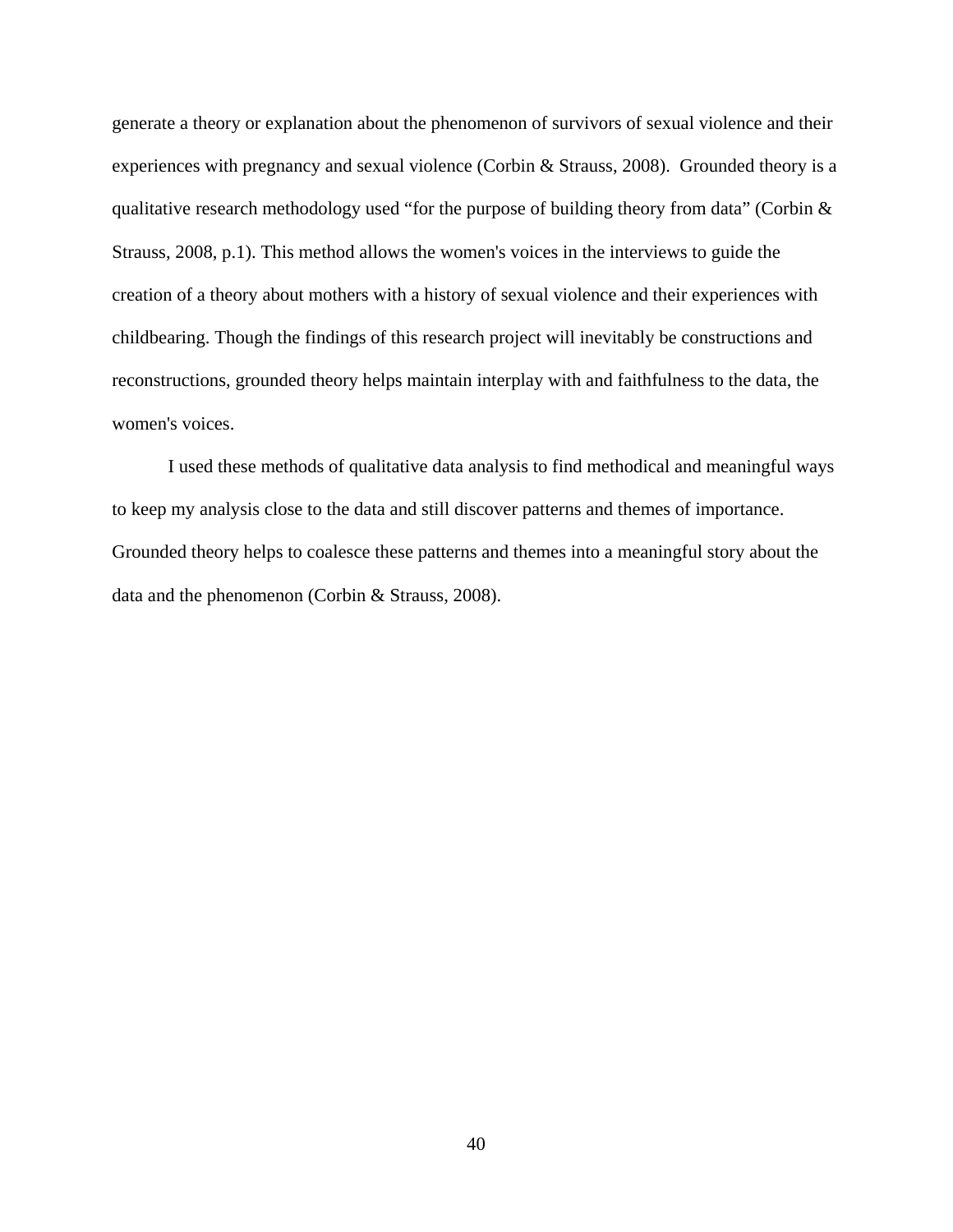#### **Chapter IV**

#### **Findings**

The purpose of this research project is to explore how women who have a past history of sexual violence experience pregnancy, labor, and childbirth, including the relationship between mothers and their maternity care providers. This chapter outlines the findings of this exploratory, qualitative study based on 11 interviews with mothers who identify as having a past history of sexual violence and explores these findings related to the research question.

The data presented in this chapter was collected through phone interviews which were fully transcribed and then analyzed in an open coding format using MAX QDA, a qualitative data analysis software. The interview was centered around three broad areas of inquiry, with several questions for each area of inquiry. The areas of inquiry are: women's experience of childbearing, the perceived relationship between sexual violence history and the experience of pregnancy and childbirth, and relationships with maternity care providers. Demographic data was also collected during interviews.

Four main themes emerged from the data during analysis, each theme encompassing several subthemes. This section will explain and describe the four main themes and their respective subthemes using examples from the interviews in the service of maintaining fidelity to the participants' voices. The four main themes this section describes are: *negative impacts of sexual violence on childbearing, growth and healing, coping,* and *relationships with care providers*. This study generated some themes that were not related to the research question about the relationship between past sexual violence and women's experiences with childbearing. This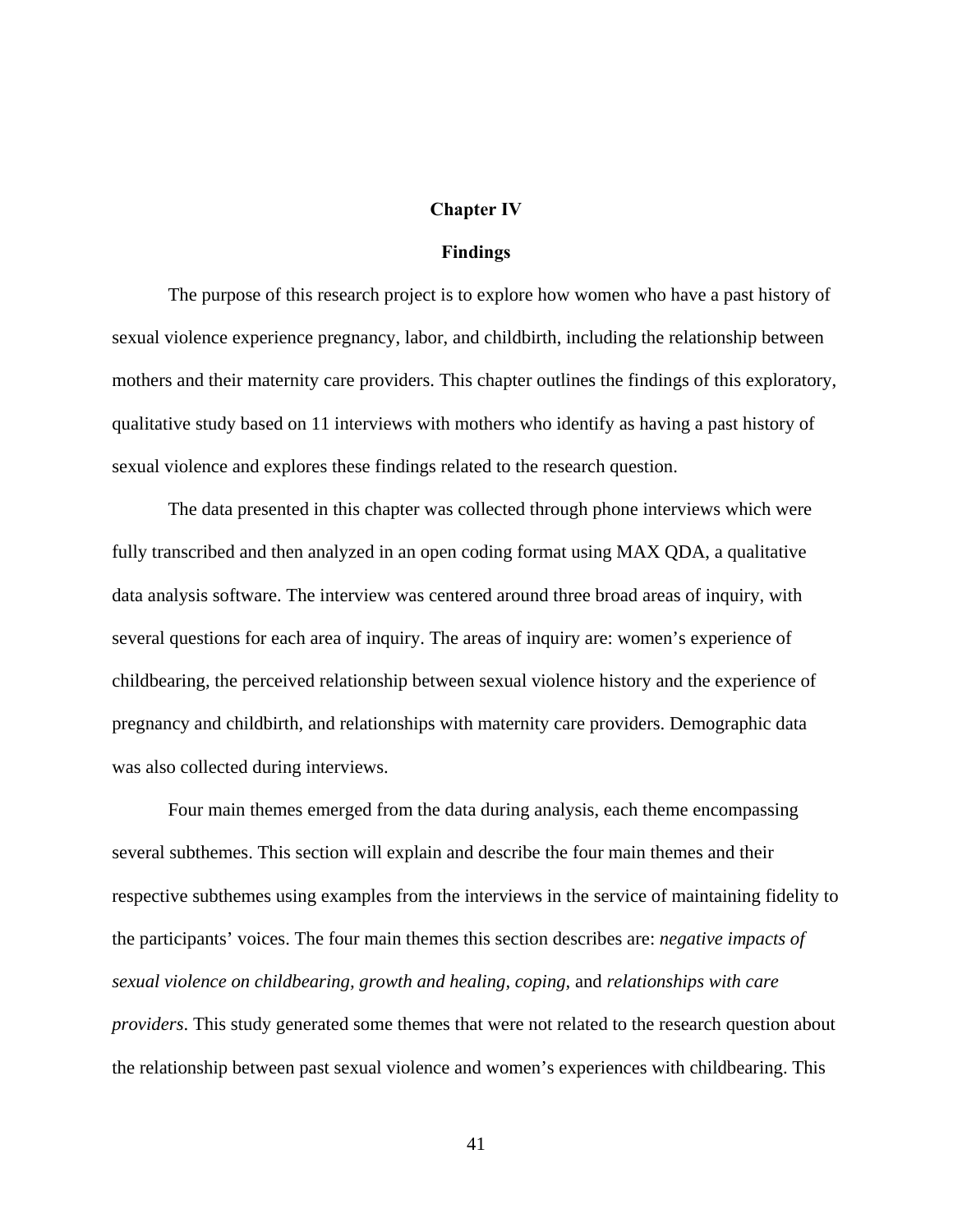section will focus specifically on reporting themes related to the research question. Themes not related to the research question will be discussed in the following chapter. This chapter begins with an explanation of the demographic findings.

## **Demographic Data**

A total of 11 individuals participated in telephone interviews and answered all demographic questions. All study participants identified as white and participants who identified their ethnicity reported being English, Irish, Dutch, German, and Russian. Further discussion of the implications of this sample bias can be found in the following chapter.

The participants' current age ranged from 25 to 70, with the age at time of birth ranging from 18 to 36. The average current age for participants was 36.9, with a median age of 35 and a mode age of 38. The average age at time of birth for participants in this study was 28.5, with a median age of 29.5 and a mode of 31. Ten out of 11 participants reside in the Northeast United States, and 1 participant resides in the Midwest. Eighteen percent (n=2) of participants identified themselves as bisexual, and 82% (n=9) participants identified themselves as either straight or heterosexual.

Participants were asked to identify their yearly family income level within four choices: 0-\$25,000, \$25,000-\$50,000, \$50,000-\$75,000, and \$75,000 +. Twenty seven percent (n=3) of participants identified their family income as falling between \$25,000 and \$50,000 a year, 45%  $(n=5)$  identified as falling between \$50,000 and \$75,000 a year, and 27%  $(n=3)$  identified as having a family income over \$75,000 a year.

Forty five percent of study participants (n=5) had an out of hospital birth, or gave birth at home or in a free-standing birth center, for at least one of their children. Fifty five percent (n=6) of participants gave birth in hospitals. These statistics are vastly different than the general rates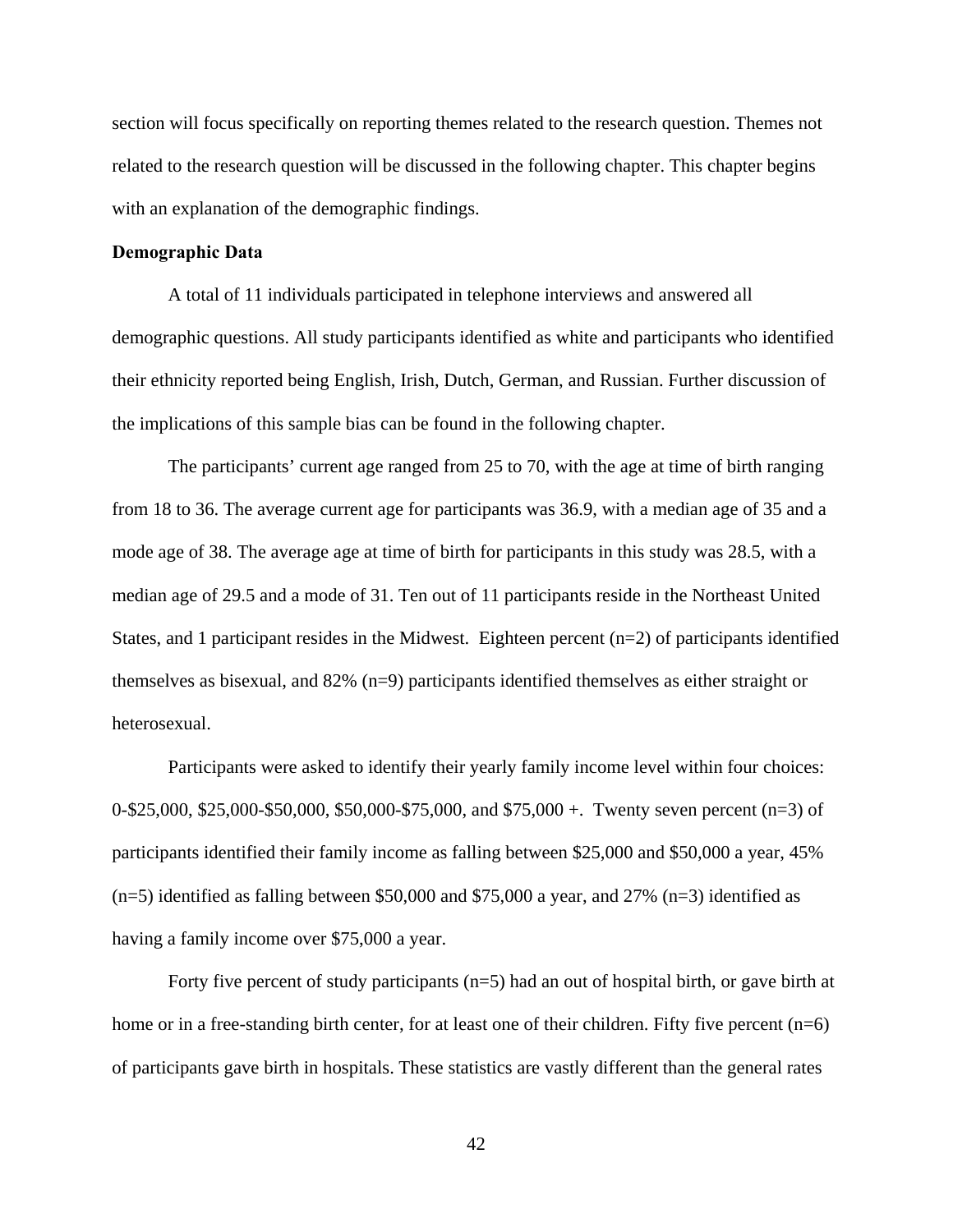of out of hospital births in the U.S., which has hovered around 1% for the past 20 years (CDC, 2014).

In the interview participants were asked to identify their personal experience on a spectrum of sexual violence created by the U.S. Centers for Disease Control (CDC, 2009). Four types of sexual violence were presented on the spectrum: non-contact sexual abuse, abusive sexual contact, attempted sex act, and completed sex act. Eighteen percent (n=2) of participants identified more than one type of violence. Twenty percent  $(n=3)$  of total responses to this question fell into the first category, non-contact sexual abuse. Twenty six percent  $(n= 4)$  of responses fell into abusive sexual contact, the second category, 6% (n=1) fell into the third type of violence, attempted sex act, and 46%, the majority of responses, fell into the final type of violence of this spectrum, completed sex act.

The following sections outline the four main themes and their respective subthemes that emerged during qualitative data analysis. In the following sections all participants are given pseudonyms to protect confidentiality.

## **Negative Impact of Sexual Violence on Childbearing Experiences**

All but one of the participants in this study identified ways that having experienced sexual violence in the past negatively impacted their pregnancy and birth experiences, though these effects manifested in different ways and to varying degrees. This section is broken down into subheadings to try and capture the varied ways that the participants saw past sexual trauma as negatively impacting their childbearing experiences. The three main subheadings I will discuss in this section are *affective reactions*, *physical reactions*; and *relational reactions.*

**Affective reactions.** Many mothers in this study reported experiencing affective reactions during the childbearing year that they felt originated with past sexual violence.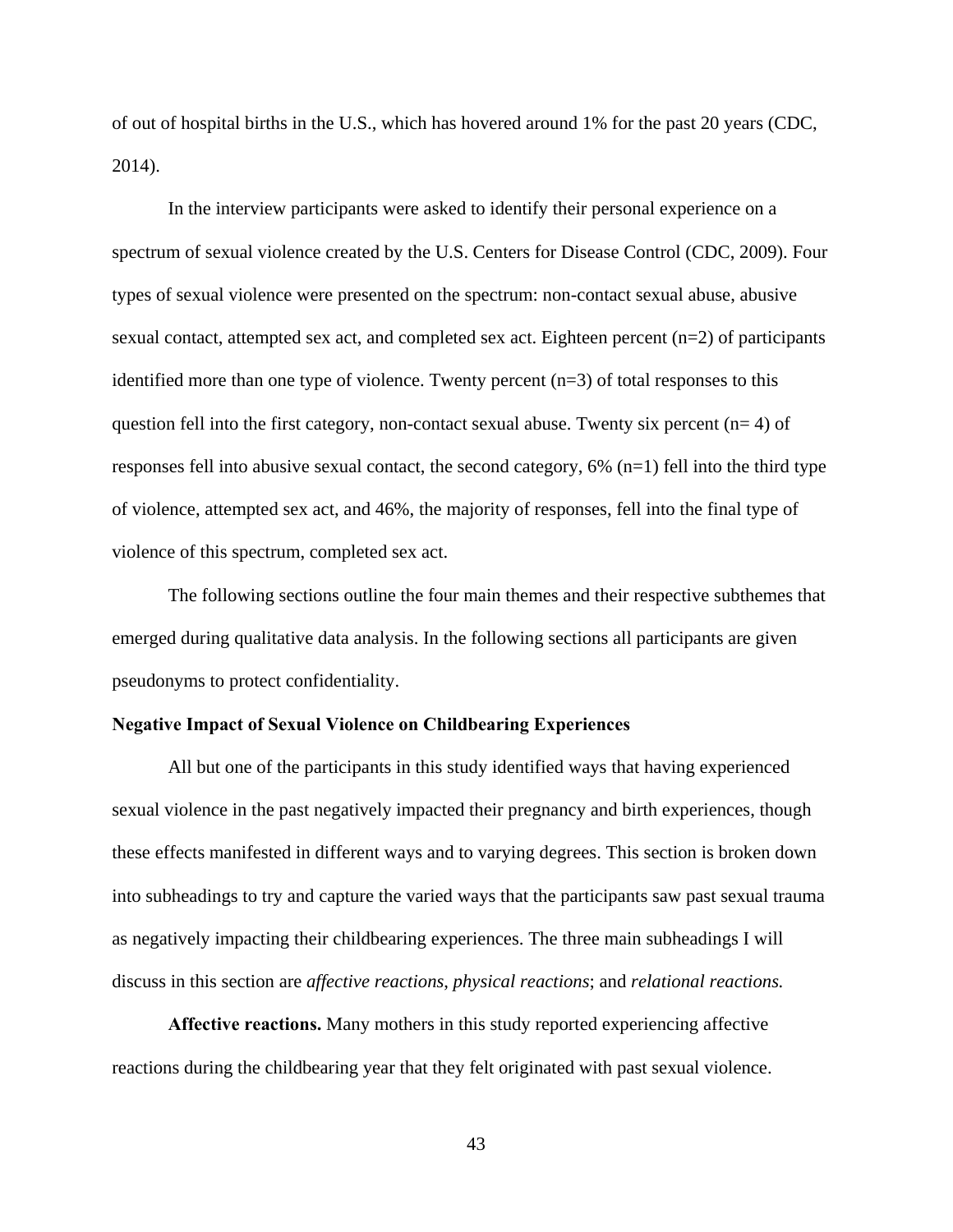Affective reactions occurred in the form of experiencing distressing emotions such as anger and fear, through difficulties with affect regulation, or through engaging dissociative processes to defend against overwhelming stimuli.

Affective reactions that participants felt were due to their history of sexual violence were reported by participants to cause psychological distress and negatively interfere with their experiences of pregnancy and childbirth. Rachel stated the following about her pregnancy:

> I would say if I wasn't sexually abused my pregnancy would've been so much smoother for me and I don't think I would've been stressed, as stressed out, which I mean that maybe that added to how bad the labor and delivery went.

Three participants reported that affective reactions manifested in emotional dysregulation, or rapidly vacillating emotional states. In the following passage Rachel describes how emotional dysregulation manifested in her pregnancy.

> I thought about it a lot, and I thought about the scenarios, like what if I had to have a C-section, or, you know, what if I started freaking out because of my emotional instability being pregnant and having all these feelings come up, and, you know, they're fresh again after you've done years of therapy. And I think I've been doing therapy for like 11 years. I still do therapy, it saves me and it is, it's like a scab heals over a wound and then it just gets ripped off again, and it makes those feelings fresh and very difficult to deal with when you're pregnant and you have so much other stuff going on.

Linda summed up how labor generated intense emotions for her: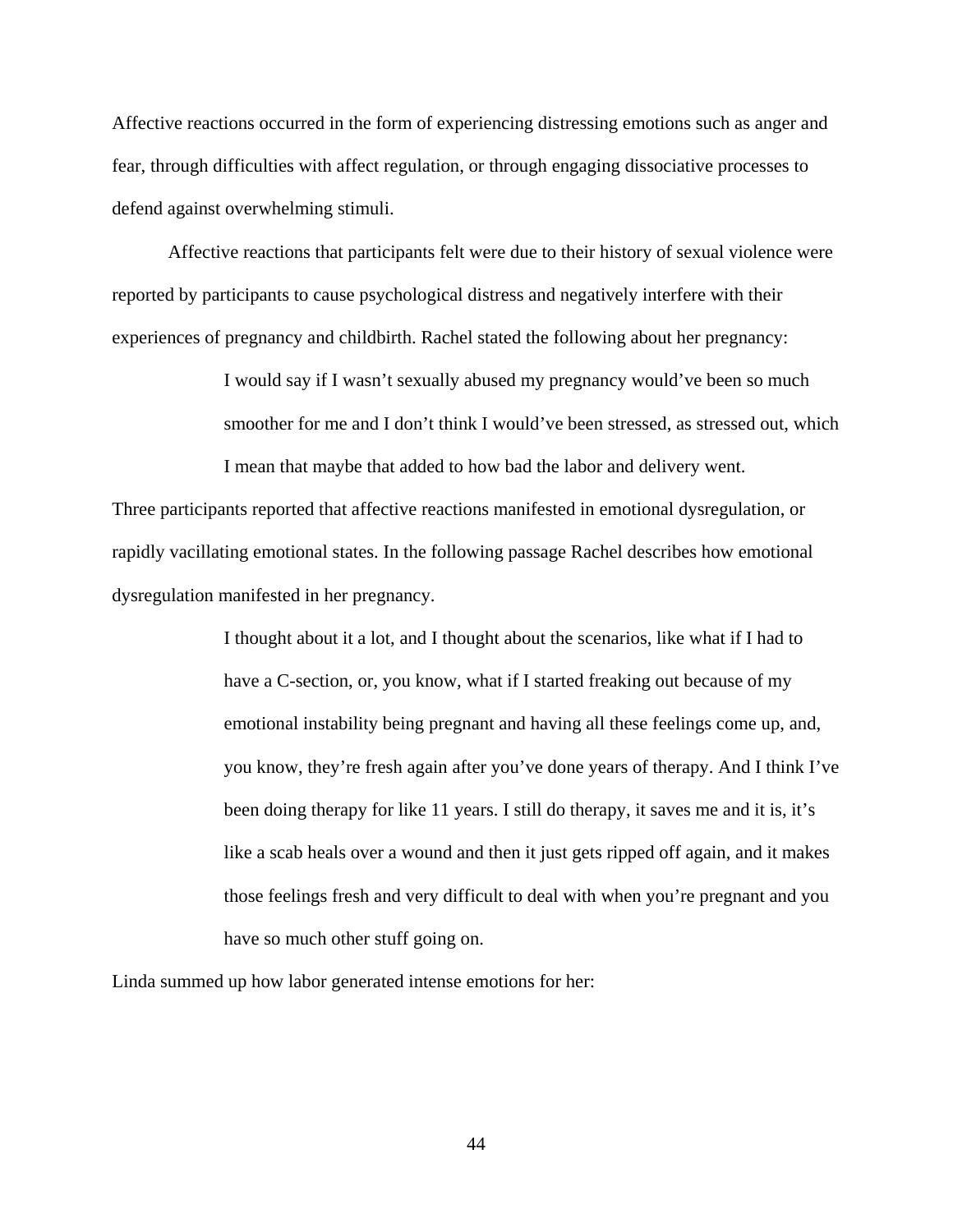And during the labor I think with the first baby it was like 15 years of therapy in 20 hours. It was amazing. I went through like everything. I was angry to feeling great and being panicked to really, really emotional, a lot of crying.

Anger and fear were common difficult emotions that participants experienced throughout the childbearing year and were reported to be distressing to participants. Anger was an emotion identified by four participants as arising at some point through the childbearing process. Alexa described her anger eloquently in the following passage.

> After having a child I was just furious like you [abuser] destroyed my life kind of furious you destroyed my, because I think looking back I realize how much it's just changed my entire life and my entire relationship, relationships with my partners in the past and current partner and then to have it resurface made me even angrier because to think I'm not just angry at myself but also angry to think that that I have a daughter and to think that how furious I am that at the thought that something like that could change her whole teenage years and how she felt about herself you know or adulthood or any part of it.

Rachel also reported feeling anger.

How can these people like let this happen like my mom let it happen, my grandma let it happen, all kinds of people just let it happen and I just like, I hated it even more, I hated them more for it.

Fear was a commonly reported affective reaction based in prior sexual violence with 8 out of 11 participants identifying experiencing fear during the process of childbearing. Fear occurred in different parts of the process for different women and to varying degrees. Reese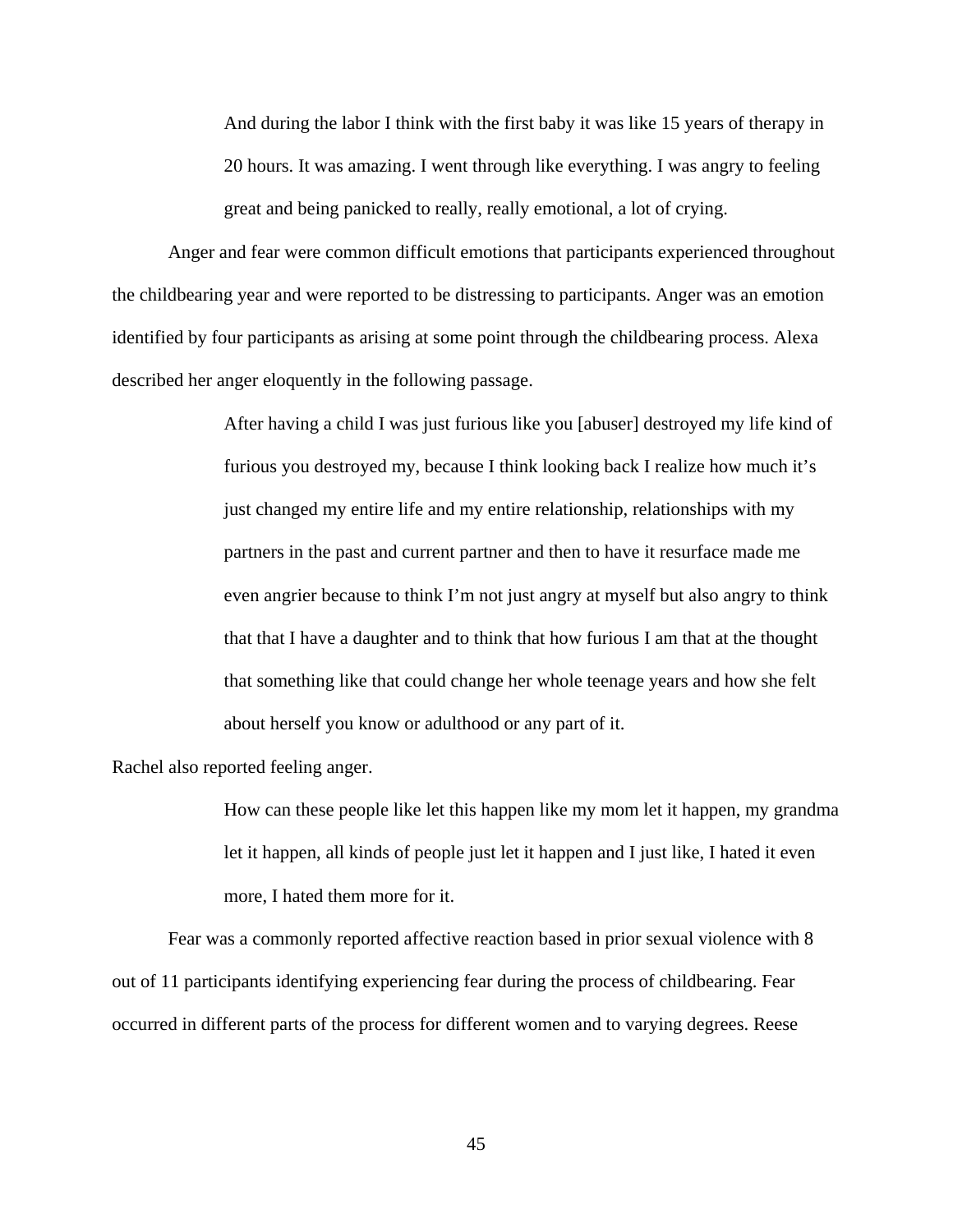experienced profound terror during her labor, which she related directly to her past experience of rape.

> When I was triggered like with the, you know, with checking for dilation and definitely with the, the bulb syringe thing with my second, terror, nausea, I was crying uncontrollably, just feeling terror which I knew in my mind was not related to what was happening in the moment I realized that, but it didn't make my reaction any different. It was based on the physical, physical sensation I guess.

Reyna described fear too, though her fear was related to losing control, where she felt that she needed to have her birth unfold in a specific way. This manifested most strongly in a fear of hospital birth and medical interventions.

> The idea of me losing control over what happened my body that people were going to do things to me that I didn't want done, I lost my shit and, I was really not okay with that…I was like no I'm not doing this you can't make me do anything I don't want to do nobody's going to touch my body that I don't want to have done, and I lost it.

Alexa reported anxiety related to prior sexual abuse resurfaced during the postpartum period, causing psychological distress.

> Anxiety has, that's taken a big toll on my life and a lot of different areas now in ways that it never did before, and I don't know if that's that, but it's definitely kind of re-came into my life, nightmares and that sort of thing, maybe part of it is I have a daughter and you know wanting you know the idea of protecting and worried about protecting somebody.

Linda discussed how anticipatory fear of labor manifested during her pregnancies.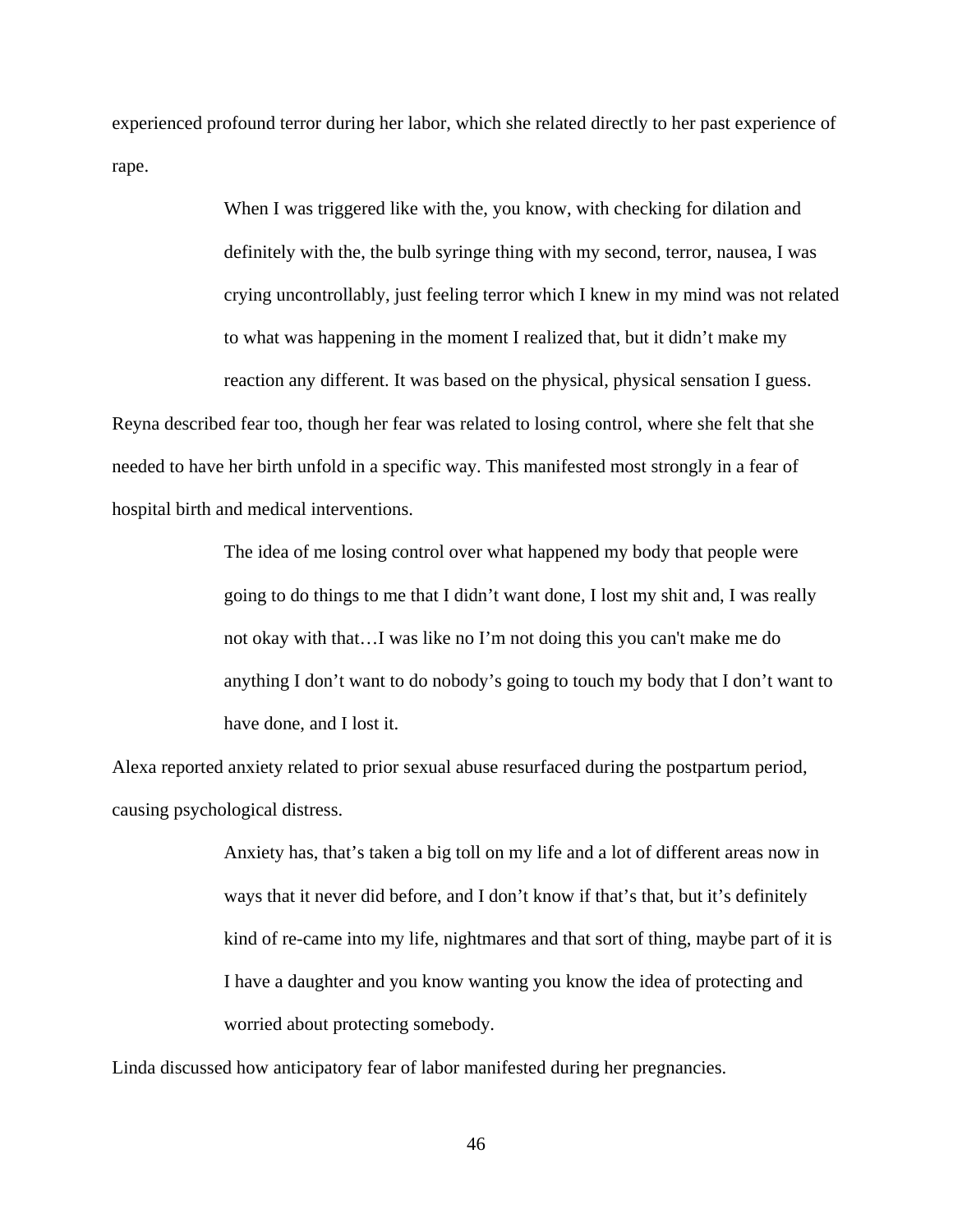I had these moments when I felt completely, like, I guess terrified like about the labor, that I wouldn't be able to get out of it; that I'd be stuck you know. Stuck in the between 7 and 9 cm for hours, you know, that feeling of being in a nightmare and unable to escape, almost like being trapped in a car going underwater, that sounds kind of crazy, but you know what I mean, that terror feeling I had that every once in a while, that anxiety.

Anger and fear were common psychologically distressing emotions related to past sexual violence that had a negative impact on women's experiences with pregnancy, childbirth, and the postpartum period.

Dissociation, or the urge to dissociate was described by five participants as occurring during childbirth in response to the overwhelming sensations of labor. Dissociation is an unconscious process, generally employed to protect the psyche from traumatic experiences, and the five women who talked about dissociation during labor experienced it as negative. Reese reported how a medical procedure triggered dissociation during labor, "using…a bulb syringe…to try and stretch the cervix, and during my second labor that was actually attempted and I think I dissociated a little bit it was very traumatic".

Bertha noticed a desire to dissociate during her labor.

There was an element of wanting to escape from my body and from the situation you know things like it's kind of like oh my gosh…so this kind of like knowing that I should breathe and stay in my body, but feeling like I wanted to just get out of it as fast as possible I remember that feeling.

Linda realized after giving birth that she had dissociated during her labors.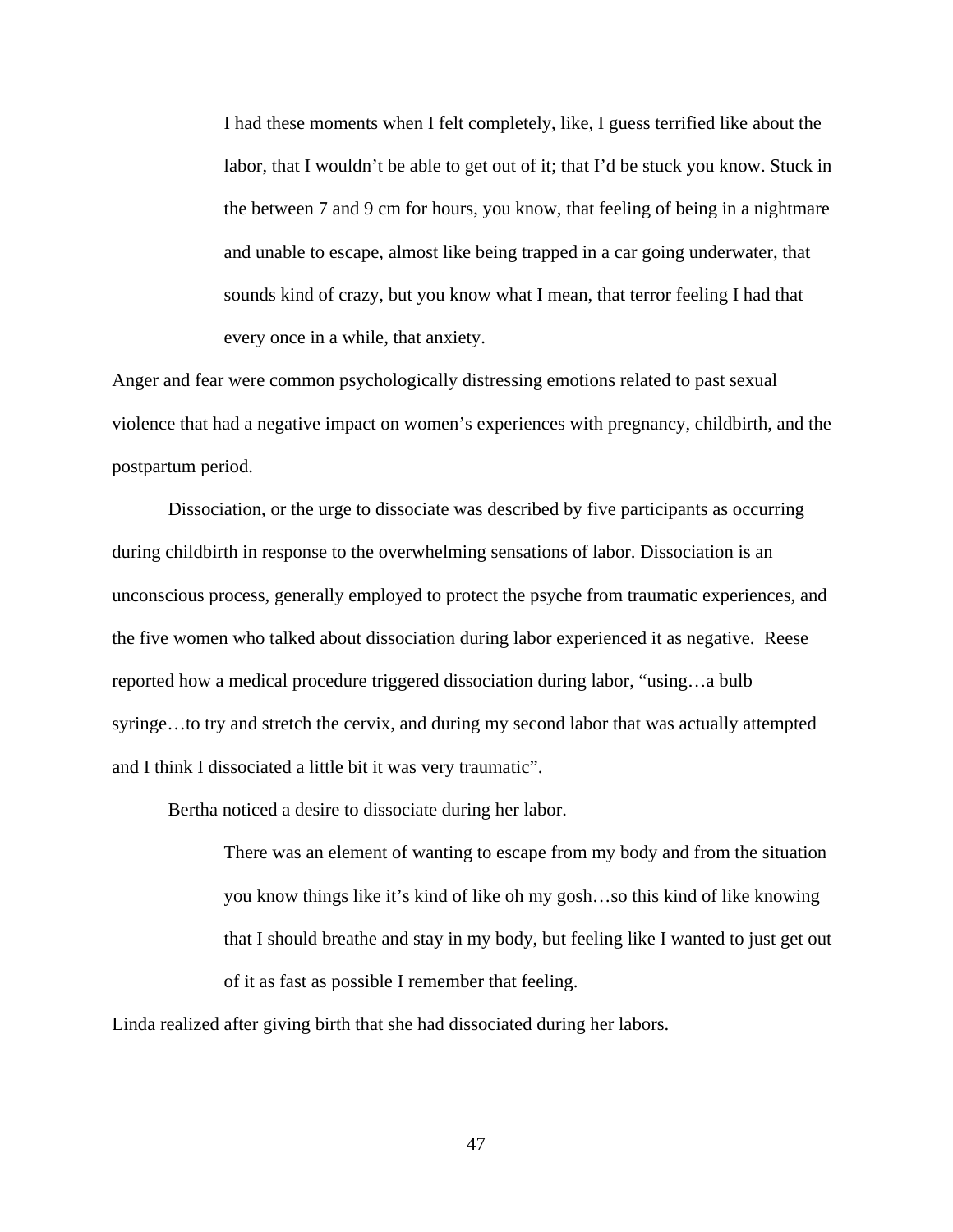I guess during my labors, definitely during the first two I went out of my body a whole bunch to the point where I didn't even realize later on when I had my first son that I had been completely naked with just a…blanket wrapped around me. My memory of that was that I was not completely naked, and I never even saw the blanket until I saw it in pictures later.

Almost half of the participants reported feeling a pull to dissociate or actually dissociating during labor, which may suggest that psychological processes engaged during traumatic experiences can recur during childbirth as well.

Affective reactions were a main way that participants described being negatively affected by past sexual violence during the childbearing year. Distressing emotions such as anger and fear, difficulties with regulating emotions, and engaging dissociative processes were all identified by study participants. The many passages above illustrate the varying ways that women experienced different emotional states and responses throughout the childbearing year.

**Physical reactions.** Participants described several physical reactions they experienced throughout the childbearing year that they attributed to past sexual violence. Participants described physical reactions as interfering with the normal processes of pregnancy and childbirth, as causing discomfort with medical procedures, and as causing difficulty with body changes.

Four participants described physical reactions that they felt interfered with their labor or birth processes. Shauna described a physical reaction to past sexual violence that arose during labor. She felt that her difficult labor was due in part to feeling unsafe. She described arriving at the hospital and feeling her body tense up, which she felt led to problems with the delivery.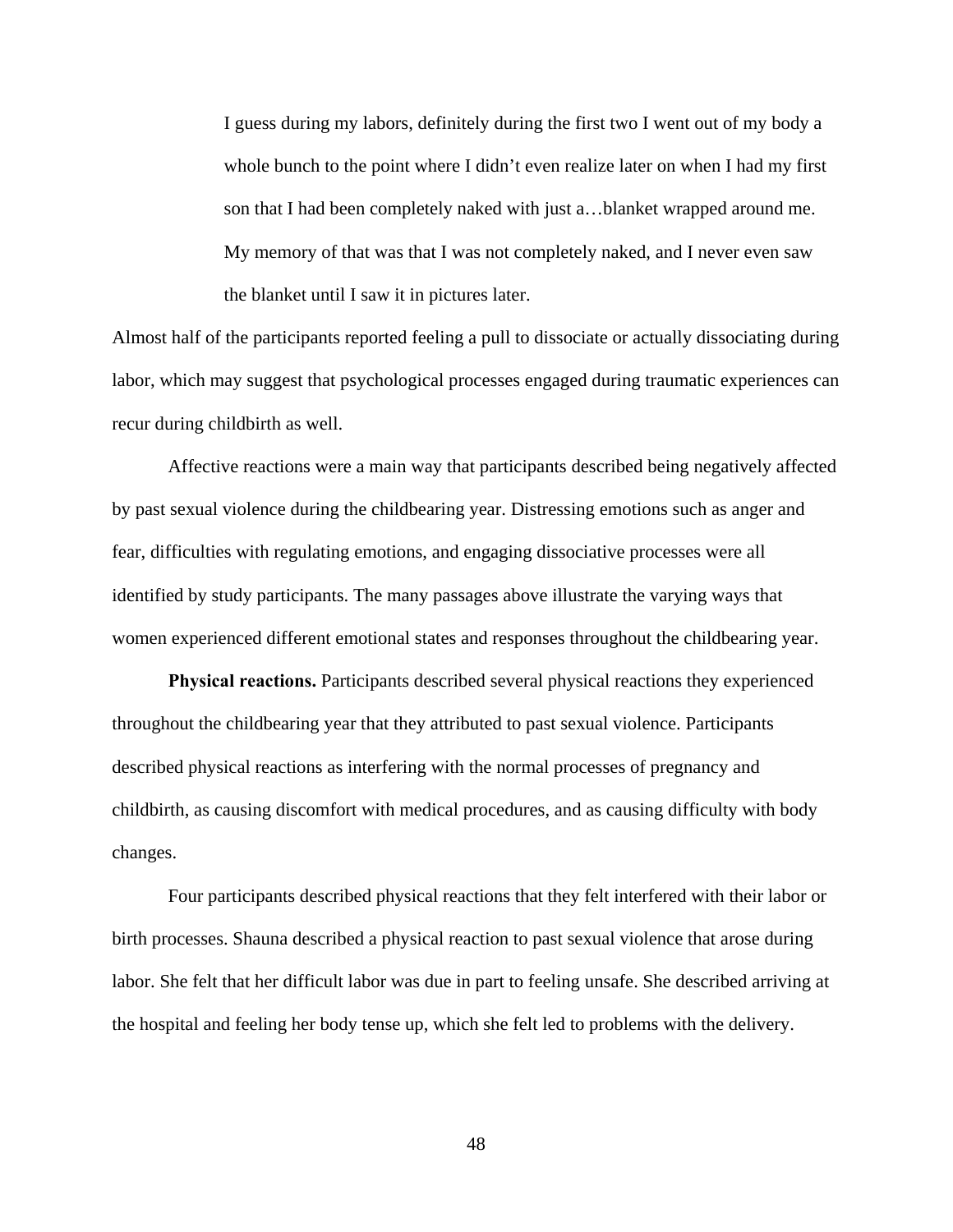I just got really scared and I know that's what it was…For someone who I don't know has posttraumatic stress or whatever it is from sexual abuse, but you're just kind of like you're always watching your back and when you're in that state...you don't really know what's going on all around you, so like someone's coming in that door and in my mind I don't know what, I don't really know, but my body knows it, you know what I mean? In my body was something, and it was not responding well…I don't know yet I guess I got to the point where it would be transition for most people, going from late labor to, you know, the final stages of pushing, which is very hard for everyone, and I just I panicked I couldn't handle it and my body froze up and then of course you know the drugs and then that led to everything else to the C-section.

Linda also described how she felt that past sexual violence inhibited her ability to relax during labor and contributed to her getting "stuck" as her cervix was opening.

> I felt like because I had a lot of pain from the first two births, just from getting stuck for so long then wondering why my body couldn't do it. I felt like my body couldn't do what I wanted it to do…I think, it's funny I tried not to connect them (sexual violence and labor) definitely during my first pregnancy. I didn't understand how that would have any effect on a pregnancy or on giving birth and I literally didn't even think about it, then after my first delivery my midwife said, 'you know we didn't really talk about this when you were pregnant, but, you know, did something happen? …If…somebody gets stuck and their cervix won't open in the 7 to 9 cm range, we usually find that they've experience some sort of sexual trauma'. Then I started think about it some more with the second one.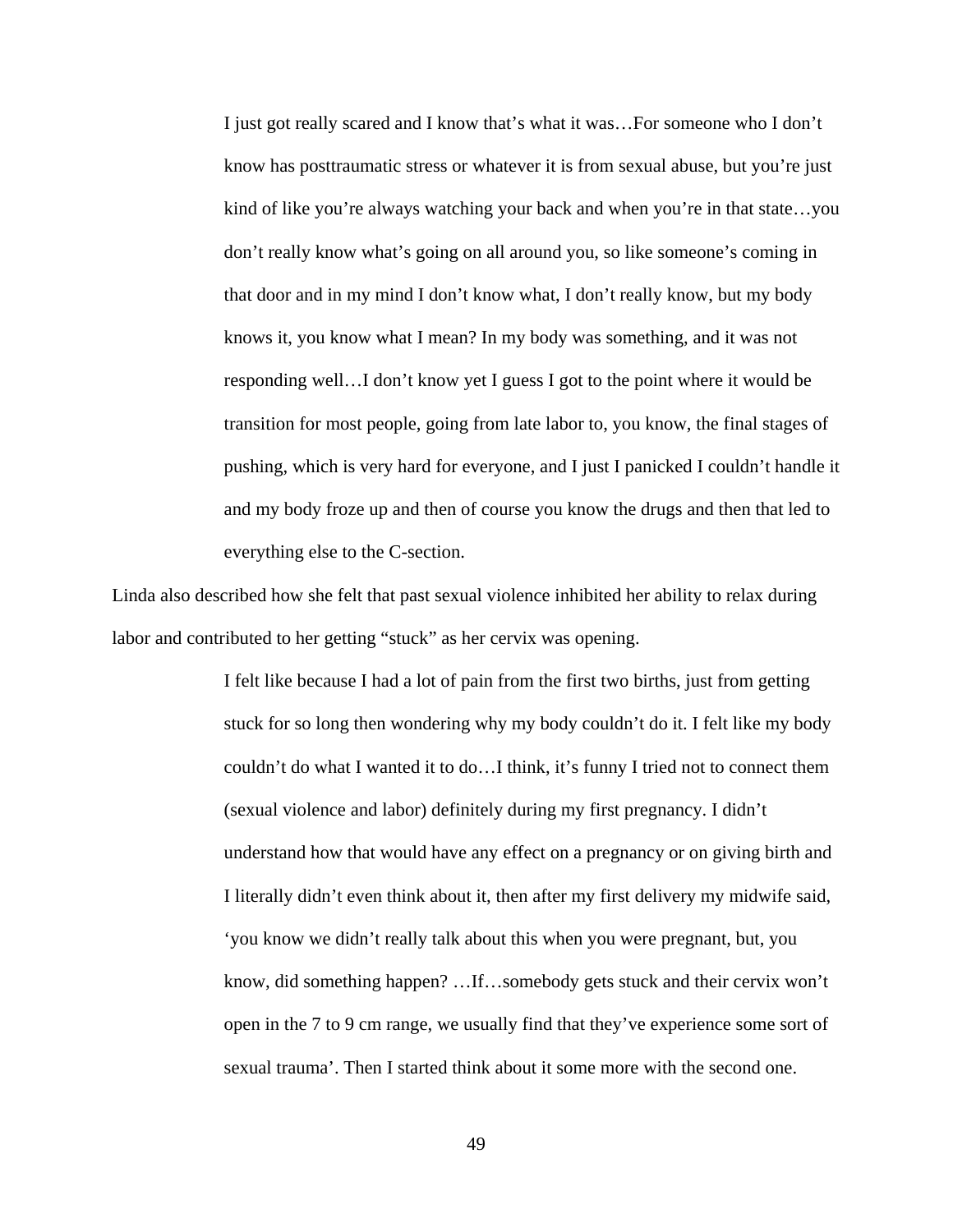Reese described struggling with not progressing during labor and experiencing difficult physical reactions.

> So that was a considerable, I think the labor was 30+ hours and which there were multiple like efforts,…and the nurse or midwife or an MD would need to check and see how dilated I was and if I wasn't making progress. And the first time there was talk of using…like a bulb syringe…to try and stretch the cervix, and during my second labor that was actually attempted, and I think I dissociated a little bit it was very traumatic and even just being checked for to see how I was progressing in terms of dilation, both times was really difficult scary, just unwanted insertion.

Another physical reaction described by four participants was discomfort with medical procedures that they related to their history of sexual abuse. The most common discomfort was caused by pelvic exams, though discomfort with pain relief measures was also mentioned as well as discomfort during suturing and labor induction methods.

Reese described how one procedure was severely triggering for her.

I think that was probably worse than being raped, but yeah I knew I'm sure that it was because of my experience that it was so horrible…I knew that the person doing it was my female doctor and she wasn't hurting me, but it just brought me right back to, to being raped.

Joan also described her discomfort with pelvic exams.

I think it definitely made, I don't know if this connection is appropriate or not, but when I would go in for the exams at my OB's office it was very uncomfortable being touched in that way because it wasn't, wasn't like I had kind of established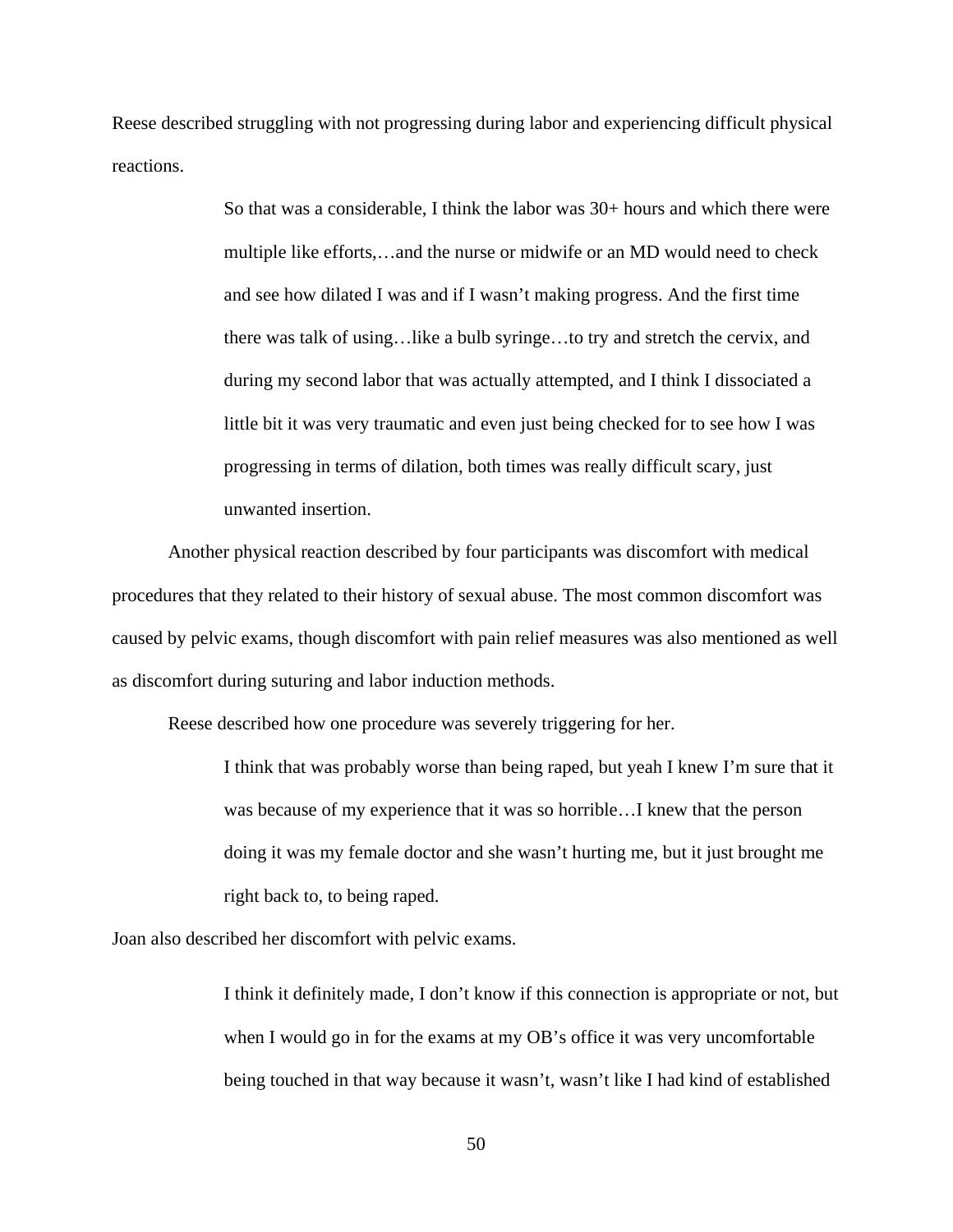relationship with this doctor. It was like an inspection, and it made me very uncomfortable.

Chelsea was appreciative of a lack of pelvic exams performed by her midwives, as she found them uncomfortable.

> I will say that I loved it when the midwives they never did any exams so as soon as they I switched to them they never did any exams they never touched me until right before the baby came out. They didn't check for dilation, nothing they just, I mean the first time they checked me I was 9 cm, and I had been with them for hours and so I do, I will say I did appreciate that.

Physical reactions to past sexual violence that manifested in discomfort with medical procedures made it difficult for participants to endure many events during labor such as checking for dilation, suturing, and labor induction.

One participant had a negative perspective on the changes her body went through during the childbearing process. Reese felt a decrease in her self-image following birth, "It was the first probably four months which is also during postpartum time, but I felt absolutely disgusting I mean droopy and flabby and down".

Participants in the study articulated several ways that physical reactions to prior sexual violence manifested in the childbearing year. These reactions were perceived by participants to interfere with the labor and birth processes, to cause discomfort with medical procedures, and to negatively impact body image.

**Relational reactions.** The final type of reaction associated with prior sexual violence was relational reactions, or reactions that affected how women relate to themselves and to others.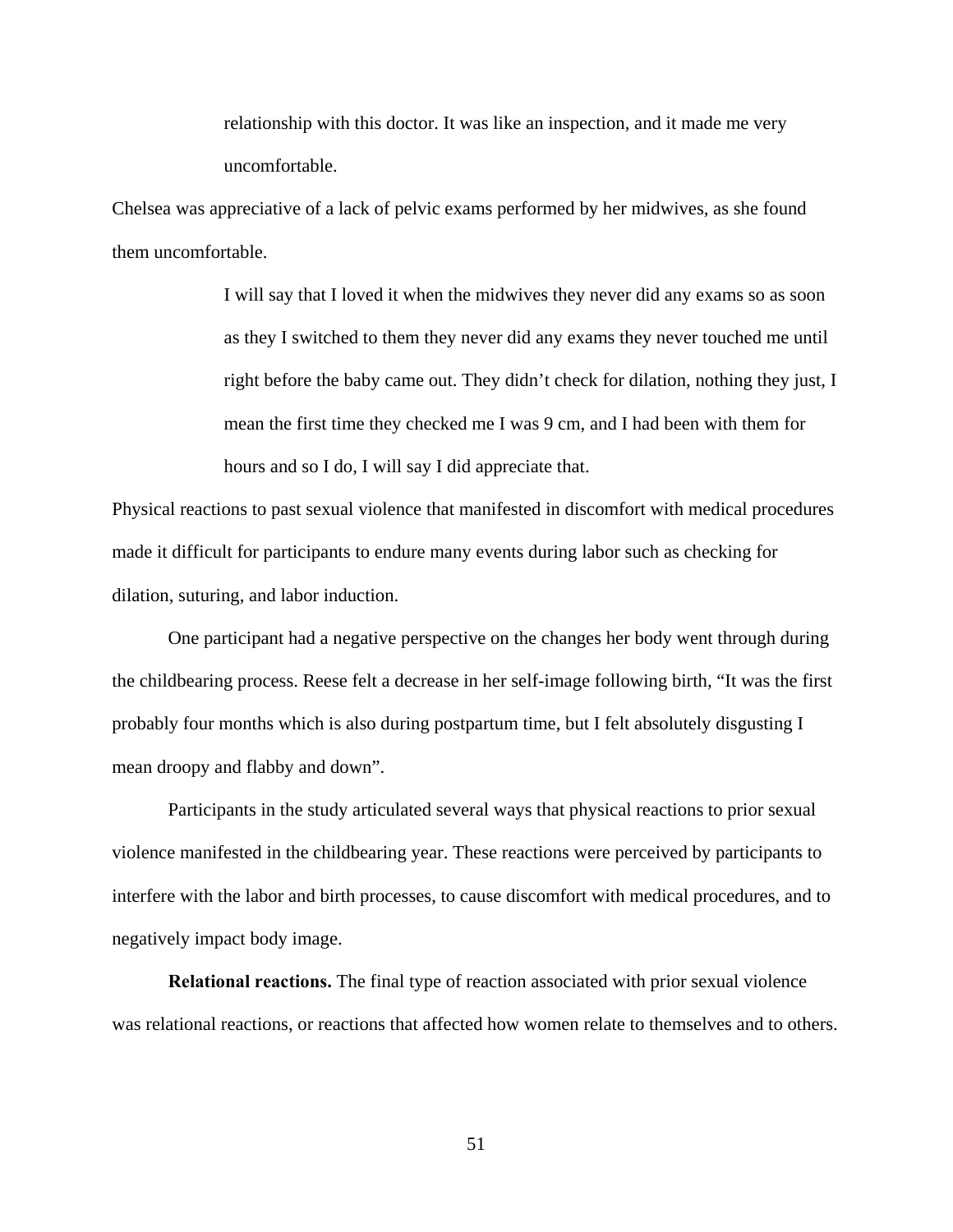The ways that participants identified relational reactions as manifesting were through self-blame, difficulties in romantic partnerships, and secrecy, both about the past abuse and about pregnancy.

Four participants reported blaming themselves for negative birth experiences or for failing to adequately deal with past trauma. Chelsea reported how her feelings of self-blame manifested in relation to the birth.

> I felt like I completely crumpled, oh my God, I made a complete mess of my labor. I was in so much pain I cried and screamed I did all those things…I definitely had this feeling of like I'm not good enough I can't get this baby out on my own I am pushing as hard as I can, and she's not coming out and it was definitely hard. All in all the experience was very was pretty hard.

Alexa too, described how she blamed herself for an undesired birth outcome and for not knowing that sexual violence she experienced in the past could affect her birth.

> Part of me, I think it's my own disappointment of feeling like, you know, I let myself down or not that I failed, but I just felt like, I almost felt like I let them [care providers] down too in the process of labor...That's one of the reasons like I kick myself too… I wish I had taken more time to really kind of investigate that just kind of how this will affect birth because I just didn't realize the level of how it would affect me just in that being able to let go or not relax.

Linda reported feeling angry at herself for difficulties during her labors.

I had a lot of pain from a first two birth just from getting stuck for so long then wondering why my body couldn't do it. I felt like my body couldn't do what I wanted it to do…like I was getting mad at myself.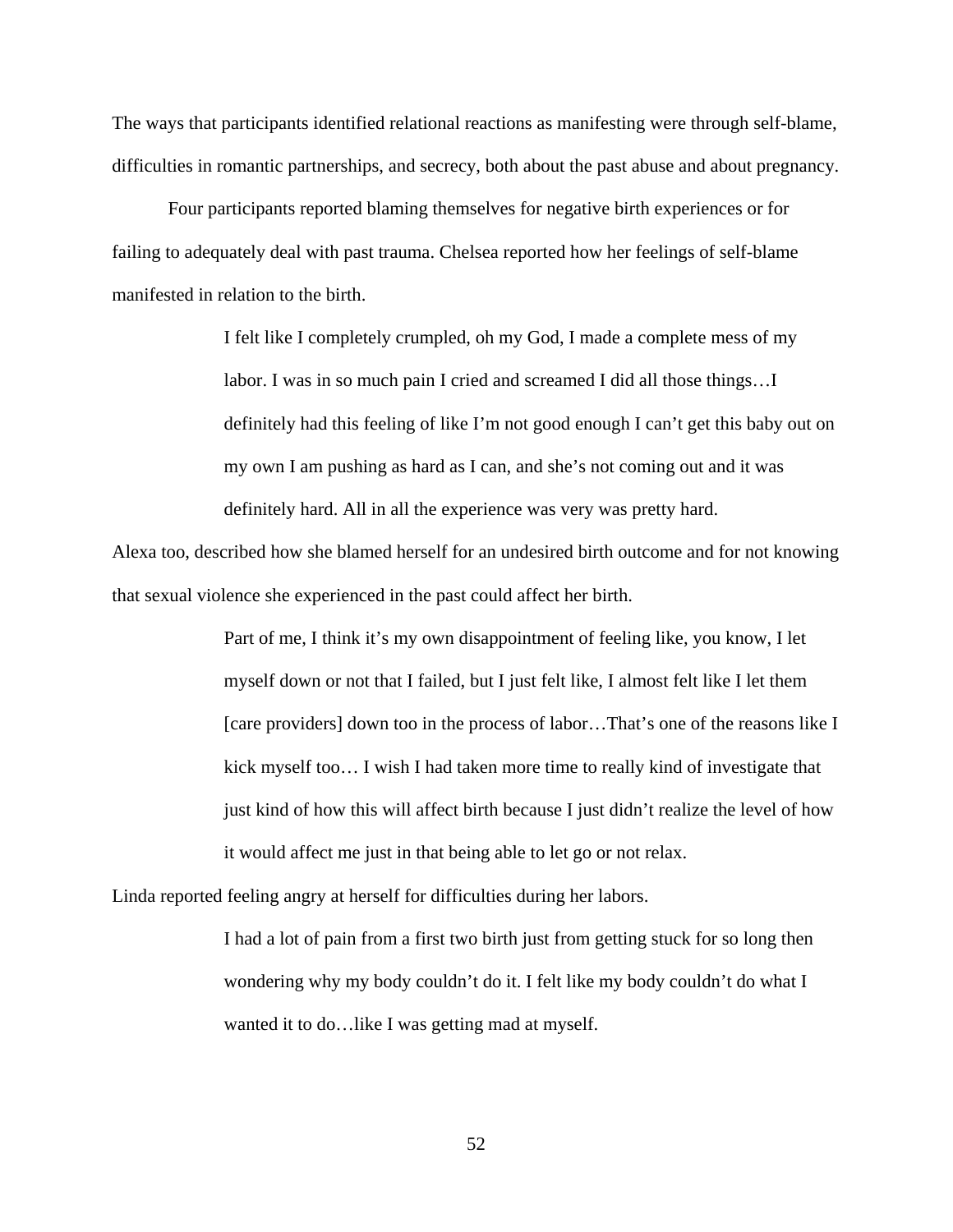Participants also described how sexually violence negatively affected their relationships with others. Alexa reported feeling angry at the person who abused her and noted how much she felt sexual abuse affected her relationships with romantic partners.

> I was just furious, like you [abuser] destroyed my life kind of furious…because I think looking back I realize how much it's just changed my entire life and my

> entire relationship, relationships with my partners in the past and current partner.

Rachel also described how she felt angry at important people in her life because of the sexual violence.

> It [pregnancy] made me more disgusted with the people who did it because I don't understand how you do that like I mean I got pregnant…as soon as I got pregnant you know I started feeling the baby move, and it seemed really real, I thought, gosh how can these people like let this happen, like my mom let it happen, my grandma let it happen, all kinds of people just let it happen, and I just like I hated it even more I hated them more for it.

Rachel noted that because she has a history of sexual violence her partner worries about her. He always worries about me, he worries about me. He's probably worried about me right now. He was really worried cause he knows everything. I have no secrets from him, and he does, he worries that maybe [I'm] having a really bad day because that happens, that happens a lot you know, that's what's not normal about me, you know, I have really bad days.

Charlotte felt that past sexual violence negatively affected her relationships until she learned positive coping skills.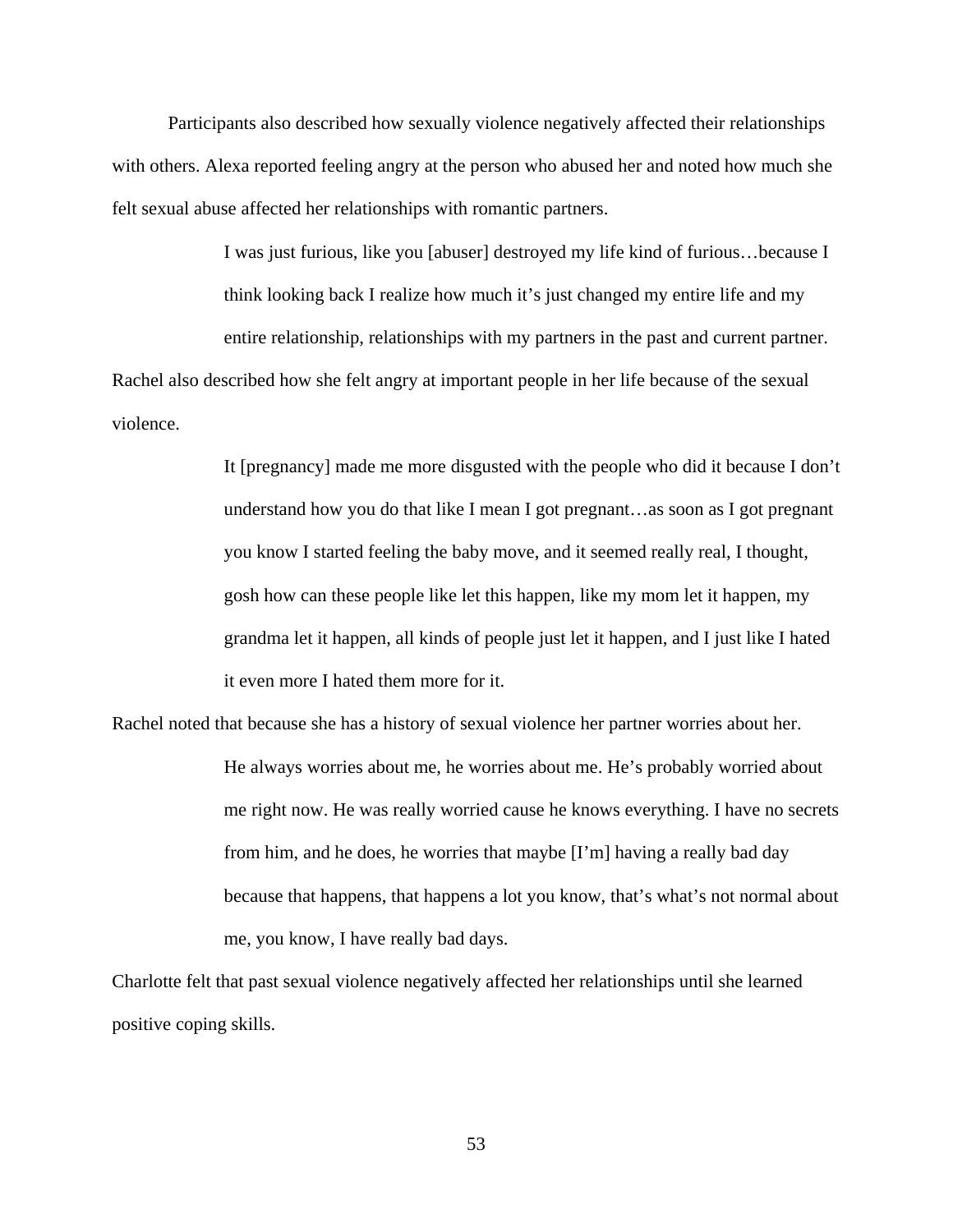I think that my experience from when I was a kid affected me in every relationship up until I think up until now because before I met [current partner] I'd been married, and I got divorced and I'd kind of gone through a lot of periods of time when I had blowup relationships and had really not great coping skills.

The final way that participants described how a history of sexual violence impacted their experiences with childbearing was secrecy, which manifested mostly in secrecy about the prior abuse, but also extended to secrecy about pregnancies. Three participants discussed secrecy. One participant reported how secrecy about the abuse made it hard to tell her maternity care providers about it. Reyna stated that she didn't feel comfortable telling her providers about her past history of sexual violence, "I definitely wouldn't have intentionally disclosed, because I wasn't feeling comfortable enough with everybody or anybody to open up like that".

Lauren articulated the ways that secrecy about sexual abuse and about her reproductive health impacted her for many years.

> I couldn't talk about it, so again it was another way of pushing down. The secrecy of the abuse, the secrecy of the pregnancy, and I and I haven't told people about those pregnancies much less the abuse until the last 10 years or so I've begun really feeling comfortable talking about it.

Joan also described how little she shares about the sexual violence she experienced. She stated, "this is actually probably the first time I've really talked about it in any way shape or form since I told them [midwives]".

Study participants described varied ways that past sexual violence negatively impacted their experiences with childbearing. These impacts occurred in all phases of the childbearing year, through pregnancy, labor, birth, and the postpartum period. The negative impact of sexual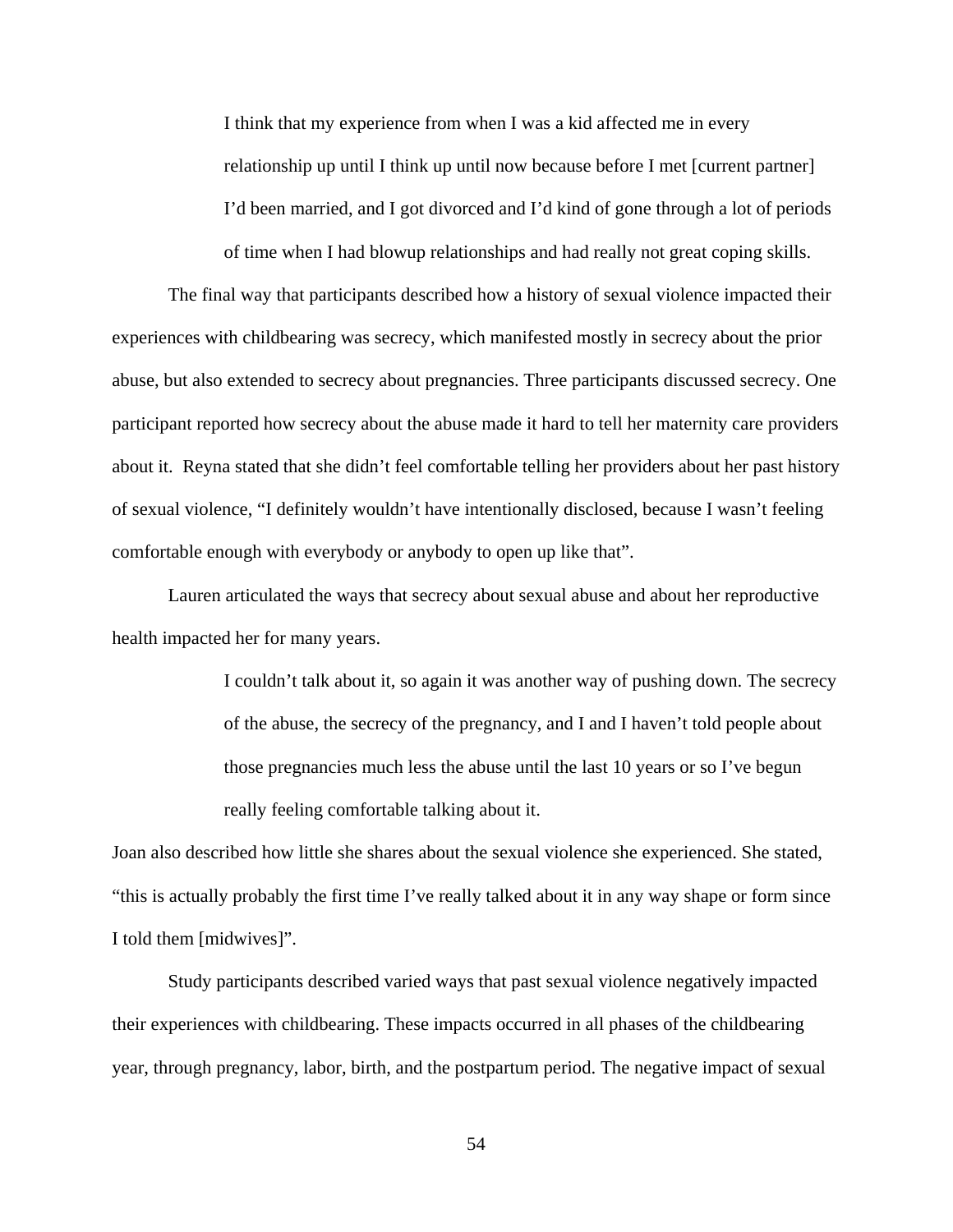violence was described by the study participants as manifesting in three types of reactions: *affective reactions*, *physical reactions*, and *relational reactions*. Participants perceived these reactions as impacting their ability to birth naturally, generating distressing emotional states, creating discomfort around medical procedures, as triggering dissociation or the desire to dissociate, and interfering with their relationship to self and others. These effects were related to prior sexual violence and reflect how past trauma can manifest in a variety of ways during the pregnancy, birth, and the postpartum period.

#### **Growth and Healing**

As an interesting compliment to the first theme, all of the participants described aspects of the childbearing process that fostered growth and healing from sexual violence. As in the previous section growth and healing manifested in different ways and different magnitudes for different women. This section will outline four subheadings of the umbrella theme of *growth and healing*. These four subheadings, *the role of motherhood, safety, body changes,* and *empowerment* articulate the different ways that women described how growth and change occurred for them.

**The role of motherhood.** The majority of participants, or 8 out of 11 (73%) participants, reported that becoming a mother or parenting their new baby provided aspects of growth and healing from sexual violence. Shauna reported that motherhood increased her self-care and improved how she coped with difficult things.

> My whole world has changed you know I don't, I don't hardly drink anymore, I don't take nearly as many pills, I'm just happier just being with (baby) you know and that's amazing for me, like I've been sedating myself for years, mildly,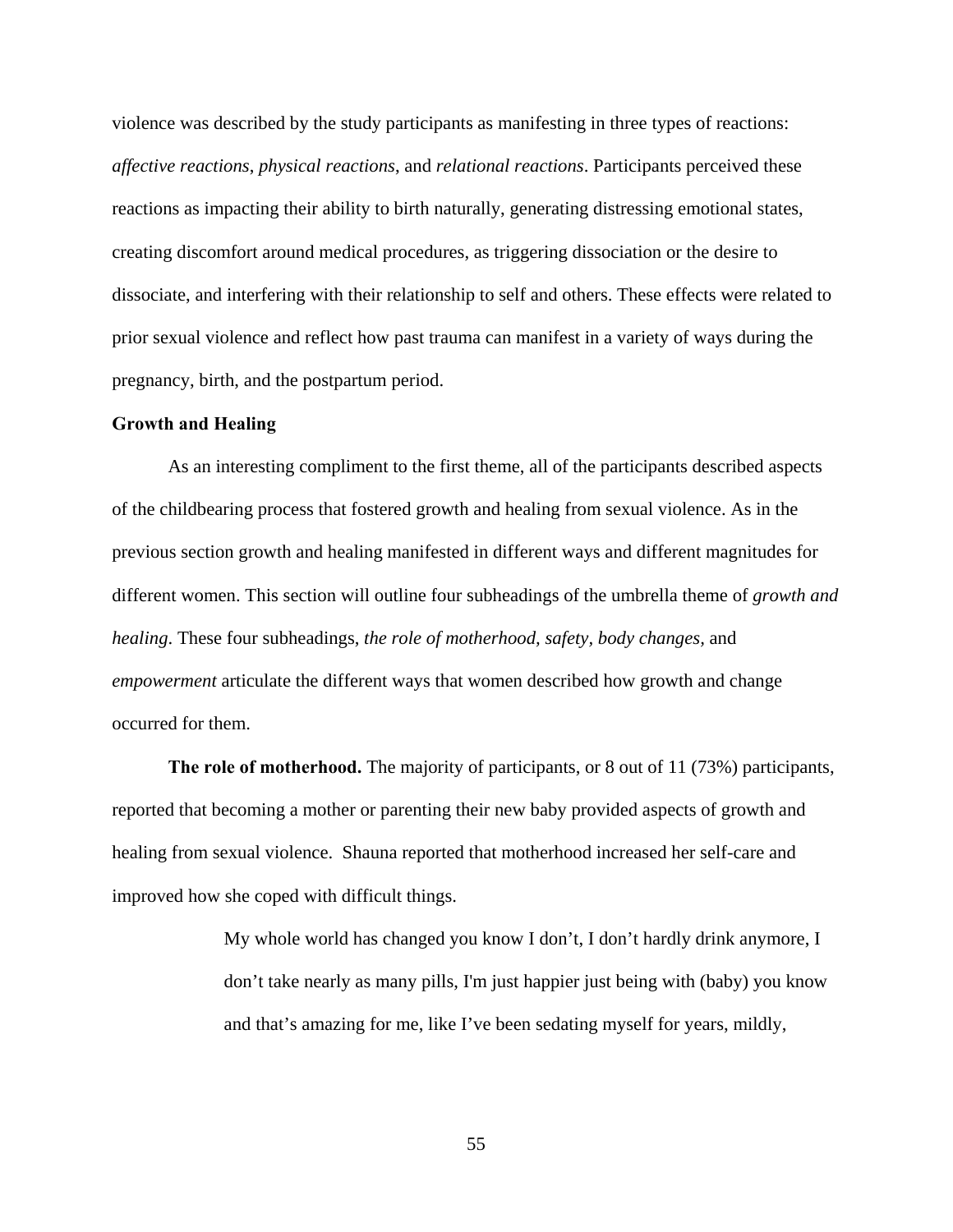sometimes not mildly, so I've really just kind of slowed down and am taking time

to take care of myself for him and for me, but you know it started out for him.

Alexa also felt that mothering her child helped her to cope with difficult emotions that had been triggered for her.

Just being a parent…that obviously was such an amazing beginning, being busy with that was like I said this blissful life, and then it was teetering on the edge of this other thing going on, that as long as I could get back on and stay focused on this you know that's what definitely pulled me out of it just having my (baby). Charlotte described how a positive birthing experience helped her to have an appreciative approach to parenting her child.

> The kind of experience we've had (natural birth) has made me be a little bit more relaxed, you know, I'm not, I think that we kind of let him be, and, you know, that the world can be sharp and pointy, and what we can do that's under our control is to give him the best little experience in development…a nice part of our kind of slowing down in this whole process and just enjoying that.

Bertha discussed how motherhood helped connect her to her identity as a woman.

I think well particularly motherhood even more so than just pregnancy and labor, helped me to feel more comfortable being a woman. I feel like before I had children it was always like, I'm a woman, but…I didn't feel like I embraced it very much…now something about the prospect of becoming a mother being a mother has help me to be more comfortable in that part of who I am.

Rachel talked about how her child has had a positive influence on her life.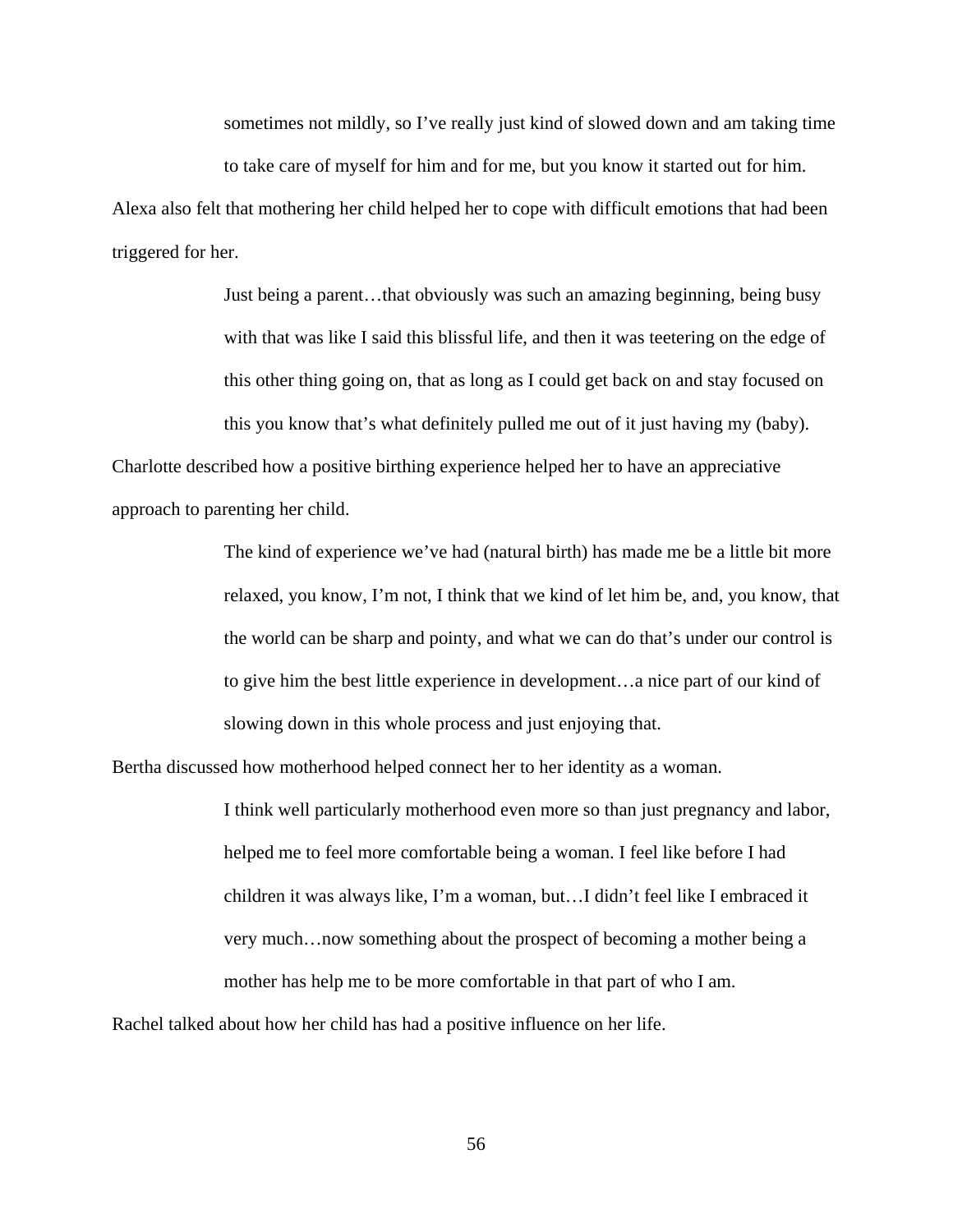For a long time I've suffered from postpartum depression from how bad it all went, but once I got past that it was amazing. My son is really great, and I don't know what I would do without him, and in every way I have been positively impacted. I feel needed by him and really loved, you know? I have like a lifelong buddy that I get to hang out with.

Linda found that her experiences as a mother have healed many things for her.

Becoming a mother…it was like so much therapy in a day or two days, depending on the situation, and I also feel like having a crazy sexual you know having a past before I had a baby, I thought nothing would make me a mom. It's amazing to me the healing that I've been able to do around that experience of having kids. I honestly never thought that the two would be connected at all and never thought about it.

Participants described different ways that the role of motherhood has been healing for them. The role of motherhood was described as generating healing through creating the experience of unconditional love of their children, through making better choices for the sake of their children, through feeling a greater connection to womanhood, and through offering an experience that the participants may not have thought was possible.

**Safety.** Twenty seven percent (n=3) of participants reported that finding safety in some way through the childbearing process was healing for them. All of the three women that described this theme reported that safety came in the form of some nurturing relationship.

Chelsea found safety in her maternity care providers.

My midwives were wonderful…one of the things they kept saying to me which I never…would've thought that this would be an important thing to say, but during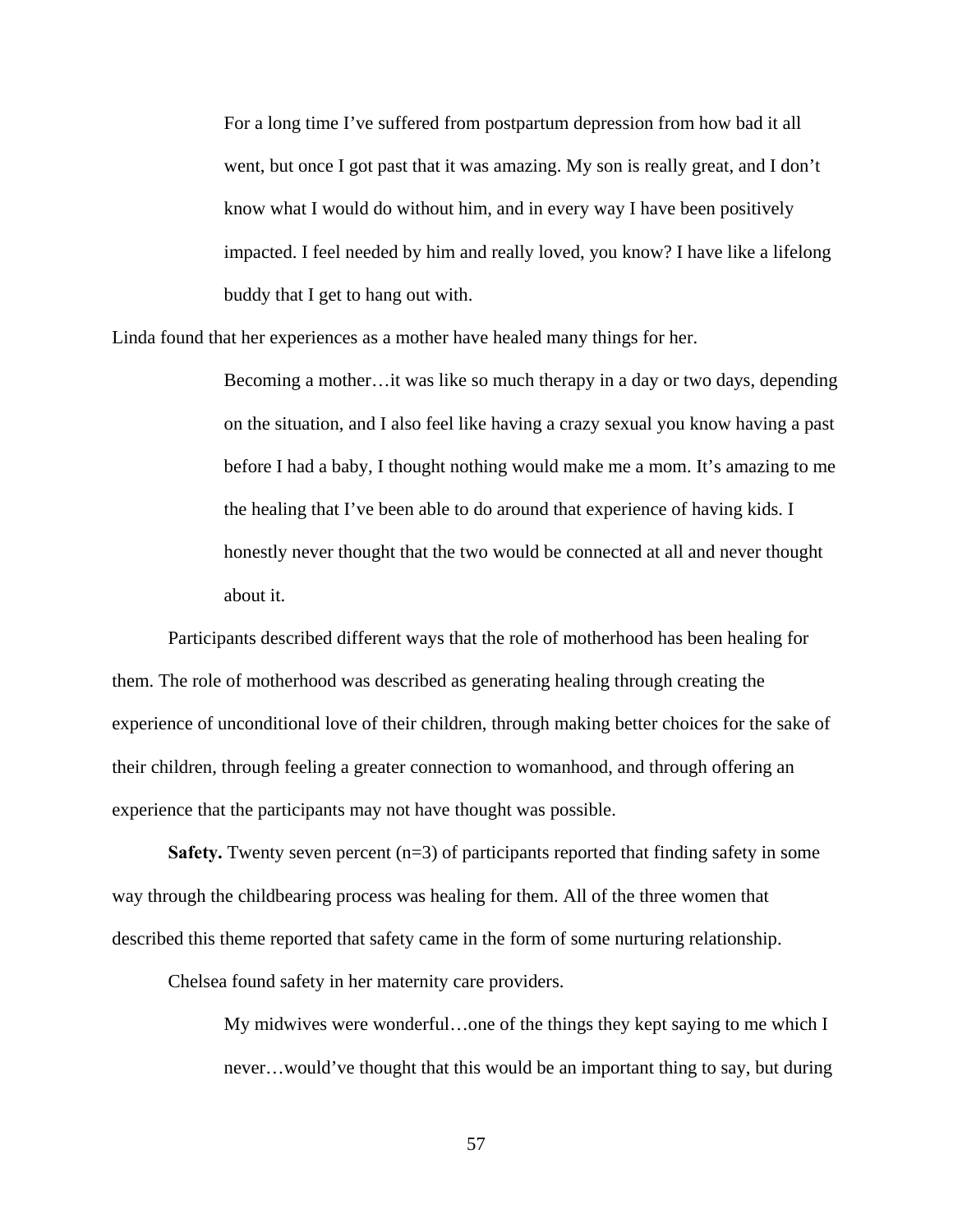the labor they kept saying, 'you're safe here, you're safe, you're perfectly safe', and that was such an amazing thing to hear because I did not feel safe in the hospital, but I felt totally safe with them.

Lauren described finding safety in several women who cared for her during her pregnancy. I was scared and completely paralyzed by the fact that I was pregnant, and then once I got into the home, I was okay I felt safe, and actually for those first two, I felt very much loved I was in a home for mothers that was run by a Catholic…they were nuns, and the two women that I knew most there…were both unconditionally loving.

Joan described how her midwives' care for the baby just after the birth was reassuring.

She came out and I lifted her into my arms and she was very blue because she had the cord wrapped around her so tight, but I felt like in that moment, when I held her, even though she was blue, and I wasn't sure she was going to be okay I knew everything was going to be okay. My midwives gave her a little bit of love and held her and I handed her to (midwife) because I was really scared, and (midwife) gave her a rub and got the oxygen out, and she (baby) pushed the oxygen away and let out a big cry, so I knew everything was fine.

For these participants finding safety in a nurturing relationship challenged anxiety and fear that accompanied some aspect of the childbearing process.

**Body changes.** The vast majority of the participants, 10 out of 11 (91%) described the changes their bodies went through over the childbearing year as healing in some way. Most participants described positive and healing experiences through pregnancy, though some women reported that the feeling of having accomplished something difficult after the birth was healing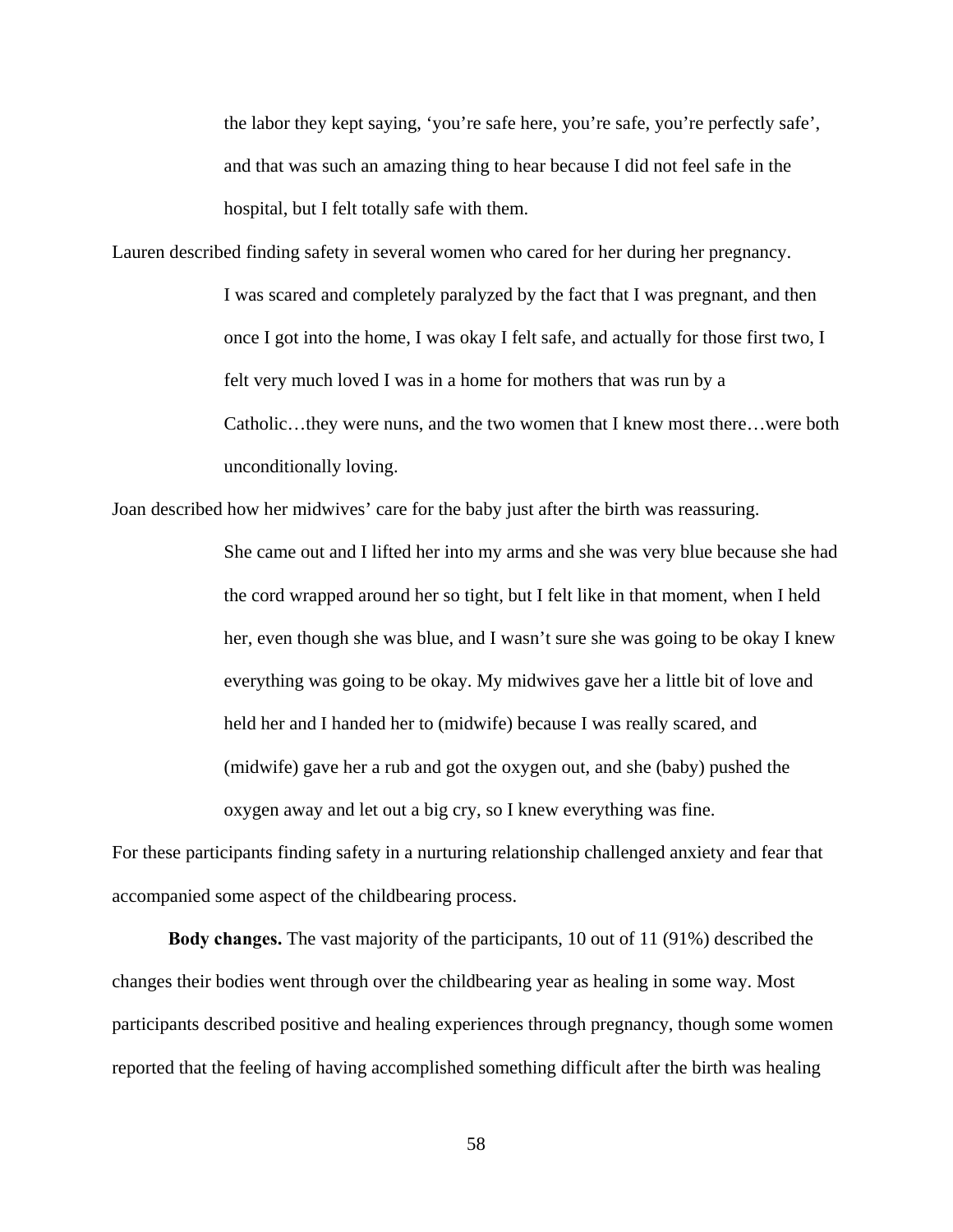too. Because so many women described this theme I have included a variety of quotes articulating the different ways that body changes promoted healing.

Joan described how having the changes in her body reflected back to her in a loving way by her care providers offered some closure to prior sexual violence she had experienced.

> I guess I did get a little bit of closure in that moment you know when my three midwives were looking at my, my personal areas and telling me what they saw, and telling me what my body went through and being honest.

Bertha stated that pregnancy and birth helped her to feel more connected to her body.

Having my kids makes me feel more connected…I guess more ownership or more sense of this is my body. I so intimately dealt with the female parts, now I feel like I know those parts of me better and I also feel more deeply like appreciative or connected to them.

Linda reported many ways that having children has healed her connection to her body.

I like my body much more now than I did before I was pregnant I feel much more like connected with myself now and as far as sex stuff, I feel less likely to leave my body, I feel more present, and I feel less shame around it now that I've had three kids.

Charlotte described pregnancy as having a positive impact on her body image.

I think it made me feel definitely more present in my body I felt more beautiful for sure I felt just good.

For Lauren being pregnant offered a positive counter experience to having been sexually abused. I felt like I could finally relax. I don't know if that makes sense, but it was such an emotional wound in the belly center from the abuse and from the two babies that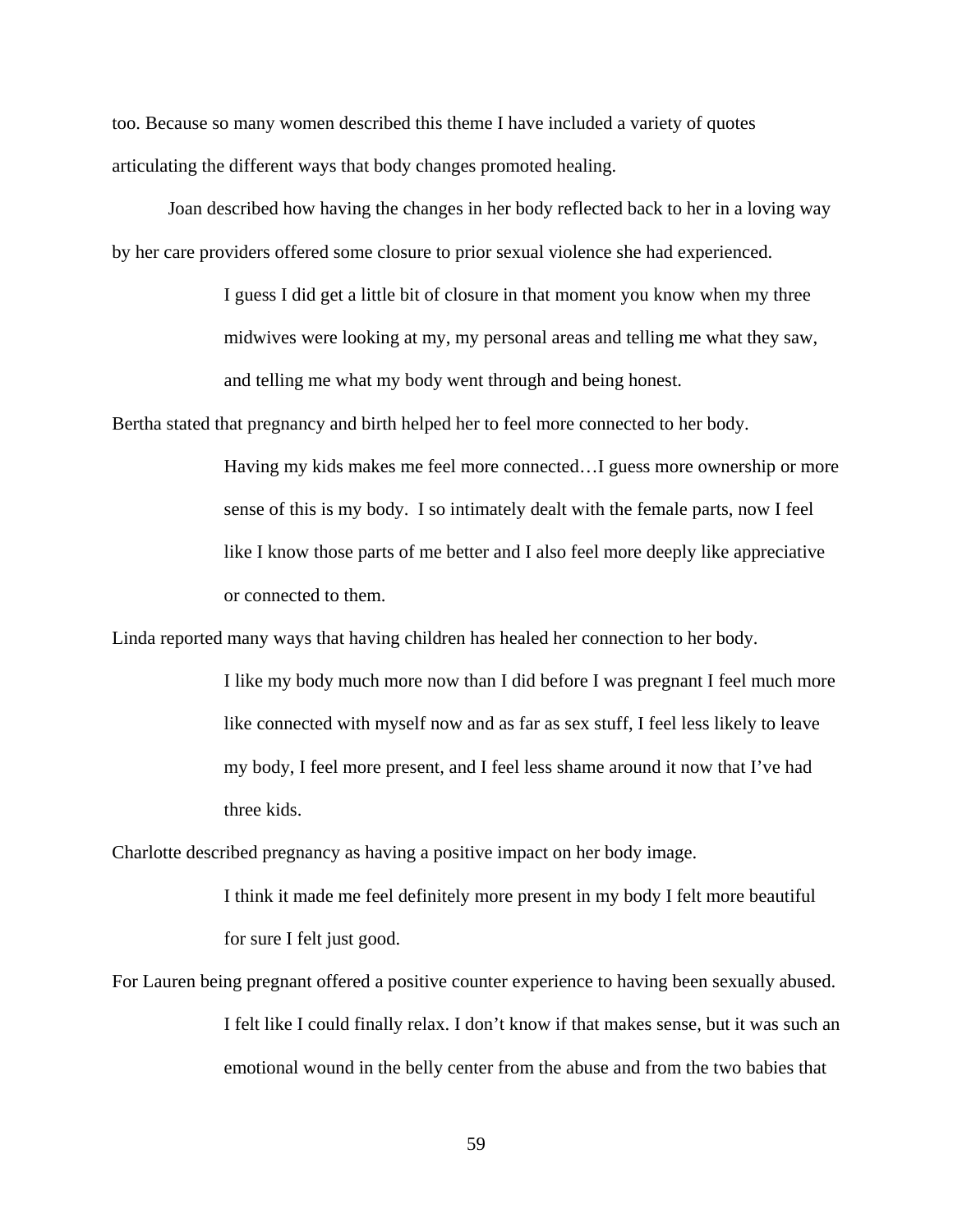having pregnancy out in the open and having people say, 'oh when is it due?' and things like that it always felt so life affirming, so rich, and I could breathe, I could let my belly out and let people know that you know I was pregnant, it was okay, so it was very freeing.

The majority of mothers in this study found some part of the body changes associated with pregnancy and birth were healing and "life-affirming". Body changes were seen as positive through reducing shame, providing closure, connecting mothers with their inner strength and beauty, and through providing a positive experience to counter the negative experience of sexual violence.

**Empowerment.** Seventy two percent (n=8) of participants described some part of the childbearing process as empowering. Empowerment was described as a healing or growthinducing experience. Joan described how her birth helped her to realize her personal strength.

> I know that I'm strong, giving birth at home without, with no drugs definitely showed me that… Birth empowered me, birth definitely gave me the strength to look at myself in a different way.

Reyna echoed a similar sentiment, recognizing her own strength.

 It was amazing actually, really I mean it really, really hurts like a bitch, but it was an amazing experience. I felt like a rock star after I had the first one, I was like, 'holy crap I can do that!'

Linda found that giving birth shifted how she saw herself.

Giving birth without any medicine or medical interference…I feel like that's given me a lot of strength…especially around my past and I don't know, where I want to be in the future, it really helps make me feel more connected to being a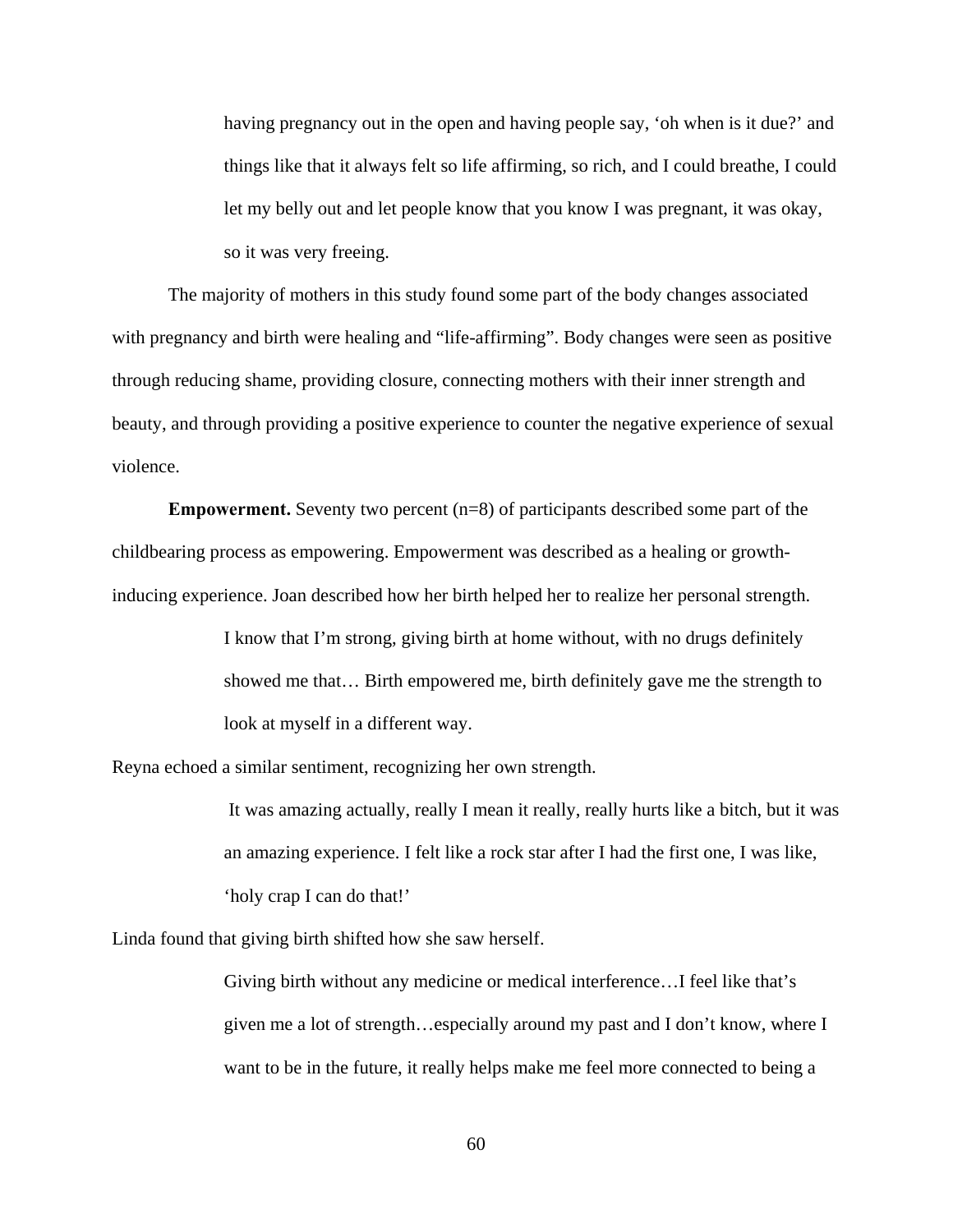woman. I think before I had kids I still sort of identified as a little girl like I was stuck, so going through my hard labors and giving birth three times really made me feel like a mother, a woman, an adult.

For Bertha, the process of having children empowered her to value herself more.

I think that my experience of the sexual violence was connected with my whole history of how I allowed myself to be treated as a person and as a woman and how I felt about myself and my strength in the fact that I didn't have the strength to stand up for myself or get out of that situation, and so in a certain way I feel like what happened to me with this was the culmination of a long time of not respecting myself…I mean I'd already like deal with that to some degree before (babies) were born, but the process of having them I feel like has made me value myself in a new way, and I guess I got more in touch with my instinctual sense of protection in a healthy way that, like, I deserve to protect myself, you know, which I didn't feel when I was a single person.

Many participants described the process of childbearing as empowering in some way. Empowerment was perceived as healing by participants, exemplified in the following quote from Linda about a positive birthing experience: "yeah, it was very healing for me to have the third birth go smoothly because it gave me my power back".

The subthemes of *role of motherhood, safety, body changes,* and *empowerment* all describe different ways that the childbearing process promoted growth and healing from sexual violence for participants. Though some participants described more profound levels of healing and deeper growth than others, all participants saw some way in which childbearing experiences promoted healing.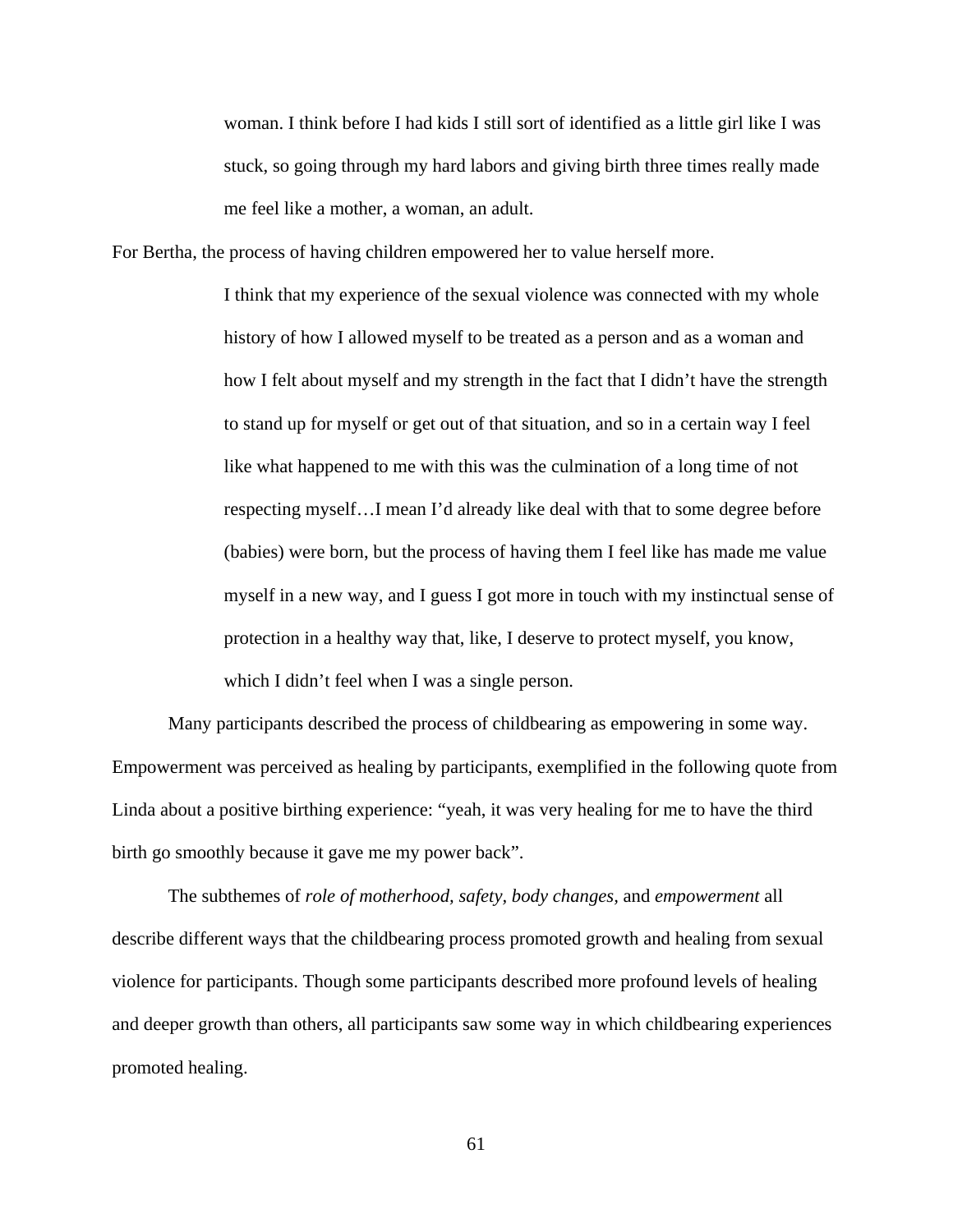## **Coping**

Coping is the third theme that the study participants described. Participants were asked one direct question about how they coped with difficulties associated with pregnancy and childbirth, but many women described how they coped throughout the interview. This section outlines the ways that the study participants reported coping and includes seven subheadings, or different ways of coping: *trusting the self or the natural process of birth, self-care, planning and educating, support from partner, reframing, helping others,* and *pain relief*.

**Trusting the self or the natural process of birth.** Sixty four percent (n=7) of participants talked about how they coped with the difficulties of childbearing by trusting in themselves and their innate ability to carry a child or give birth, or trusted in these natural processes themselves. Charlotte described how connecting with her animal nature helped her cope with labor.

> I think that I looked at it like this is how we were built, we're mammals… I felt like with the whole birthing experience that you know this is what our bodies were really built to do and that birth was something that just was natural and happened.

Joan talked about trusting the birth process and trying not to overthink what was happening.

I felt like there was a certain point where it was so completely out of my hands and I had to just accept it like there was one point when I reached down and I thought a felt her…I kind of had to embrace the fact that my body was going to do it, you know all those fears that I had, I just felt like my body is going to do this, stop fighting and just accept it, and when I finally did…everything sped up so fast and I felt like she just came into the world once I accepted that.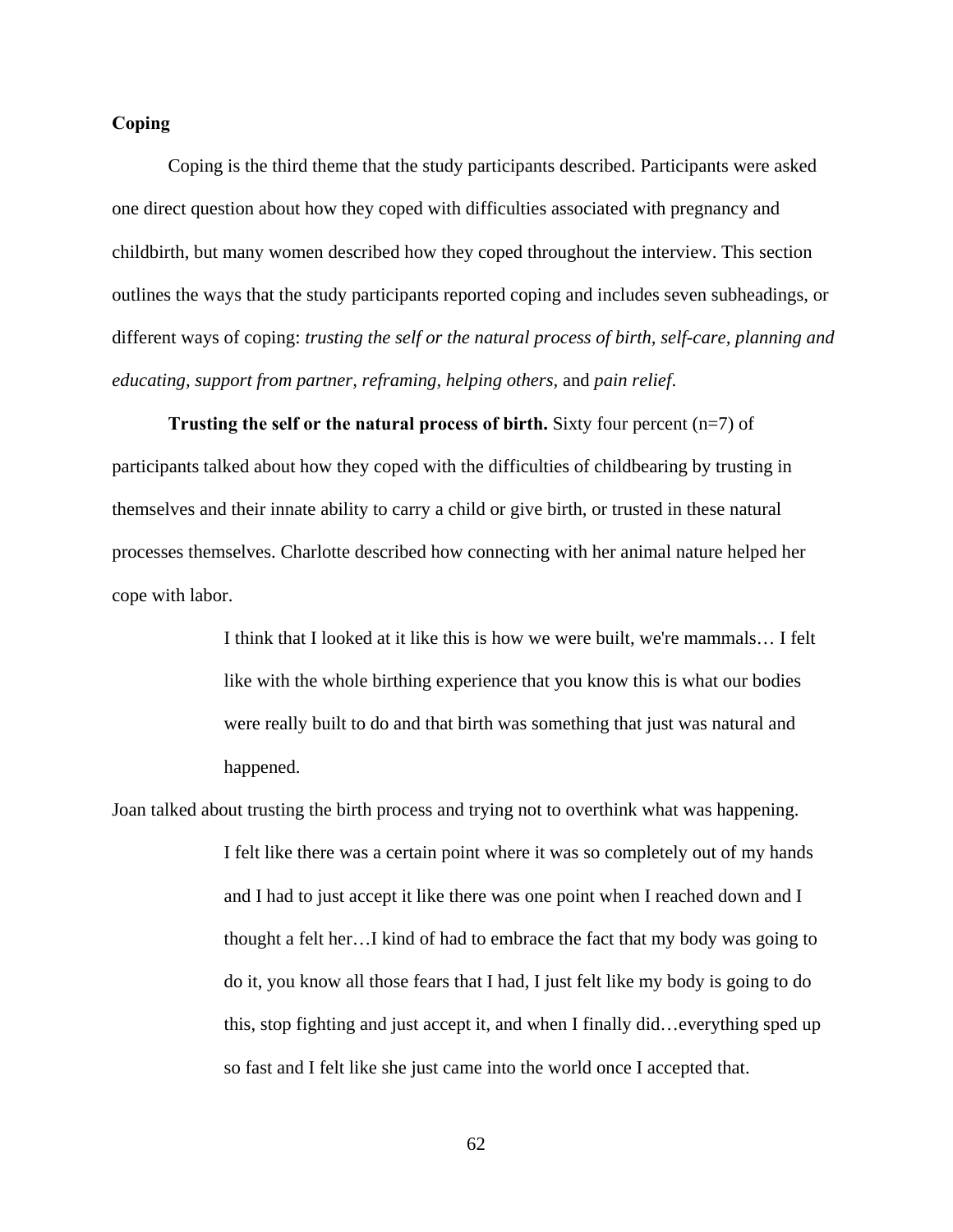Lauren also coped with labor by connecting with her body's wisdom.

The labor was like a challenge it was something primal. And, and it was so natural you know I wasn't afraid of it, it just felt like this is what I was here to do. Participants described how connecting with the natural process of childbearing and trusting in their bodies' ability to carry and birth a child helped them to deal with the struggles that arise during this time. Participants described this coping strategy as helpful, as in the above quote where Joan attributes this attitude to increased speed of labor.

**Self-care.** Sixty four percent (n=7) of participants talked about using self-care throughout pregnancy and birth to cope with difficult feelings that came up. Rachel used self-talk to manage her feelings.

> I …just got to relax. I tell myself that like 100 times a day you got to have a good attitude, if you have a good attitude and you find things to look forward to and keep yourself busy, then it's on the back burner, it's not right in your face all the time.

Bertha described how pregnancy gave her permission to take better care of herself.

I definitely felt more permission to take care of myself, and I was pregnant so I think that helped me cope with it, I felt like I was in charge of very special cargo and it was important that I rest when I needed to, eat what I felt I needed to, and even what I wanted to, and you know take walks and stuff.

Shauna talked about using self-soothing strategies during her labor to help her feel more comfortable at the hospital.

> During the birth I used, what helped a little bit, I used some essential oils like on washcloth, and I breathed them in, like aromatherapy type stuff that just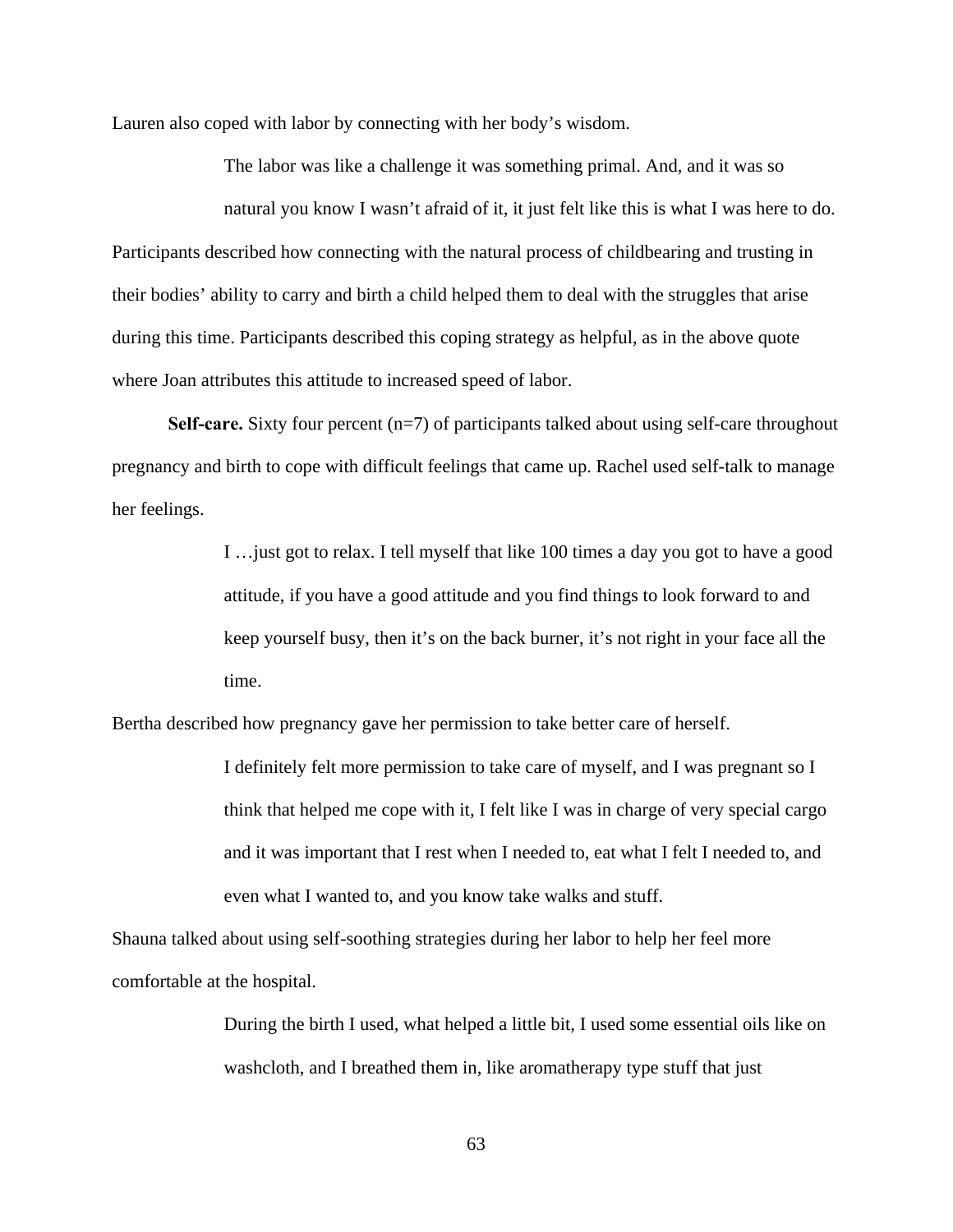automatically relaxes you when you breathe it in like lavender, lemongrass, that helped a lot when I was in the tub at the hospital…I brought a lot of things from home that helped a little bit...sheets and blankets and things that smell like home, patterns I'm used to seeing from home, that helped for sure.

Participants described using self-care strategies such as self-talk, self-soothing, exercise and rest to manage difficult times throughout the childbearing process. Also, being pregnant validated an increase in self-care for some participants.

**Planning and educating.** Planning and educating was a coping strategy used by 73% (n=8) of participants, primarily during pregnancy to cope with the upcoming labor. Most participants described reading books or articles, some about sexual violence and pregnancy, though the majority were just about labor and birth itself. Other participants described attending a birth preparation class, creating a birth plan, gathering supplies, and enlisting support from others in preparation for birth. Joan described preparing herself mentally by reading lots of books, and preparing herself physically by gathering supplies for the birth.

> I was really nervous I read a lot of books I felt like I was really well educated…Reading stories about other women who are going through the process that helped a lot I read…all these labor stories, women giving birth in the back of vans and Amish women giving birth in their homes while fully clothed, you know, and all these different situations where women gave birth naturally…and I kind of felt like this is the reality I can just do it I can accept it and not be so scared… I had totes full of everything we needed; we were super prepared.

Charlotte described a birth class she took on advice from her midwife as very helpful.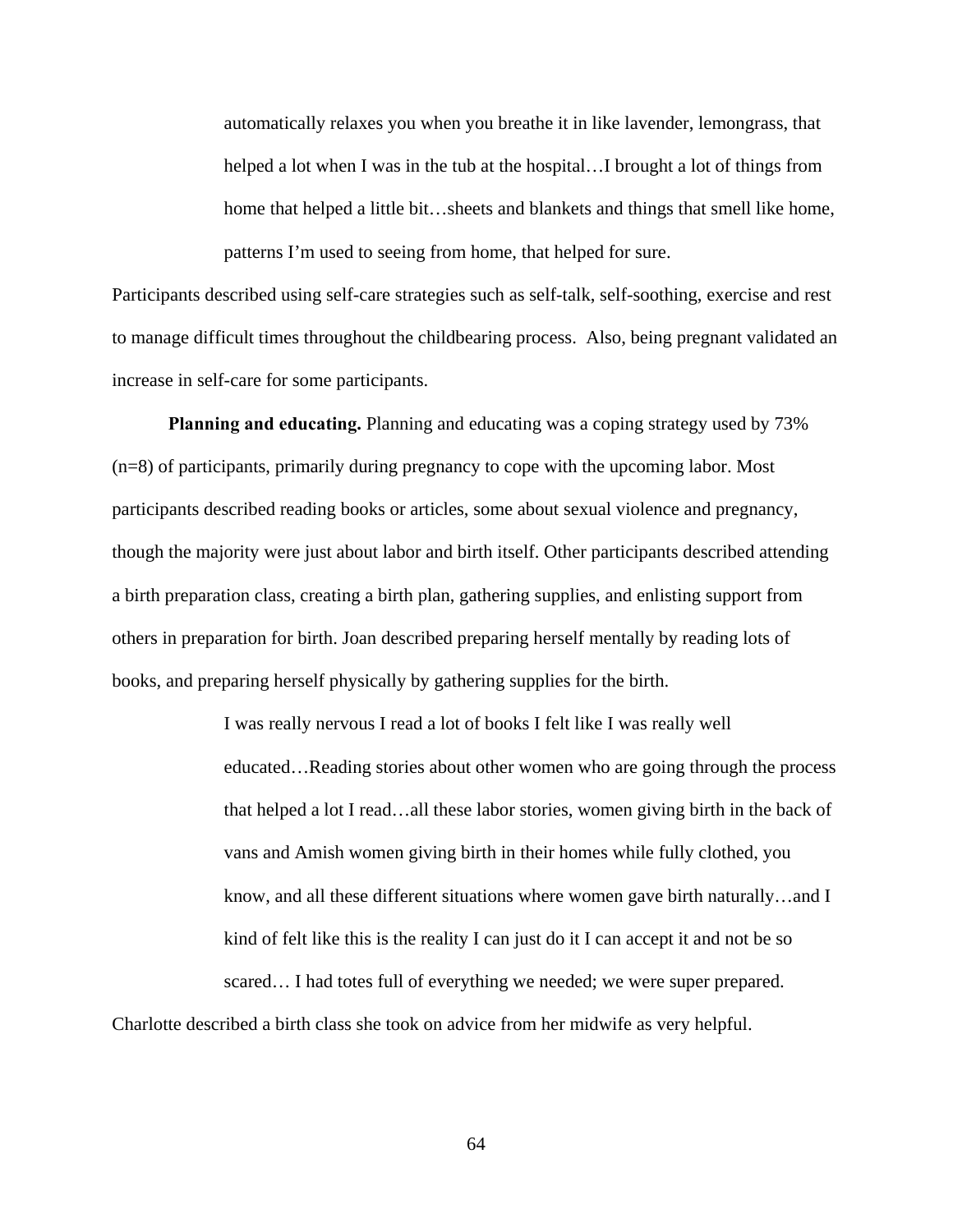We went to a couple of classes, we did like a safety thing…and we did a natural birthing class, and that was actually really, really helpful because it was anatomy and what to expect…I felt fairly aware of a lot of things, and which was just kind of helpful but the natural birthing class was really helpful, and I think our midwife pointed us in the direction of this one specific woman that we took the class from and that was great.

Linda described planning for her birth by reading about sexual violence and its impact on birth, "I did a lot of work on my own… I read the, what is it that Penny Simkin book (*When Survivors Give Birth*), yeah I read that. I was meditating and visualizing that I wouldn't be stuck".

Planning and educating was described by participants as helpful in dealing with worries, particularly about upcoming labor and birth. The mothers in the study described reading, attending classes, using visualization, and gathering supplies all as different ways to plan for birth or educate themselves about labor and delivery.

**Support from partner.** Seventy three percent (n=8) of participants described support from their partner as helping them cope with the challenges of childbearing. Partners were described as supportive by listening and being there for the women, by backing up the decisions the participants made, and by advocating for participants with health care providers. Reese told a story about how her husband stood up for her during a difficult moment in the birth.

> My husband, and you know I was saying, I was crying and screaming, just saying 'stop!' and 'stop you need to stop!' and he supported that, and he definitely said, 'you know we're all done, we have to find a different way', so his support and his comfort and understanding made all the difference.

Reyna reported that having her partner's support helped her to feel strong.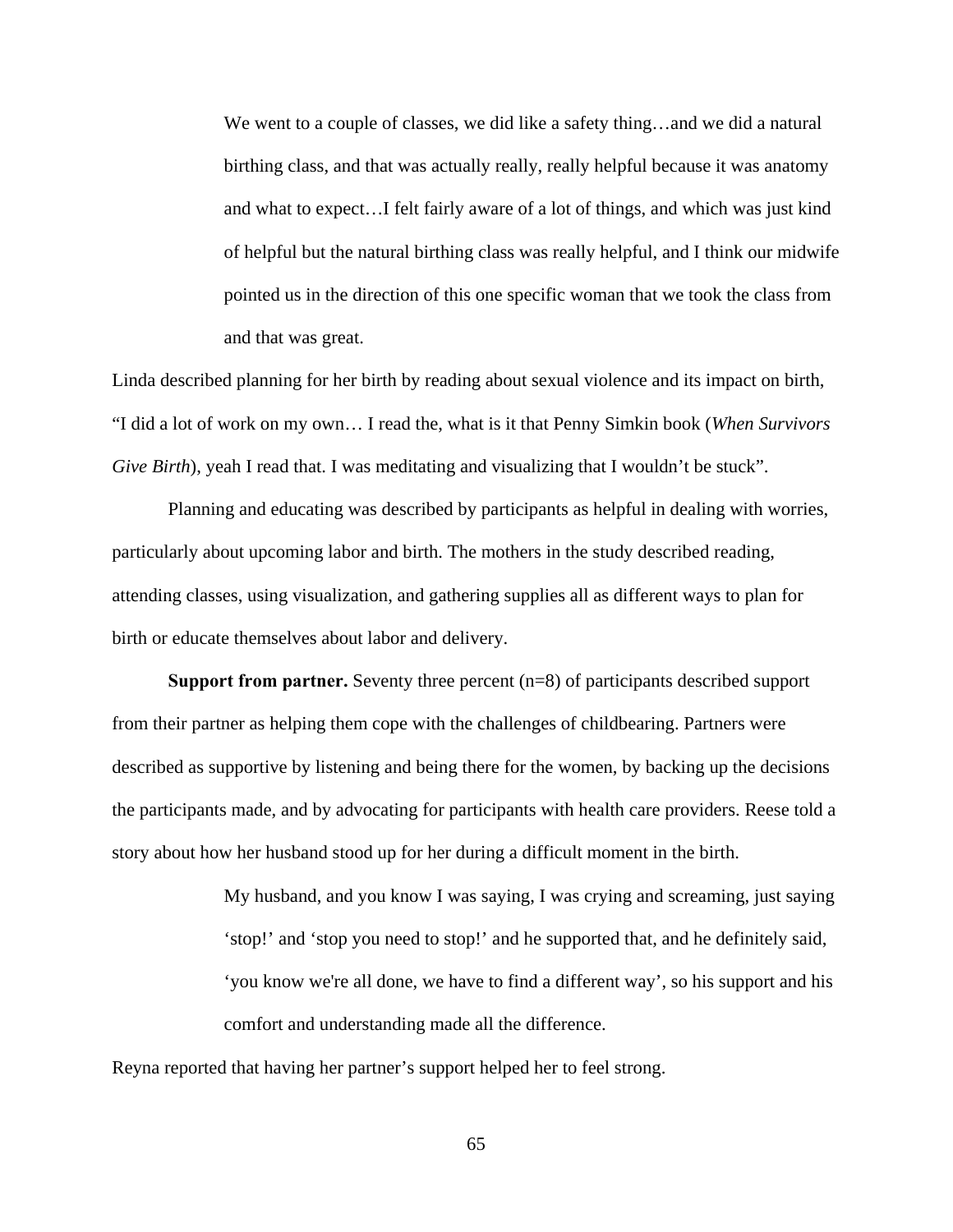I had an insanely supportive partner so… I didn't feel alone or anything. I felt really empowered and whatever decisions I wanted to make were always like backed a hundred percent, so I think that having someone believe in me so intensely like made it so I never doubted myself either.

Lauren talked about how her husband's relaxed attitude towards birth was helpful to her. She stated, "I had my husband and he was so down to earth about pregnancy and delivery that I felt supported I felt grounded, you know, with him and he actually delivered the last one". Rachel also found the presence of her boyfriend helpful during her labor.

> I was really relaxed and really calm. I think it really helped having my boyfriend, that having someone who is really special there, whether it's a boyfriend or grandparent or sister, I think that's really what it comes down to.

Supportive partners helped participants cope with many aspects of the childbearing process through offering a grounding presence, through providing emotional support, and through advocating for participants.

**Reframing***.* Reframing is a coping strategy used by participants to challenge negative beliefs about the self or about their childbearing experiences. Reframing through changing a negative belief and finding positive in a difficult situation was articulated by 4 out of 11 (36%) participants. Most reframing occurred around less-than-desired birth outcomes, though one participant reframed her own beliefs about the strength she showed during labor. Chelsea reframed self-doubt about how she birthed her baby.

> That was the part that was hard, being like that's my story, that's my, that's how I got my baby out, you know? And it doesn't matter if it's wonderful because she's mine and that's my story and it sweet and beautiful for itself.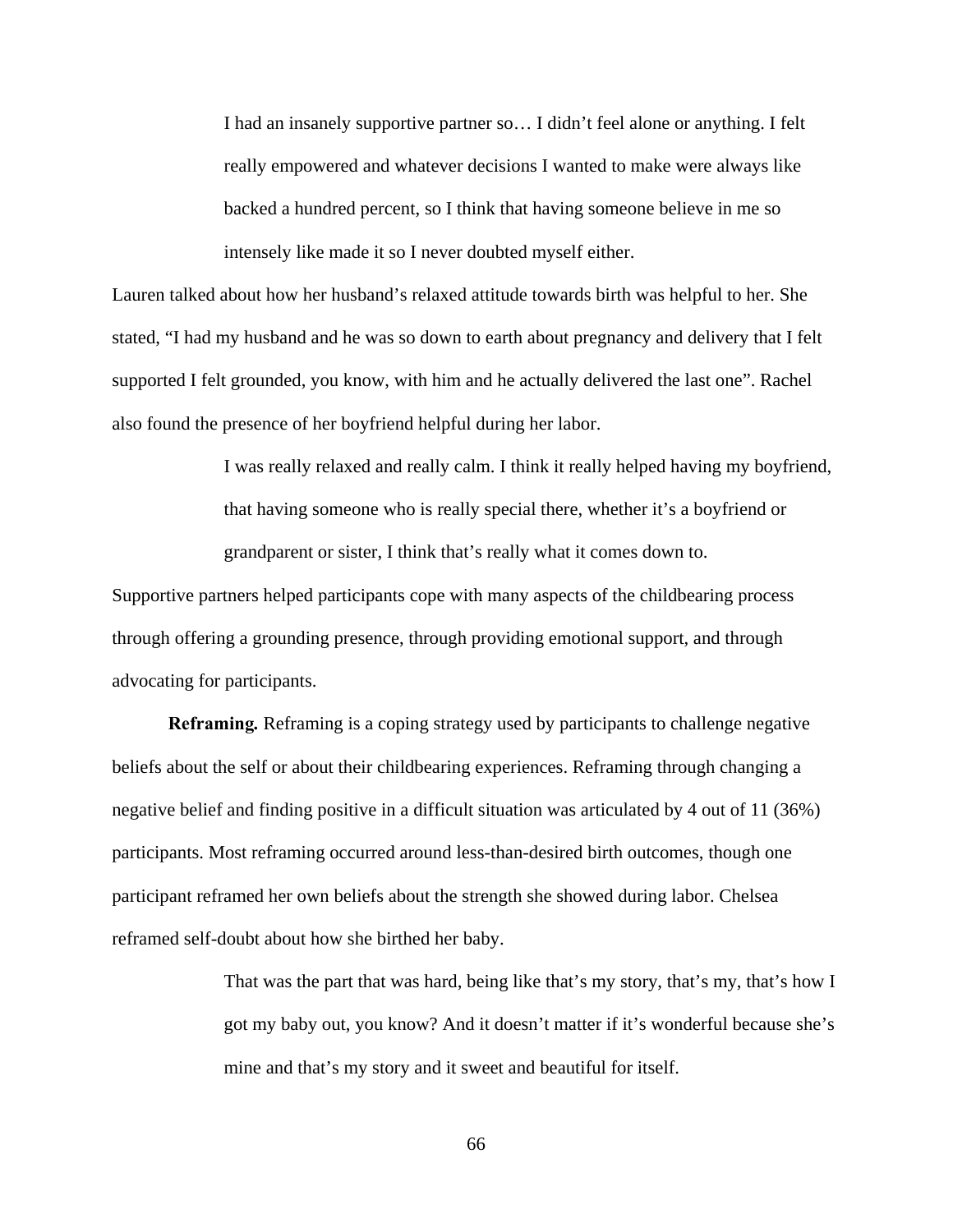Rachel reframed her negative feelings about body changes by focusing on the positive outcome of those changes: her healthy child.

> It's kind of negative because I have this big scar and then it got infected so now it's like weird…the stretch marks are just now finally starting to disappear, I'm having a hard time losing the baby weight, but really I mean none of that matters too much because my son's really healthy.

Alexa described how validating her difficult emotions and reframing them as normal helps her feel better about her experience. She stated, "this is normal to have these feelings and that this is okay as far as the birth, you know, I do know these things, it's just that doubt, that self-doubt I guess".

**Helping others.** Twenty seven percent  $(n=3)$  of participants used helping others as a way to cope, primarily in the postpartum period. The study participants gave back through career changes or through volunteer work. Some participants have particularly focused on giving to others through work with victims of sexual violence or with new mothers. Rachel described how helping others helps her deal with difficult feelings. She stated, "it's really important to give back; it really gives you a lot of soul support, and that's like 100% taken away when you're sexually abused".

Reyna talked about how her personal growth has led her to helping others and how helping others reminds her of how far she has come.

> Just to find love for myself and my power back, which I feel like great…I can help other people and see how far I've come and how good I feel about who I am you know… I didn't let someone else take my power for my whole life like they got it for like a little bit, but I got it back.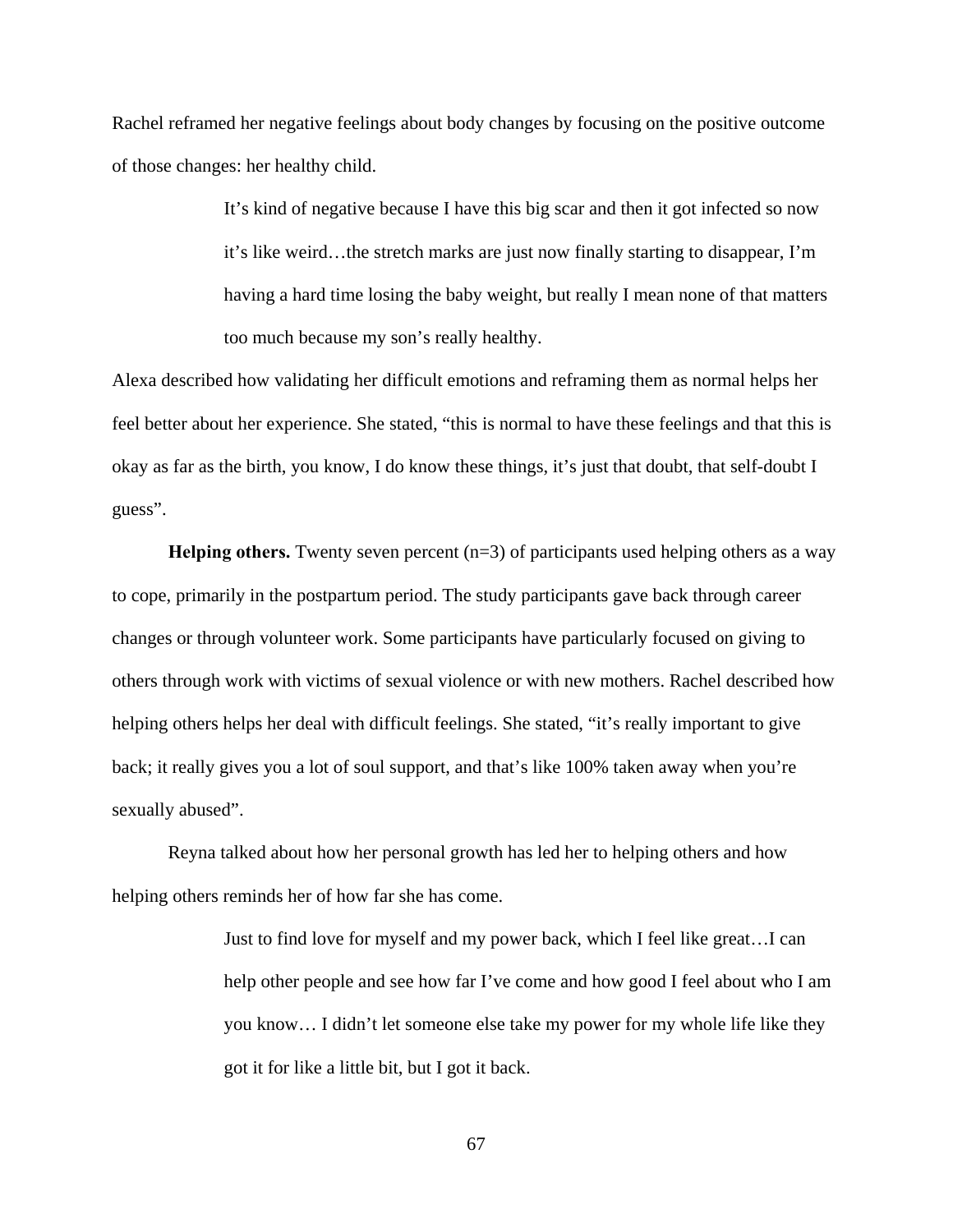Shauna also discussed how she made a career change following her birth experience.

Right after I had the baby I just started looking into all kinds of stuff and reading all kinds of books, and I decided I wanted to be a Doula…but I'd really like to help women who are on their own are single, that's a lot of work and it's really tough and I could never imagine being by myself so, so I'm a Doula now. I'm trying to focus on helping women so that they can try to avoid C-sections.

Helping others was an important way that women reported coping with difficult birth experiences or with the ongoing difficult emotions that are a result of past experiences with sexual violence. Through helping others participants describe finding their power, gaining "soul support", and offering something to others that they wished they had had.

**Pain relief.** Thirty six percent (n=4) of participants described using medicine to cope with pain during labor, with mixed results. One participant described medication use as positive and promoting birth progress, while other women found that it made them sick, impeded birth progress and led to cesarean section, or didn't work. One participant reported using a warm bath to cope with pain, and found it promoted relaxation and offered some relief. Bertha talked about her experience with epidural pain relief.

> I just kind of like was having a really hard time dealing with it that's when I got an epidural and then it went really quickly after that I think it was like a half an hour until I was fully dilated.

Shauna reported a negative outcome from using medication for pain relief, but that it did help her cope with a difficult time during labor.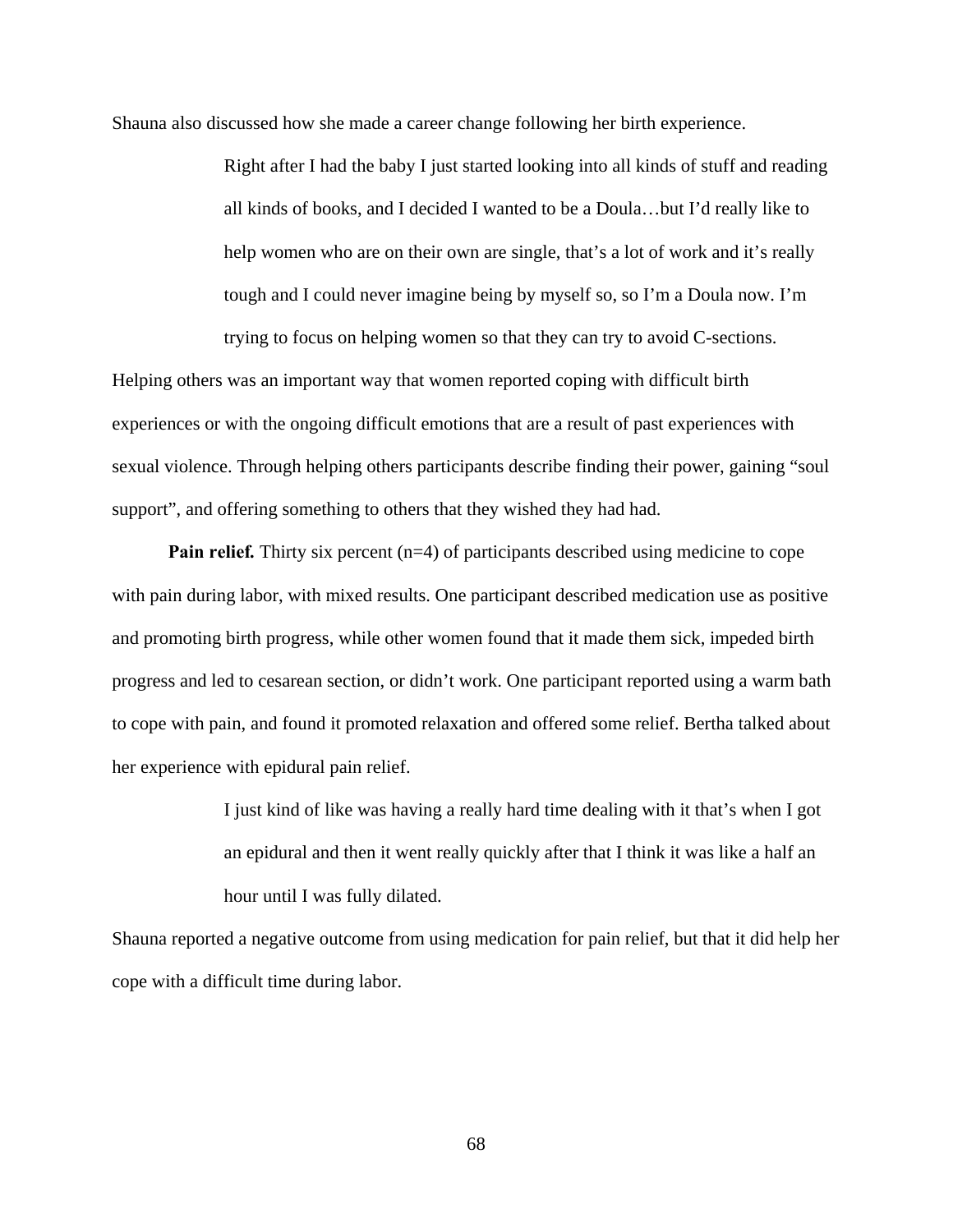I got to a point where I didn't have any breaks. I had one stretch of contractions for over an hour, and I just broke down, and I couldn't take it, and then I asked for the drugs, and then his heart rate dropped and we needed a C-section.

Rachel talked about getting sick after taking medication for pain relief during her labor.

They gave me a drug, that just I told them, don't give me drugs that make me feel like I'm drinking or being high or something, and they did, so I ended up getting really sick, and it was weird.

Joan described using a warm bath for pain relief. "About an hour before I actually gave birth I transitioned into a tub, so I gave birth while in the tub, um, it was a very comfortable environment".

Both medicine and warm water were described by participants as effective for relief of labor pain. Medicine was associated with some negative outcomes, such as sickness and slowed labor, by participants.

Though different participants coped with the challenges of pregnancy and childbirth in different ways, all of the participants used at least one of the strategies described in this section. Some ways of coping such as helping others, self-care, and having a supportive partner were described as helping heal the effects of sexual violence as well as helping cope with difficult sensations associated with childbearing.

### **Relationships with Maternity Care Providers**

The final theme discussed in this section is relationships with maternity care providers. Two subheadings emerged from the data regarding relationships with care providers, *not being listened to or respected* and *support from care providers*. The subheading *not being listened to or respected* captures the negative experiences that participants reported having with their care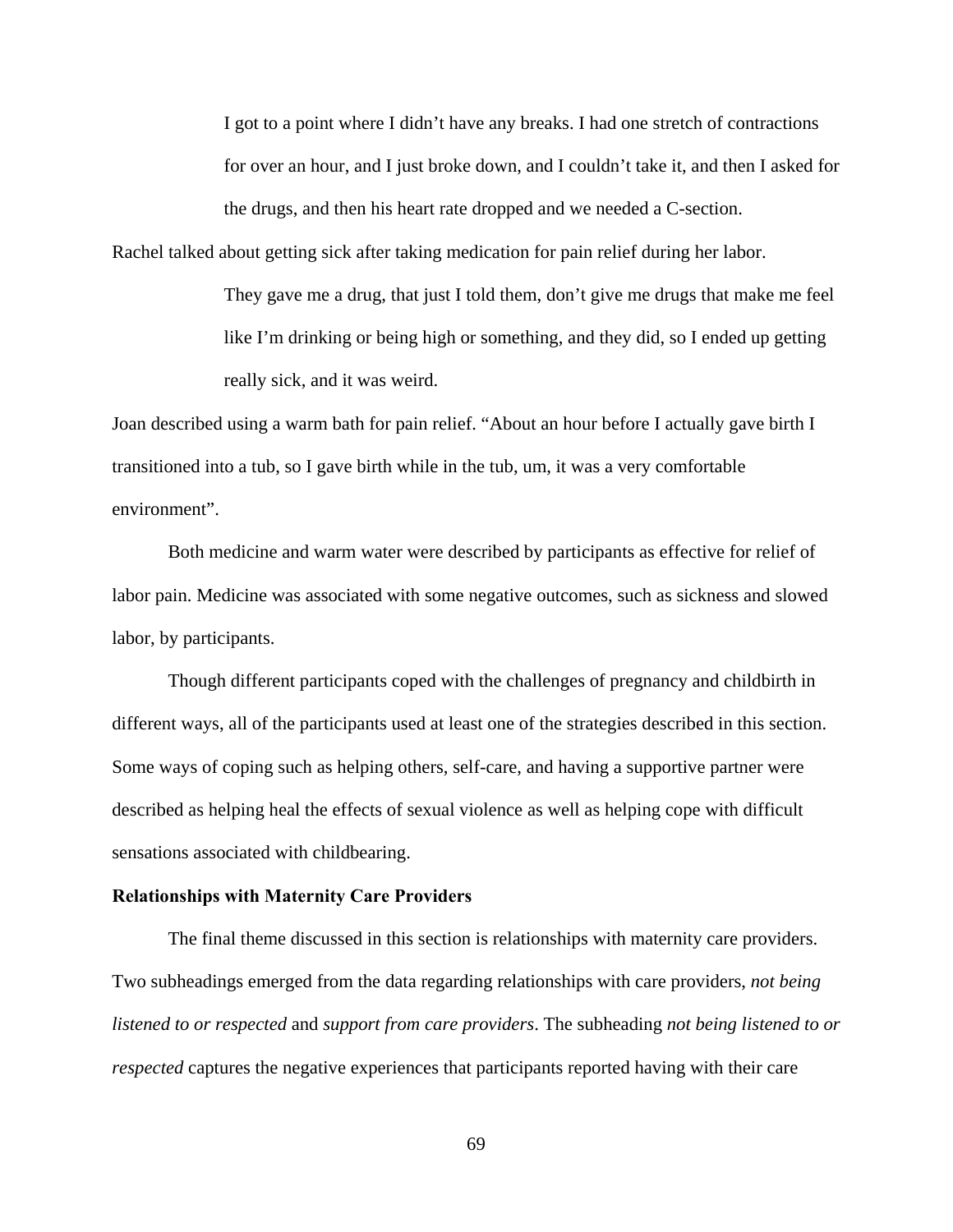providers, including not having enough access to care providers, not having questions answered, and experiencing care providers as impersonal or uncaring. The subheading *support from care providers* outlines positive aspects of the caregiver relationships including listening to clients and offering emotional support, fostering client decision-making, and being available. Participants were asked direct questions about their relationships with their maternity care providers during the interview, and most participants described these relationships as an important part of the overall experience of childbearing.

**Not being listened to or respected***.* In the semi-structured interviews participants were directly asked if there were unhelpful things that their maternity care providers did. The majority of participants, 9 out of 11 (82%) reported some aspect of not feeling listened to or respected by their maternity care providers at some point, though the severity and prevalence of these negative experiences varied. Participants described negative experiences through having providers who felt impersonal or uncaring, through wanting more support from providers, through having providers change frequently in a shared practice, and through having specific negative experiences during labor and delivery.

Joan shared a story about not feeling listened to by her doctor.

I was seeing an OB and I was really uncomfortable with the touching in the exams and things like that and he wasn't very cooperative with listening to what my birth plan was, he said things like, 'that's not regulation, that's not procedure'. He was very adamant about requiring me to have an IV upon entering the hospital, and I don't like needles, so I was definitely trying to fight him on that issue, and he wasn't leaving very much room for me to have an actual birth plan.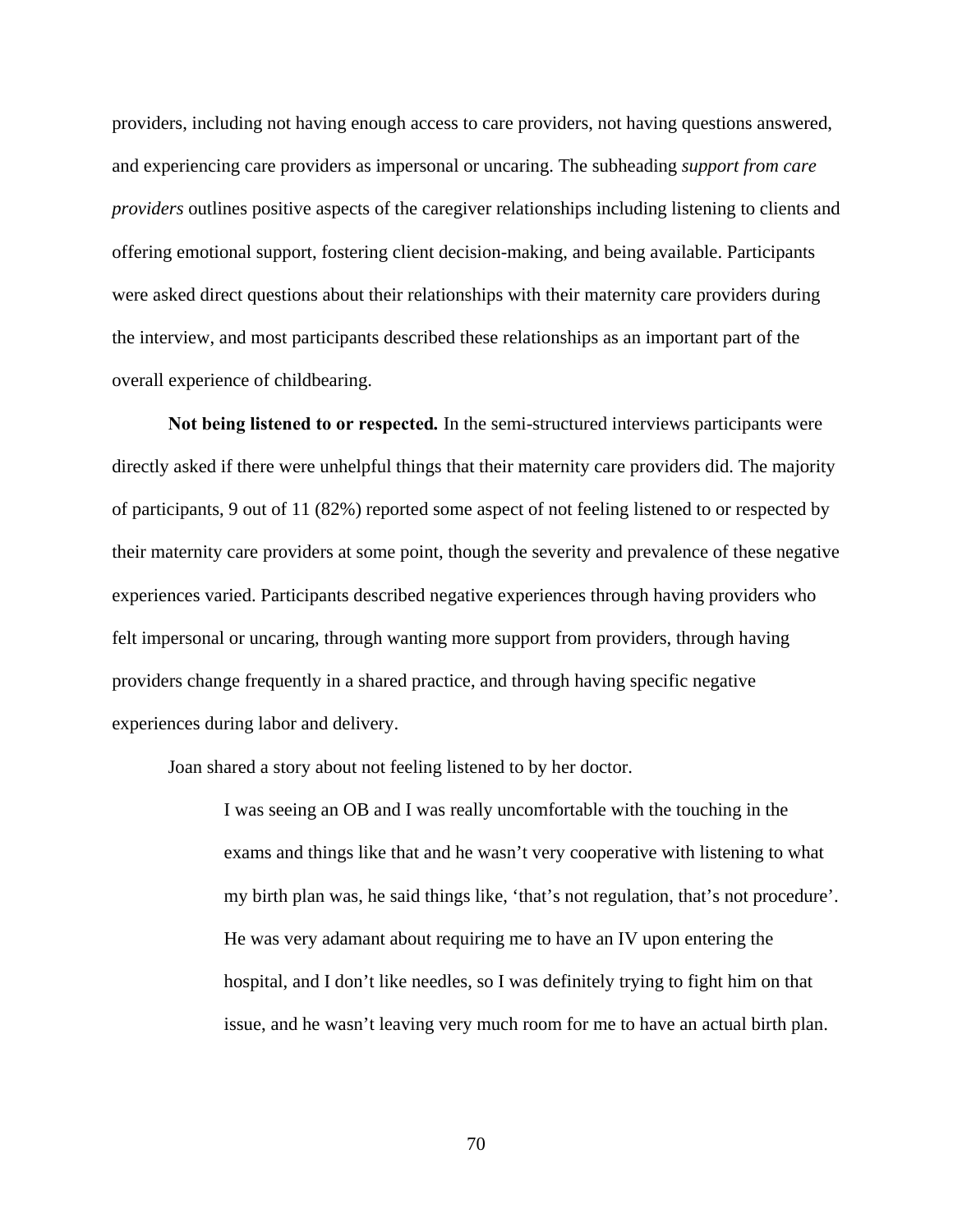Four women in the study described wanting more support from their caregivers, mostly during the labor and delivery. Chelsea talked about how she felt more support would have been beneficial for her throughout the whole process.

> When I was with the OB and also with the midwives I wanted more help, more of everything, more questions more! During the labor a little more massage or touch. During when I was with the OB more questions, more detail about some of the things that were happening, especially with the OB when we had all the tests I wanted always wanted to know more, more, more, and she never was quite willing to share that.

Reese was specific that more support around being a survivor of sexual violence would have positively affected her experience giving birth.

> It would've been helpful…for somebody to have said straight out… labor's going to be triggering, pregnancy might be triggering at times, there might be difficult moments and here's what, what you need to remember, what you need to focus on in those moments, and speak up and let your providers know that these are your issues, that would've been helpful.

Four participants also described their care providers as impersonal in some way, whether it was through seeing multiple providers in a practice or through not feeling connected to the provider. Shauna described her experience of sharing that she was a survivor of sexual violence with her care provider and feeling dismissed.

> She asked a series of questions and I told her yes, and I don't know she didn't really have much of a reaction. She just told me there's a book I should think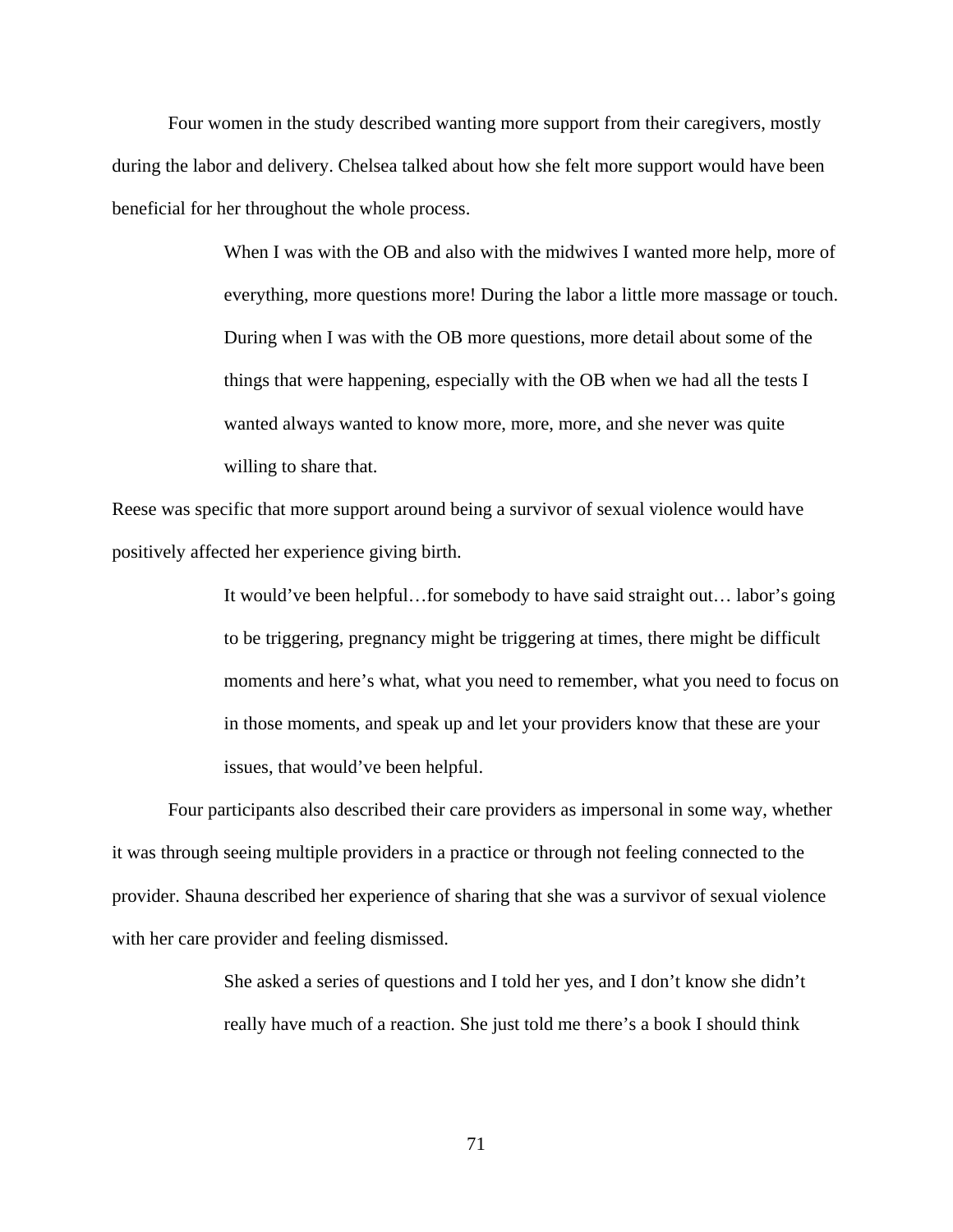about reading, and then we were just right onto the next thing. I kind of felt like a number at that office; it wasn't real personal.

Bertha talked about not feeling connected to her providers.

I didn't feel that particularly connected to her she didn't deliver (baby) either, I mean I just saw her throughout the pregnancy and then you know met a stranger the day of the delivery.

Reyna reported not feeling safe enough to disclose her history of sexual violence to a rotating practice of providers.

> I left them at 20 weeks, like I said each time I went to see a different person…I saw a different person because they wanted to make sure I met everybody…I definitely wouldn't have intentionally disclosed because I wasn't feeling comfortable enough with everybody or anybody to open up like that.

Three participants reported changing from an obstetrician practice midway through pregnancy to home birth midwives because they felt the obstetrician practices were impersonal or too focused on intervention. Reyna described feeling terror after talking to her care providers about solutions for slow labor. In this passage Reyna identifies negative experiences around both the providers approach to childbirth and from being rushed through her appointments.

> I was very excited and she basically said, 'I have other people coming in so we need to hurry this up' and I was like, 'are you joking? This is an amazing moment in my life and you're rushing me out of here?' So I had a question about, I was having some anxiety about whether or not my labor was going to be prolonged and what they would do to support that, and…I stated very clearly…that I didn't want any kind of medical interventions like epidurals…so when I called…I asked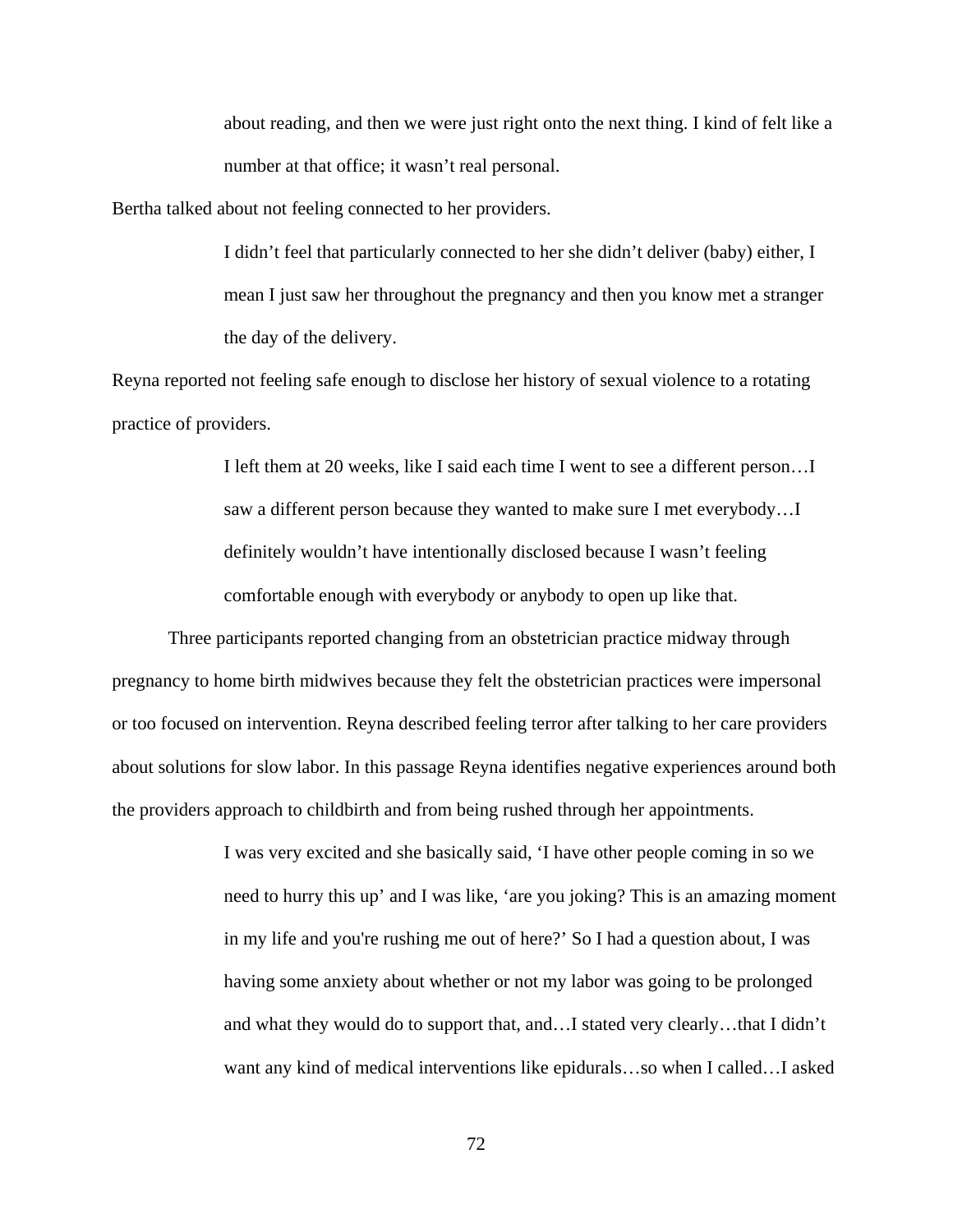her that question and then she was like, 'oh then we would give you an epidural', and that was her first response, and I was like, 'what are you doing? This is not what I wanted!' So in that moment I was like panicking, I was telling my husband I'm going to The Farm…I'm going to give birth in the woods if I have to. I was like in panic mode.

Joan also reported changing practitioners from an obstetrician to homebirth midwives halfway through her pregnancy because she wanted more personal care.

> He would say, 'if you'd like to talk to my nurse you can, but I need to see my next patient', and also I guess he might not have been the person that would've delivered my baby either, he had four other doctors working in his office, and he said it would depend on who was on call…that terrified me that was what sealed the deal really at that 20 week visit he said that…it really was the straw that broke the camel's back that particular piece of information. I wanted someone who I trusted there, and I felt like I was starting to be open to this person…I don't even know Dr.'s first name that's how impersonal it was.

Participants also reported specific negative experiences during labor and birth that came from their maternity care providers and from other hospital staff. Rachel described being given a narcotic at the hospital after specifically asking not to be given a narcotic.

> I specifically said, because I knew I would get sick if they did this; I specifically told them. After like one wonderful nurse left some young lady came in with fancy nails and an attitude and…she said, 'you want something for the pain?' and I said, 'what can you give me?' And she said, 'well I can give you Stadol'. Well Stadol, it made me feel like I was on a bunch of narcotics. It was horrible, I felt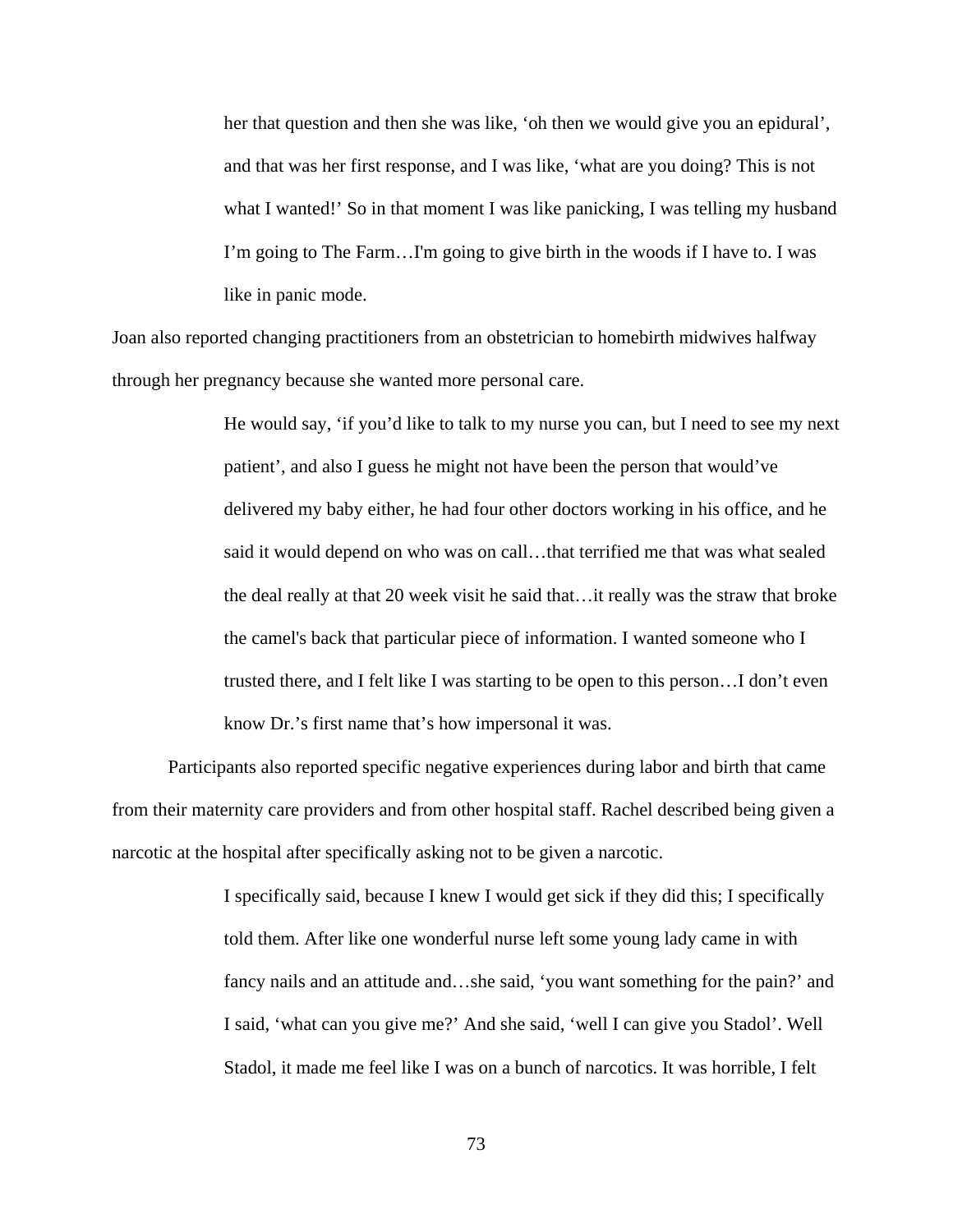like for a split-second I was laughing hysterically and then like the next second I am crying, I'm vomiting, and then I felt so out of it. That was the worst thing I've ever been on in my life, and yeah so it knocked me out yeah it knocked me out and every time that I would try to fall asleep I would stop breathing so I couldn't even fall asleep.

Shauna described feeling neglected by her midwife who had other patients giving birth at the same time.

> I just wish she had been there the whole time like she said she was going to be, or at least told me that she wasn't going to call for backup if there was a second delivery, and I would've gotten a doula. I really felt if I'd had somebody with me every second it might've been a little bit better. I didn't like that, and I felt like I might as well have gone to a doctor instead of having a midwife with the way that she was just in and out very blasé about the whole thing it was kind of a bummer.

Participants described many ways that experiences with maternity care providers were negative or upsetting. Participants experienced impersonal or rushed care, including having rotating providers, as unhelpful and even scary. Also some participants described negative experiences during labor and delivery that impacted the quality of those experiences. Finally participants described ways that they weren't listened to by not having their wishes respected, having their birth plans ignored, or feeling their concerns were minimized.

**Support from care providers.** Study participants were asked a specific question about what aspects of their maternity care experiences were helpful. The vast majority, 9 out of 11 (82%) participants, described having positive, supportive experiences with some aspect of their maternity care. Participants described being able and encouraged to make decisions, having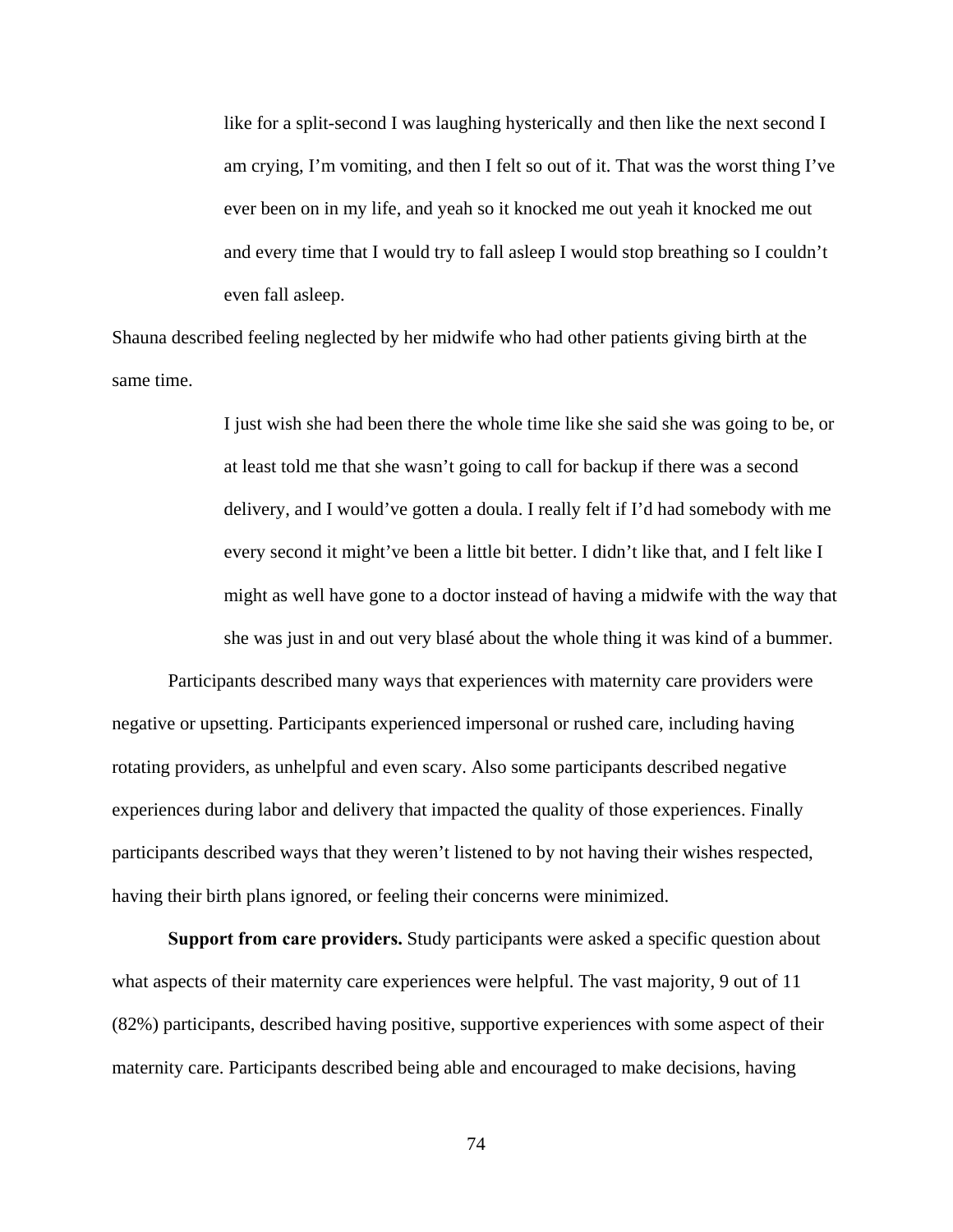providers offer a hands-off approach to birth, and minimizing medical interventions as helpful and supportive. They also described feeling listened to and being emotionally supported by their care providers as helpful.

Bertha found that having her midwife be hands-off during the delivery was helpful.

Creating space in the way that the midwife was when (baby) was born she really was very present, but not, but just let me do my thing unless it was necessary for her to say something, to give a suggestion.

Reyna also appreciated her care providers giving her space and not intervening unless it was necessary.

> They really just let me advocate for myself…I felt empowered from them and even the second time around I felt even so much more empowered. I just wanted minimal involvement like basically I just wanted someone there to help me catch the baby.

Five participants described being listened to and offered emotional support by their maternity care providers, which they experienced as very supportive and helpful. Reese reported that having her sexual violence history taken into consideration helped her cope with difficult procedures.

> When they were going to check to see if I was dilating, they would speak very clearly about what they were going to do and asked if that was okay with me, which was very respectful and put me…more in the driver's seat, which is what you don't have at all when you're sexually assaulted.

Bertha also described a positive experience of being listened to and given space to ask questions by her care providers.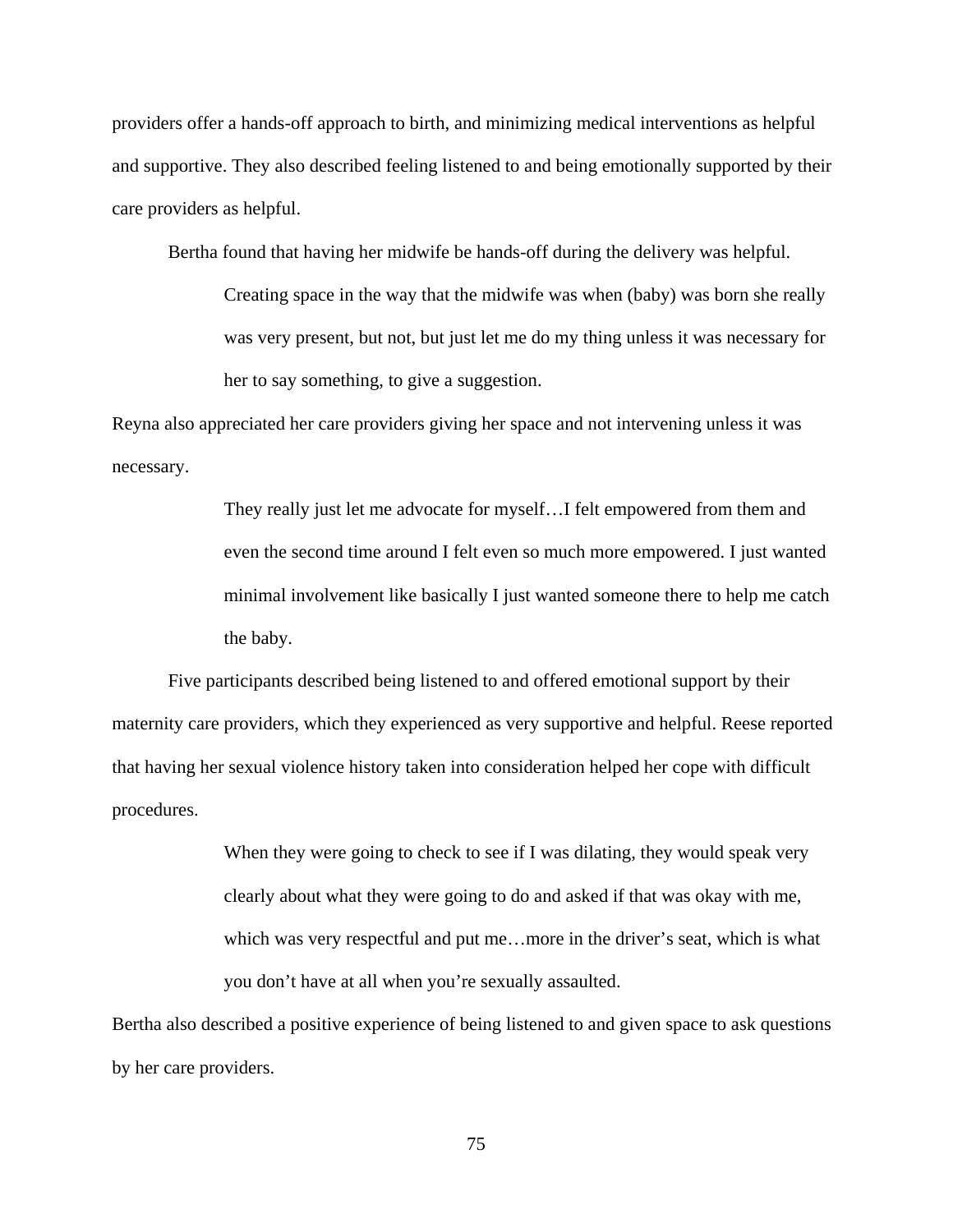The midwives they gave a lot of space for our appointment, a lot of time for questions which I really appreciated, they had kind of a quiet way of listening so that there is room you know, it wasn't kind of like, okay, quickly I'm here let's do such and such and get out of here, they were pretty relaxed about the emotional space in the room, so that was good enough, if there ever was a question that came up they were very you know, not alarmist, but reassuring.

Linda shared a story about a difficult moment in labor when she felt extremely supported by her midwife.

> At the very end of my labor with…my second baby, I felt like I couldn't go on go any further, and I was begging for them…I was telling [midwife] that I was done, and I wanted to go to the hospital, and she was just, basically she looked me deep in the eyes and was like, 'you can absolutely do this, you're strong enough to do this, let's have this baby and get this over with and get there'. And I felt like the way that she connected with me, she always tells me that she didn't do this, but my memory of that is that she reached her hand up and pulled the baby out, even though I know that's not what happened, I just felt like she was 100% there for me.

Chelsea illustrated the positive dimensions of getting emotional support in her relationship with her care providers in the following quote.

> The midwives checked in a lot with my emotional well-being, which I found helpful, and I loved when they would also check with my husband, that was just the nicest thing that even during the labor they were taking care of both of us, and that's very unusual; I think it was very nice.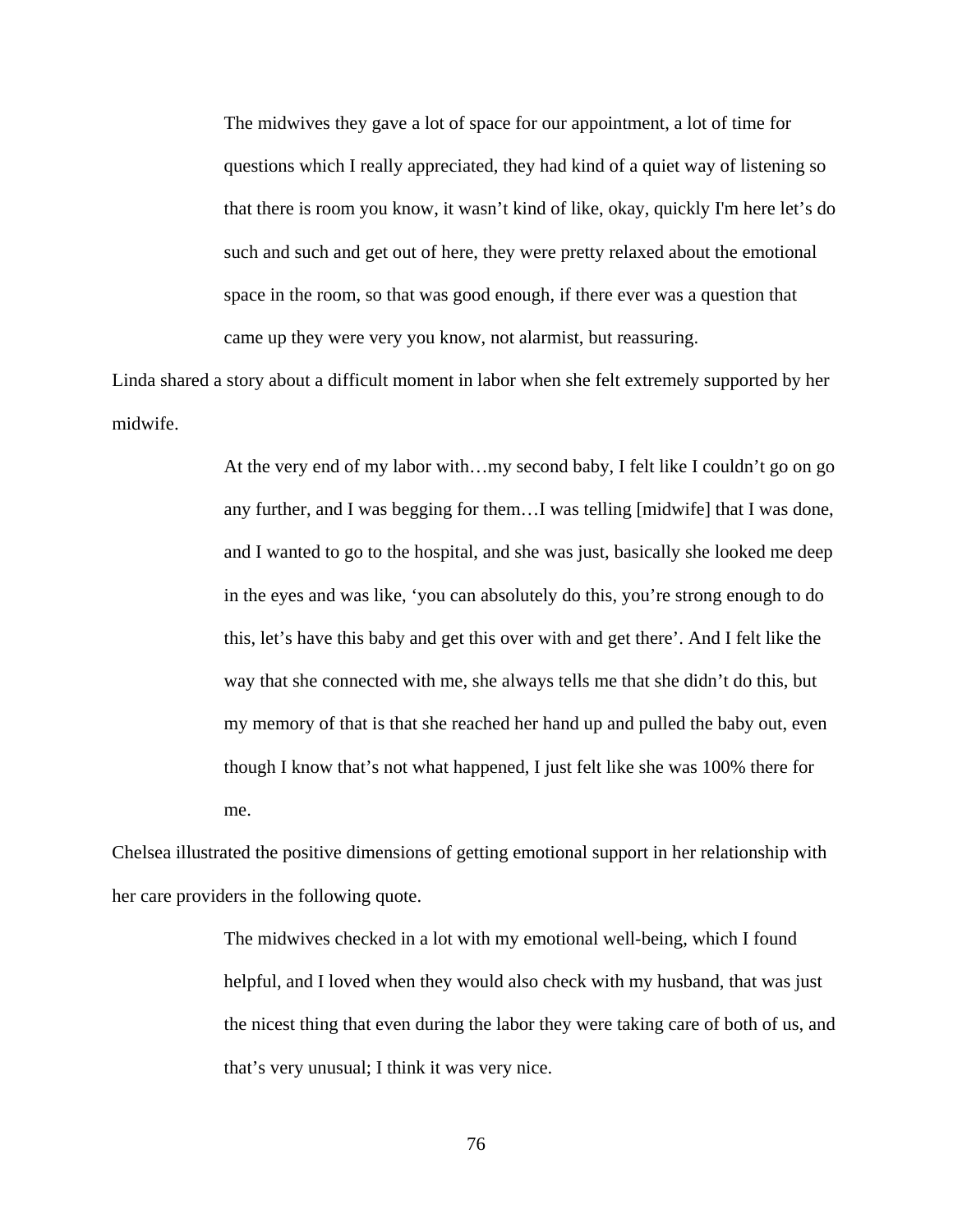Alexa also reported feeling supported by her midwives.

I trusted them and they were supportive and knowledgeable…just having…strong women that know what I'm about to go through and are there to support me was very comforting, and even afterwards…you can't wait to see them again after you had your baby and they've gone home, and you just can't wait to reconnect again, and I definitely felt just felt like I had support from these strong women who knew what I needed and knew, just made me feel secure and comfortable.

Making decisions about the kind of maternity care they needed, about what procedures and tests to undergo, and about how to proceed with many aspects of maternity health care was described as very important for 45% (n=5) of participants in the study. Chelsea articulated the importance of being able to make informed decisions during her maternity care.

> I love having options, options, choices, I can make my own decisions. Especially ahead of time because I didn't want to be dealing with them during labor so anything that we could decide on up front was really, really helpful.

Joan also talked about her choice to switch care providers midway through her pregnancy.

He might not have been the person that would've delivered my baby either, he had four other doctors working in his office and he said it would depend on who was on call…that terrified me; that was what sealed the deal really at that 20 week visit… so then I, I kind of made the decision to go with the midwife who's pretty much just supported my entire decisions, any decision I made they supported me in, which was what I was looking for.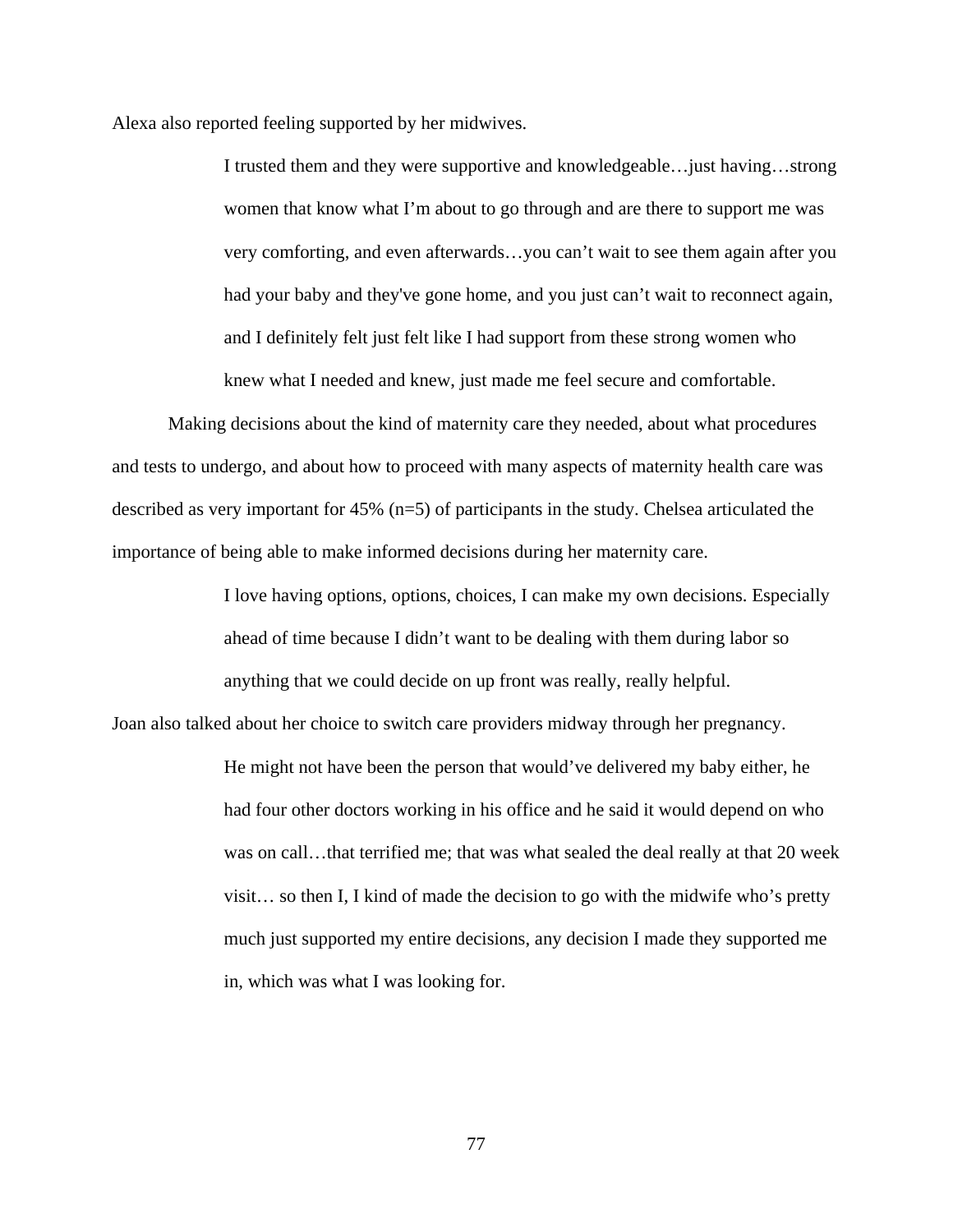Charlotte described how making decisions in the hospital was a positive experience for her. In this passage she also illustrates how her care provider advocated for her when she was having a difficult encounter with hospital staff.

> I got there (the hospital) and like in major labor and was asked to put on a Johnny and to get you know and that someone would be in to do my IV, and I said, 'oh no, no, no, I'm not a patient I'm just having a baby, and I would prefer not to wear that Johnny and I'm not going to be getting an IV', and I got a little bit of an eye roll, and a 'fine, everything off from the waist down',…it took a while to get admitted because they didn't want to admit me without an IV, but eventually our midwife came and was like, 'oh geez this is ridiculous!' And she actually switched out our nurse, which was really lovely.

 The women in the study described many ways that their maternity care providers were supportive and helpful through minimizing interventions, through being available, through really listening to participants, through fostering decision-making and through offering emotional support. Women talked about their maternity care providers with whom they had positive experiences with much love and warmth. Charlotte stated, "the midwife that I went to she's really amazing". In addition Chelsea talked about how her midwives helped her see her own strength.

> My midwife asked me afterwards, they were so wonderful, she said, 'do you feel like a hero?'…and I was like no, I feel really humbled and defeated and like I was run over by a truck, and she was like, "no, you are superhero really you should feel amazing", and she kept at that with me for a few weeks afterwards which was very helpful.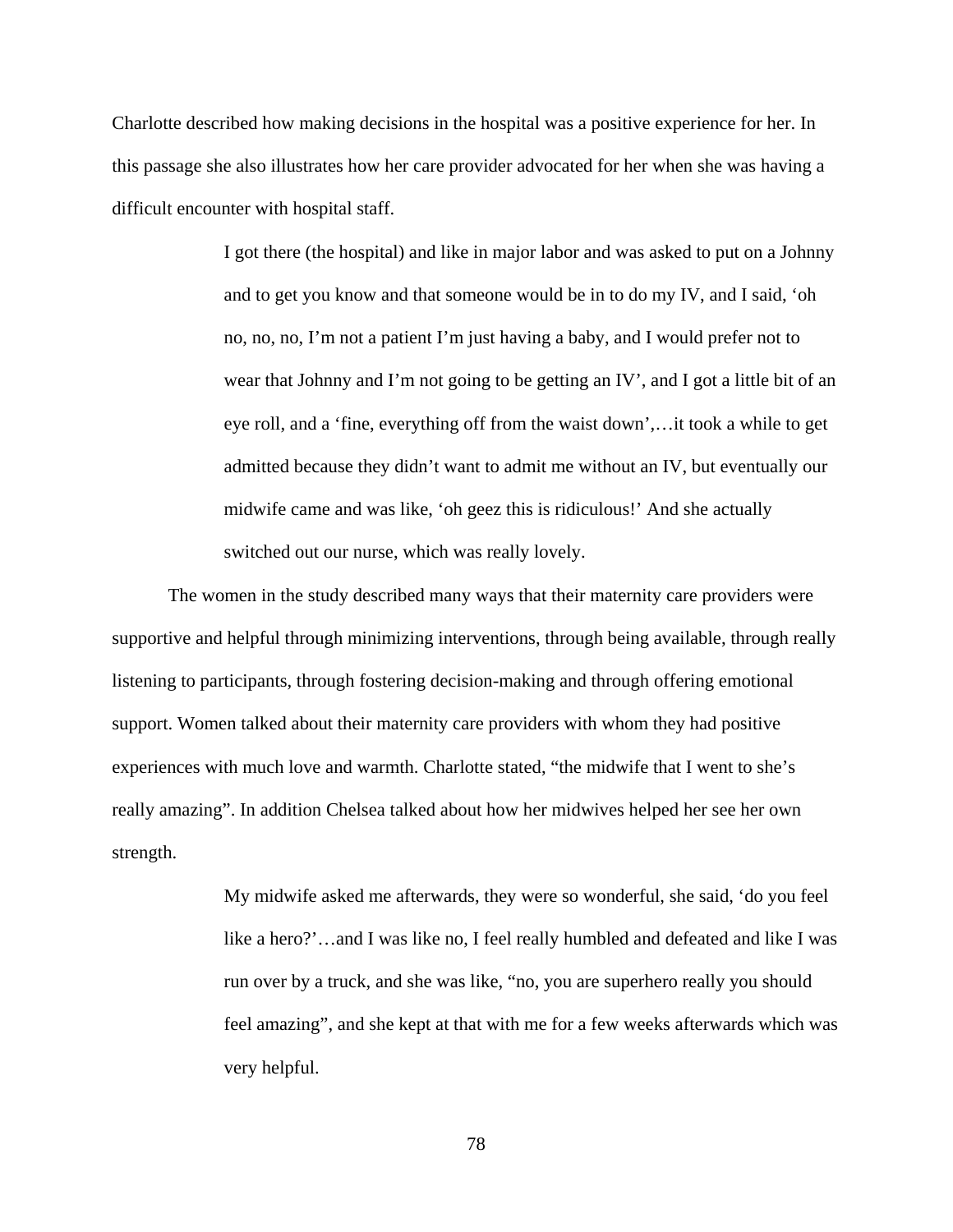Participants also discussed aspects of their maternity care that women experienced as unhelpful or harmful. These aspects of care included not being listened to, disrespecting parents' decisions, not providing sufficient support, and being impersonal. Though some women found negative experiences more distressing than others, a few participants described impersonal experiences as truly terrifying.

The above passages demonstrate the importance that participants put on their relationship with maternity care providers and how impactful positive and negative experiences can be for women with a history of sexual violence. Relationships with maternity care providers are a major feature that emerged from this research study, and I will further discuss the importance of these relationships in the following chapter.

### **Summary**

The four main themes that emerged from the qualitative data in this study exploring how women who have a history of sexual violence experience pregnancy and childbirth are *negative effects of sexual violence, growth and healing, coping,* and *relationships with care providers*. These themes and the supporting quotes suggest that women may potentially experience reactions related to prior sexual violence at some point during the childbearing year and also that women may find childbearing to promote growth and healing. Finally the findings in this section suggest that how women cope and the relationships they have with their maternity care providers may impact both the negative effects of sexual violence and the potential for growth and healing. The implications of these findings for both social work and maternity care practice follows in the next chapter. The following chapter also contains a further discussion of the interconnectivity of the four themes and an outline of study bias and limitations.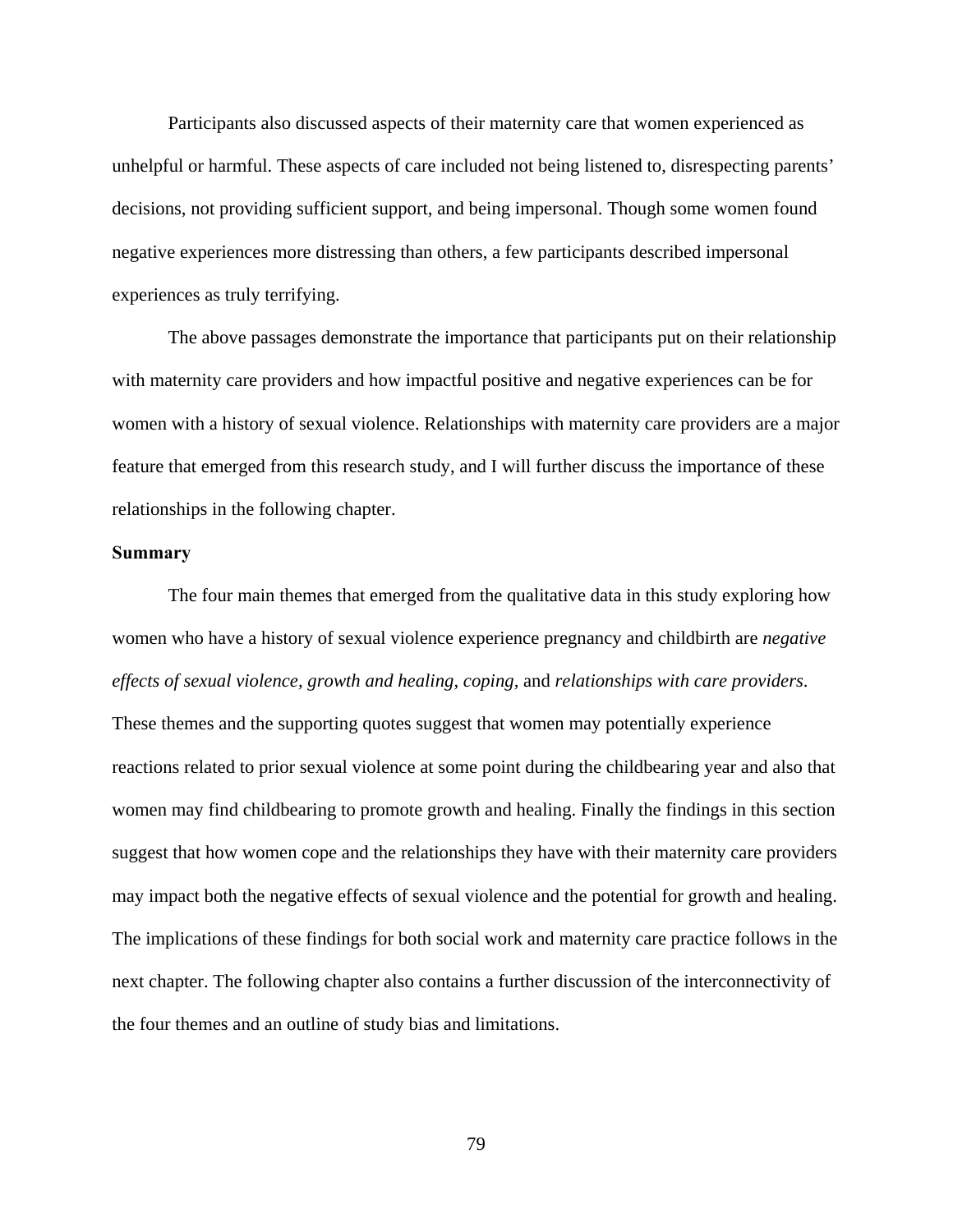### **Chapter V**

# **Discussion**

The purpose of this research study was to explore how women who have a prior history of sexual violence experience the physiological and psychological changes of pregnancy and childbirth. The framework outlined in this discussion arose through analysis of qualitative data collected during semi-structured telephone interviews with 11 women who identified as mothers and as survivors of sexual violence.

The major findings of this research project are that most women who are survivors of sexual violence may find that trauma reactions manifest in some way during the childbearing year, that pregnancy and childbirth are commonly experienced as promoting growth and healing from sexual violence, and that how mothers cope and the relationship they have with their care providers can impact trauma reactions that arise during the childbearing process and can promote or inhibit the potential for growth and healing. These main findings are generally supported in the literature, however the universality of growth and healing as a major theme for childbearing women who have experienced sexual violence is surprising when compared to the existing literature.

This study contributes to the literature by fleshing out the dimensions of growth and healing through childbirth, by articulating how women can be negatively affected by sexual violence in the childbearing year, and by describing a framework of themes that identifies how coping style and provider relationships can impact how women experience childbearing. The following sections highlight how the four themes from this study compare with the existing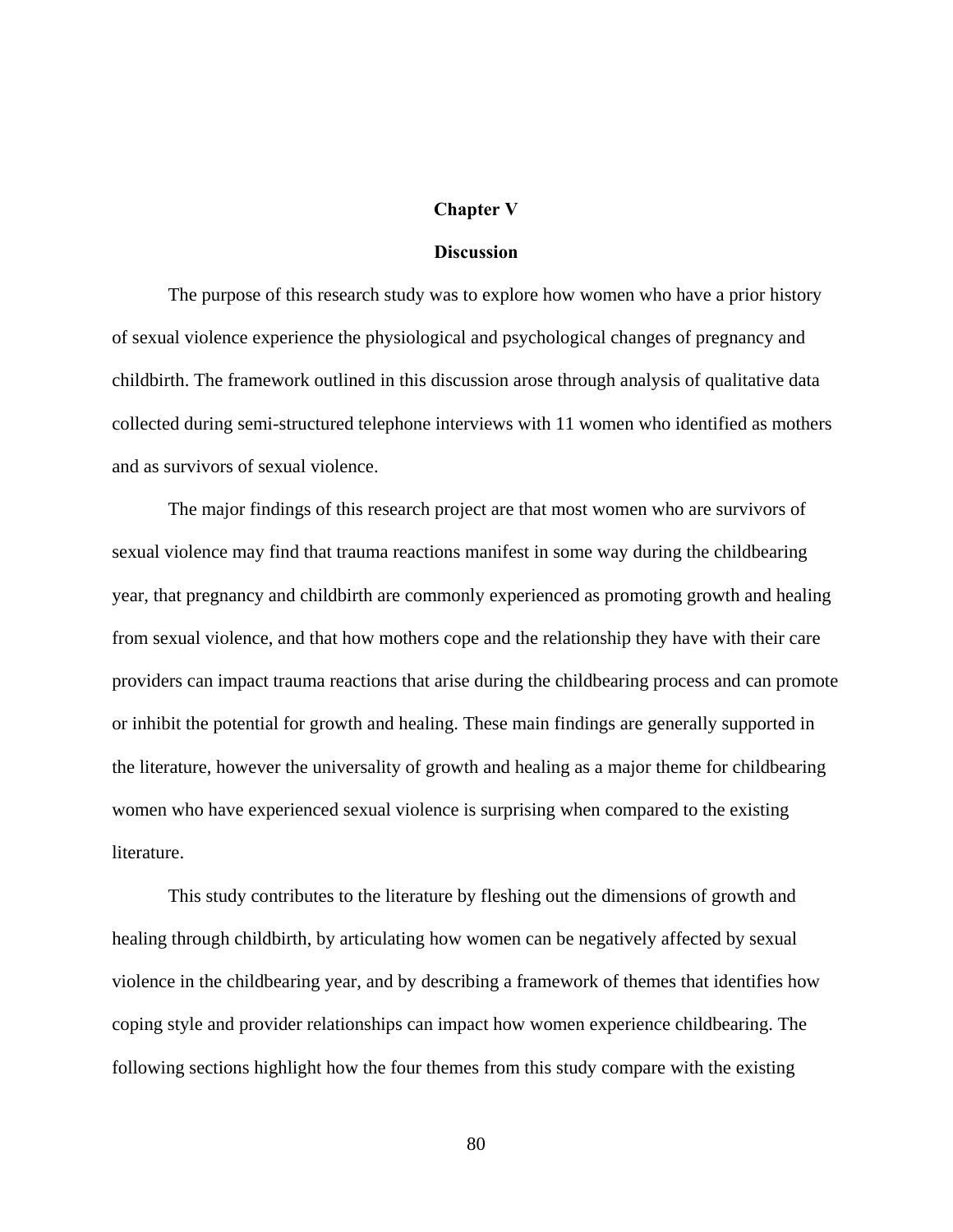literature on the connection between sexual trauma and childbearing, psychological distress during pregnancy, the long-term effects of sexual violence, and post-traumatic growth. The *negative impact of sexual violence on women's experiences of childbearing* is considered first, followed by *coping* and *relationships with care providers*, which are examined together, and finally *growth and healing*.

Following comparison with the existing literature I will present a framework of intersecting themes that arose from the research as a guide for social work and maternity care practice with childbearing women who are also survivors of sexual violence. In this chapter I will also discuss the study's strengths and limitations and offer recommendations for further research.

### **Negative Impact of Sexual Violence on Women's Experiences with Childbearing**

A key finding of this research study is the ubiquity of women feeling negatively impacted by prior sexual violence at some point during their experiences of childbearing. Almost all women (10 out of 11) who participated in this study identified some negative impact of sexual violence on their experiences with childbearing, though these impacts varied in intensity and in manifestation. The negative impacts of sexual violence were described as occurring through affective, physical, and relational reactions throughout the childbearing process.

In the literature, sexual trauma is associated with trauma reactions, including psychological distress during the childbearing year (Lev-Weisel, et al., 2007; Rhodes & Hutchinson, 1994; Schneider, 2012; Schwerdtfeger & Wampler, 2009; Seng, et al., 2002; Van der Hulst, et al., 2006), which supports findings in this study of affective or emotional reactions to sexual trauma arising throughout pregnancy and childbirth. Seng, et al. (2002) found high levels of psychological distress correspondent with the symptoms of PTSD in their study of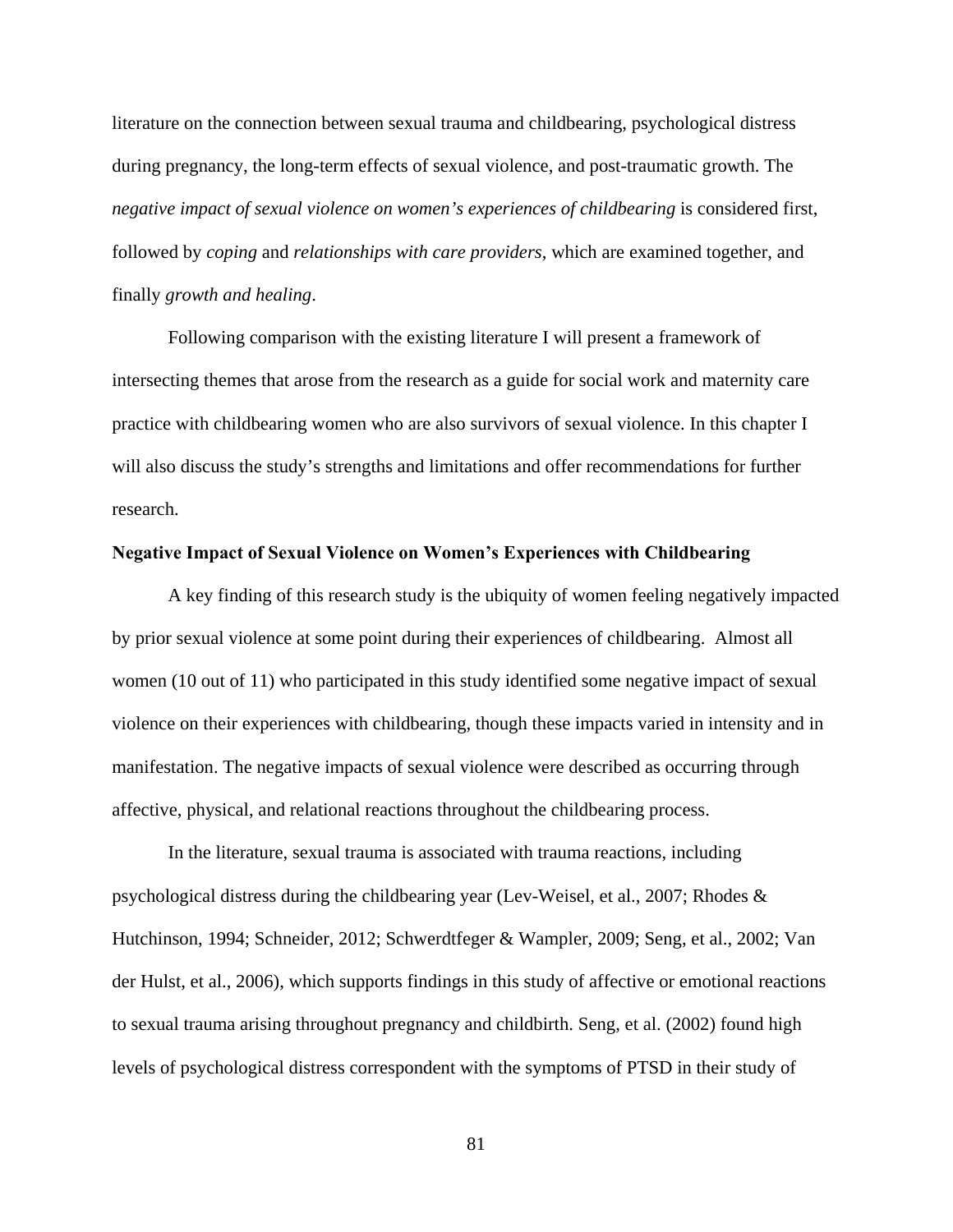pregnant women with a history of sexual violence, which reflects how intensely emotional reactions can manifest. Findings of emotional reactions including affective dysregulation, anger, and fear are also consistent with findings about the long-term effects of sexual violence on emotional regulation and emotional distress (Rodgers, et al., 2003; Steel, 2004). As the literature suggests that even mild to moderate psychological distress in pregnancy has negative impacts on mothers, affective reactions during the childbearing year warrant attention (Furber, et al., 2011).

Rhodes & Hutchinson (1994) described physical reactions from sexual violence in their study examining birthing styles of women who had previously been sexually abused. They found prior sexual abuse to impact birthing style and experience, supporting the finding in this study of physical trauma reactions arising during childbearing. The empirical literature shows a relationship between prior sexual violence and negative birth outcomes, though causal relationships between sexual violence and specific birth events such as low birth weight cannot be drawn (Grimstad & Schei, 1999; Lev-Wiesel, et al., 2009; Van Der Hulst, et al., 2006). It is important to acknowledge that women in this study felt the relationship between prior sexual violence and birth complications such as stalled labor and cesarean section was genuine. They attributed these unwanted birth outcomes to past experiences of sexual violence causing physical trauma reactions that interfered with the physiological processes of birth.

The discussion of relational reactions to prior sexual violence in the present study relates to Liang's, et al. (2006) finding of a correlation between severity of sexual trauma in childhood and adult marital dissatisfaction. Marital satisfaction was not examined in the present study however, and the negative relational experiences that participants described were focused on past abusers, on care provider relationships, and on the self. The literature also points to long-term relational impacts of complex trauma, such as child sexual abuse, finding that prior trauma can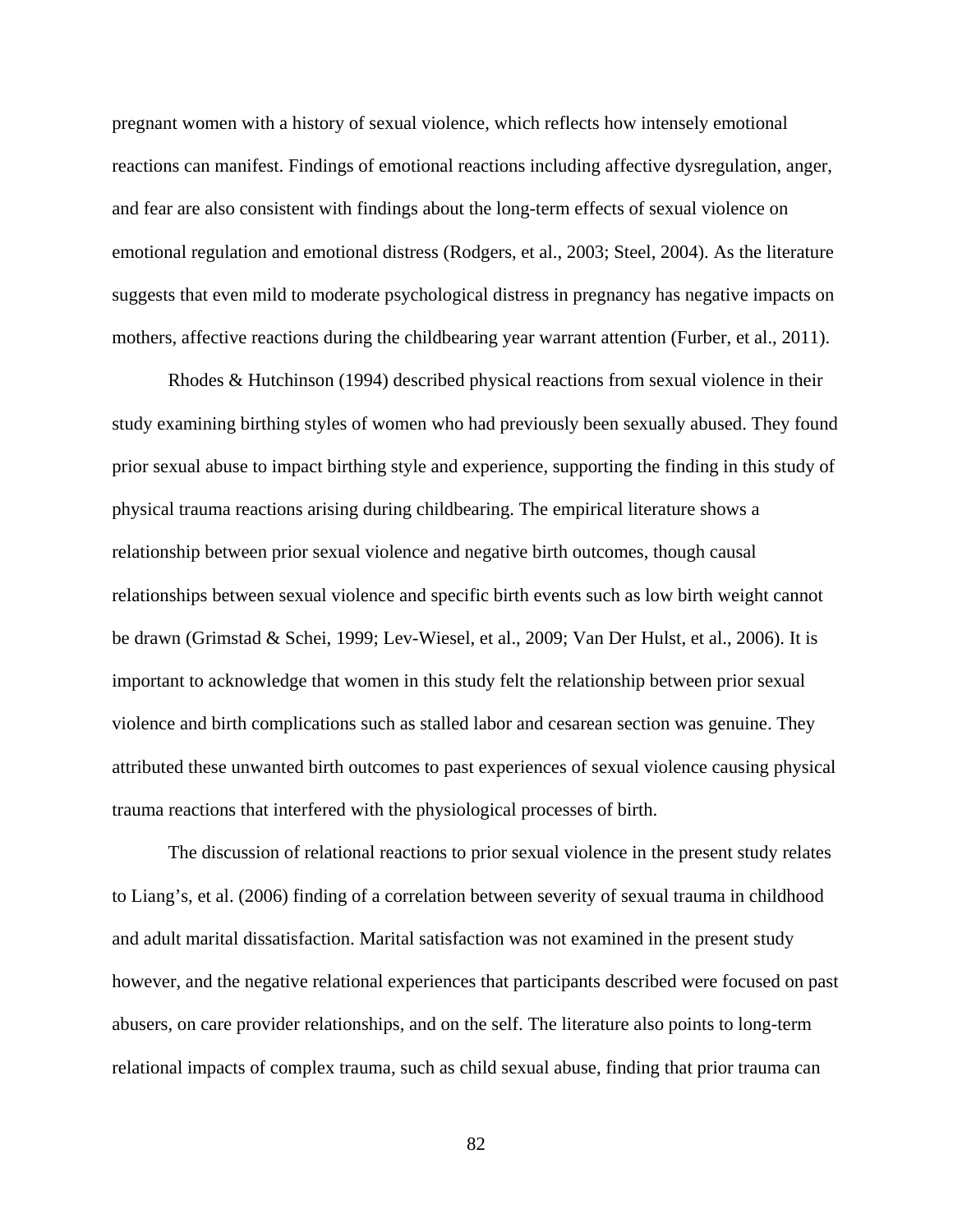impact therapeutic relationships with care providers (Tummuala-Narra & Kallivayalil, 2012). My finding of relational reactions in the childbearing year combined with Tummuala-Narra  $\&$ Kallivayalil's (2012) findings suggests that prior trauma can interfere with, or put greater importance on, the creation of provider relationships.

The existing literature supports the findings of my research that emotional and physical trauma reactions can arise during the childbearing year for women who are survivors of prior sexual violence. The relational reactions found in my research could be connected to findings in the existing literature that complex trauma impacts the creation of provider relationships. However, relational reactions in the childbearing year were described by only a few participants, which limits the generalizability of this finding.

# **Coping and Relationships with Care Providers**

Coping style as a moderating factor in how women experience the negative effects of sexual violence in the childbearing year is supported in the literature. Steel, et al. (2004) found that coping style impacted people's levels of psychological distress after sexual abuse. Rauchs, et al. (2013) found personal optimism to play a role in positive coping strategies and in lower levels of posttraumatic stress symptoms after sexual violence.

Also Perrot, et al., (1998) found that coping style impacted psychological outcomes, with repressed reactions to childhood sexual violence associated with negative mental health outcomes and externalized blame associated with positive mental health outcomes. Reframing as a coping style was associated with positive mental health measures in mothers, however there was a correlation between maternal use of reframing and an increase in children of those mothers being sexually abused themselves. These findings are interesting when compared with the theme of self-blame that arose in my study. Self-blame could be both a negative outcome from sexual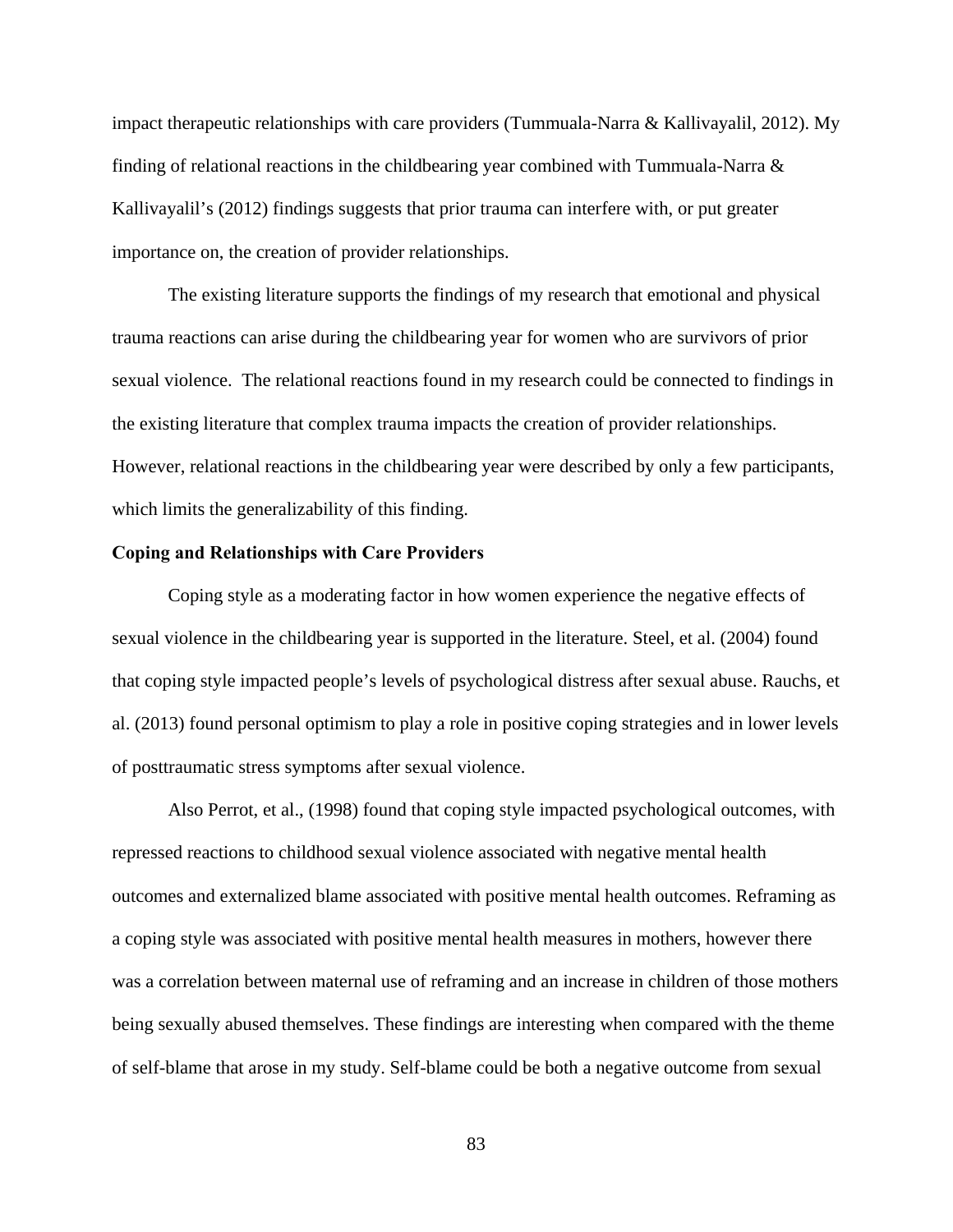violence and contribute to negative perceptions of birth. These findings also relate to reframing as a coping strategy which was seen as positive by mothers in my study.

In the framework outlined in this discussion coping plays a moderating role in how women experience the negative effects of sexual violence and in the potential for growth and healing. This idea is supported by the literature, which finds that coping style can influence longterm effects of sexual violence.

The existing literature also supports the concept of relationships with care providers as important to women's experiences with childbearing and with healing from sexual violence. Sperlich & Seng  $(2008)$  describe the important role that relationships play in healing in their book, *Survivor Moms: Women's Stories of Birthing, Mothering, and Healing after Sexual Abuse*:

> This is the key to healing: being able to risk making connections with others and forming trusting relationships…being pregnant and giving birth has provided many survivor moms with opportunities to make connections with a variety of people, including childbirth educators, doctors, midwives, doulas, nurses, La Leche League leaders, lactations consultants and parent educators. These relationships have been significant and important (p. 189).

Levy (2006) also found that through personal and sensitive maternity care, mothers who had experienced trauma from terrorism could avoid experiencing birth as a re-traumatizing event. Sapountzi-Krepia, et al. (2011) found that women's experiences with childbirth in general were closely tied to their feelings about their care providers, and that providers who offered information, options, and emotional support were viewed most favorably.

The finding that decision-making regarding aspects of maternity care is an important part of how women experience childbearing is supported by Hadjigeorgiou's, et al., (2011)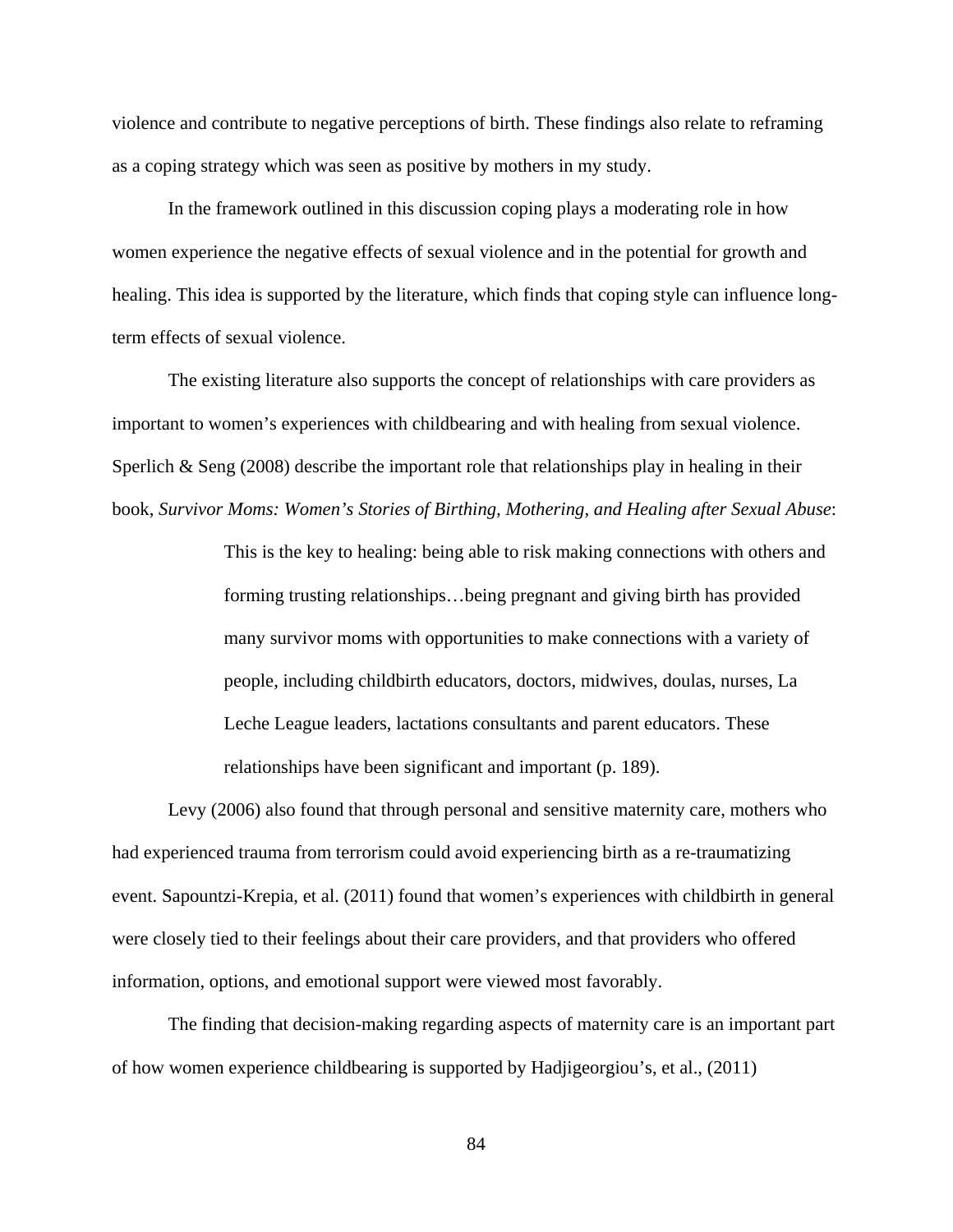conclusion that women value autonomy and informed choice in childbirth. Their finding of satisfaction with a home-birth midwifery model of care is also reflected in some of the women's stories in my study, particularly the three women who switched from a medical model to a homebirth model seeking a higher level of autonomy and greater personal care (Hadjigeorgiou, 2011).

Tummuala-Narra & Kallivayalil (2012) conceptualized provider relationships as opportunities for complex trauma survivors to reconstruct how they relate to other important relationships in their lives. The women in my study described many ways that their relationships with providers were healing, which when combined with Tummuala-Narra and Kallivayalil's (2012) findings support the importance of care provider relationships in shaping women's experiences.

An important theme from the existing literature that is touched upon in my study is the influence of external factors such as societal oppression and access to resources (Seng, et al., 2011). My findings are consistent with the empirical literature and with the theoretical models guiding this research, suggesting that societal factors such as oppression affect how women experience childbearing and how they experience the aftermath of sexual violence.

Seng, et al. (2011) and Rauchs, et al. (2013) found that external factors such as socioeconomic status and racism had a bearing on how women respond to sexual trauma, including levels of posttraumatic stress during pregnancy. Postmodern Feminist Theory and Intersectionality Theory both endorse this concept that individual experiences are necessarily impacted by external societal forces such as oppression. In addition the meaning that individuals make of their experiences can be impacted by these forces as well.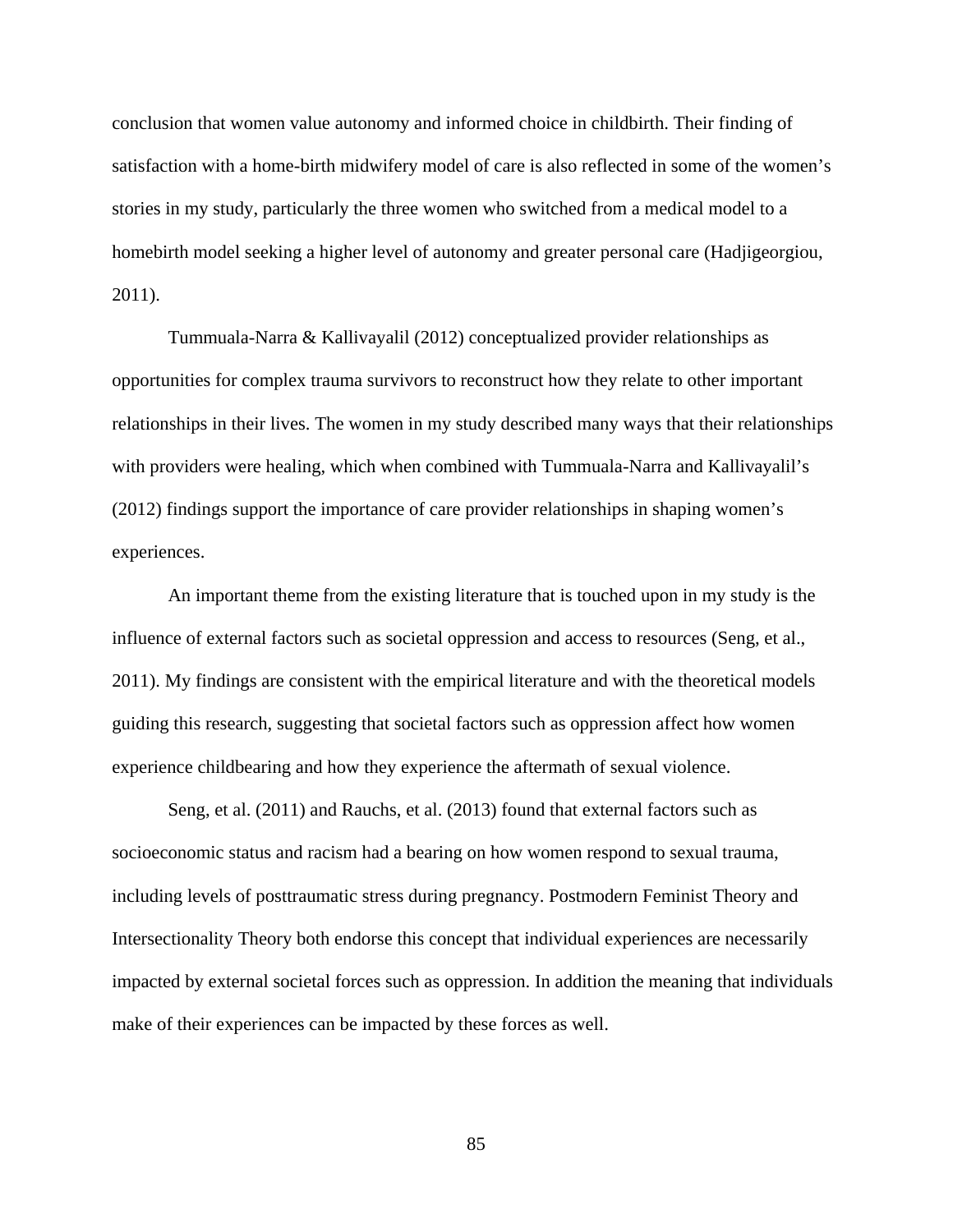External factors such as societal oppression did not arise as an overarching theme in this study, which may be due to limitations in the study sample and to sample bias. All participants in this study identified as white, and the majority were middle income. Because most of the study participants inhabit positions of privilege in relation to race and income few may have reflected on how these external forces impacted their experiences. Though this concept did not generate enough response to constitute a theme, two participants did remark on how their social location influenced their experiences with childbearing. Shauna noted that her income level influenced the kind of maternity care she could access.

> At the time I was going to the hospital, and I was completely covered by my insurance, and staying at home would've meant you know a big out-of-pocket expense that I just didn't have at that time, which I think would've made a huge difference to me. I would've felt much more comfortable at home. I still would've panicked, I probably would've panicked a little bit, but I think it would've been able to handle a little bit better.

Charlotte reported that her race and income allowed her access to what she felt was superior maternity care.

> I have access, as a white educated woman I have access to these resources that in other parts of the country and in other neighborhoods in my backyard you just don't have that. So I also know as part of this experience that I'm really fortunate because of who we are and where we live.

As this study and the theoretical and empirical literature finds that social location impacts women's experiences with childbearing and with addressing and healing from sexual violence, this is an area of study that should be further explored. It is also essential that care providers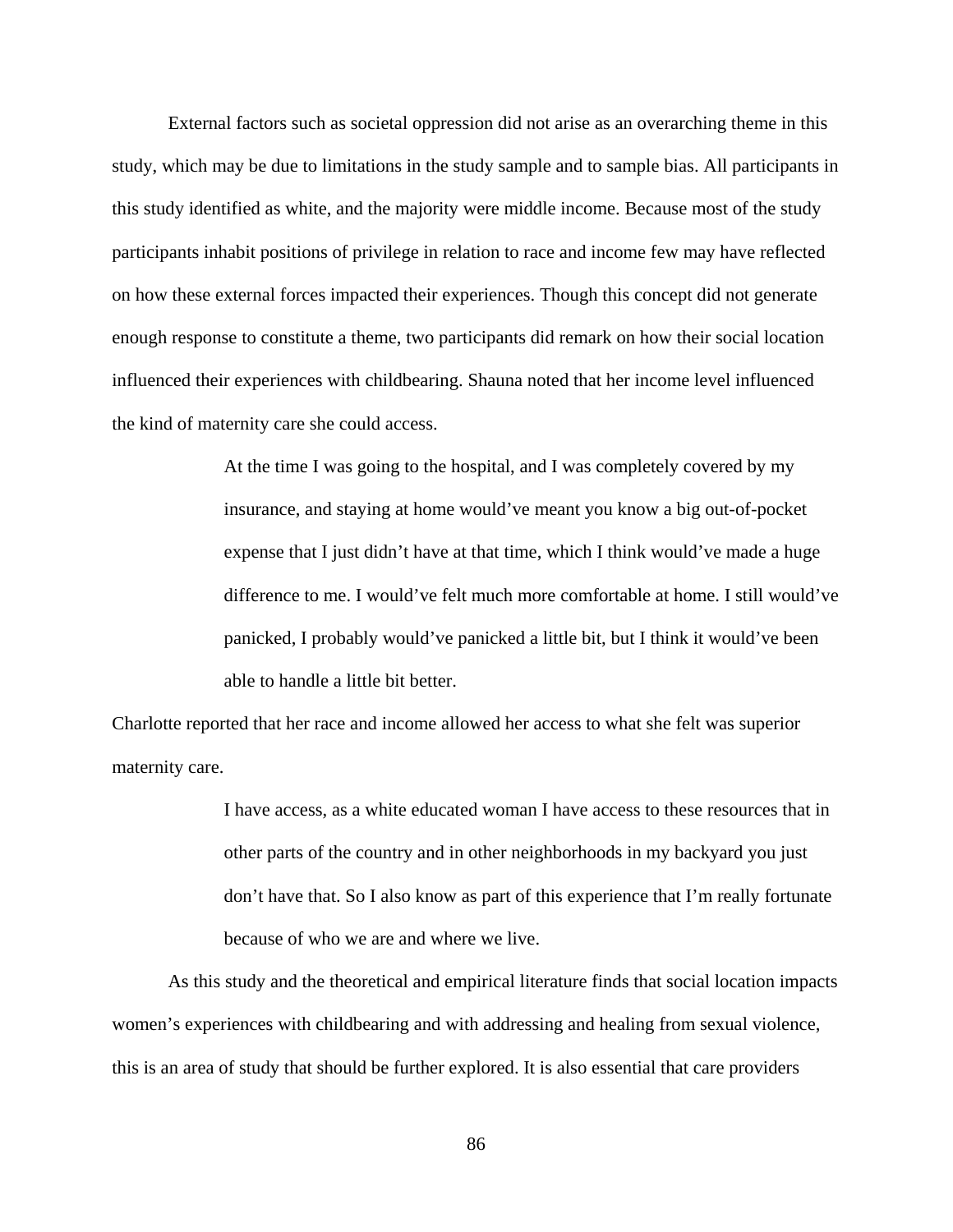consider social location and societal oppression such as racism and class oppression as factors that may affect how women experience childbearing and recovery from sexual trauma.

### **Growth and Healing**

The present study found a surprising ubiquity in the experience of growth and healing from sexual violence through the process of pregnancy and childbirth. The existing literature is limited in regard to examining the dimensions of growth and healing from sexual violence in the childbearing year. Levy (2006), Schwerdtfeger and Wampler (2009), Simkin and Klaus (2004), and Sperlich and Seng (2008) all note pregnancy and childbirth as having the potential to foster growth and healing, but the dimensions of growth and healing are not deeply examined. The present study offers an exploration of the dimensions of growth and healing from sexual violence through the process of childbearing and the factors that may influence the potential for psychological growth and healing.

The existing empirical literature offers evidence of perceived growth after sexual violence and evidence of pregnancy and childbirth as having the potential to promote healing from trauma. Three sources even identify relationships with maternity care providers as having the potential to foster growth and healing (Levy, 2006; Simkin & Klaus, 2004; Sperlich & Seng, 2008). The theoretical literature augments these findings with the concept of posttraumatic growth, which can be applied to findings of the present study.

Participants in the present study articulated many ways they experienced greater connection to self, increased sense of strength and empowerment, and increased resolution of negative effects of past trauma. These findings are consistent with McMillen's, et al. (1995) finding that some people experience positive benefits after sexual violence, with Schwerdtfeger & Wampler's (2009) finding that pregnancy can provide an avenue for healing from sexual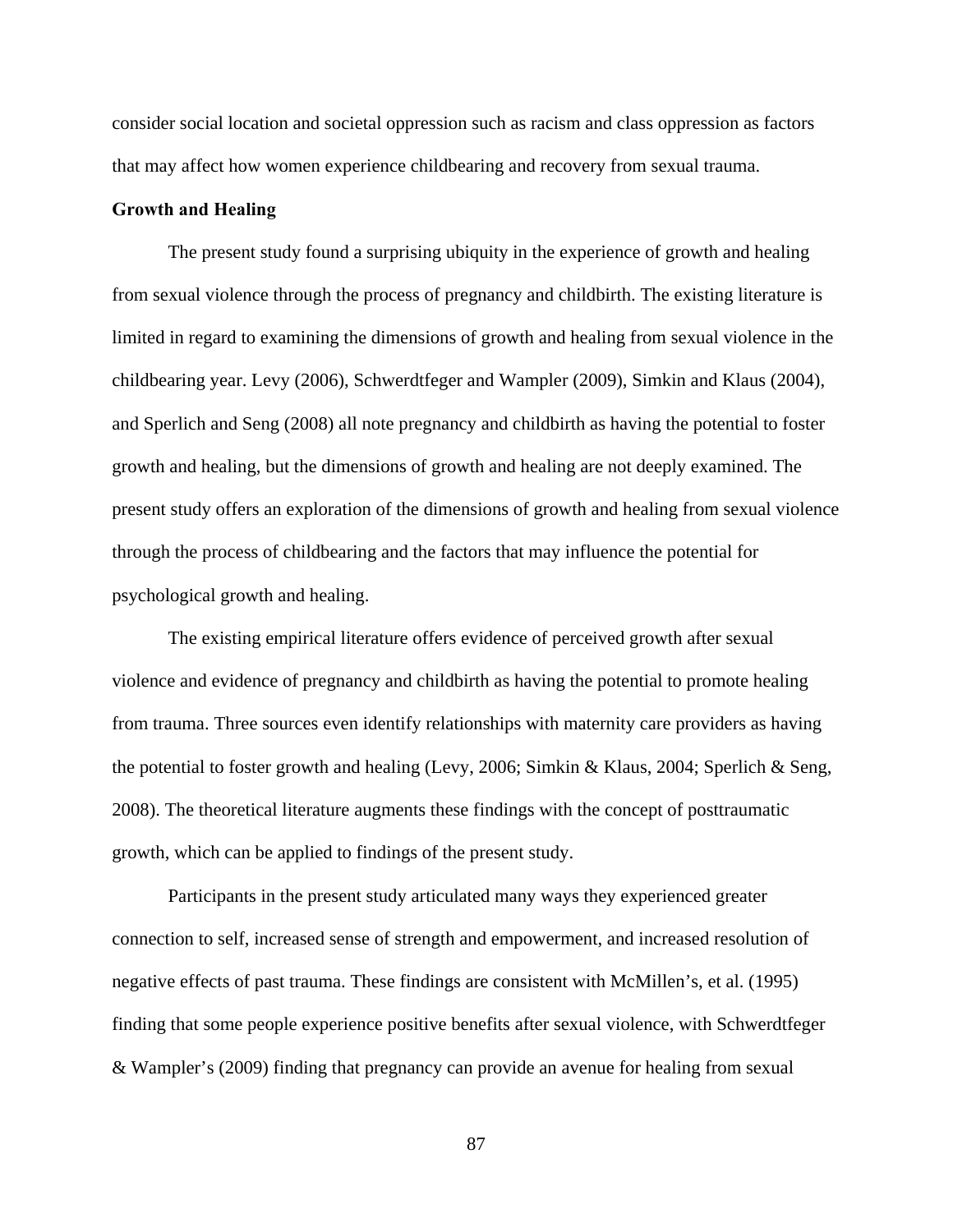violence, and with Levy's (2006) finding that birth can offer healing from past trauma. As Levy (2006) states, "a positive, empowering birth can be the experience that helps a woman to discover her power and her capabilities, and can change her forever" (p. 223).

Posttraumatic Growth Theory purports that through processing traumatic material survivors of trauma can experience increased growth and connection (Joseph & Linley, 2006; Tedeschi, 1999). This study's finding of growth and healing occurring in some form for all participants is supported by Posttraumatic Growth Theory and offers the possibility that childbearing presents an opportunity for processing traumatic material.

This idea is related to the trauma reactions women described experiencing during the childbearing year. These reactions, such as experiencing emotions associated with past trauma and having physical reactions to the sensations and procedures associated with childbirth, are described as distressing. Looking at these trauma reactions through the lens of Posttraumatic Growth Theory, the reactions can be seen as presenting opportunities to process past trauma and promote growth and healing. As Linda suggested, "it [birth] was like 15 years of therapy in 20 hours. It was amazing. I went through like everything I was angry to feeling great and being panicked to really, really emotional, a lot of crying". As described in the framework below, how women cope with these reactions and the support they have from care providers may impact whether these reactions are processed and transform into growth.

Evidence in the literature and this study suggest that childbearing can present an opportunity for emotionally, physical, and relationally processing past traumatic material. Participants in this study felt that the growth and healing arrived at through the childbearing process was specifically tied to the triumphs of reproduction: growing a baby, giving birth in an empowered way, and parenting a child.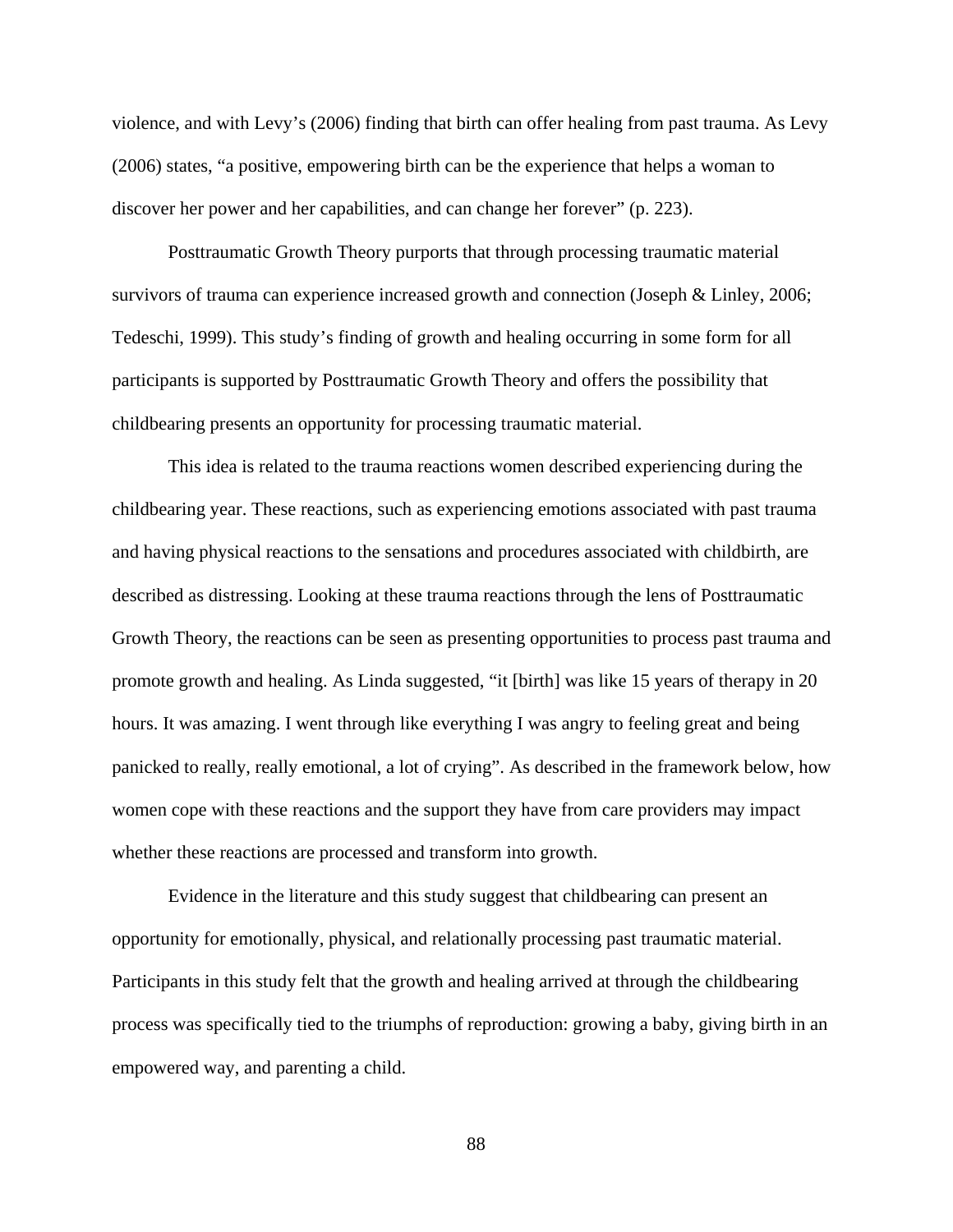# **Other Factors**

Two other themes were discussed with sufficient significance by participants to merit reporting, though they have no clear connection to the research query. These themes: *pain during labor* and *anxiety and nervousness* are discussed below.

Though fear was an emotional trauma reaction noted in the Findings section, some participants reported experiencing anxiety and nervousness that was not related to past sexual violence. Some participants tied their anxiety to other events in their lives, and others did not report the source of their worry. Anxiety and nervousness that was not clearly related to prior sexual violence was discussed by three participants. Joan described how anxiety at times felt difficult to manage.

> In the middle of everything [labor] I felt so nervous like I thought I would never, I was never going to get the baby outside of me. I felt like I would be in labor forever, which is kind of a funny thing to say, but I definitely felt like that was true; like I was going to be pregnant forever and knowing it was never going to end, and I had a lot of fears and worries.

Charlotte also described anxiety related to a difficult birth she had witnessed in the past. She stated, "I was much more afraid of things like Pitocin and epidurals and things like that than I think other people might be because [relative]'s birth was really traumatic".

Four participants talked about pain during labor, specifically struggling to cope with pain. These mentions of labor pain were not related by the participants to prior sexual trauma. The following quote illustrates Chelsea's experience of pain in labor. "I would describe it as shock and horror. It was shocking, and there was some, I wouldn't call it traumatic, but wow! It was horror".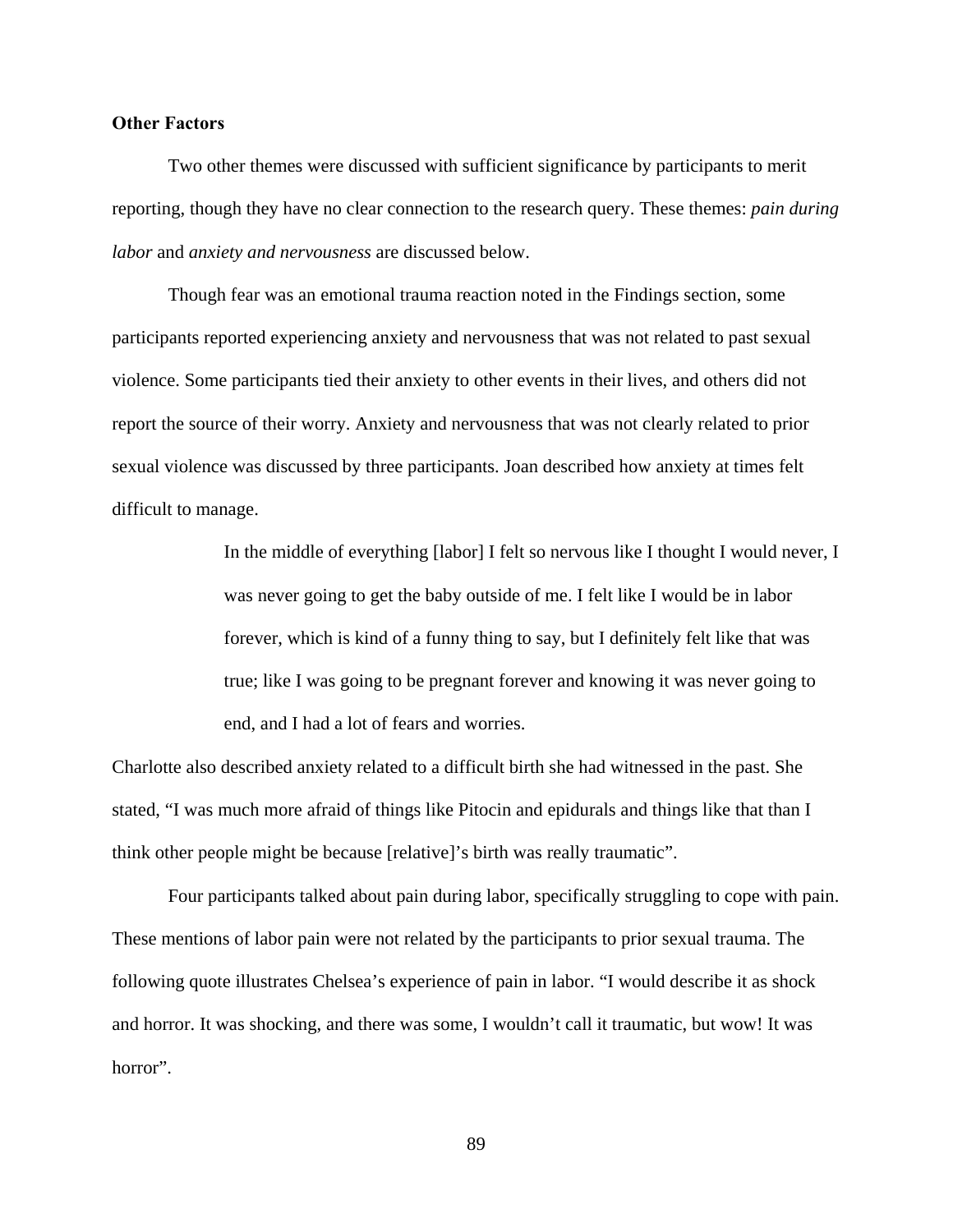Bertha echoed a struggle to cope with intense labor pain, stating, "I just remember some really intense pain around that time where it was just overwhelming and then I just kind of like was having a really hard time dealing with it". Though the literature demonstrates that women who have a history of sexual violence report more discomfort and pain during labor (Grimstad & Schrei, 1999; Van der Hulst, et al., 2006), the participants in this study did not relate their experiences with extreme pain to their past sexual trauma.

These two themes of anxiety and nervousness and pain during labor do not necessarily tie back to the research phenomena of how prior sexual violence effects women's experiences with pregnancy and childbirth, but they offer insight into possible other queries about how women experience childbearing.

The following section outlines a framework that describes how the four main themes, related to the research query, found in this study interact to shape women's experiences with childbearing after sexual violence. This framework is a way of understanding the relationship between the four themes found in this study. It can also be used to guide social work and maternity care practice and offer childbearing women a way to conceptualize their individual experiences. Though each woman has her own path and will experience childbearing in a unique way, the framework described here presents her with information that can help empower decisions she makes throughout that process.

### **Framework of Intersecting Themes**

This study led to the generation of a framework encompassing the four main themes found in the data: *negative impacts of sexual violence, coping, care providers,* and *growth and healing*. This framework, explained pictorially below, captures the dynamic relationship between these four themes and proposes that they interact with and impact each other throughout the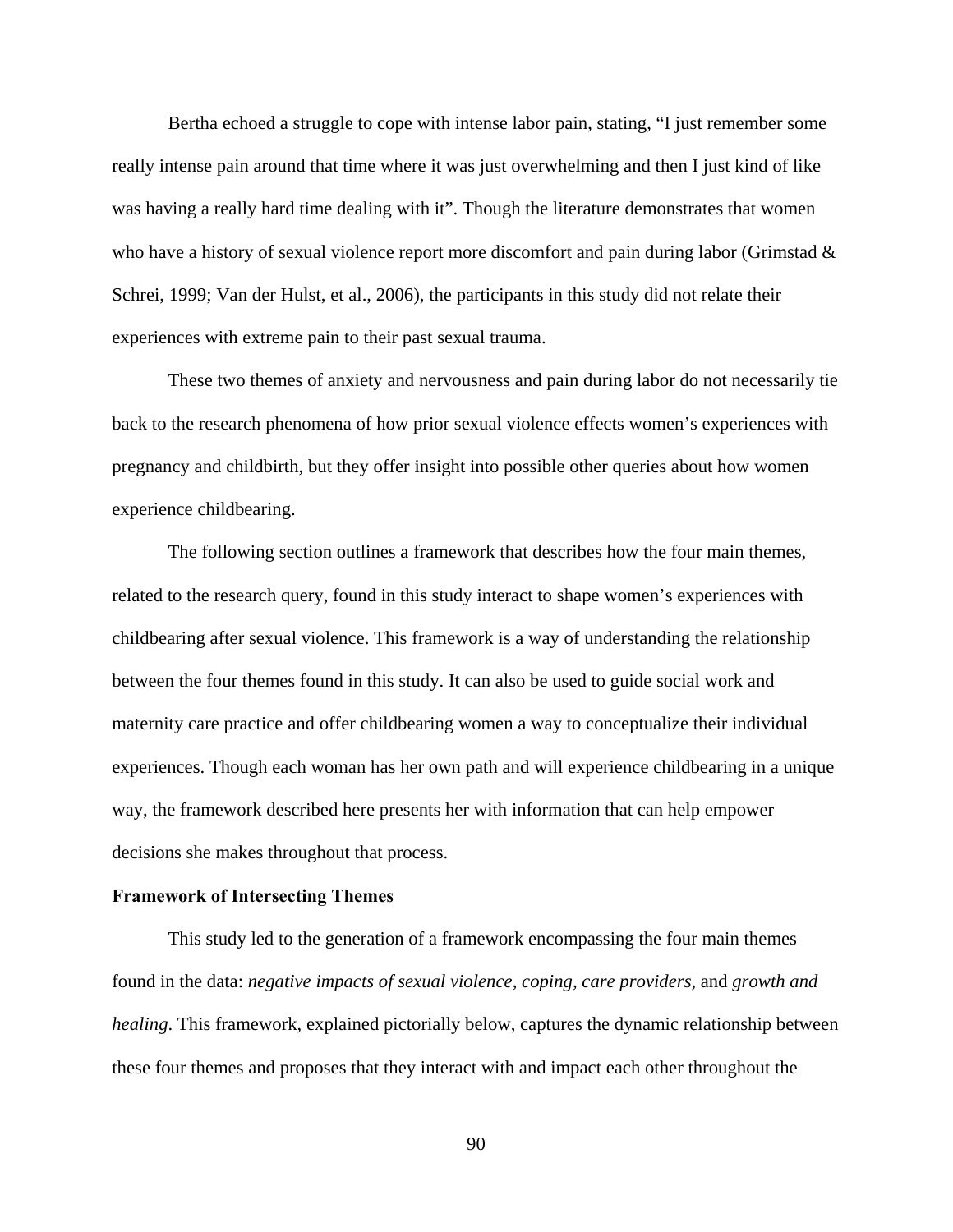childbearing process, influencing the unique experiences that women have around dealing with past sexual violence during the childbearing year. I will overview the dynamics of this framework here and then make suggestions for social work and maternity care practice.

*Figure 5. 1* Framework of intersecting themes.



As almost all participants in the study identified some way that past sexual violence impacted their experiences with childbearing this theme is at the top of the framework, illustrating that this may be something that many women carry into the childbearing experience. The positioning of this theme is also influenced by the psychodynamic theoretical supposition that pregnancy is a time of inherent psychological growth, which may include the reexperiencing of past relational and developmental traumas (Notman & Lester, 1988). At one side is the important theme of *coping*, which may mitigate or exacerbate to some extent how intensely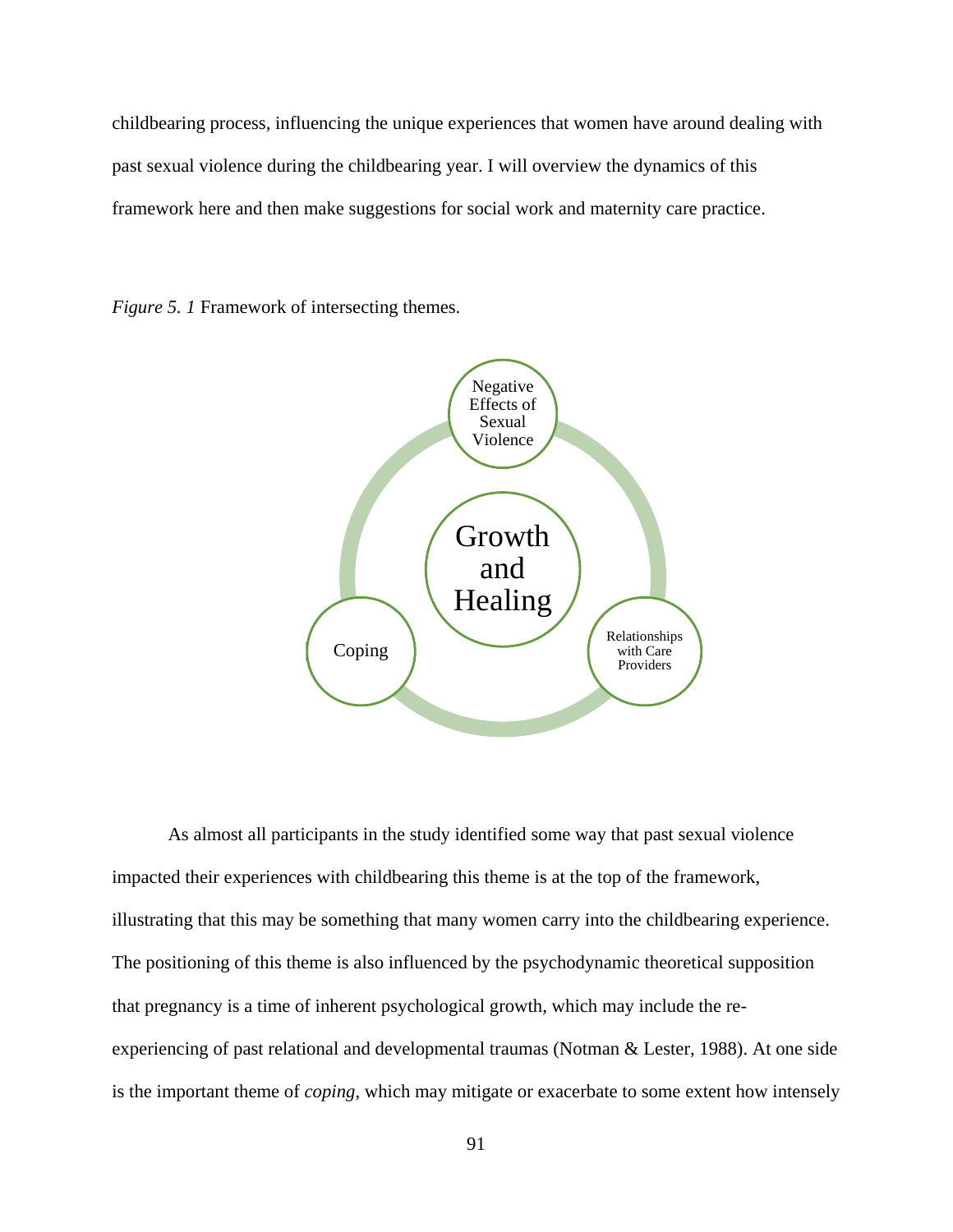women experience the negative effects of sexual violence. For example, Charlotte explained how she felt that learning positive coping skills helped her to have a positive birthing experience.

> I can recognize that if I wasn't in the place that I'm in now that would be a really I think it would've been a very different feeling, like I feel like feeling the kind of safe and comfortable in my own self now is what gave me the ability to have the kind of authentic, nice, good, you know, pregnancy and birth experience that I had, without having all of the just really awful feelings that I had before all the time. And I think that I couldn't have had this birth experience if I didn't do the work that I did, you know, all those years ago. I think my pregnancy and my birth would've been really different.

At the other side of the framework is *relationships with care providers*, another important factor that may play a moderating role in both how women experience the negative effects of sexual violence during pregnancy and childbirth and in the potential for finding growth and healing during the process of childbearing. A quote from Joan articulates how a positive experience with maternity care providers promoted growth and healing from sexual violence.

> I felt nurtured you know after my birth, [my midwife] brought me strawberries and yogurt because that was what I wanted. They let me go upstairs. I received one kind of a vaginal inspection then to see you know what the birth had done, and you know they talked to me about what they saw. They were more calm. I guess I did get a little bit of closure in that moment you know when my three midwives were looking at my, my personal areas and telling me what they saw and telling me what my body went through and being honest.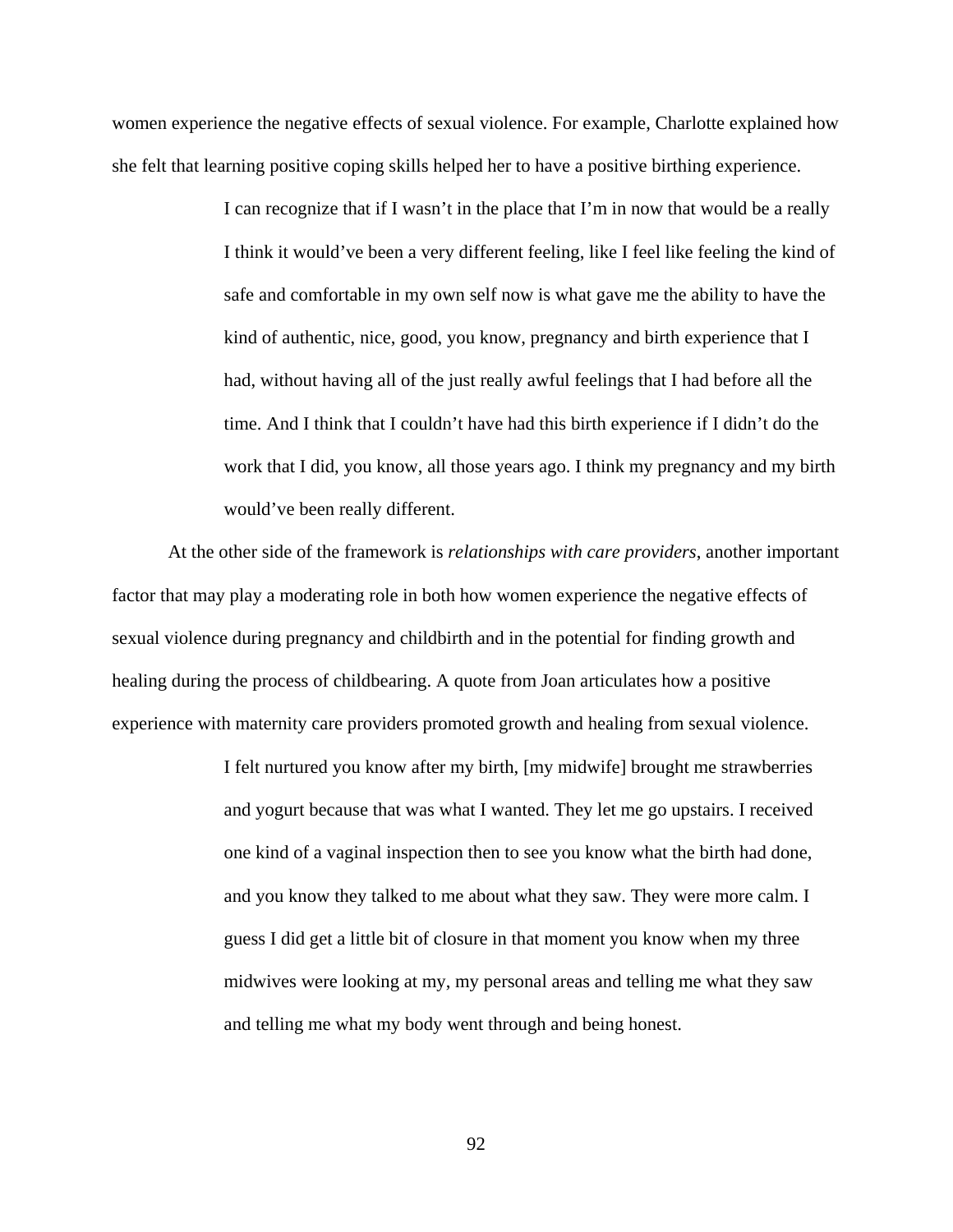Finally at the center of the framework is *growth and healing*, a ubiquitous theme that all participants touched upon in some way. Growth and healing may be arrived at through the processing and confronting of negative effects of sexual violence. This processing or confrontation can occur in the context of the care provider relationship as described by Joan, through coping methods, as described by Charlotte, through the processes of childbearing, or in some other way not captured in this framework. Linda described how childbearing promoted healing from sexual violence for her.

> Birth is an amazing and powerful process. It's amazing to me that it has, obviously the power to bring another life into the world, but it's also, it has the ability to change, you know, my perception of the world through, you know, becoming a mother, and I always think it was like so much therapy in a day or two days, depending on the situation, and I also feel like having a crazy sexual, you know, having a past before I had a baby, I thought nothing would make me a mom, it's amazing to me the healing that I've been able to do around that experience of having kids.

As Wampler and Schwerdtfeger (2009) articulated a "bi-directional" experience for pregnant sexual trauma survivors of attending to the tasks and changes of childbearing while at the same time attending to the psychological resurfacing of trauma reminders, the framework proposed here attempts to shine light on the dynamic interplay of many factors. For some women coping may mitigate trauma-related reactions and promote growth and healing. For others having a positive care provider relationship can play that role. Conversely, negative experiences with care providers can be disempowering and reinforce negative beliefs and trauma reactions, causing further traumatization or inhibiting the growth and healing potential of childbearing.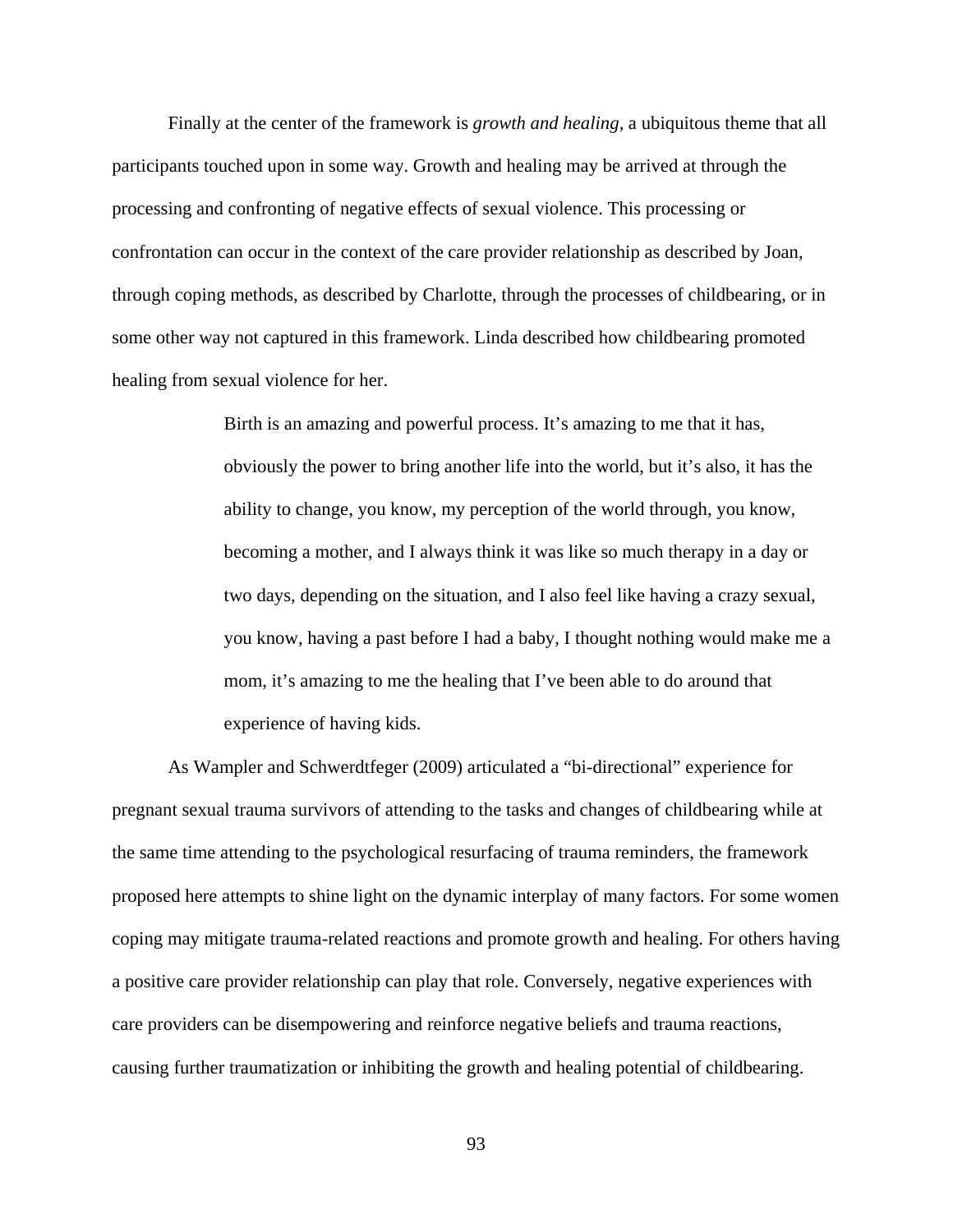Shauna articulated how she felt unsupported during her labor when she was struggling with feeling unsafe, a feeling that she attributed to her past experiences of sexual violence.

> If I had surrounded myself with a little more of that [support] it really, maybe had I told someone what happened to me and that might have affected it, it might've gone better. I just got really scared, and I know that's what it was [trauma reaction] I didn't really have anyone there, my midwife was, I don't know there was like another women giving birth down the hall, so she was back and forth, she's kind of like a doctor that way…I didn't have anyone right there with me kind of helping me through and I really needed that extra support.

Shauna's experience points to the importance of care providers to birth outcomes and to women's perceptions of the birth experience. It illustrates the relationships described in the framework. For Shauna birth was not experienced as empowering, but was instead scary and isolating. The way her midwife interacted with her reinforced the physical and emotional trauma reactions she was experiencing. Had she felt emotionally and physically supported during her birth, as she suggests in the quote above, "it might've gone better".

Simkin and Klaus (2004) and Sperlich and Seng (2008) both identify many of the same themes found in this framework as important aspects of women's experiences with childbearing after sexual violence. Sperlich and Seng (2008) describe how sexual trauma manifests in the different phases of childbearing: preconception, pregnancy, labor and birth, postpartum, and in mothering. They also identify "healing and survivorship" as an overarching theme in all the above phases (p. vii). Simkin and Klaus (2004) identify negative effects of sexual trauma that arise in the childbearing year and also present the care provider relationship as central to women's experiences with childbearing.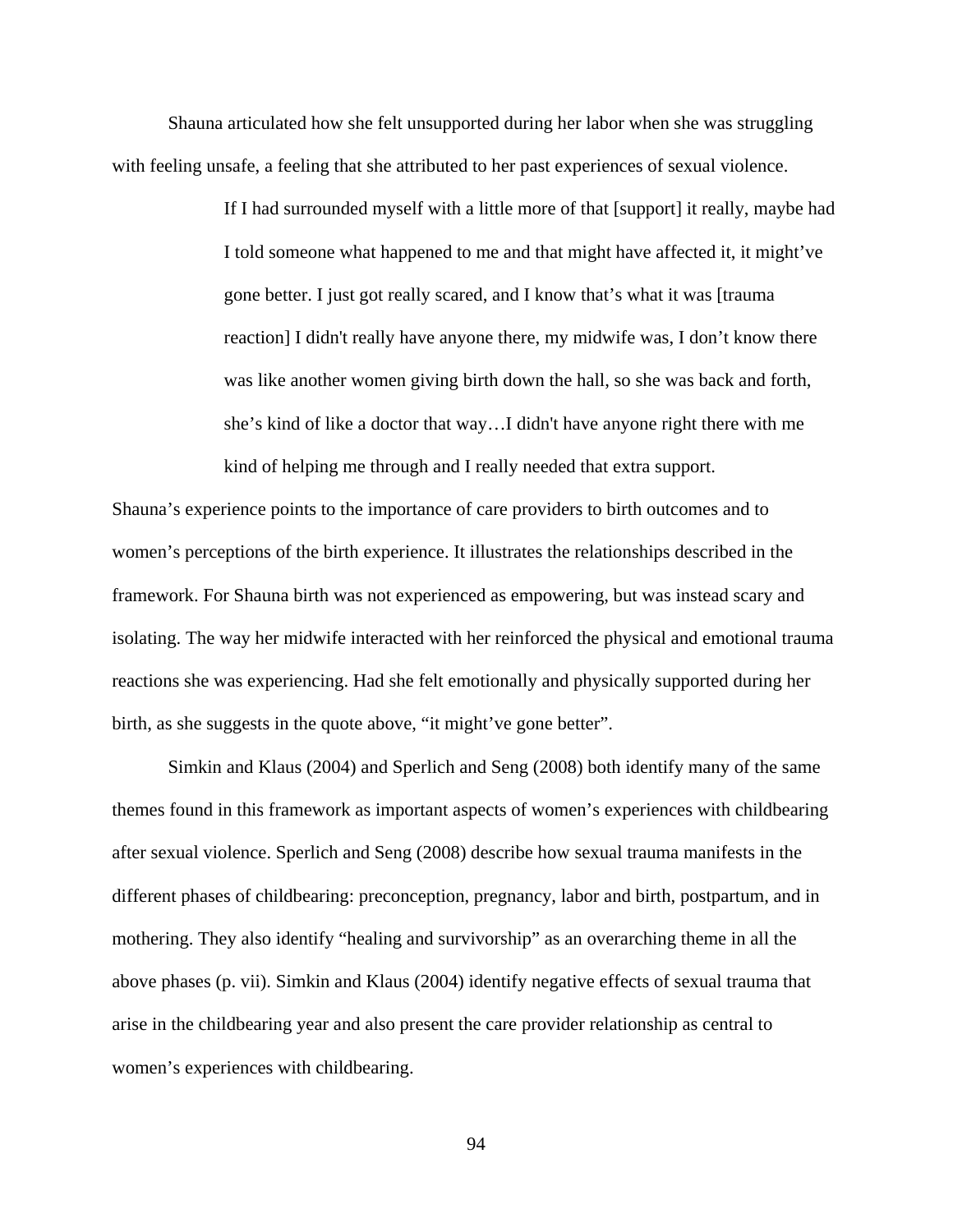Vancouver Coastal Health (2009) offers a Framework for Girls' and Women Centered Health that is not specific to maternity care, but is meant to guide care providers promoting health for girls and women. This framework is presented as a 12-petaled flower, describing many aspects of caring for girls' and women's emotional, physical, mental, and spiritual health. Several of the themes presented in my framework are also mentioned the Vancouver Coastal Health (2009) model, including empowerment and safety (facets of growth and healing in this framework) and decision-making (a facet of care providers in this framework).

The framework I have presented here is unique in its focus on the connection between past sexual trauma and reproductive health. It encourages providers and mothers to consider how trauma reactions might manifest, to promote positive coping and empowering relationships with maternity care providers, and to focus on childbearing as carrying the potential for growth and healing. It is an empowering tool for mothers who often described themselves as wanting more information, support, and knowledge. Access to this framework could help women feel more knowledgeable about and in control of the experiences they have with childbearing.

This framework helps to better understand the multi-directional relationships between women's trauma reactions, how they cope, their relationships with care providers, and their experiences of growth and healing through pregnancy and childbirth. In the following section I will describe how this framework can be used to inform social work and maternity care practice.

#### **Considerations for Practice**

The findings in this study suggest that relationships with care providers are an important theme for childbearing women who are survivors of sexual violence. The data in this study also suggests that positive relationships with maternity care providers can promote *empowerment*, a facet of *growth and healing*. This study's findings emphasize the importance of listening to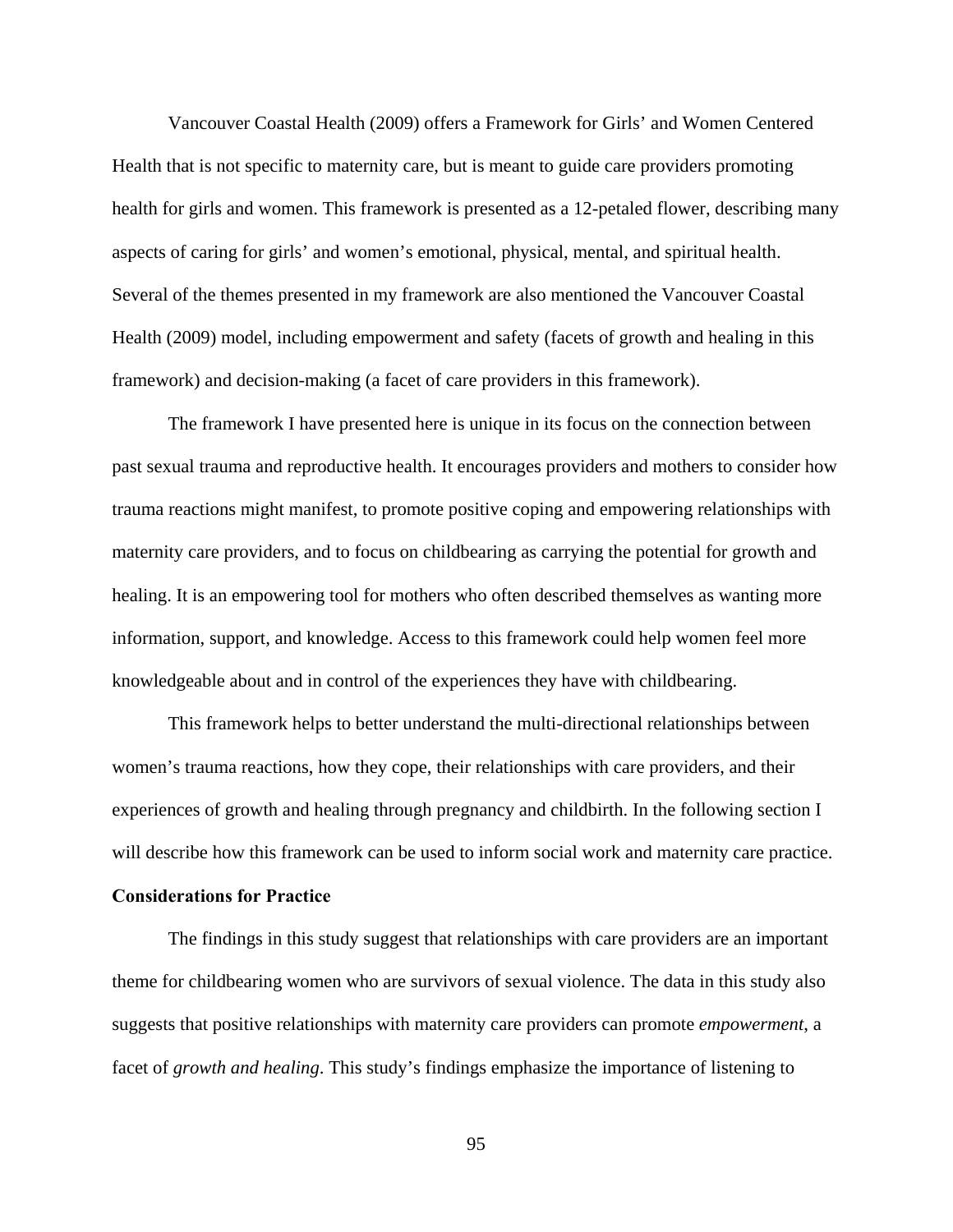women, offering emotional support, and allowing women to make decisions about their own care. As Simkin and Klaus (2004) state, "when the relationship between the woman and her caregiver is strong and positive, physical outcomes improve from the resulting increase in openness…for the abuse survivor, there is enormous potential for healing" (p. 111). They go on to state, "the most helpful caregivers…are honest, empathic, and respectful in their dealings with [women]" (p. 136).

Social workers can promote these positive aspects of the maternity care provider relationship by encouraging childbearing women to find providers who offer long appointments, emotional support, and informed choice. Social workers can also help women understand their choices and advocate for their wishes to be respected whenever possible. Finally social workers can play a role acting as liaisons for childbearing women with their maternity care providers, advocating for their needs to be accommodated whenever possible.

Maternity care providers can incorporate the same principles, focusing on listening, providing emotional support, and offering informed decision-making opportunities to their clients. Because not all women will disclose whether they have a history of sexual violence applying these principles to all childbearing clients can ensure that survivors of sexual violence receive care that meets their needs.

Maternity care providers and social workers can both normalize the affective, physical, and relational reactions that survivors of sexual violence may experience during the childbearing year. They can also promote positive coping, such as planning and educating, self-care, and engaging partners in providing emotional support, all of which may be associated with improved childbearing experiences.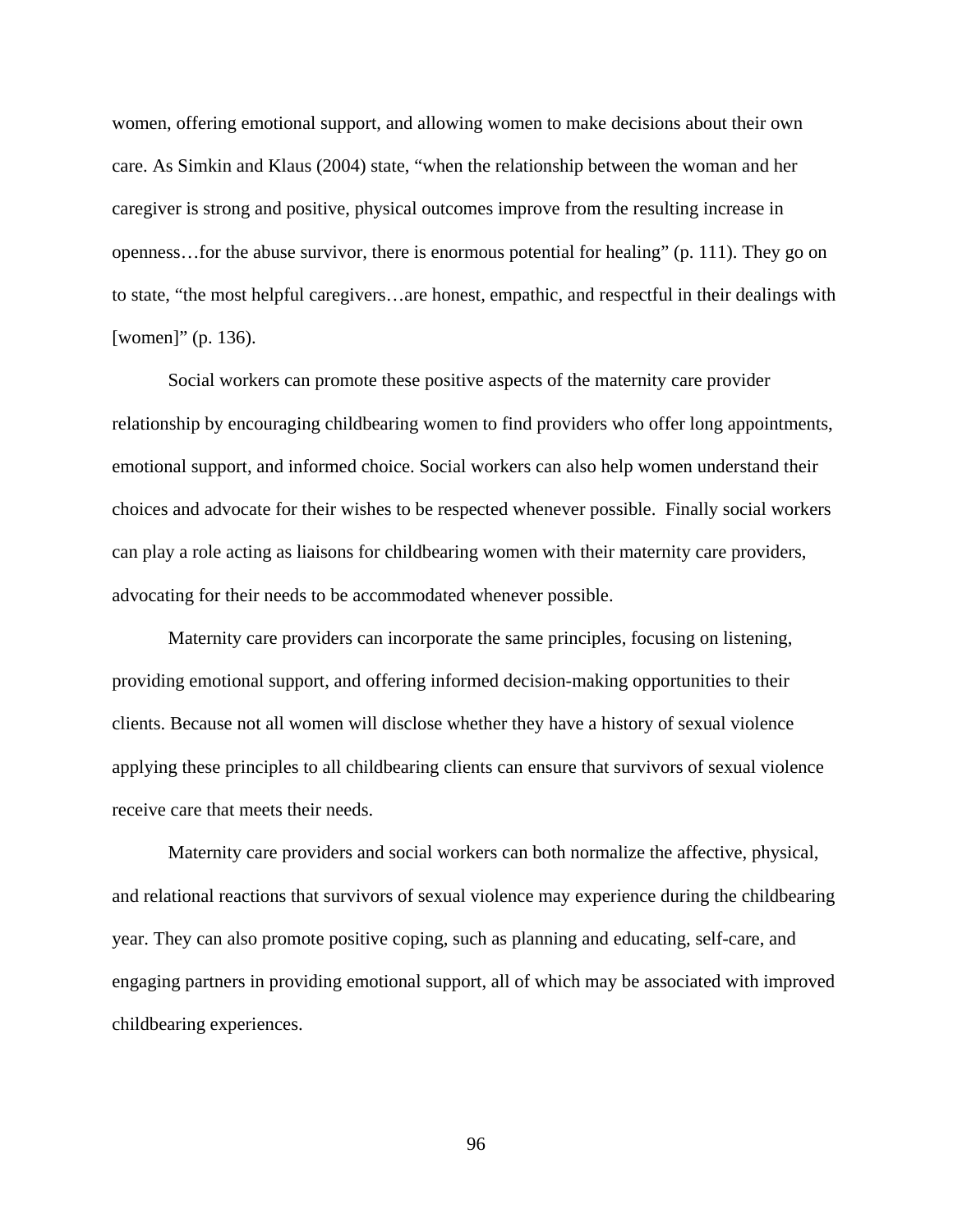The framework of intersecting themes described in this study can be a guide for practitioners and for women who are survivors of sexual violence during the childbearing year. This framework can guide attention to the four themes, encouraging positive coping and supportive relationships with providers to reduce negative effects of sexual violence and increase opportunities for growth and healing.

Because *empowerment* is described as a main avenue for *growth and healing* in childbearing women with a history of sexual violence, this framework should be made available to women. Mothers may find the information in this framework can guide decision-making about maternity care and can influence the coping and support that women utilize and seek in the childbearing year.

Though social work and maternity care practice are all impacted by structural constraints such as insurance reimbursement and clinic protocols, increasing women's access to information, normalizing trauma-related reactions, supporting decision-making, and providing emotional support can all foster improved maternity care experiences for women with a history of sexual violence.

# **Study Strengths and Limitations**

The research question and study design were successful in collecting women's reflexive thoughts about how their histories of sexual violence negatively impacted their experiences with childbearing. This study remains close to the participant's voices, an important part of the study design, and emphasizes the meaning that participants made of their experiences.

The interview guide prompted responses that were tied to the research question, however the interview guide appeared to greatly impact the themes generated from the data analysis. The interview guide contained specific questions about coping and about relationships with care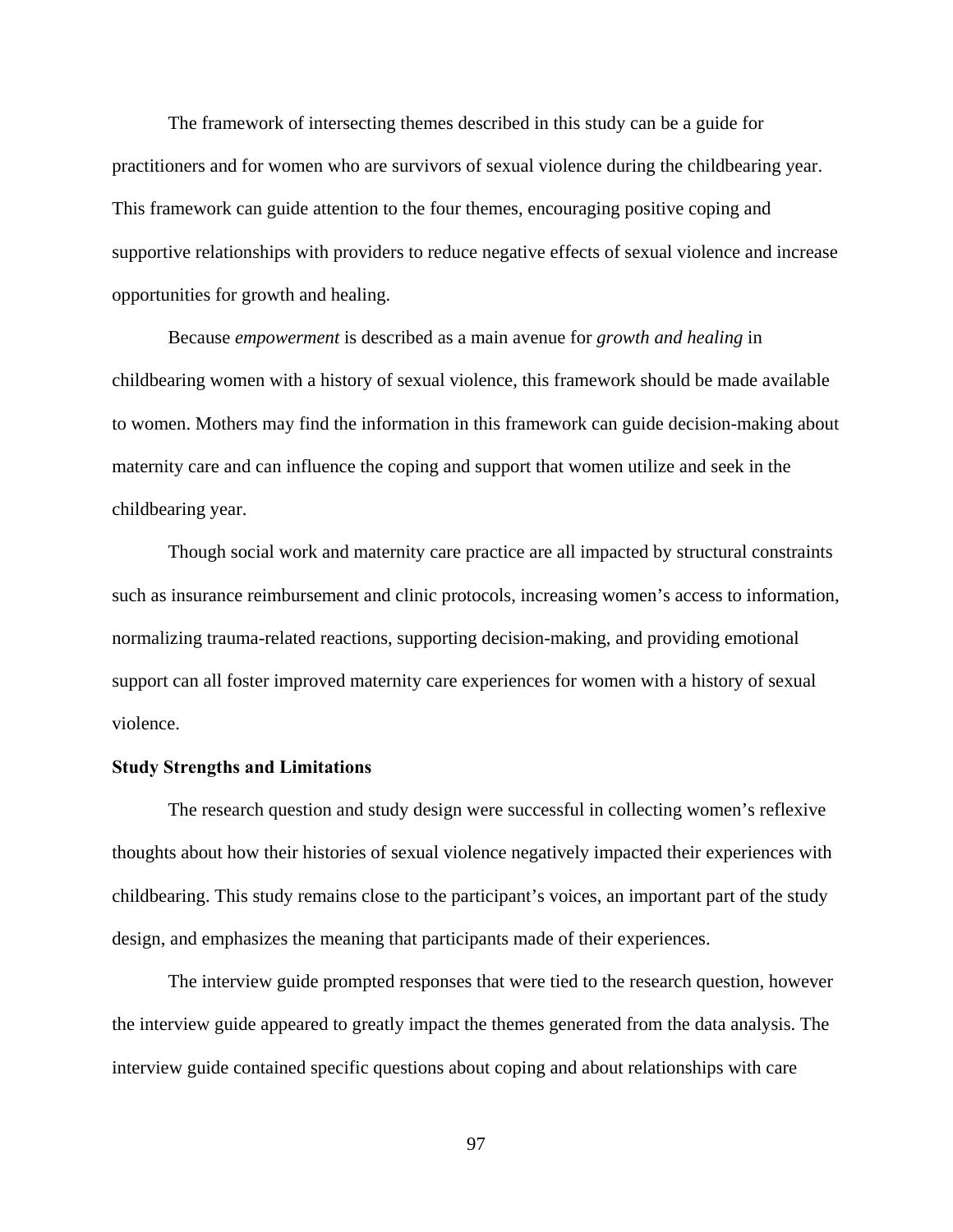providers, which affected the generation of these themes as central to the data analysis. Also, participants were asked to reflect on both the positive and negative dimensions of their experiences, which impacted the development of those themes as well.

The major limitations of this study come through in the sample bias, including a small sample size, self-selection, and lack of sample diversity. There are a number of sample biases in this study, which can indicate problems with validity and reliability. The validity of the theory generated from this inductive study is limited by the nature of the sample such that it may be particular to the sample. The framework outlined in this study offers a suggestion for using this data. Further study could discover whether this framework holds up in other study samples or in other contexts. However, given the practical nature of the findings and recommendations, they stand as good social work practice consistent with the field.

All study participants self-selected for the interviews, which may indicate increased selfreflection on the part of participants about the connection between prior sexual violence and childbearing. Also people who self-selected for the study may be more likely to have experienced a connection between these two events. The study is quite regionally discrete with ten out of eleven participants living in Northern New England. The study participants all identified as white or of European descent, demonstrating an extreme racial sample bias. White women in the U.S., as Seng, et al. (2011) state are more likely to have access to resources to address negative effects of sexual trauma and to have access to choices regarding maternity care when compared with African American women in the U.S., which may affect the findings of this study and their applicability to other racial or ethnic populations.

Belonging to an oppressed population may have an impact for some women on birth outcomes, access to empowering maternity care, and other factors. The racial homogeneity of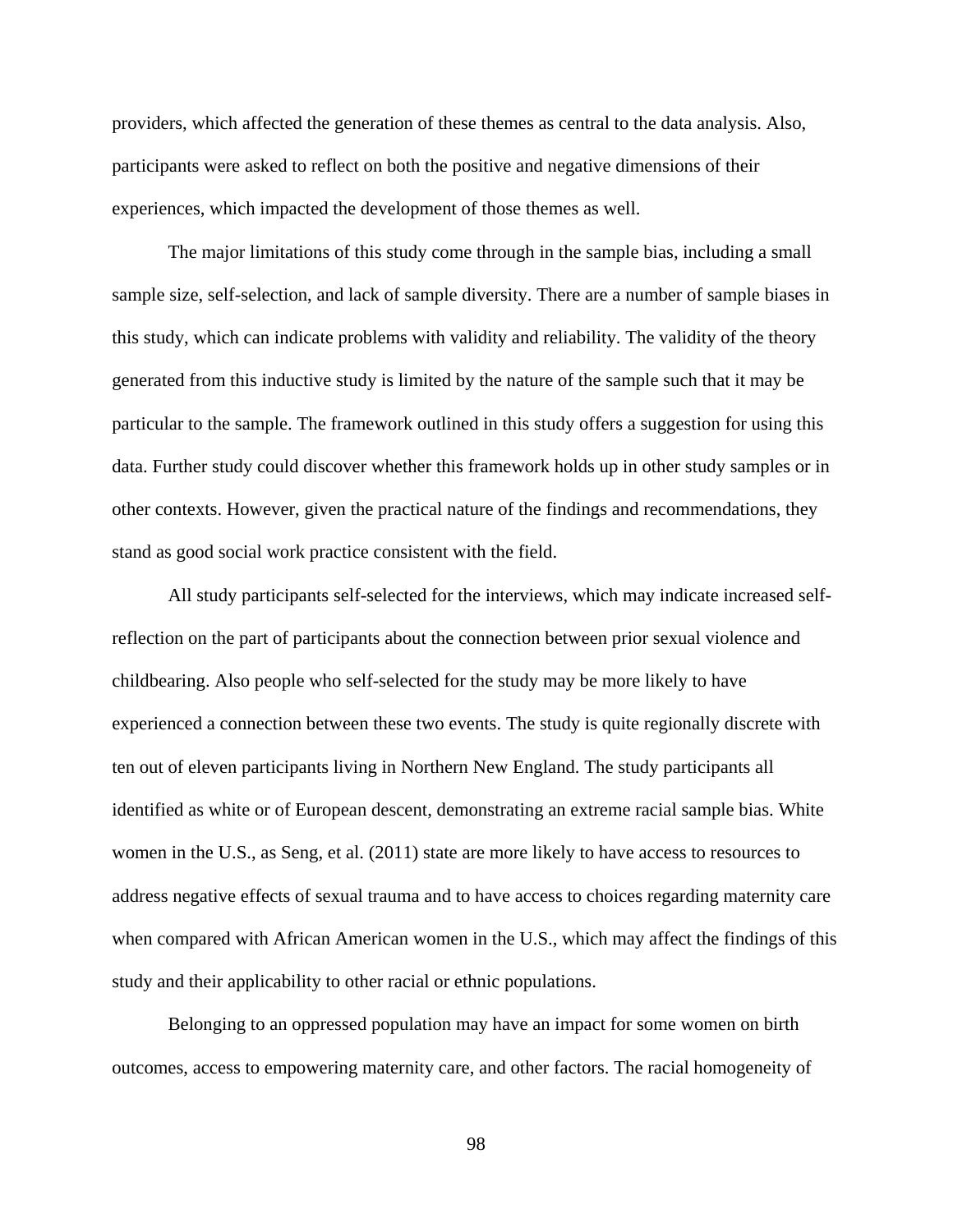this study and the lack of lesbian-identified study participants means that many important themes may be missed that could have emerged were the study sample more diverse. For example, Reed, et al. (2011) found that women who belong to sexual minorities may create a different meaning of childbearing and motherhood than heterosexual women. Also Collins (2000) states that mothering is an identity-affirming experience for black women, infused with Afro-centric values. It is possible that were this study replicated with a different population the themes generated would differ, which points to a lack of reliability for this study.

Economic status may influence the level of support and services available to different women in my sample. Prior therapeutic encounters, widespread community support, the ability to pay for childcare or have a safe place to live are all factors that could influence women's experiences of pregnancy and childbirth.

Finally, this study population is more likely to have chosen a home birth than the general U.S. population, with 5 out of 11 participants having home births for at least one child. A higher home birth population introduces several biases, including low-risk pregnancies, and may indicate increased empowerment over making decisions regarding maternity care. All of these biases in the sample are concerning because the sample universe is a very diverse population, which the study sample does not represent. As discussed above, further study should be done to examine whether the framework derived from this study applies to other populations, other contexts, and other regions.

# **Researcher Bias**

Corbin and Strauss (2008) stress the importance of researcher reflexivity in data collection and analysis in qualitative research. As they state, "due to this reciprocal influence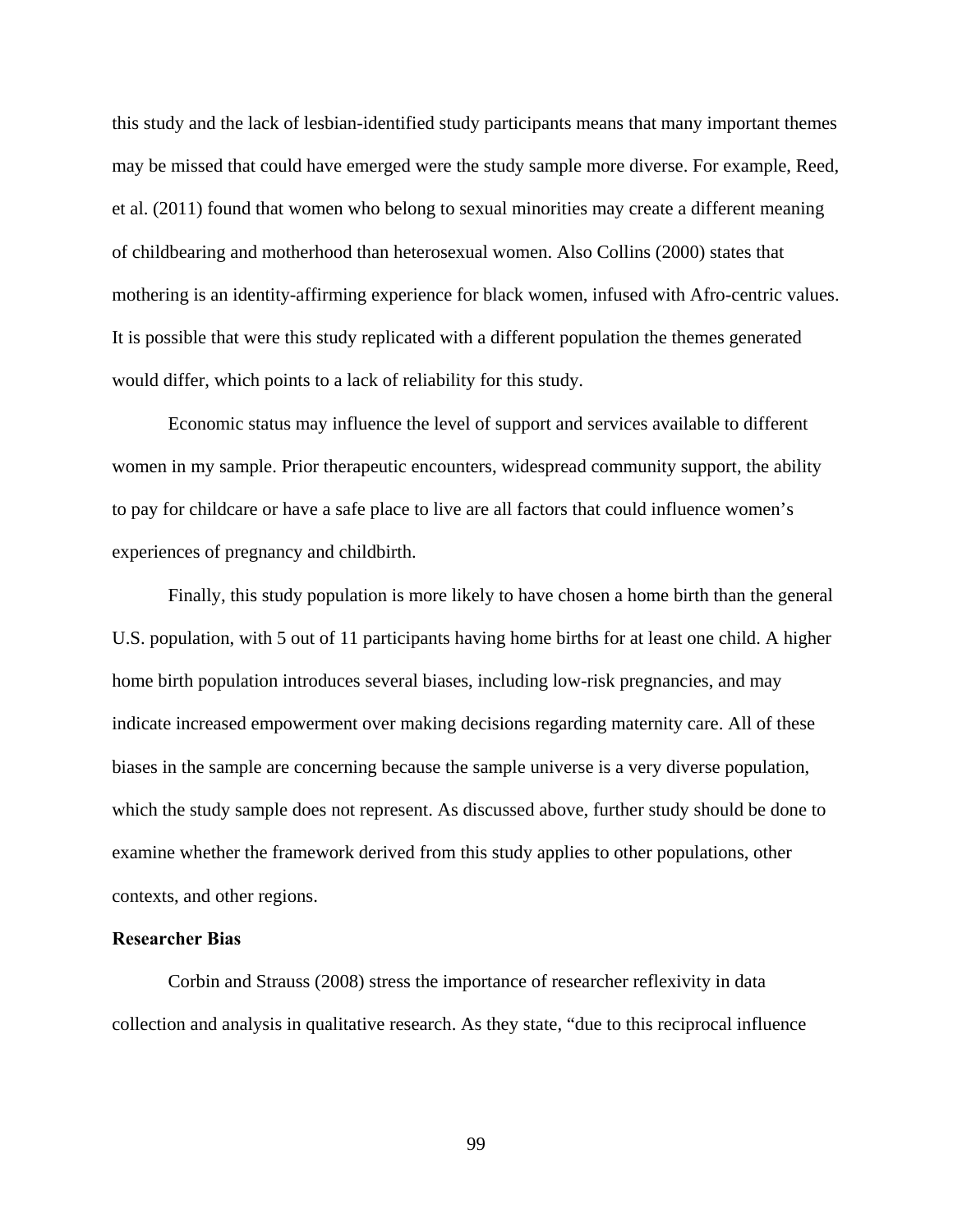[between researcher and participant], the researcher and the participants co-construct the research" (p. 31).

My social location as a researcher has a bearing on the study biases, including the use of personal connections for recruitment. I am a white-identified researcher living in the Northeast, which contributes to the homogeneity of the sample. I also had a home birth, which may contribute to the extreme sample bias in this regard. I used convenience sampling methods, recruiting through one homebirth midwifery practice, which contributed to the skewed sample regarding home birth. Finally, I identify as a mother who has a history of sexual violence. This shapes the research in several important ways. First, I would not have considered this research question if I did not first believe that my personal history with sexual violence impacted how I experienced pregnancy and childbirth. This may cause me to look for other women to reflect that same experience.

I used my research journal for bracketing throughout the research process, including after every interview to examine what personal emotions I experienced through the research process. I was very moved by the stories that study participants shared with me, and those emotional reactions are reflected in the research journal. My feelings about participant interviews most likely were communicated to participants through the interview process, and may have impacted their responses. Also in data analysis, these emotions could cause me to look for responses that resonate with my personal experience or to put greater gravity in responses that reflected my own. Conversely, my experiences as a mother and survivor of sexual violence may positively contribute to the study by promoting an intimate attunement and attention to participants' emotional experiences.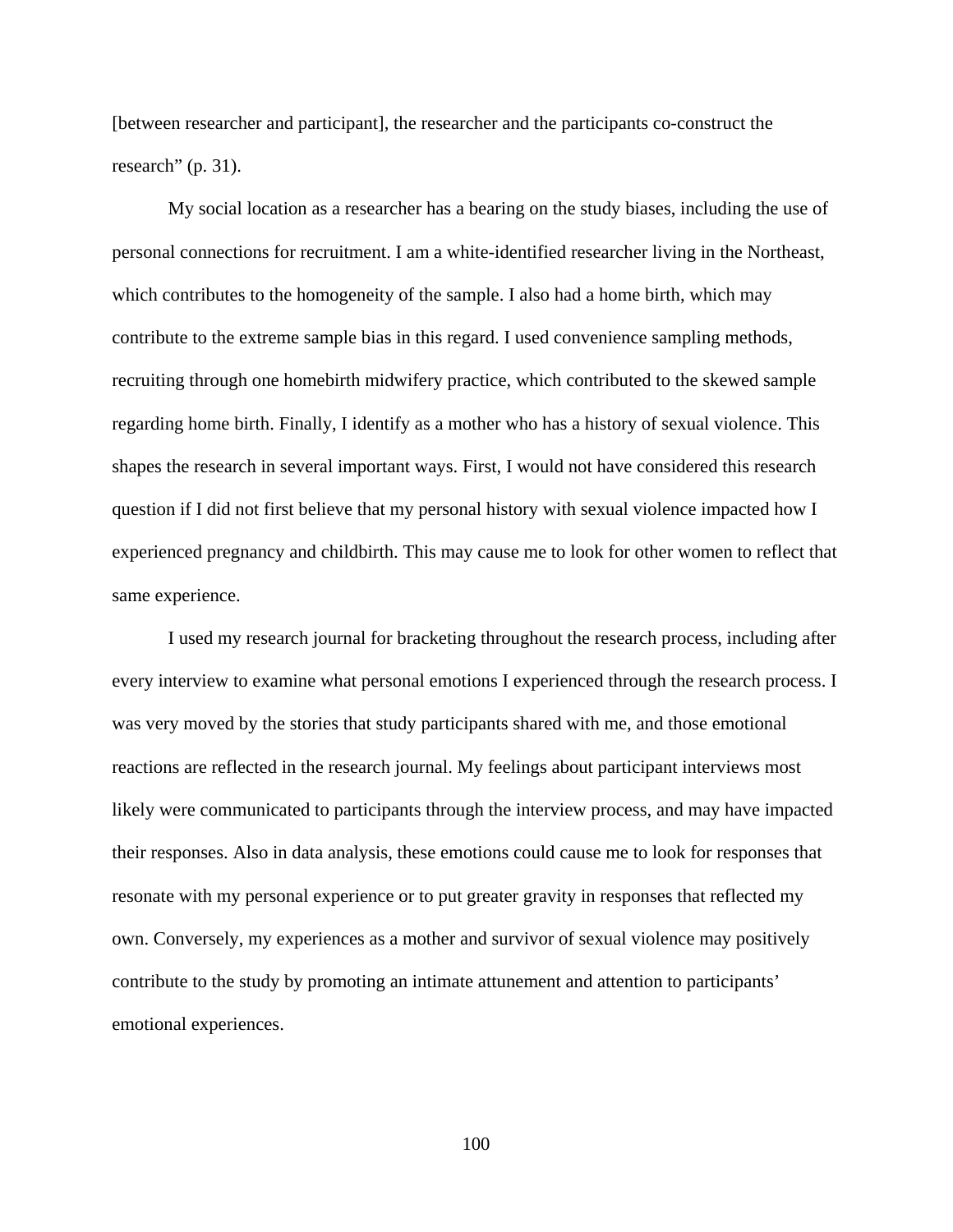My social location and membership in my own sample universe offer unique challenges and opportunities to the research design, data collection, and data analysis. Further study should be done with different locations and populations to compare these findings and search for reliability in themes or in the framework suggested here.

# **Areas for Further Research**

As mentioned previously there are many areas for further research that could provide wider knowledge about the research question. Further research should be conducted with different populations than the sample in this study and in different regions to discover whether the themes identified here retain their validity. It would be interesting to discover what different themes may arise in a different population.

The framework presented here to guide practice with childbearing women who are survivors of sexual violence could be tested to see if it resonates with women's experiences and whether it offers a positive contribution to social work and maternity care practice. Such testing could further refine how social workers and maternity care providers approach work with mothers who have a history of sexual violence.

Further research could be conducted as well into the dimensions of women's relationships with their maternity care providers, including comparing and contrasting different birth settings and maternity care models. This study provided positive support for homebirths and for the midwifery model of care, however, as previously stated the sample was not representative of the general population. It would be interesting to see what the positive and negative dimensions of birth experiences for survivors of sexual violence in an obstetric practice are compared with midwifery practice. I also recommend further research examining maternity care providers' perceptions of their clients with a history of sexual violence. This research query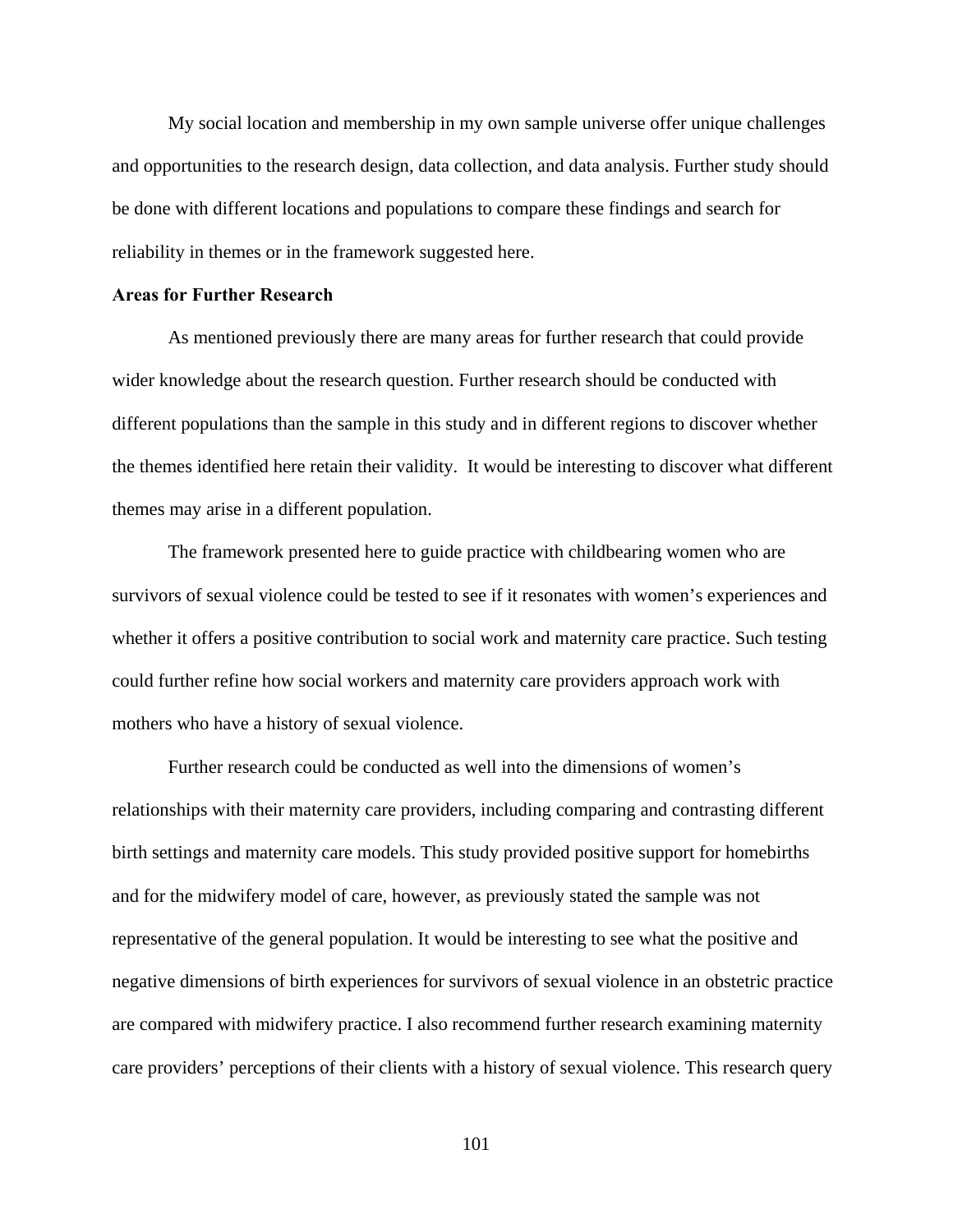could help illuminate whether women with a sexual trauma history are treated differently in maternity care than women without such a history and what issues doctors and midwives bring to the client/provider relationship.

I also recommend further research into how variables in type of trauma, severity of trauma, and relationship to perpetrator impact women's experiences with childbearing. This research could offer insight into some of the specific issues that may come up for women as they begin to mother their own children. I did not examine the relationship of the character of the sexual trauma participants experienced and its effect of childbearing in this study at all. Other studies have found that number of traumas, severity of trauma, and relationship to perpetrator all play a role in the long-term effects that survivors of sexual violence experience (Felitti, et al., 2006). These findings suggest that studies controlling for these factors could further illuminate the complicated relationship between sexual trauma and childbearing.

Though this research study increases the literature about how women with a history of sexual violence experience childbearing, there are many more aspects of this topic that could be studied, contributing to a greater depth of knowledge on this topic.

#### **Conclusion**

Sexual violence is, tragically, an enormous problem in U.S. society. Because it affects so many, understanding how sexual violence can impact and interfere with how women experience pregnancy and childbirth is important both for mothers and for care providers working with childbearing women.

This study provides important information about how women who have a history of sexual violence experience childbearing. The findings and discussion offered here are meant to maintain fidelity to the participants' voices and at the same time draw connections in the data.

102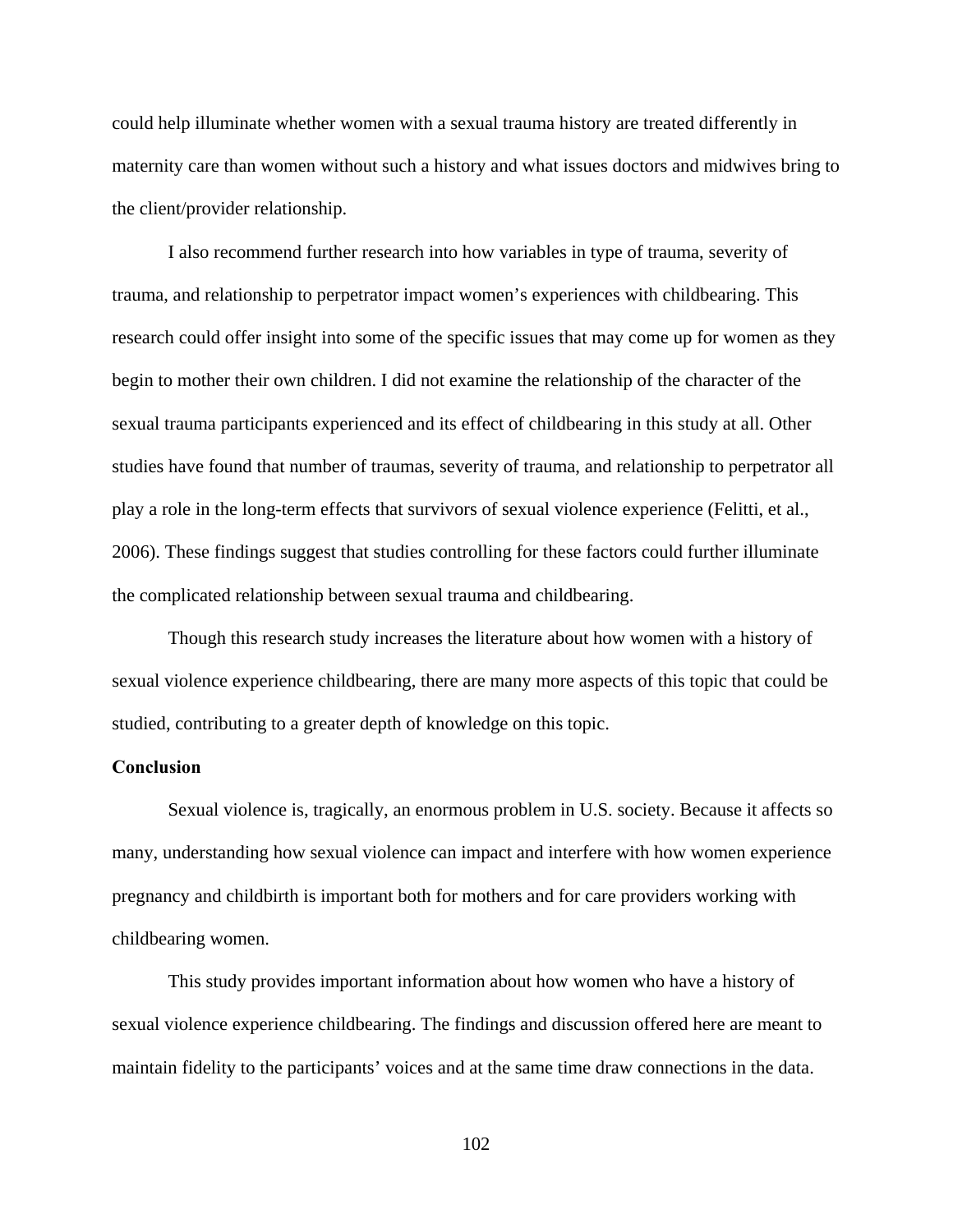The framework presented here distills the findings into four intersecting themes that can impact how women with a history of sexual violence experience pregnancy and childbirth. This framework is meant to guide social workers and maternity care providers in caring for these women throughout the childbearing year. It is also meant to provide information to childbearing women who have experienced prior sexual violence.

This study is limited by sample bias and sample homogeneity, prompting further research to continue to probe the research question. Though this study and the resulting framework are not generalizable, this research deepens our understanding of how women can be negatively affected by past sexual trauma in the childbearing year, how coping methods and relationships with care providers affect women's childbearing experiences, and of the growth and healing potential of pregnancy, childbirth, and becoming a mother.

The growth and healing that study participants describe experiencing through the process of having and mothering their children is inspiring and powerful. These women illustrate how triumph over past trauma can lead to long-term personal growth. One study participant, Lauren, explains beautifully how childbearing empowered her to stand up to an abuser and begin to see herself differently. She describes both psychological and spiritual development in this passage, summing up many of the voices in this study.

> It [childbearing] gave me courage, it gave me some kind of strength to actually tell my father to get out of my life, to know that my body was mine, that it didn't belong to somebody else, and there was a feeling of just really strong, some kind of interconnection with the divine. I can't explain it any more than that, just a feeling of this is a miracle, and this is what's supposed to be, not what happened back then [abuse].

> > 103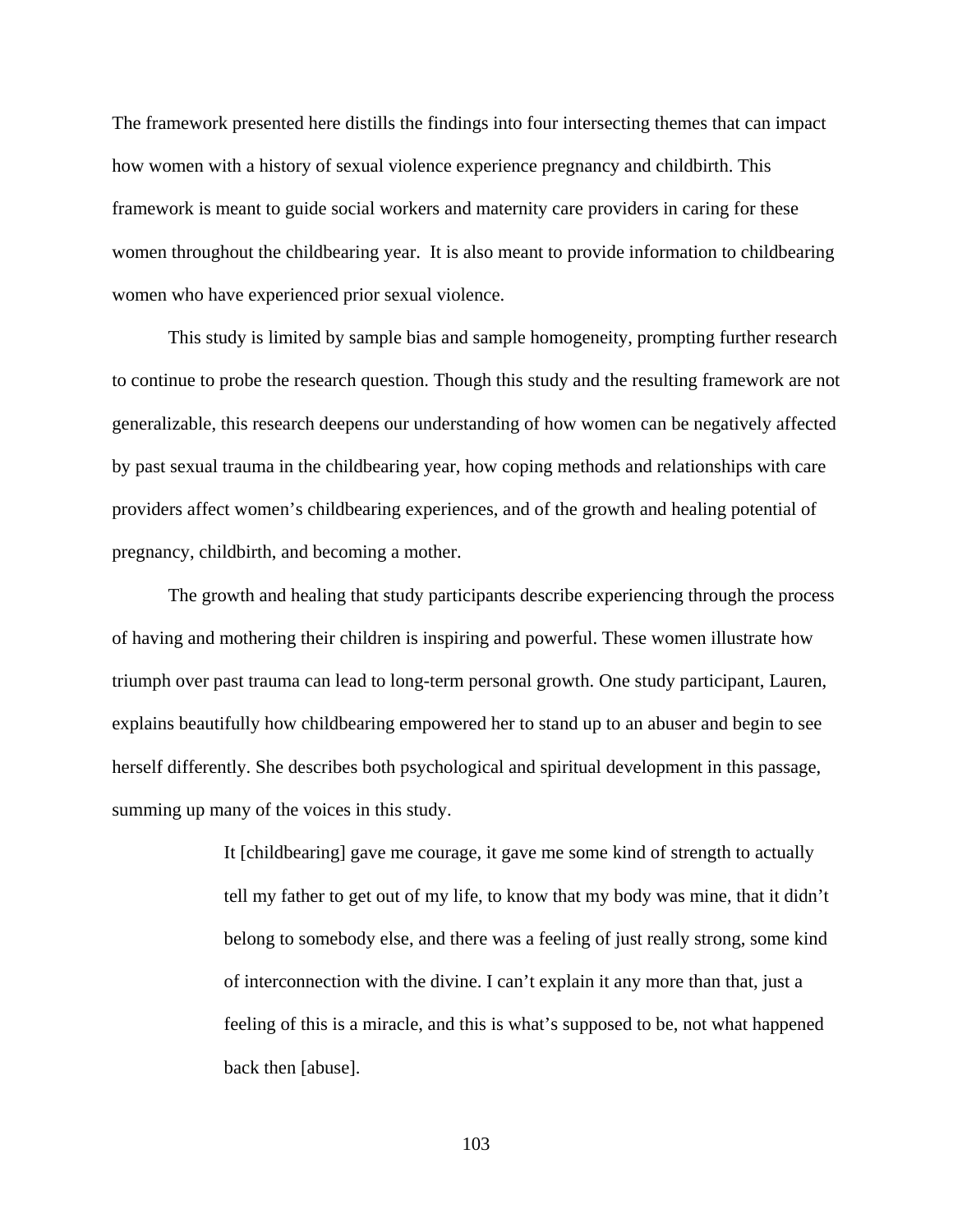All of us are changed as we walk through life. We are shaped by societal forces, by those around us, by our individual selves, and by the things that happen to us along the way. This study examines and connects two aspects of the participants' lives: sexual violence and childbearing and shows the varied and complex ways that the women in this study confront, cope with, and learn from experience. It is my hope that the information and the framework presented in this study will be of use to care providers and families in the childbearing year.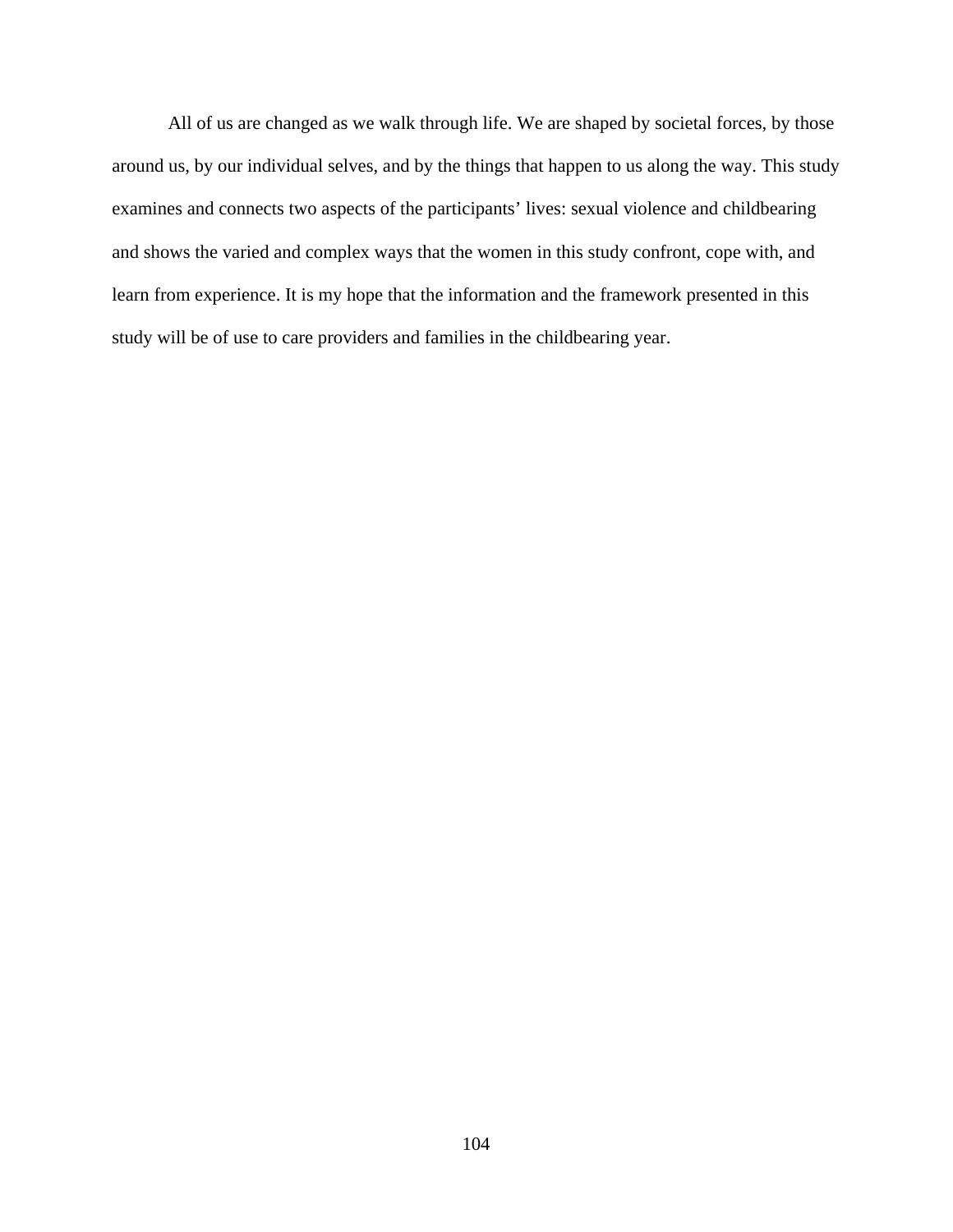#### **References**

- American Psychiatric Association. (2000). *Diagnostic and statistical manual of mental disorders*  (4th ed., text rev.). Washington, DC: Author.
- Bryanton, J., Gagnon, A., Johnston, C., & Hatem, M. (2007). Predictors of women's perceptions of the childbirth experience. *Journal of Obstetrics, Gynecology, and Neonatal Nursing*, *24*(37), 24-34.
- Centers for Disease Control. (2014). *Birth data: National vital statistics system.* [Data file]. Retrieved from: http://www.cdc.gov/nchs/births.htm

Collins, P. (2000). *Black feminist thought*. New York: Routledge.

- Corbin, J., & Strauss, A. (2008). *Basics of qualitative research: Techniques and procedures for developing grounded theory*. Los Angeles: Sage Publications.
- Crespi, L. (2001). And baby makes three: A dynamic look at developmen and conflicts in lesbian families. In D.F. Glazer & J. Drescher (Eds.), *Gay and Lesbian Parenting* (pp.7-29). Binghampton: The Hawthorn Medical Press.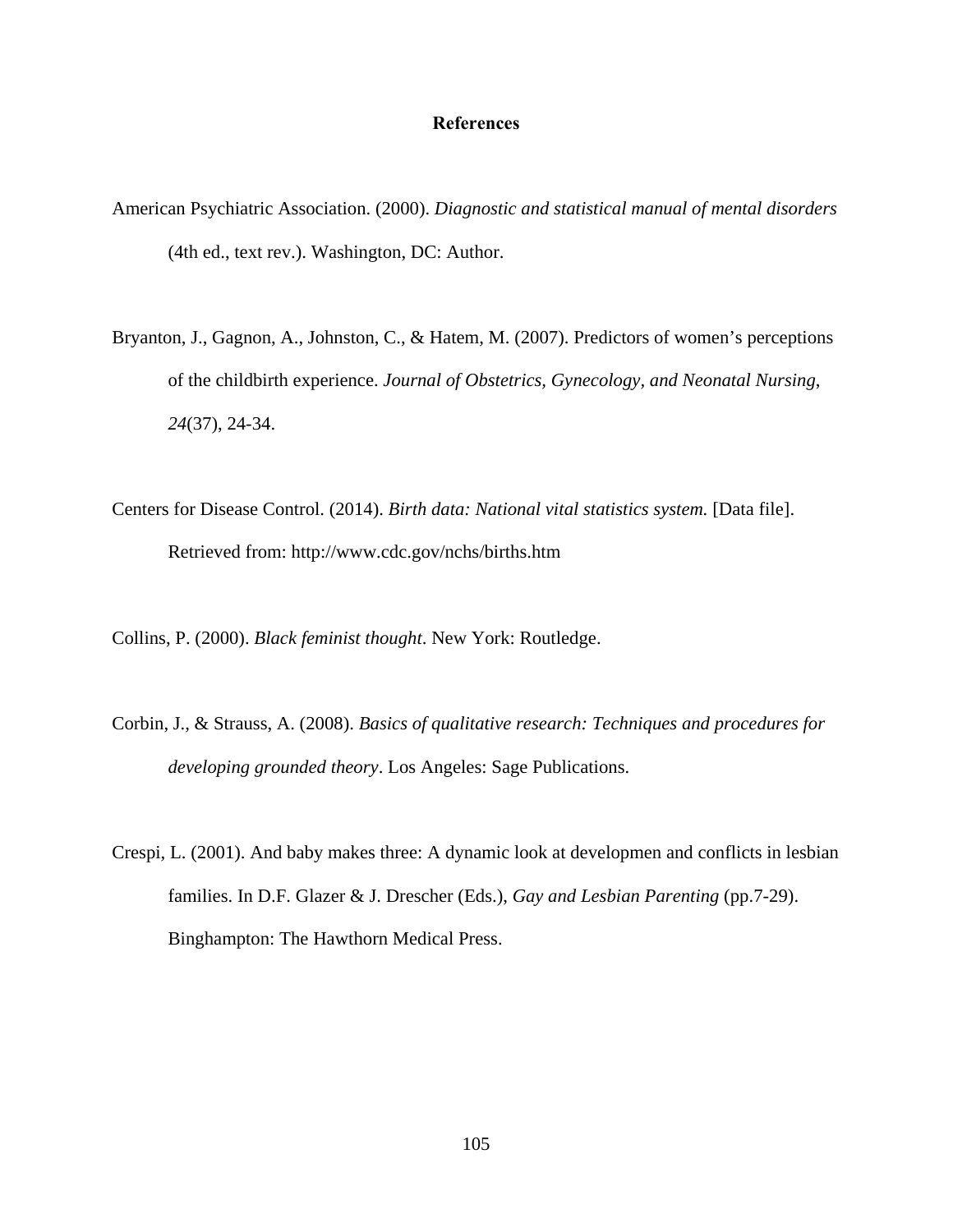- D'Andrea, W., Stolbach, B., Ford, J., van der Kolk, B., and Spinazzola, J. (2012). Understanding interpersonal trauma in children: Why we need a developmentally appropriate trauma diagnosis. *American Journal of Orthopsychiatry, 82*(2), 187-200.
- Dube, S., Felitti, V., Anda, R., Bremner, J., Walker, J., Whitfield, C., Perry, B., & Giles, W. (2006). The enduring affects of abuse and related adverse experiences in childhood: A convergence of evidence from neurobiology and epidemiology. *European Archives of Psychiatry and Clinical Neuroscience, 256*(3), 174-186.
- Eberhard-Gran, M., Slinning, K., & Eskild, A. (2008). Fear during labor: The impact of sexual abuse in adult life. *Journal of Psychosomatic Obstetrics & Gynecology, 29*(4), 258-261.
- Ethier, K.A. (1995). *Becoming a mother: Identity acquisition during the transition to motherhood.* Retrieved from: ProQuest Digital Dissertations. (AAT 9605592).
- Felitti, V., Dong, M., Giles, W., Brown, D., Whitfield, C., Anda, R., & Dube, S. (2005). Longterm consequences of child sexual abuse by gender of victim. *American Journal of Preventative Medicine, 28*(5), 430-438.
- Furber, C., Garrod, D., Maloney, E., Lovell, K., & McGowan, L. (2009). A qualitative study of mild to moderate psychological distress during pregnancy. *International Journal of Nursing Studies, 46*(1), 669-677.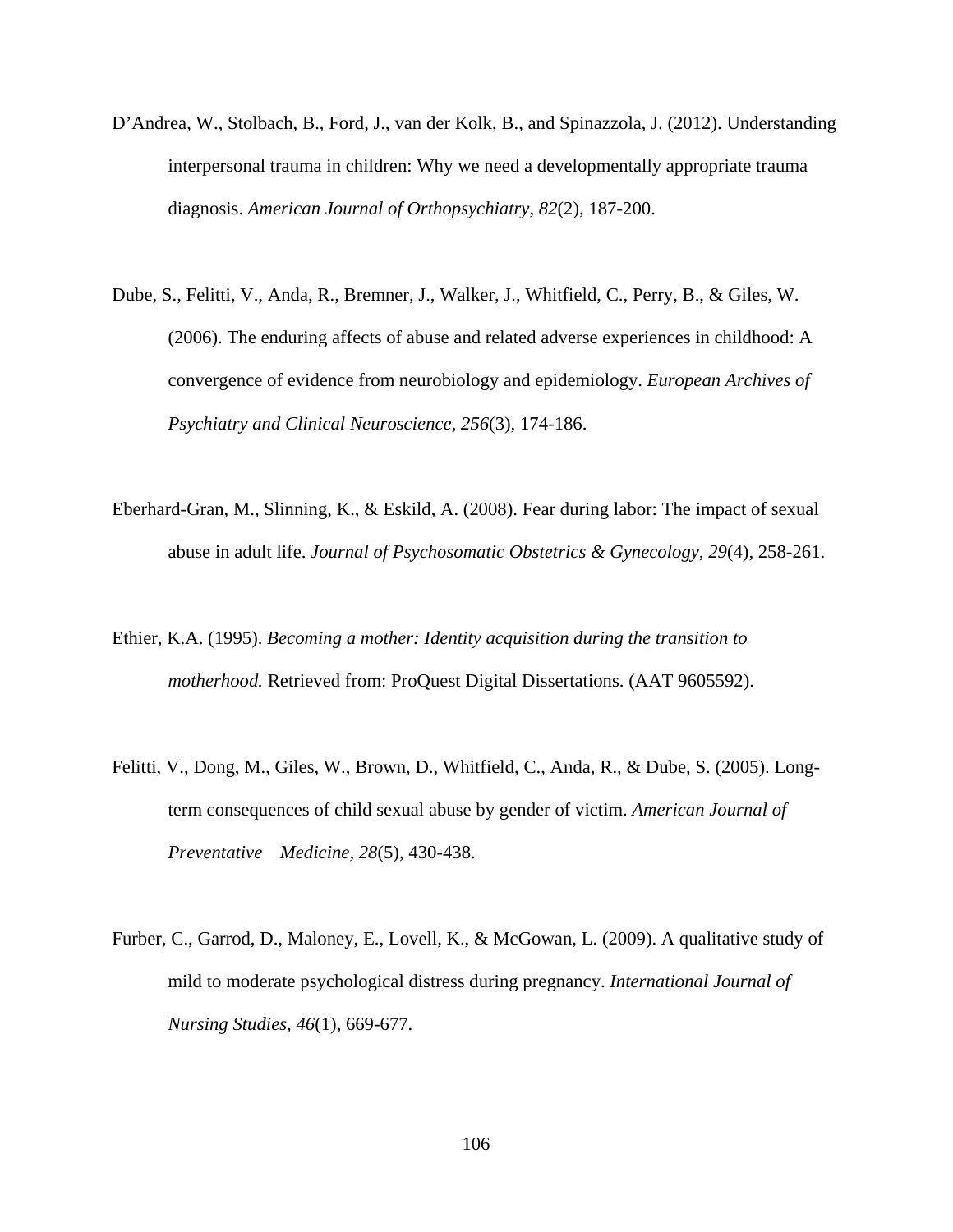- Gazmararian J.A., Lazorick S., Spitz A.M., Ballard T.J., Saltzman L.E., Marks J.S., (1996). Prevalence of violence against pregnant women: A review of the literature. *JAMA, 1996*(275), 1915–1920.
- Gibson, E. (2013). Women, birth practitioners, and models of pregnancy and birth: Does consensus exist? *Health Care for Women International, 35*(149), 149-174.
- Godderis, R. (2010). Precarious beginnings: Gendered risk discourses in psychiatric research literature about postpartum depression. *Health*, *14*(5), 451-466.
- Grimstad, H. & Schei, B. (1999). Pregnancy and delivery for women with a history of child sexual abuse. *Child Abuse and Neglect*, *23*(1), 81-90.
- Hadjigeorgiou, E., Kouta, C., Papastavrou, E., Papadopoulos, I., & Mårtensson, L. (2011). Women's perceptions of their right to choose the place of childbirth: An integrative review. *Midwifery, 28*(3), 380-390.
- Hall, K. (2008). Child sexual abuse and adult sexual problems: A new view of assessment and treatment. *Feminism and Psychology*, *18*(4), 546-556.

Hermann, J. (1997). *Trauma and Recovery.* New York: Basic Books.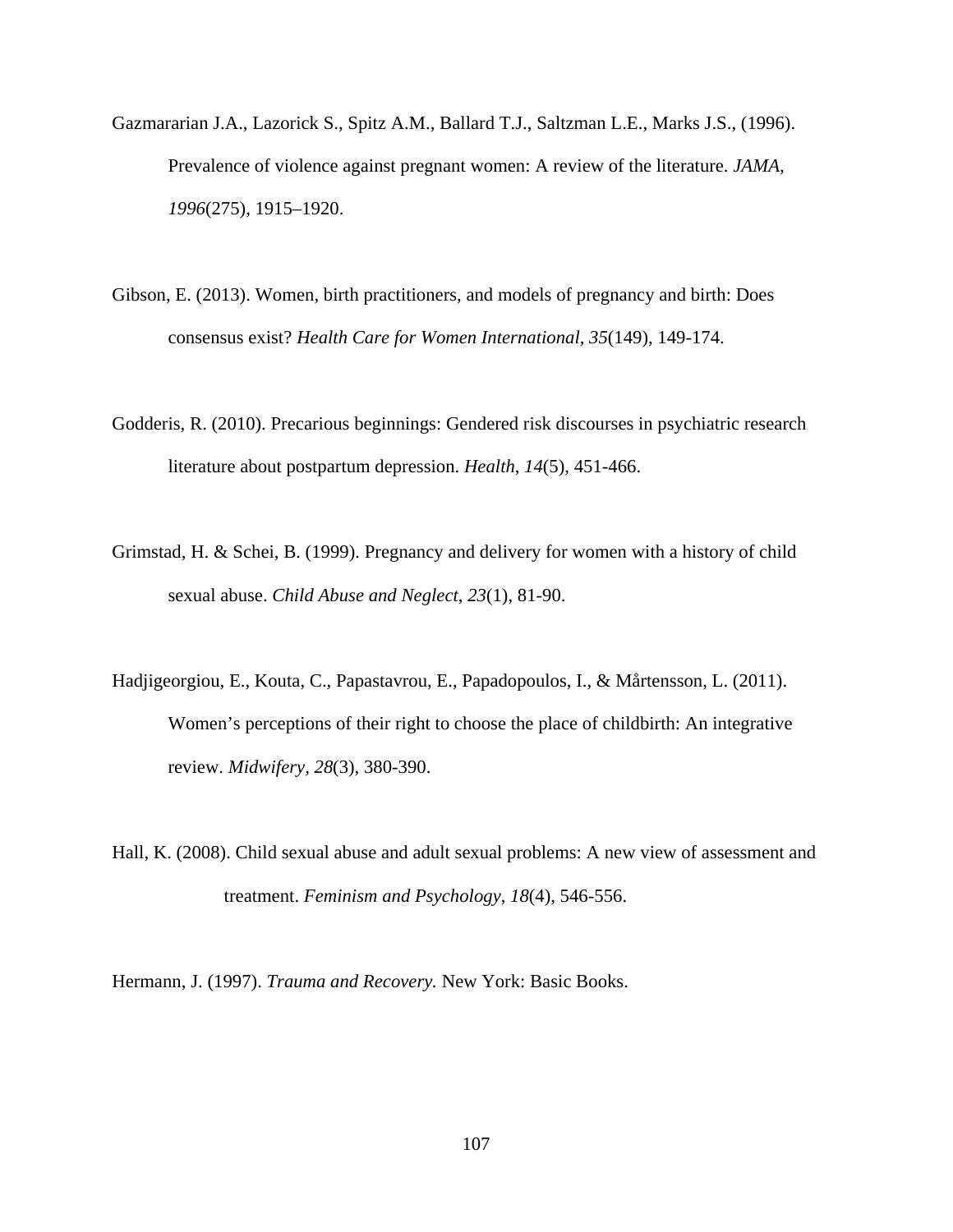- Hussain, R. & Khan, A. (2008). Women's perceptions and experiences of sexual violence in marital relationships and its effect on reproductive health. *Health Care for Women International*, *29*(5), 468-483.
- Irvine, A., Drew, P., & Sainsbury, R. (2013). 'Am I not answering your questions properly?' Clarification, adequacy and responsiveness in semi-structured telephone and face-to-face interviews. *Qualitative Research, 13*(1), 87-106.
- Jacobs, J. (1992). Child sexual abuse victimization and later sequelae during pregnancy and childbirth. *Journal of Child Sexual Abuse*, *1*(1), 103-112.
- Joseph, S. & Linley, P.A. (2006). Growth following adversity: Theoretical perspectives and implications for clinical practice. *Clinical Psychology Review, 26*(1), 1041-1053.
- Keating-Lefler, R. & Wilson, M. (2004). The experience of becoming a mother for single, unpartnered, medicaid-eligible, first-time mothers. *Clinical Scholarship, 36*(1), 23-29.
- Leeb, R., Paulozzi, L., Melanson, C., Simon, T., Arias, I. (2008). Child maltreatment surveillance: Uniform definitions for public health and recommended data elements, Version 1. *Centers for Disease Control and Prevention*. Retrieved from: http://www.cdc.gov/violenceprevention/pdf/cm\_surveillance-a.pdf.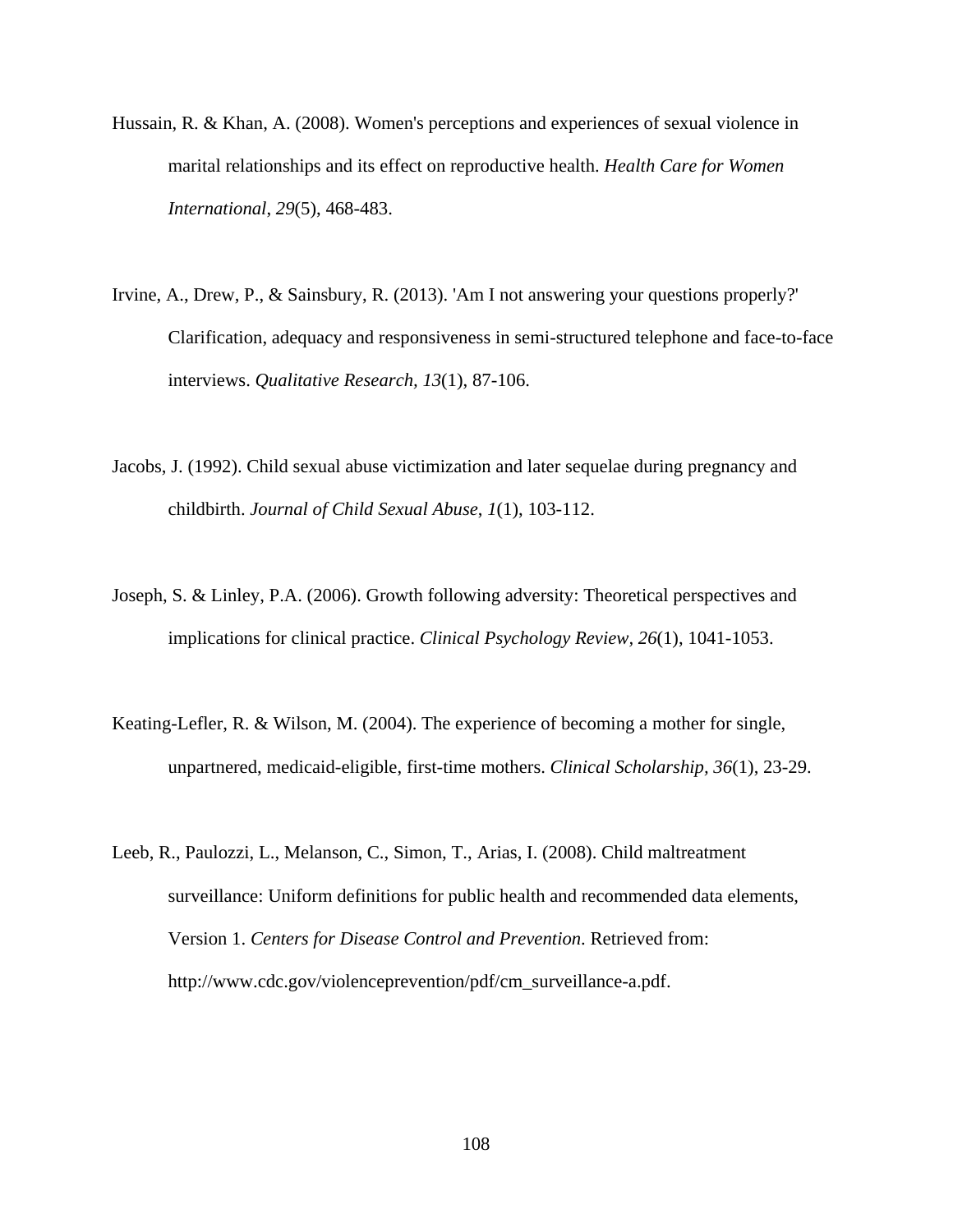- Lev-Wiesel, R., Daphna-Tekoah, S., & Hallak, M. (2009). Childhood sexual abuse as a predictor of birth-related posttraumatic stress and postpartum posttraumatic stress. *Child Abuse and Neglect, 33*(4), 877-887.
- Lev-Wiesel, R. & Daphna-Tekoa, S. (2007). Prenatal posttraumatic stress symptomatology in pregnant survivors of child sexual abuse: A brief report. *Journal of Loss & Trauma, 12*(2), 145-153.
- Levy, M. (2006). Maternity in the wake of terrorism: Rebirth or retraumatization? *Journal of Prenatal and Perinatal Psychology and Health, 20*(3), 221-248.
- Liang, B., Williams, L., & Siegel, J. (2006). Relational outcomes of child sexual trauma in female survivors: A longitudinal study. *Journal of Interpersonal Violence, 21*(1), 42-57.

Mardorossian, C. (2002). Towards a feminist theory of rape. *Signs*, *24*(3), 743-775.

- McMillen, C., Zuravin, S., Rideout, G. (1995). Perceived benefit from child sexual abuse. *Journal of Consulting and Clinical Psychology, 63*(6), 1037-1043.
- Miller, J. & Garran, A. (2007) *Racism in the United States: Implications for the helping professions.* New York: Cengage Learning.

Moraga, C. & Castillo, A. (eds.). (1988). *Esta puente, mi espalda.* San Francisco: Ism Press.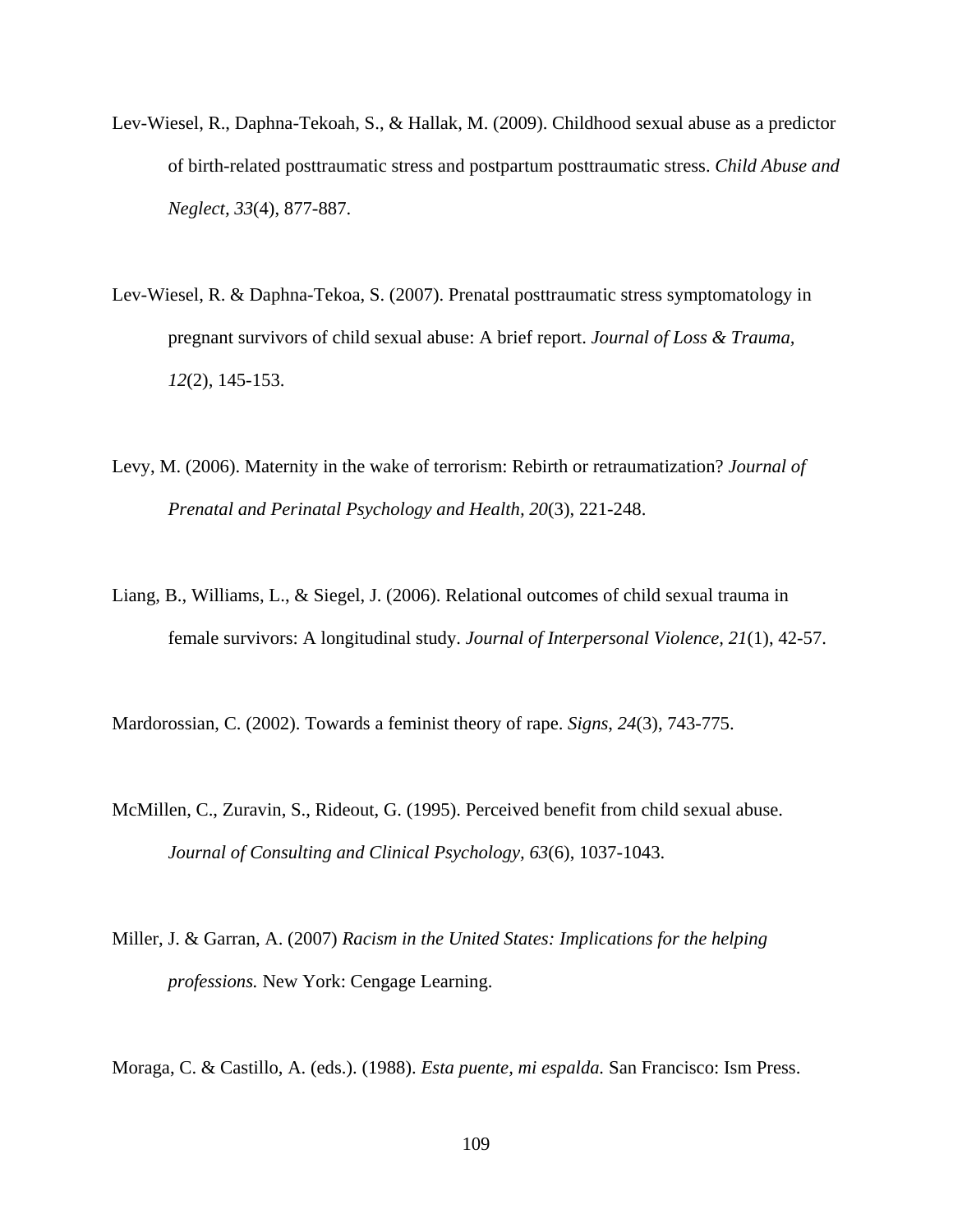- Moskowitz, S. (2011). Primary maternal preoccupation disrupted by trauma and loss: Early years of the project. *Journal of Infant, Child, and Adolescent Psychotherapy, 10*(2-3), 229-237.
- Nicholson, P. (1999). Loss, happiness, and postpartum depression: The ultimate paradox. *Canadian Psychology, 40*(2), 162-178.
- Notman, M. & Lester, E. (1988) Pregnancy and object relations: Clinical considerations.  *Psychoanalytic Inquiry Special Issue: Pregnancy, 8*(2), 196-221.
- Rauch, S., Oetting, S., Defever, E., Graham-Bermann, S., & Seng, J. (2013). Optimism, coping, and posttraumatic stress severity in women in the childbearing year. *Psychological Trauma: Theory, Research, Practice, and Policy, 5*(1), 77-83.
- Reed, S., Miller, R. & Timm, T. (2011). Identity and agency: The meaning and value of pregnancy for young black lesbians. *Psychology of Women Quarterly*, *35*(571), 571-581.
- Rhodes, N. & Hutchinson, S. (1994). Labor experiences of child sexual abuse survivors. *Birth: Issues in Perinatal Care, 21*(4), 213-220.
- Rodgers, C., Lang, A., Twamley, E., & Stein, M. (2003). Sexual trauma and pregnancy: A conceptual framework. *Journal of women's health, 12*(10), 961-972.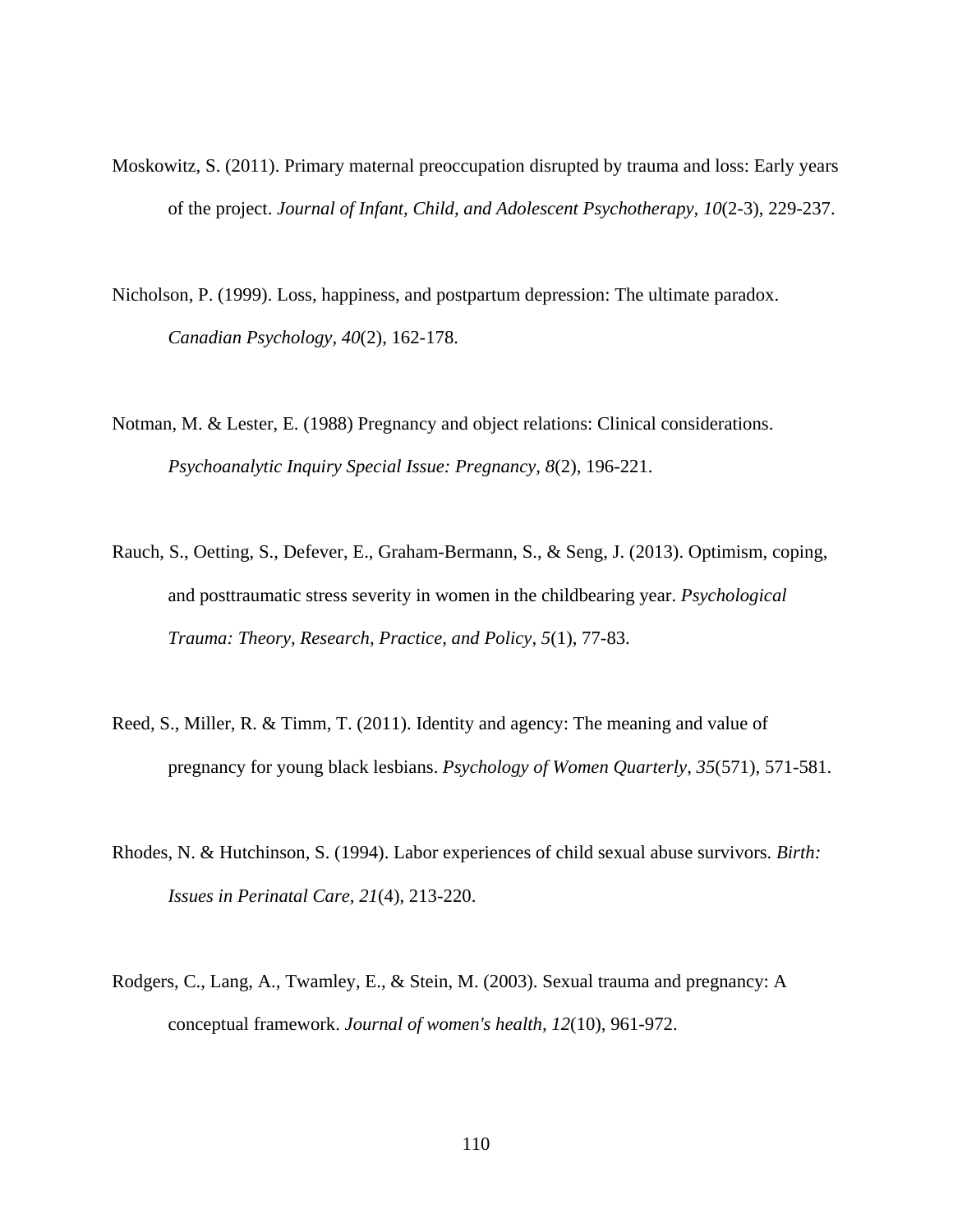- Rothschild, B. (2000) *The Body Remembers: The Psychophysiology of Trauma and Trauma Treatment.* New York: W.W. Norton & Company.
- Perrot, K., Morris, E., Martins, J., & Romans R. (1998). Cognitive coping styles of women sexually abused in childhood: A qualitative study. *Child Abuse & Neglect, 22*(11), 1135- 1149.
- Sachs, D., Sa'ar, A., & Aharoni, S. (2007). How can I feel for others when I myself am being beaten?: The impact of the armed conflict on women in Israel. *Sex Roles, 57*(34), 593- 606.
- Sapountzi-Krepia, D., Tsaloglidou, A., Psychogiou, M., Lazaridou, C., & Julkunen, K.V. (2011). Mother's experiences of pregnancy, labour, and childbirth: A qualitative study in Northern Greece. *International Journal of Nursing Practice, 17*, 583-590.
- Schneider, D. (2012). The miracle bearers: Narratives of birthing women and implications for spiritually-informed social work practice. *Journal of Social Science Research, 38*(2), 212-230.
- Schwerdtfeger, K. (2009). The appraisal of quantitative and qualitative trauma-focused research procedures among pregnant participants. *Journal of Empirical Research on Human Ethics, 4*(4), 39-51.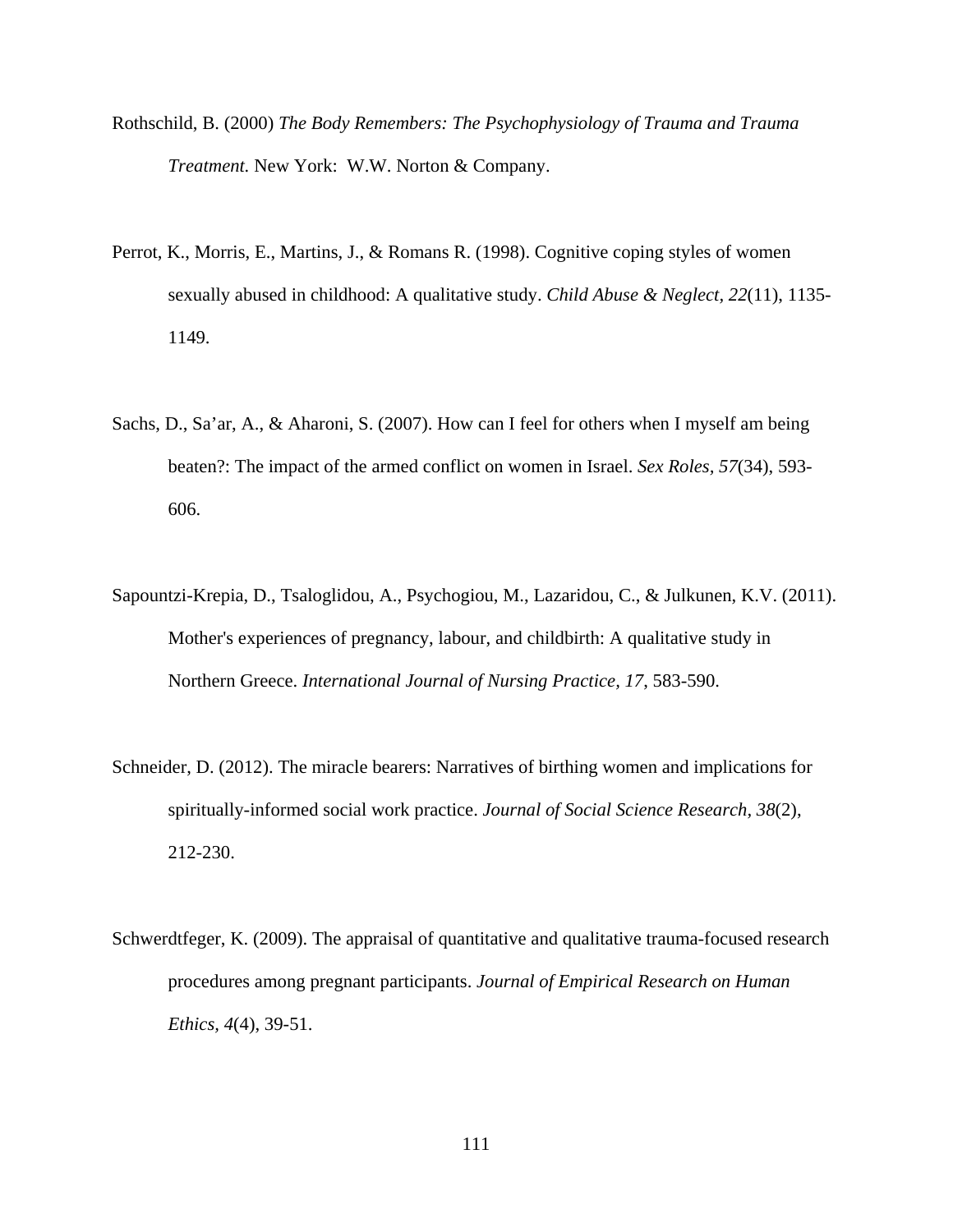- Schwerdtfeger, K. & Wampler, K. (2009). Sexual trauma and pregnancy: A qualitative exploration of women's dual life experience. *Contemporary Family Therapy, 31*(1), 100- 122.
- Seng, J., Kohn-Wood, L., McPherson, M., & Sperlich, M. (2011). Disparity in posttraumatic stress disorder diagnosis among African American pregnant women. *Archives of Women's Mental Health, 14*(4), 295-306.
- Seng, J., Low, L.K., Sparbel, K., & Killion, C. (2002). Abuse-related post-traumatic stress during the childbearing year. *Issues and Innovations in Nursing Practice, 46*(6), 604-613.
- Seng, J., Sparbel, K., Low, L.K., & Killion, C. (2002). Abuse-related posttraumatic stress and desired maternity care practices: Women's perspectives. *Journal of Midwifery and Women's Health, 47*(5), 360-370.
- Simkin, P. & Klaus, P. (2004). *When survivors give birth.* New York: Classic Day.
- Smith, J.A. (1999). Identity development during the transition to motherhood: An interpretive, phenomenological analysis. *Journal of Reproductive and Infant Psychology, 17*(3), 281- 299.
- Sperlich, M. & Seng, J. (2008). *Survivor moms: Women's stories of birthing, mothering, and healing after sexual abuse*. Eugene, Oregon: Motherbaby Press.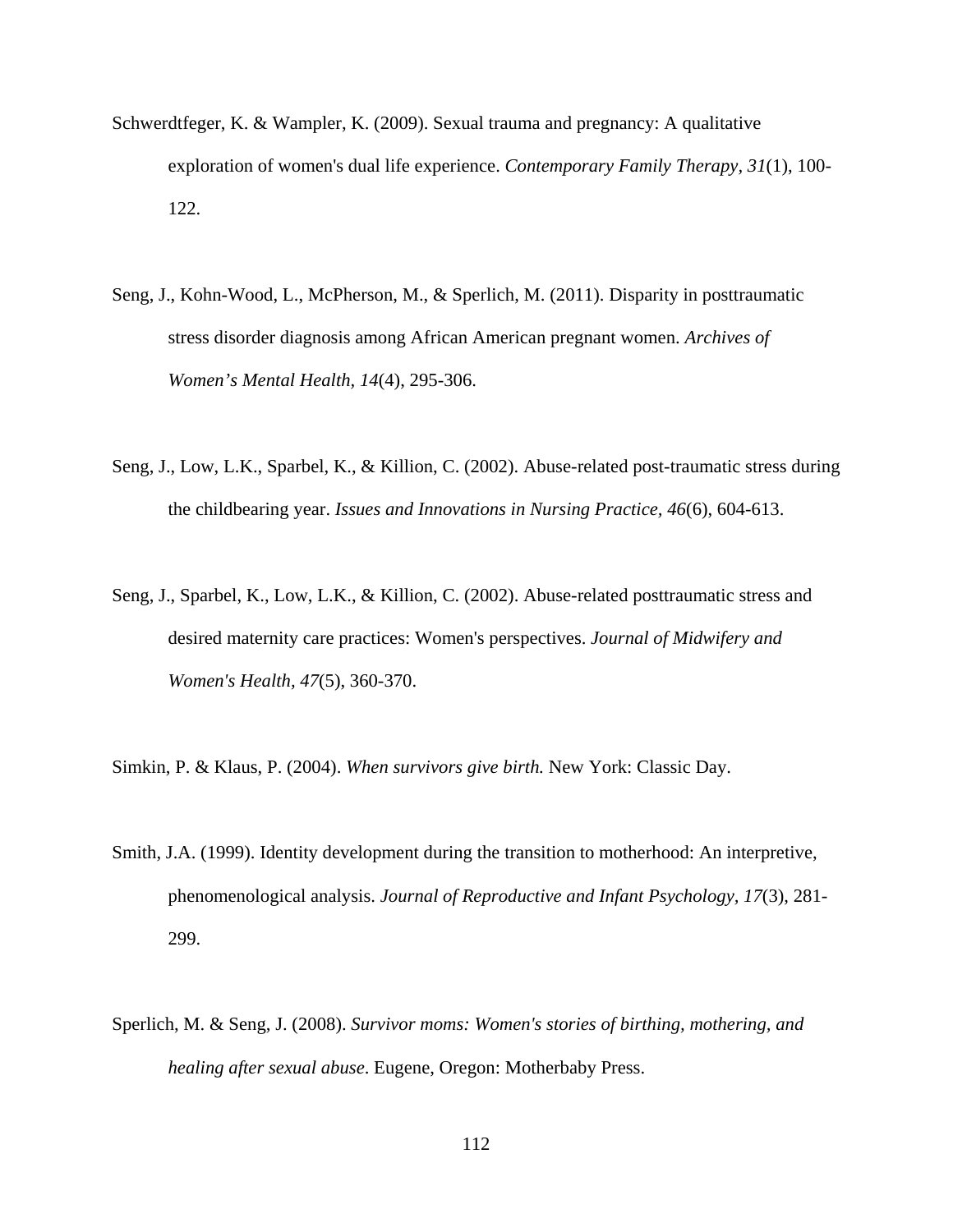- Steel, J., Sanna, L., Hammond, B., Whipple, J., & Cross, H. (2003). Psychological sequelae of child sexual abuse: abuse-related characteristics, coping style, and attributional style. *Child abuse and neglect, 28*, 785-801.
- Stewart, F. & Trussel, J. (2000). Prevention of Pregnancy Resulting from Rape. *American Journal of Preventive Medicine, 19*(4), 228-229.
- Tedeschi, R. (1999). Violence transformed: Posttraumatic growth in survivors and their societies. *Aggression and Violent Behavior, 4*(3), 319-341.
- Townsend, T. (2008). Protecting our daughters: Intersection of race, class, and gender in African American mother's socialization of their daughter's heterosexuality. *Sex Roles, 59*, 429- 442.
- Tufford, L & Newman, P. (2010). Bracketing in qualitative research. *Qualitative Social Work, 0*(0), 117.
- Tummala-Narra, P. & Kallivayalil, D. (2012). Relational experiences of complex trauma survivors in treatment: Preliminary findings from a naturalistic study. *Trauma: theory, research, practice, and policy, 4*(6), 640-648.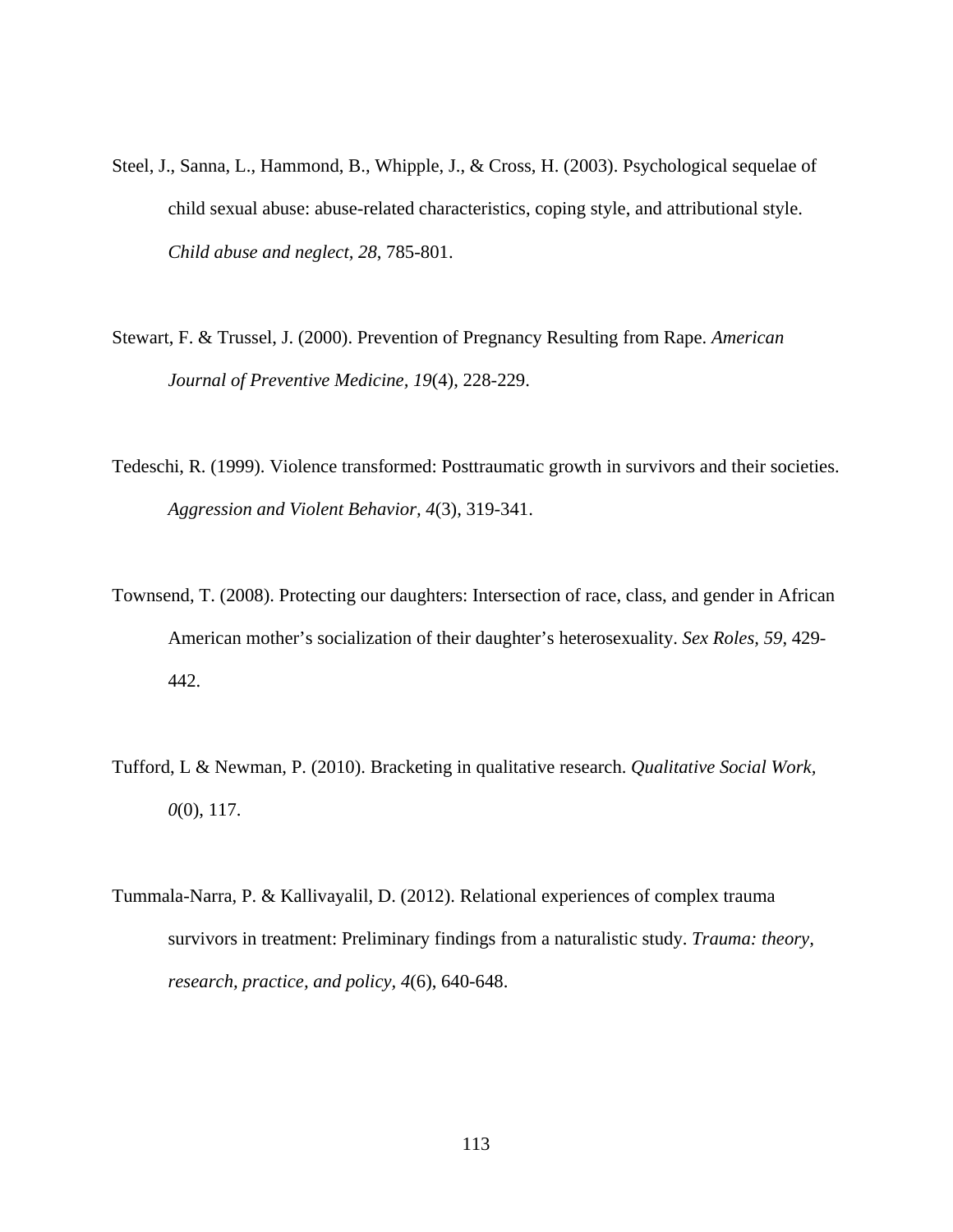- Vancouver Coastal Health Women's Committee. (2009). Framework for girls' and womencentered health: An implementation guide for Vancouver Coastal Health. Retreived from: http://www.vch.ca/media/Framework-for-Girls-and-Women-centred%20Health.pdf.
- Van Der Hulst, L., Bonsel, G., Eskes, M., Birnie, E., Van Teijlingen, & Bleker, O. (2006). Bad experience: Good birthing: Dutch low-risk pregnant women with a history of sexual abuse. *Journal of Psychosomatic Obstetrics and Gynecology*, *27*(1), 59-76.
- Vigil, J., Geary, D., & Byrd-Craven, J. (2005). A life history assessment of early childhood sexual abuse in women. *Developmental Psychology, 41*(3), 553-561.
- Winnicott, D.W. (1960). Ego distortion in terms of true and false self. In *The Maturational Process and the Facilitating Environment.* (pp. 140-152). New York: Int. Univ. Press.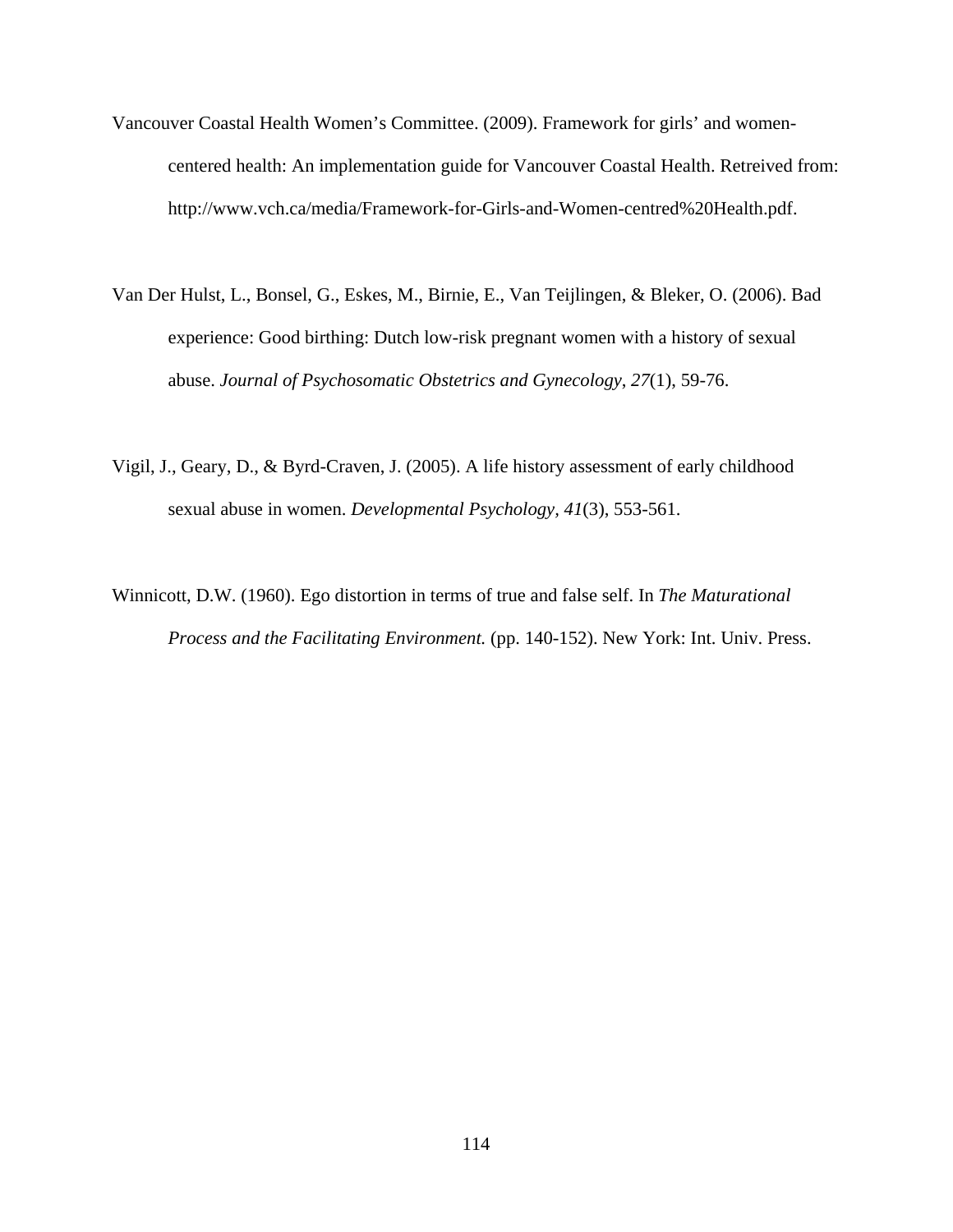**Appendix A: Recruitment Letter and Facebook Post** 



# Greetings!

My name is Gretchen Davidson, and I am a graduate student at Smith College School for Social Work. I am currently conducting a research study to fulfill the thesis requirement of my graduate program. This study, titled: *Survivors of Sexual Violence and their Experiences with Pregnancy, Labor, and Childbirth* will explore how women who have a sexual trauma history experience pregnancy and childbirth. Participation in this study is confidential.

# **As part of the study, you would be asked to participate in a 45-minute interview in-person or over the phone that will be audio recorded. In order to be part of the study you must:**

- be a woman who has experienced unwanted sexual contact prior to becoming pregnant
- have at least one living, biological child who is over 6 weeks old
- be able to complete the interview in English
- be willing to participate in the study

**Your participation in this study will be kept confidential.** You will not be monetarily compensated for participating in this study. Some study participants find they benefit from talking about their experiences. Participation in this study also carries the risk of causing psychological distress due to talking about difficult past experiences. The results of this study may be published or used in presentations, though individual identities will be disguised. Participants have the right to withdraw from the study at any time.

**If you are interested in participating in this study you may contact me by email at or by phone at .** If someone you know would be interested in being interviewed for this study, please forward this message to them.

# **Thank you for your time and consideration and I look forward to hearing from you!**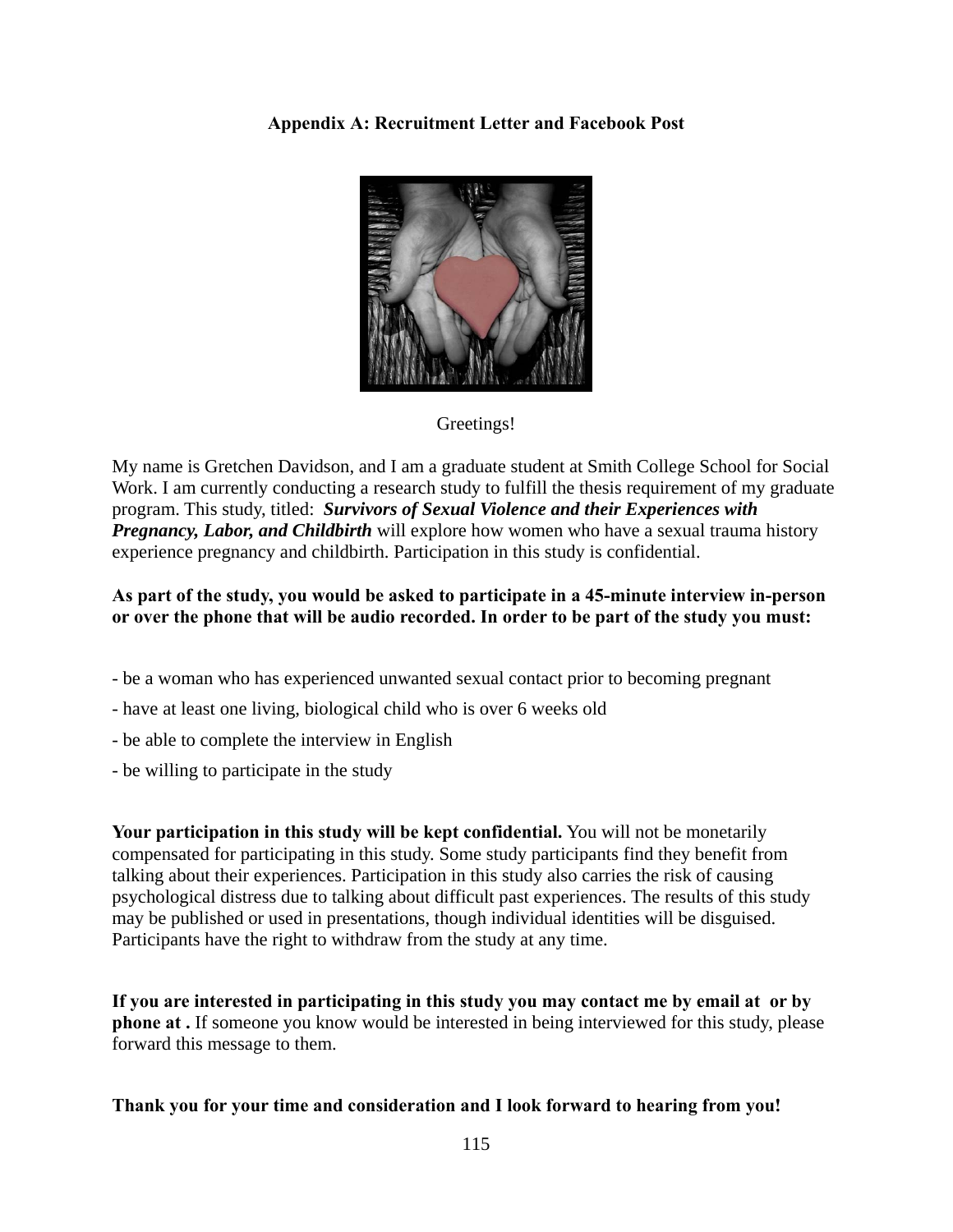# **Appendix B: Informed Consent Form**



# **Consent to Participate in a Research Study Smith College ● Northampton, MA**

**………………………………………………………………………………….** 

**Title of Study: Survivors of Sexual Violence and their Experiences with Pregnancy, Labor, and** 

#### **Childbirth**

#### **Investigator(s):**

Gretchen Davidson

**………………………………………………………………………………….** 

#### **Introduction**

- You are being asked to participate in a research study examining how mothers who have a history of unwanted sexual contact experience pregnancy and childbirth.
- You were selected as a participant because of you have experienced unwanted sexual contact and are a mother who has given birth to a child who is at least 6 weeks old.
- I ask that you read this form and ask any questions that you may have before agreeing to be in the study.
- I have completed the CITI on line training course prior to HSR approval. The certificate of completion is on file at the SSW

#### **Purpose of Study**

- The purpose of the study is to gain a deeper understanding of the relationship between unwanted sexual contact and women's experiences with pregnancy and childbirth. The purpose of conducting in-depth interviews is to gain this understanding through women's own words.
- This study is being conducted as a thesis requirement for my master's in social work degree.
- Ultimately, this research may be published or presented at professional conferences.

#### **Description of the Study Procedures**

 If you agree to be in this study, you will be asked to do the following things: Participate in a one-time 45 minute interview with the researcher. This interview will be audio recorded and transcribed. This interview will discuss your experiences with pregnancy and childbirth and may involve discussion of your experiences with sexual violence. During this interview I will also ask the following demographic questions: your current age, age at first birth, race, sexual orientation, and income level.

#### **Risks/Discomforts of Being in this Study**

• The study has the following risks. First, the interview questions may elicit distressing memories about the sexual violence you experienced and about your previous pregnancies and labors. Second, these memories could cause psychological distress. Before the interview I will mail to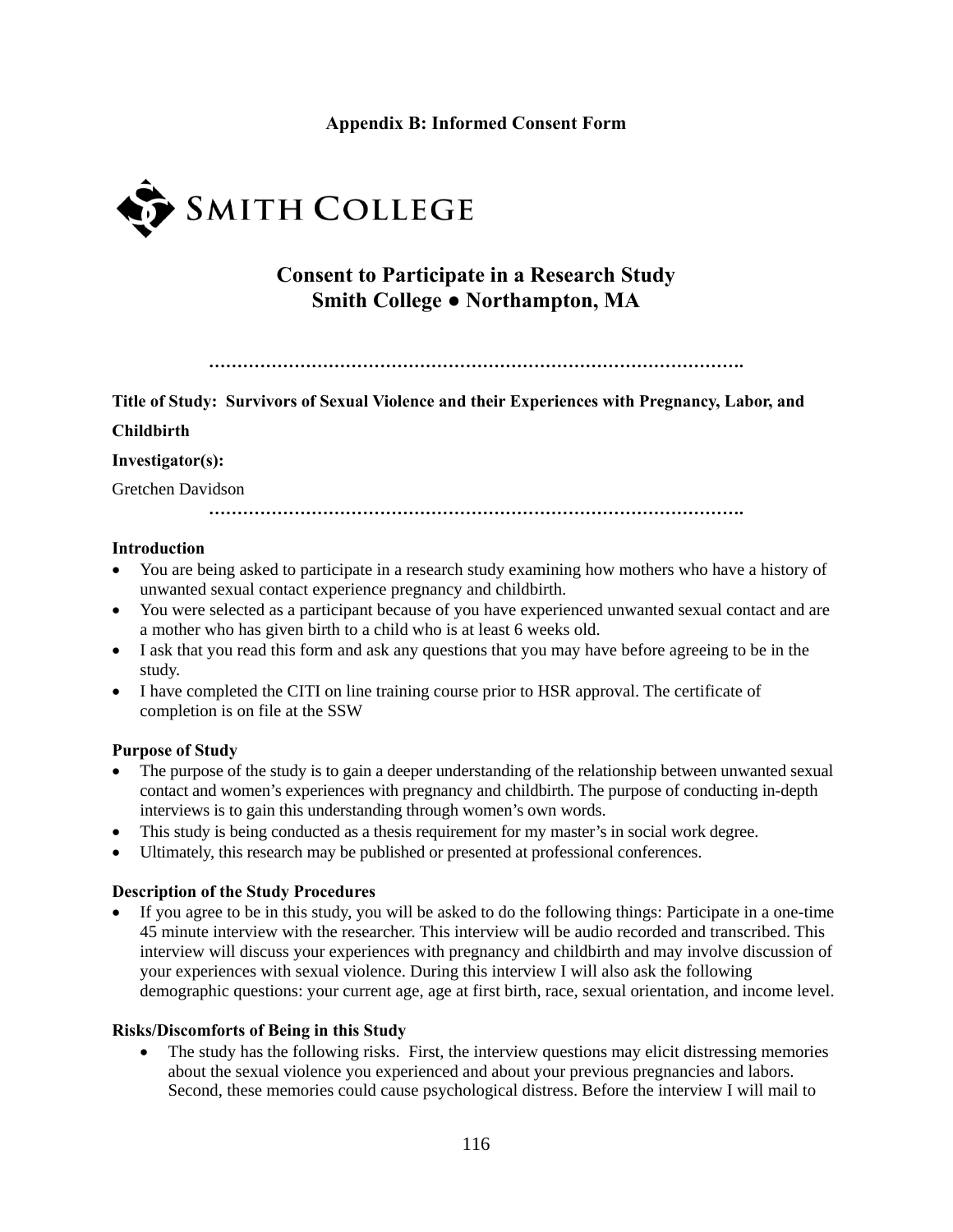you a mental health resource sheet that describes how to access mental health resources, including crisis services in your area. These resources are available should you experience psychological distress as a result of participation in this study.

### **Benefits of Being in the Study**

 The benefits of participation in this study are that many women find it helpful to discuss issues that are important to them, such as pregnancy and birth experiences and even negative experiences such as sexual violence. You may gain insight into your own past experiences as a result of participating in this study.

### **Confidentiality**

- The records of this study will be kept strictly confidential. Research records will be kept in a locked file, and all electronic information will be coded and secured using a password protected file. Only the researcher and a paid transcriber who has signed a confidentiality agreement will have access to the audio recordings. I will not include any information in any report I may publish that would make it possible to identify you.
- The data will be kept for at least three years according to Federal regulations. They may be kept longer if still needed for research. After the three years, or whenever the data are no longer being used, all data will be destroyed.
- Your information will be identified by a pseudonym, and any quotes from your interview that appear in the report will be represented by this pseudonym that has no connection to your actual name.

### **Payments**

You will not receive any financial payment for your participation.

### **Right to Refuse or Withdraw**

 The decision to participate in this study is entirely up to you.You may refuse to take part in the study *at any time* without affecting your relationship with the researchers of this study or Smith College. Your decision to refuse will not result in any loss of benefits (including access to services) to which you are otherwise entitled. You have the right not to answer any single question, as well as to withdraw completely at any point during the study. If you choose to withdraw, the researcher will not use any of your information collected for this study. You must notify the researcher of your decision to withdraw by email or phone by January 5, 2014. After that date, your information will be part of the thesis, dissertation or final report.

#### **Right to Ask Questions and Report Concerns**

 You have the right to ask questions about this research study and to have those questions answered by me before, during, or after the research. If you have any further questions about the study, at any time feel free to contact me, Gretchen Davidson at or by telephone at . If you like, a summary of the results of the study will be sent to you. If you have any other concerns about your rights as a research participant, or if you have any problems as a result of your participation, you may contact the Chair of the Smith College School for Social Work Human Subjects Committee at (413) 585-7974.

#### **Consent**

 Your signature below indicates that you have decided to volunteer as a research participant for this study, and that you have read and understood the information provided above. You will be given a signed and dated copy of this form to keep, along with any other printed materials deemed necessary by the study researcher.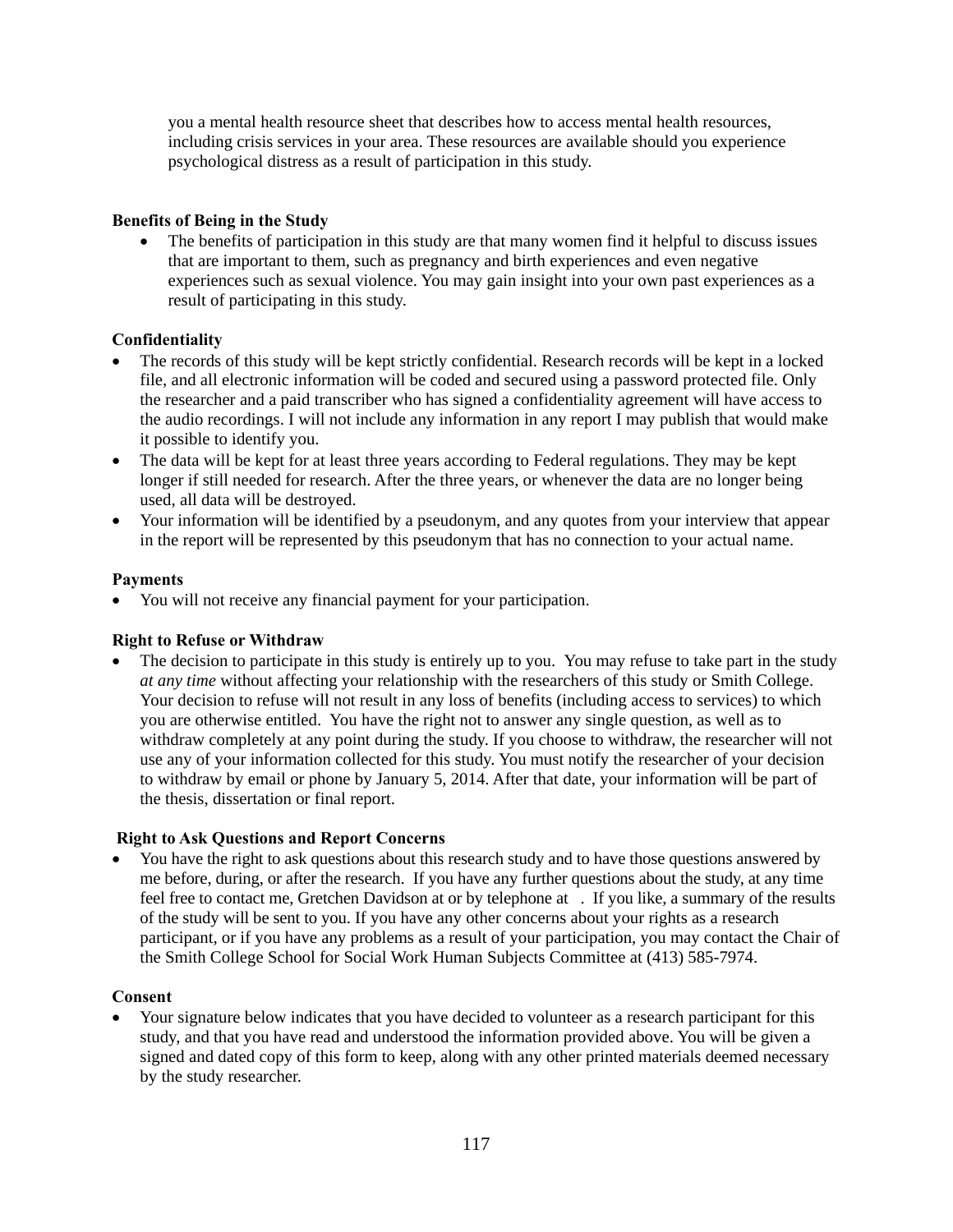| [if using audio or video recording, use next section for signatures:] |                       |  |  |  |
|-----------------------------------------------------------------------|-----------------------|--|--|--|
| 1. I agree to be [audio or video] taped for this interview:           |                       |  |  |  |
|                                                                       |                       |  |  |  |
|                                                                       | Date: $\qquad \qquad$ |  |  |  |

### **2. I agree to be interviewed, but I do not want the interview to be taped:**

| Name of Participant (print):                         |       |  |
|------------------------------------------------------|-------|--|
| Signature of Participant:                            | Date: |  |
| Signature of Researcher(s): $\overline{\phantom{a}}$ |       |  |

Signature of Researcher(s): \_\_\_\_\_\_\_\_\_\_\_\_\_\_\_\_\_\_\_\_\_\_\_\_\_\_\_\_\_\_\_ Date: \_\_\_\_\_\_\_\_\_\_\_\_\_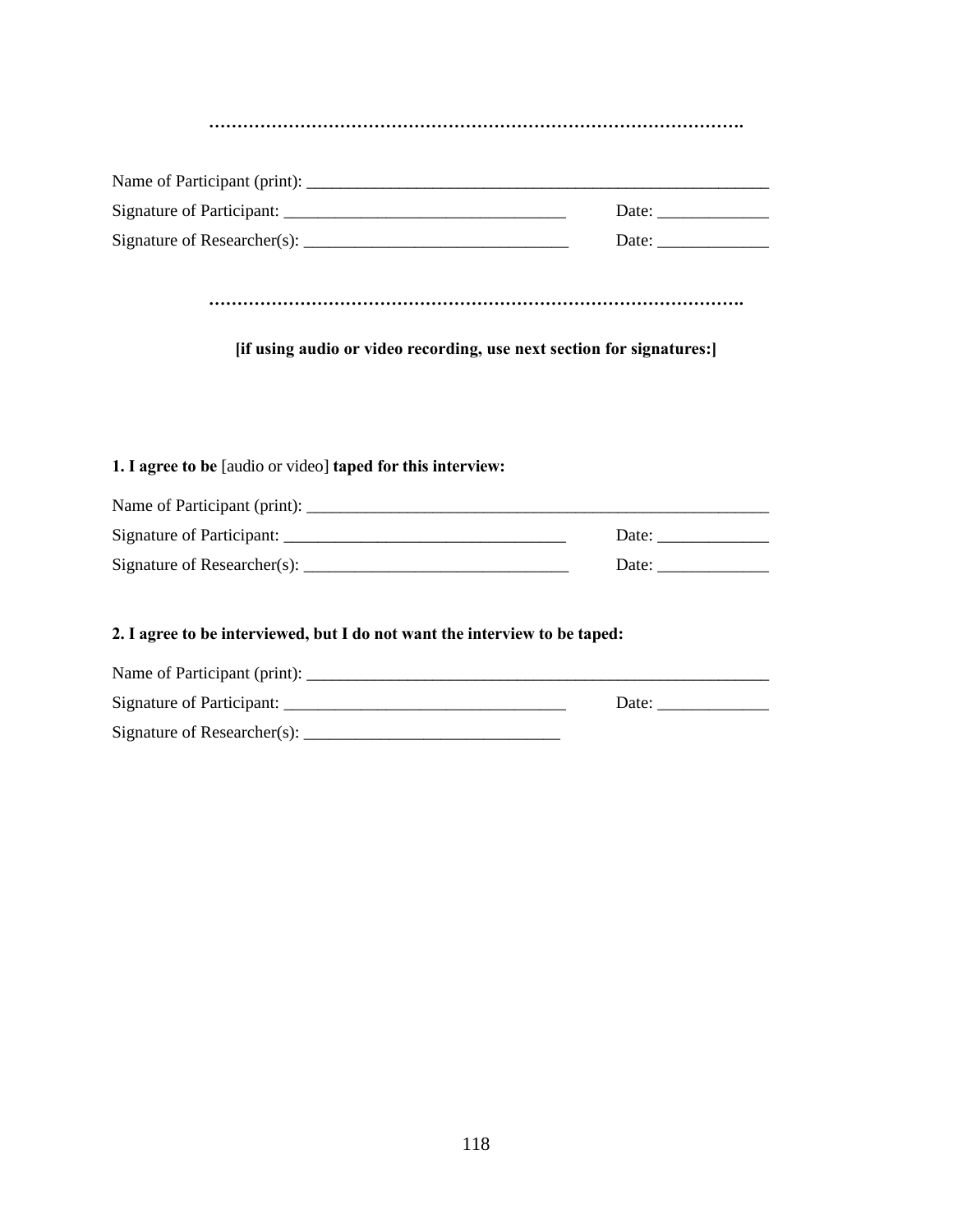# **Appendix C: Interview Guide**

### **Demographic Questions**

What is your current age? Age at time of birth(s)?

What is your income level?

- $\degree$  \$0-25,000
- $O$  26,000-50,000
- o 51,000-75,000
- $0.75,000 +$

How do you identify your race or ethnicity? Please check all that apply.

How do you identify your sexual orientation? Please check all that apply.

### **Overview of pregnancy and birth**

Please provide a brief orienting overview of your birth experience.

What emotions do you remember experiencing in pregnancy? Labor? During the birth?

What helped you cope with your pregnancy, labor, and birth?

Did pregnancy affect how you felt about your body or your sexuality?

#### **The relationship between sexual violence and childbearing**

Now I would like to shift into talking about the impact that having experienced unwanted sexual contact might have had on your experience of pregnancy and birth.

Looking back do you think having experienced unwanted sexual contact influenced your pregnancy, labor or birth? How?

Did the pregnancy or birth change how you felt about any earlier unwanted sexual experiences?

#### **Maternity care**

Now I would like to ask you about your relationship with your maternity care provider.

Did you ever share your history with your provider or was there a way that your provider knew about it?

What influenced your decision to share or not share that information?

How did your maternity care provider address this history in your treatment?

What was helpful or unhelpful about what your maternity care provider did to support you?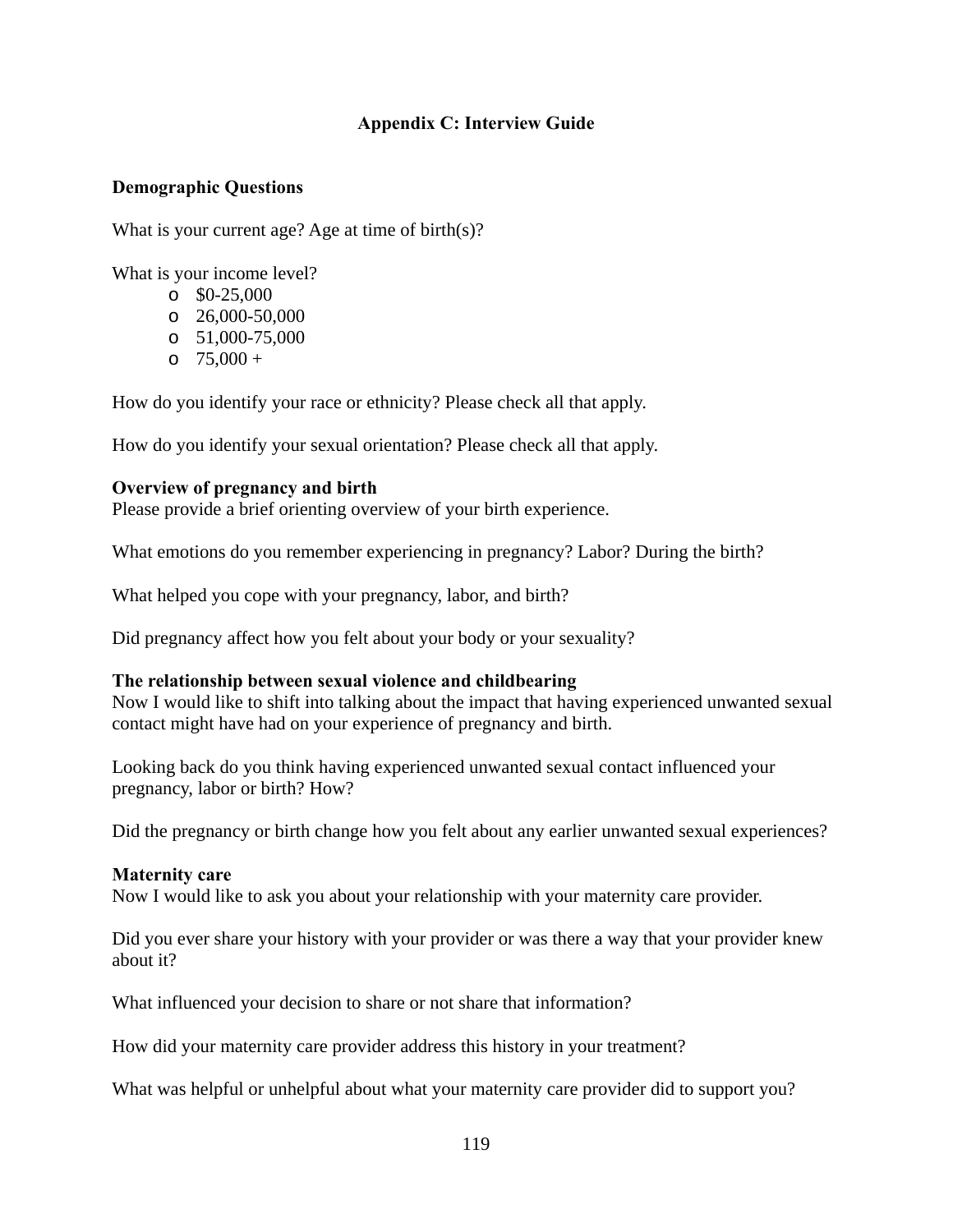Is there anything you wish your maternity care provider had said or done around this information?

# **Follow-up question**

Is there anything more you would like to say about how these experiences have positively impacted you?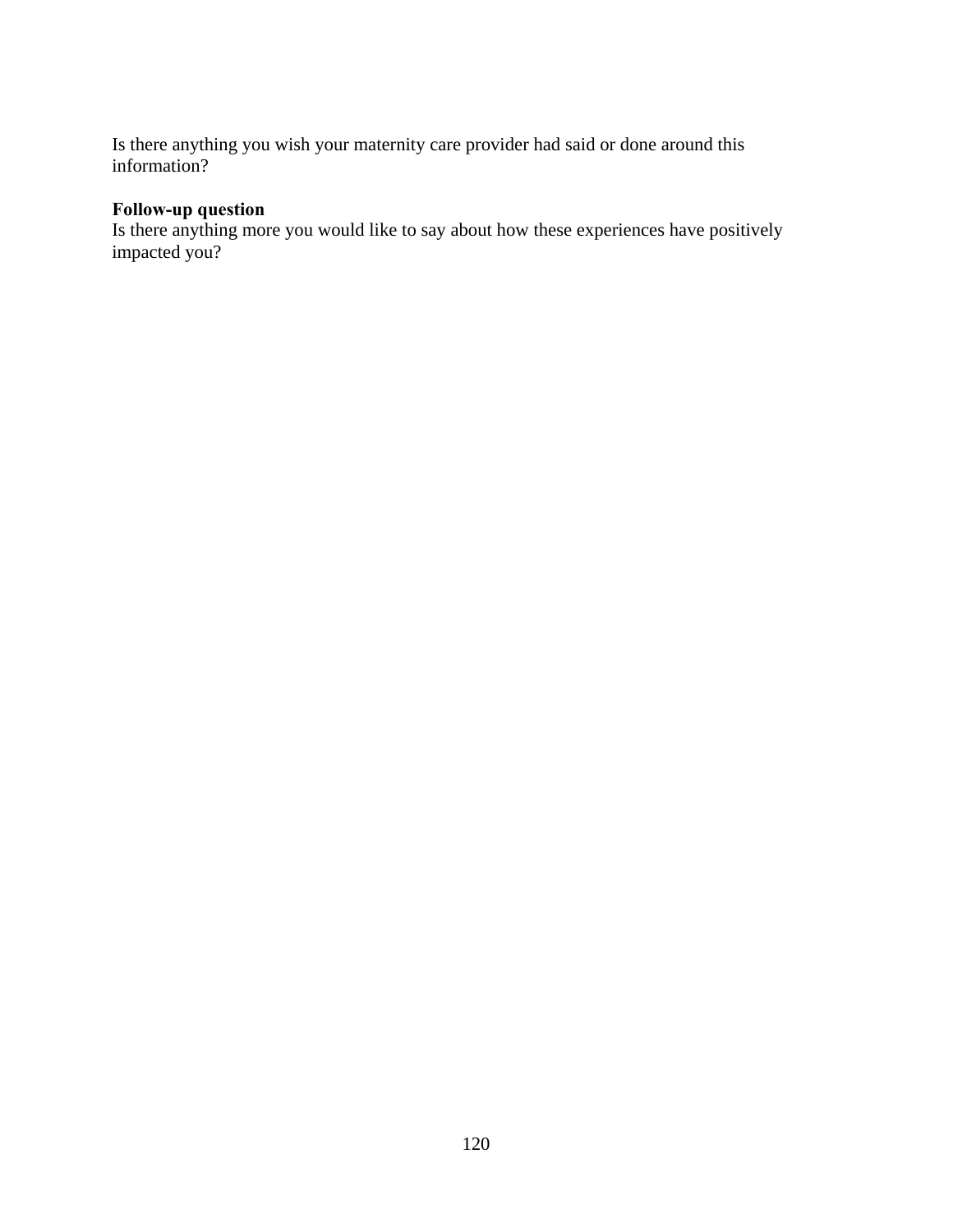## **Appendix D: HSR Approval Letter**



**School for Social Work**  Smith College Northampton, Massachusetts 01063 T (413) 585-7950 F (413) 585-7994

December 31, 2013

Gretchen Davidson

Dear Gretchen,

You did a very nice job on your revisions. Your project is now approved by the Human Subjects Review Committee.

*Please note the following requirements:* 

**Consent Forms**: All subjects should be given a copy of the consent form.

**Maintaining Data**: You must retain all data and other documents for at least three (3) years past completion of the research activity.

*In addition, these requirements may also be applicable:* 

**Amendments**: If you wish to change any aspect of the study (such as design, procedures, consent forms or subject population), please submit these changes to the Committee.

**Renewal**: You are required to apply for renewal of approval every year for as long as the study is active.

**Completion**: You are required to notify the Chair of the Human Subjects Review Committee when your study is completed (data collection finished). This requirement is met by completion of the thesis project during the Third Summer.

Congratulations and our best wishes on your interesting study.

Sincerely,

Elaine Kersten, Ed.D. Co-Chair, Human Subjects Review Committee

CC: William Lusenhop, Research Advisor